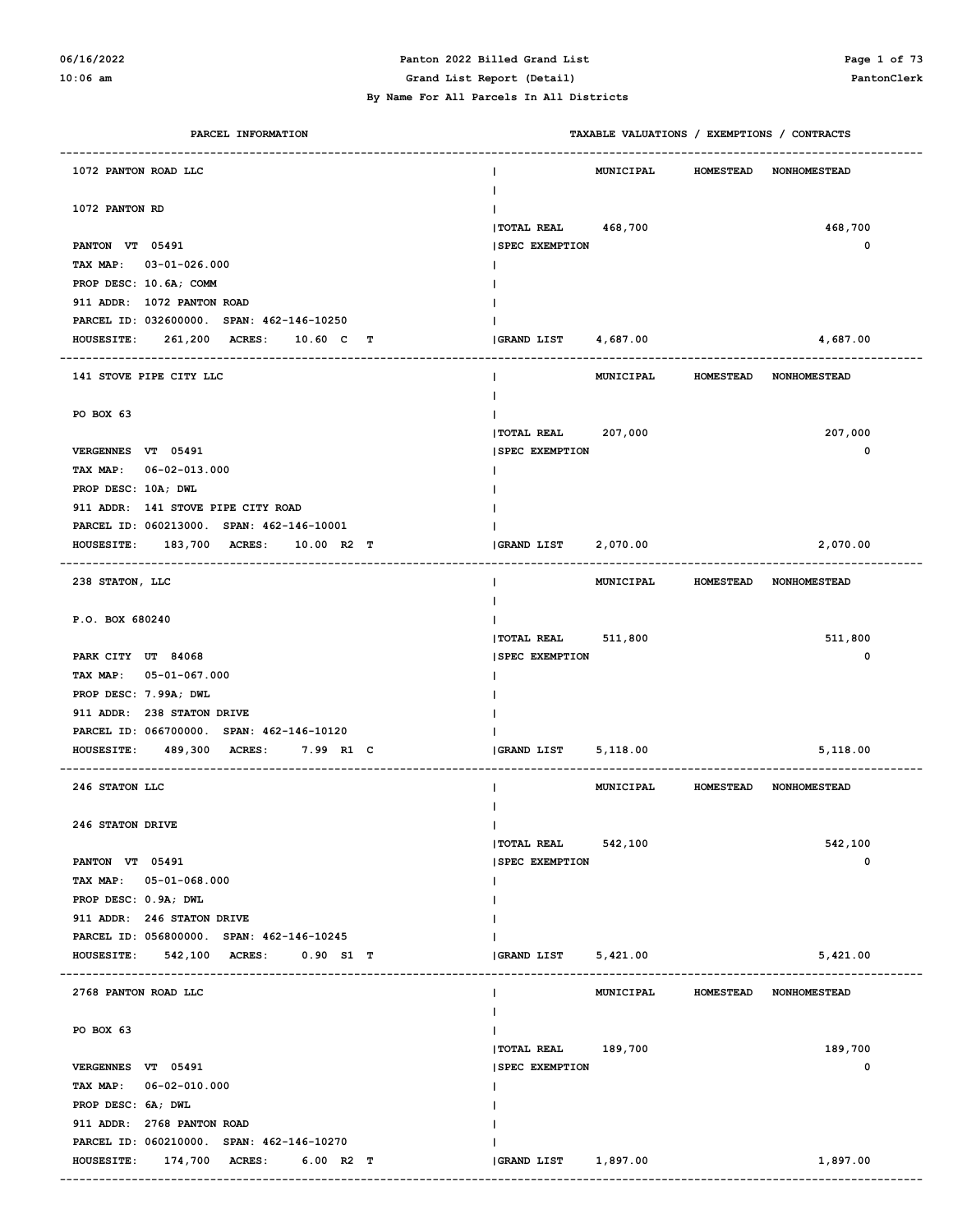# **06/16/2022 Panton 2022 Billed Grand List Page 2 of 73**

#### **By Name For All Parcels In All Districts**

**10:06 am Grand List Report (Detail) PantonClerk**

| PARCEL INFORMATION                                  | TAXABLE VALUATIONS / EXEMPTIONS / CONTRACTS                 |
|-----------------------------------------------------|-------------------------------------------------------------|
| AERIE POINT HOLDINGS, LLC                           | MUNICIPAL<br>HOMESTEAD NONHOMESTEAD                         |
| 500 AERIE POINT DRIVE                               | TOTAL REAL 3194,200<br>3194,200                             |
| PANTON VT 05491                                     | <b>SPEC EXEMPTION</b><br>0                                  |
| TAX MAP: 05-01-009.000                              |                                                             |
| PROP DESC: 138 ACRES AND 4 DWELLINGS                |                                                             |
| 911 ADDR: 1872 ARNOLD BAY ROAD                      | 99,100<br>CURRENT USE 99,100                                |
| PARCEL ID: 051600200. SPAN: 462-146-10356           |                                                             |
| HOUSESITE: 2174,100 ACRES: 138.00 S2 C              | <b>GRAND LIST</b><br>30,951.00<br>30,951.00                 |
| AGRICOLA FARM LLC                                   | MUNICIPAL<br><b>HOMESTEAD</b><br><b>NONHOMESTEAD</b>        |
|                                                     |                                                             |
| 2674 JERSEY STREET                                  |                                                             |
|                                                     | TOTAL REAL 478,800<br>478,800                               |
| PANTON VT 05491                                     | <b>SPEC EXEMPTION</b><br>0                                  |
| TAX MAP: 02-01-013.000                              |                                                             |
| PROP DESC: 56A; 2 DWLS                              |                                                             |
| 911 ADDR: 2674 JERSEY STREET                        | CURRENT USE 106,900<br>106,900                              |
| PARCEL ID: 021300000. SPAN: 462-146-10033           |                                                             |
| 206,600 ACRES:<br>56.00 F<br><b>HOUSESITE:</b><br>т | <b>GRAND LIST</b><br>3,719.00<br>3,719.00                   |
| ALLEN CLAUDIA                                       | MUNICIPAL<br><b>HOMESTEAD</b><br><b>NONHOMESTEAD</b>        |
|                                                     |                                                             |
| 2357 JERSEY ST                                      |                                                             |
|                                                     | TOTAL REAL 181,200<br>181,200                               |
| PANTON VT 05491                                     | 0<br><b>SPEC EXEMPTION</b>                                  |
| TAX MAP: 06-01-014.000                              |                                                             |
| PROP DESC: 1.37A; DWL                               |                                                             |
| 911 ADDR: 3170 JERSEY STREET                        |                                                             |
| PARCEL ID: 060114000. SPAN: 462-146-10005           |                                                             |
| 181,200 ACRES:<br><b>HOUSESITE:</b><br>1.37 R1 T    | <b>GRAND LIST</b><br>1,812.00<br>1,812.00                   |
| ALLEN JOSEPH H                                      | MUNICIPAL<br>HOMESTEAD NONHOMESTEAD                         |
| ALLEN REBECCA W                                     |                                                             |
| 2204 JERSEY ST                                      | I.                                                          |
|                                                     | TOTAL REAL 163,700<br>163,700                               |
| FERRISBURG VT 05491                                 | <b>SPEC EXEMPTION</b><br>0                                  |
| TAX MAP: 06-01-019.110                              | Ι.                                                          |
| PROP DESC:                                          |                                                             |
| 911 ADDR: ADAMS FERRY ROAD                          | CURRENT USE 126,200<br>126,200                              |
| PARCEL ID: 060119110. SPAN: 462-146-10357           | $\mathbf{I}$                                                |
| <b>HOUSESITE:</b><br>0 ACRES: 104.10 R2 S           | GRAND LIST<br>375.00<br>375.00                              |
| <b>ALLEN MARIE</b><br>HMSTD FILED                   | <b>MUNICIPAL</b><br><b>HOMESTEAD</b><br><b>NONHOMESTEAD</b> |
| ALLEN MARY JANE                                     |                                                             |
| 2340 PANTON RD                                      |                                                             |
|                                                     | TOTAL REAL 203,400 203,400                                  |
| PANTON VT 05491                                     | <b>SPEC EXEMPTION</b><br>0                                  |
| TAX MAP: 02-01-005.000                              |                                                             |
| PROP DESC: 32A; DWL                                 |                                                             |
| 911 ADDR: 2340 PANTON ROAD                          |                                                             |
| PARCEL ID: 025000000. SPAN: 462-146-10008           |                                                             |
| HOUSESITE: 123,000 ACRES: 32.00 R2 T                | <b>GRAND LIST</b><br>2,034.00<br>2,034.00                   |
|                                                     |                                                             |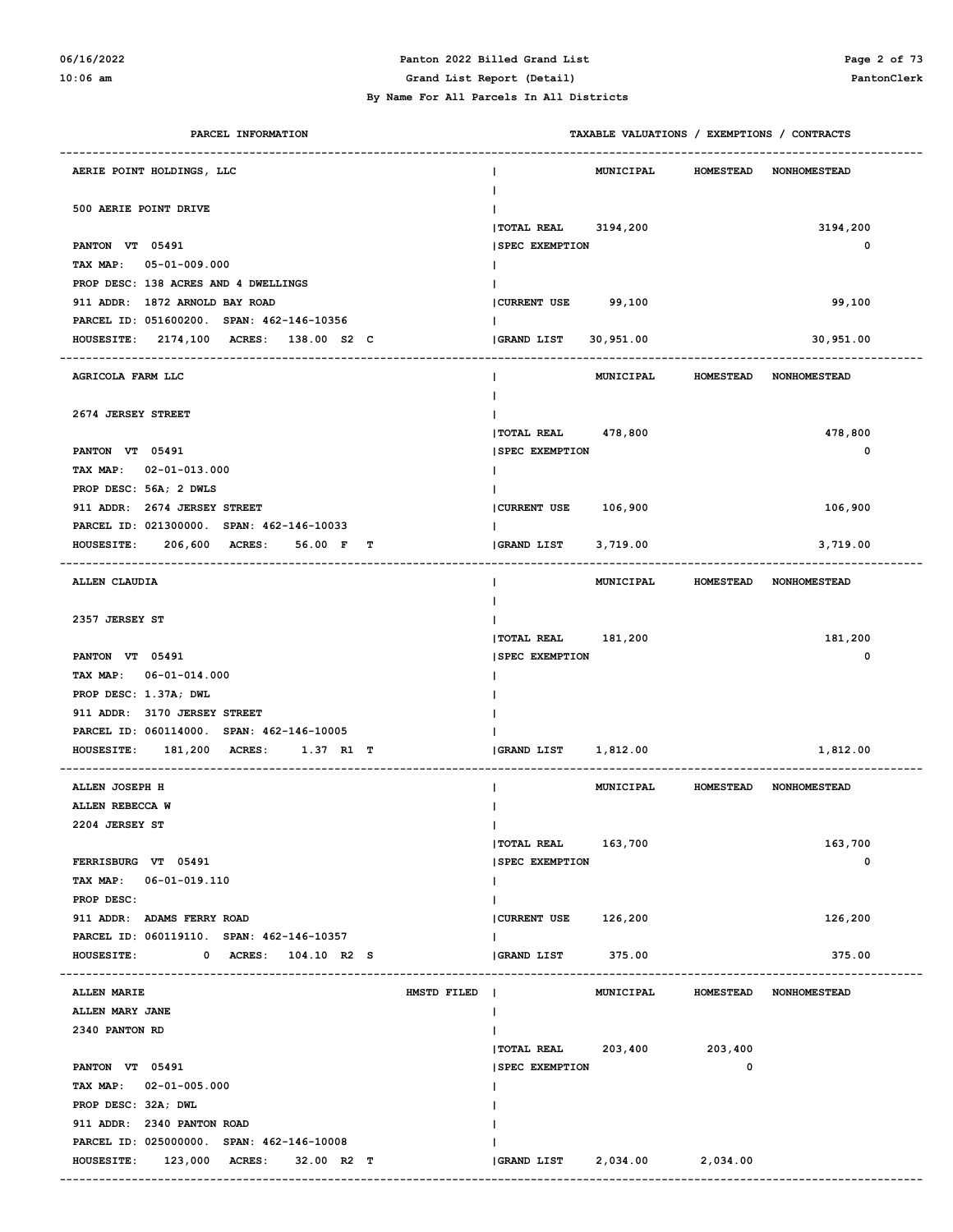### **06/16/2022 Panton 2022 Billed Grand List Page 3 of 73**

**10:06 am Grand List Report (Detail) PantonClerk**

| PARCEL INFORMATION                                 | TAXABLE VALUATIONS / EXEMPTIONS / CONTRACTS |                         |                                  |
|----------------------------------------------------|---------------------------------------------|-------------------------|----------------------------------|
| ALLENDALE FARM LLC                                 | <b>MUNICIPAL</b>                            | <b>HOMESTEAD</b>        | <b>NONHOMESTEAD</b>              |
| 2357 JERSEY ST                                     |                                             |                         |                                  |
|                                                    | TOTAL REAL 60,300                           |                         | 60,300                           |
| PANTON VT 05491                                    | <b>SPEC EXEMPTION</b>                       |                         | $\mathbf{o}$                     |
| TAX MAP: 06-02-025.000                             |                                             |                         |                                  |
| PROP DESC: 0.1A; DWL                               |                                             |                         |                                  |
| 911 ADDR: 3141 JERSEY STREET                       |                                             |                         |                                  |
| PARCEL ID: 021101000. SPAN: 462-146-10003          |                                             |                         |                                  |
| 60,300 ACRES:<br>$0.10$ R1 T<br><b>HOUSESITE:</b>  | GRAND LIST 603.00                           |                         | 603.00                           |
|                                                    |                                             |                         |                                  |
| HMSTD FILED  <br>ALLENDALE FARM LLC                | <b>MUNICIPAL</b>                            | <b>HOMESTEAD</b>        | <b>NONHOMESTEAD</b>              |
|                                                    | I.                                          |                         |                                  |
| 2357 JERSEY ST                                     |                                             |                         |                                  |
|                                                    | TOTAL REAL 340,200 314,000                  |                         | 26,200                           |
| PANTON VT 05491                                    | <b>SPEC EXEMPTION</b>                       | $\overline{\mathbf{0}}$ | 0                                |
| TAX MAP: 02-01-003.000                             |                                             |                         |                                  |
| PROP DESC: 10A; DWL                                |                                             |                         |                                  |
| 911 ADDR: 2357 JERSEY STREET                       | CURRENT USE 36,000                          | 36,000                  |                                  |
| PARCEL ID: 023000000. SPAN: 462-146-10006          |                                             |                         |                                  |
| 300,900 ACRES:<br>10.00 F T<br><b>HOUSESITE:</b>   | <b>GRAND LIST</b>                           | $3,042.00$ 2,780.00     | 262.00                           |
|                                                    |                                             |                         |                                  |
| ALLENDALE FARM LLC                                 |                                             |                         | MUNICIPAL HOMESTEAD NONHOMESTEAD |
|                                                    |                                             |                         |                                  |
| 2357 JERSEY ST                                     |                                             |                         |                                  |
|                                                    | TOTAL REAL 333,200                          |                         | 333,200                          |
| PANTON VT 05491                                    | <b>SPEC EXEMPTION</b>                       |                         | 0                                |
| TAX MAP: 07-01-001.000                             |                                             |                         |                                  |
| PROP DESC: 265 ACRES                               |                                             |                         |                                  |
| 911 ADDR: PANTON ROAD                              | CURRENT USE 235,300                         |                         | 235,300                          |
| PARCEL ID: 071300100. SPAN: 462-146-10341          |                                             |                         |                                  |
| 5,000 ACRES: 265.00 M C<br><b>HOUSESITE:</b>       | GRAND LIST<br>979.00                        |                         | 979.00                           |
| ALLENDALE FARM LLC                                 | MUNICIPAL                                   | <b>HOMESTEAD</b>        | <b>NONHOMESTEAD</b>              |
|                                                    |                                             |                         |                                  |
| 2357 JERSEY ST                                     | L                                           |                         |                                  |
|                                                    | TOTAL REAL 135,000                          |                         | 135,000                          |
| PANTON VT 05491                                    | <b>SPEC EXEMPTION</b>                       |                         | 0                                |
| TAX MAP: 03-01-003.000                             | L                                           |                         |                                  |
| PROP DESC: 37 ACRES                                |                                             |                         |                                  |
| 911 ADDR: BASIN HARBOR ROAD                        | CURRENT USE 124,000                         |                         | 124,000                          |
| PARCEL ID: 071300200. SPAN: 462-146-10340          | L                                           |                         |                                  |
| <b>HOUSESITE:</b><br>5,000 ACRES: 37.00 M C        | GRAND LIST<br>110.00                        |                         | 110.00                           |
|                                                    |                                             |                         |                                  |
| ANGIER JOSEPH R & SISTERS SHANNON A<br>HMSTD FILED | MUNICIPAL                                   | <b>HOMESTEAD</b>        | NONHOMESTEAD                     |
|                                                    |                                             |                         |                                  |
| 814 PANTON ROAD                                    |                                             |                         |                                  |
|                                                    | TOTAL REAL 184,100 184,100                  |                         |                                  |
| PANTON VT 05491                                    | <b>SPEC EXEMPTION</b>                       | 0                       |                                  |
| TAX MAP: 03-01-022.000                             |                                             |                         |                                  |
| PROP DESC: 10.5 A DWL                              |                                             |                         |                                  |
| 911 ADDR: 814 PANTON ROAD                          |                                             |                         |                                  |
| PARCEL ID: 032200000. SPAN: 462-146-10287          |                                             |                         |                                  |
| HOUSESITE: 153,600 ACRES: 10.50 R2 T               | 1,841.00 1,841.00<br><b>GRAND LIST</b>      |                         |                                  |
|                                                    |                                             |                         |                                  |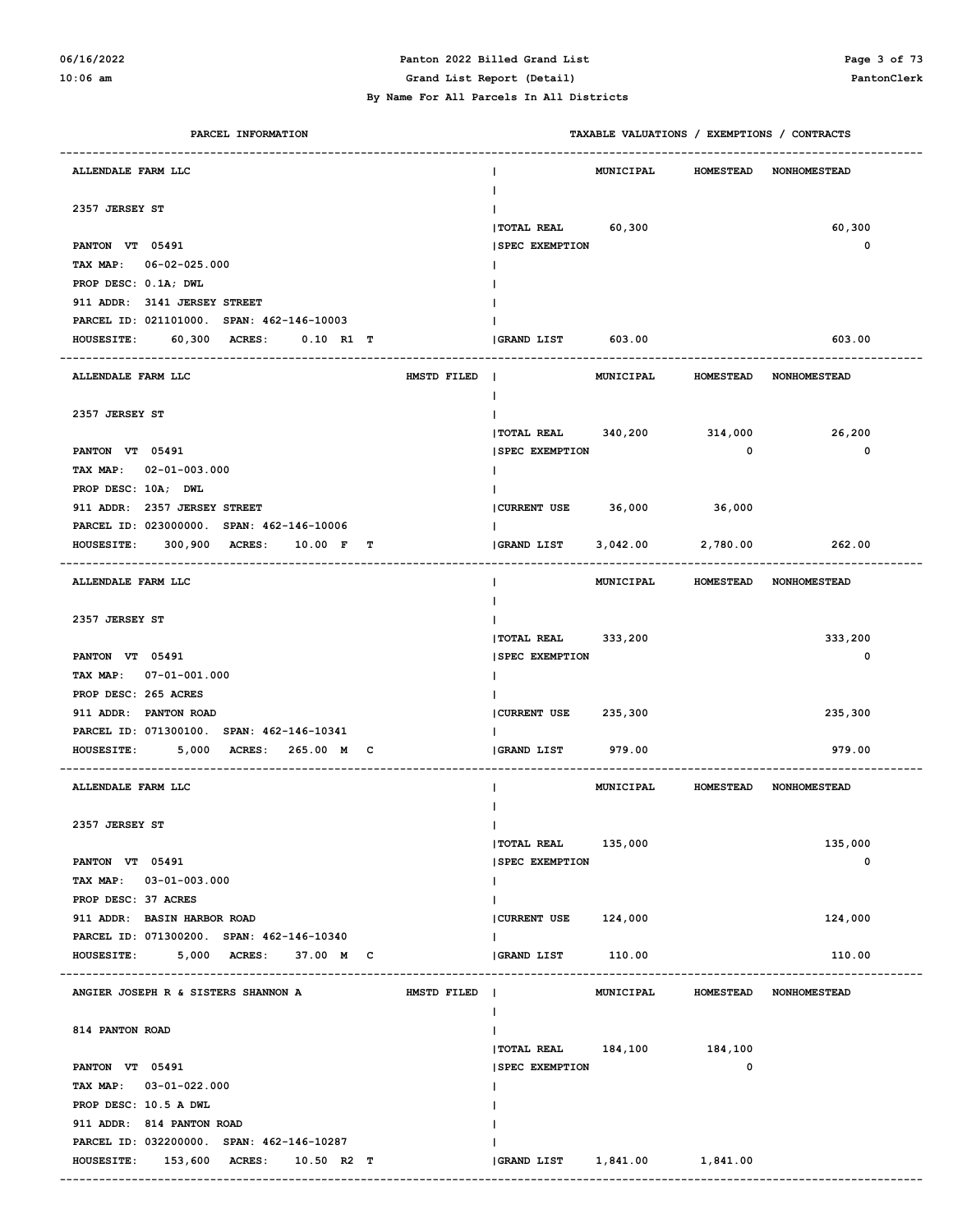#### **06/16/2022 Panton 2022 Billed Grand List Page 4 of 73 10:06 am Grand List Report (Detail) PantonClerk**

| PARCEL INFORMATION                               |             |                       | TAXABLE VALUATIONS / EXEMPTIONS / CONTRACTS |                   |                        |
|--------------------------------------------------|-------------|-----------------------|---------------------------------------------|-------------------|------------------------|
| ANGIER PHILLIP                                   | HMSTD FILED |                       | <b>MUNICIPAL</b>                            | <b>HOMESTEAD</b>  | <b>NONHOMESTEAD</b>    |
| ANGIER DEBORAH                                   |             | L                     |                                             |                   |                        |
| 2254 PANTON RD                                   |             |                       |                                             |                   |                        |
|                                                  |             |                       | TOTAL REAL 200,300 200,300                  |                   |                        |
| PANTON VT 05491                                  |             | <b>SPEC EXEMPTION</b> |                                             | 0                 |                        |
| TAX MAP: 03-01-044.000                           |             |                       |                                             |                   |                        |
| PROP DESC: 2.5A; DWL                             |             |                       |                                             |                   |                        |
| 911 ADDR: 2254 PANTON ROAD                       |             |                       |                                             |                   |                        |
| PARCEL ID: 034400000. SPAN: 462-146-10009        |             |                       |                                             |                   |                        |
| <b>HOUSESITE:</b><br>198,400 ACRES:<br>2.50 R1 T |             |                       |                                             |                   |                        |
|                                                  |             |                       |                                             |                   |                        |
| <b>ASHCRAFT SHARON C</b>                         | HMSTD FILED | $\blacksquare$        | MUNICIPAL                                   | <b>HOMESTEAD</b>  | <b>NONHOMESTEAD</b>    |
|                                                  |             | L                     |                                             |                   |                        |
| 4736 JERSEY ST                                   |             |                       |                                             |                   |                        |
|                                                  |             |                       | TOTAL REAL 265,600 265,600                  |                   |                        |
| PANTON VT 05491                                  |             | <b>SPEC EXEMPTION</b> |                                             | $\mathbf 0$       |                        |
| TAX MAP: 06-01-043.200                           |             |                       |                                             |                   |                        |
| PROP DESC: 5A; DWL                               |             |                       |                                             |                   |                        |
| 911 ADDR: 4736 JERSEY STREET                     |             |                       |                                             |                   |                        |
| PARCEL ID: 060143000. SPAN: 462-146-10014        |             |                       |                                             |                   |                        |
| HOUSESITE: 255,500 ACRES:<br>5.00 R1 T           |             | GRAND LIST            |                                             | 2,656.00 2,656.00 |                        |
| <b>AUNCHMAN ELROY</b>                            | HMSTD FILED | $\blacksquare$        | MUNICIPAL                                   |                   | HOMESTEAD NONHOMESTEAD |
| AUNCHMAN LAURIE A                                |             | L                     |                                             |                   |                        |
| 708 PANTON RD                                    |             |                       |                                             |                   |                        |
|                                                  |             |                       | TOTAL REAL 195,400 195,400                  |                   |                        |
| PANTON VT 05491                                  |             | <b>SPEC EXEMPTION</b> |                                             | 0                 |                        |
| TAX MAP: 03-01-019.000                           |             |                       |                                             |                   |                        |
| PROP DESC: 5A; DWL                               |             |                       |                                             |                   |                        |
| 911 ADDR: 708 PANTON ROAD                        |             |                       |                                             |                   |                        |
| PARCEL ID: 031900000. SPAN: 462-146-10016        |             |                       |                                             |                   |                        |
| HOUSESITE: 184,100 ACRES:<br>5.00 R1 T           |             | <b>GRAND LIST</b>     | 1,954.00 1,954.00                           |                   |                        |
|                                                  |             |                       |                                             |                   |                        |
| <b>BAILEY ROBERT J</b><br>LE                     |             | L                     | <b>MUNICIPAL</b>                            |                   | HOMESTEAD NONHOMESTEAD |
| ERICKSON MICHELLE & MICHELLE MARIE               |             |                       |                                             |                   |                        |
| 276 VERMONT ROUTE 22A                            |             | L                     |                                             |                   |                        |
|                                                  |             | <b>TOTAL REAL</b>     | 447,100                                     |                   | 447,100                |
| PANTON VT 05491                                  |             | <b>SPEC EXEMPTION</b> |                                             |                   | $\mathbf 0$            |
| TAX MAP: 07-01-002.100                           |             | I.                    |                                             |                   |                        |
| PROP DESC: 28.15 A DWL                           |             |                       |                                             |                   |                        |
| 911 ADDR: 276 VT RTE 22A                         |             | CURRENT USE 48,900    |                                             |                   | 48,900                 |
| PARCEL ID: 072000400. SPAN: 462-146-10318        |             | L                     |                                             |                   |                        |
| HOUSESITE: 374,800 ACRES: 28.15 R2 T             |             | <b>GRAND LIST</b>     | 3,982.00                                    |                   | 3,982.00               |
| <b>BALTZ SUSAN L</b>                             |             | L                     | <b>MUNICIPAL</b>                            | <b>HOMESTEAD</b>  | <b>NONHOMESTEAD</b>    |
| MULLIN JAMES M                                   |             |                       |                                             |                   |                        |
| 403 TOW PATH LANE                                |             |                       |                                             |                   |                        |
|                                                  |             | TOTAL REAL 10,900     |                                             |                   | 10,900                 |
| FERRISBURGH VT 05456                             |             | <b>SPEC EXEMPTION</b> |                                             |                   | 0                      |
| TAX MAP: 03-01-005.000                           |             |                       |                                             |                   |                        |
| PROP DESC: 4.1A                                  |             |                       |                                             |                   |                        |
| 911 ADDR: OTTER CREEK                            |             |                       |                                             |                   |                        |
| PARCEL ID: 035000000. SPAN: 462-146-10019        |             |                       |                                             |                   |                        |
| <b>HOUSESITE:</b><br>0 ACRES:<br>4.10 M S        |             | GRAND LIST 109.00     |                                             |                   | 109.00                 |
|                                                  |             |                       |                                             |                   |                        |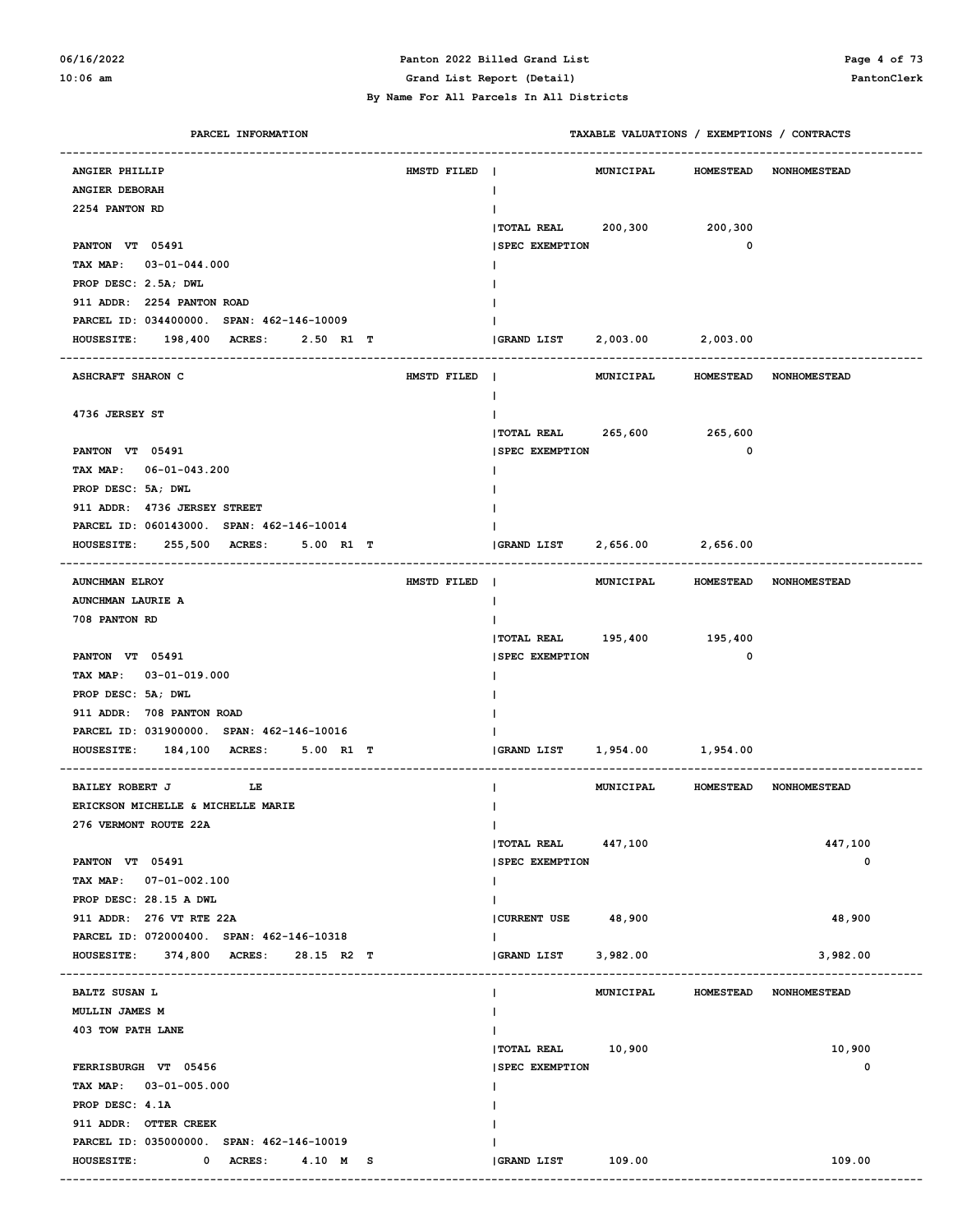#### **06/16/2022 Panton 2022 Billed Grand List Page 5 of 73 10:06 am Grand List Report (Detail) PantonClerk**

| PARCEL INFORMATION                                          |             | TAXABLE VALUATIONS / EXEMPTIONS / CONTRACTS |                  |                                  |
|-------------------------------------------------------------|-------------|---------------------------------------------|------------------|----------------------------------|
| <b>BARCOMB NATHAN B</b>                                     | HMSTD FILED | <b>MUNICIPAL</b>                            |                  | HOMESTEAD NONHOMESTEAD           |
| DUBOIS SHELLY G                                             |             | $\mathbf{I}$                                |                  |                                  |
| 2156 PANTON RD                                              |             |                                             |                  |                                  |
|                                                             |             | TOTAL REAL 282,700 282,700                  |                  |                                  |
| PANTON VT 05491                                             |             | <b>SPEC EXEMPTION</b>                       | 0                |                                  |
| TAX MAP: 03-01-047.000                                      |             |                                             |                  |                                  |
| PROP DESC: 24 A; DWL                                        |             |                                             |                  |                                  |
| 911 ADDR: 2156 PANTON ROAD                                  |             |                                             |                  |                                  |
| PARCEL ID: 034700000. SPAN: 462-146-10051                   |             |                                             |                  |                                  |
| 250,900<br><b>ACRES:</b><br>24.00 R2 T<br><b>HOUSESITE:</b> |             | GRAND LIST 2,827.00 2,827.00                |                  |                                  |
| ---------------------------<br><b>BARINGER GREG T</b>       | HMSTD FILED |                                             |                  |                                  |
| BARINGER DEBORAH A                                          |             | $\mathbf{I}$                                |                  | MUNICIPAL HOMESTEAD NONHOMESTEAD |
| 215 VT RTE 22A                                              |             |                                             |                  |                                  |
|                                                             |             | TOTAL REAL 345,400 345,400                  |                  |                                  |
| PANTON VT 05491                                             |             | <b>SPEC EXEMPTION</b>                       | 0                |                                  |
| TAX MAP: 07-01-003.400                                      |             |                                             |                  |                                  |
| PROP DESC: 10A; DWL                                         |             |                                             |                  |                                  |
| 911 ADDR: 215 VT RTE 22A                                    |             |                                             |                  |                                  |
| PARCEL ID: 072010000. SPAN: 462-146-10020                   |             |                                             |                  |                                  |
| 316,300 ACRES: 10.00 R2 T<br><b>HOUSESITE:</b>              |             | GRAND LIST 3,454.00 3,454.00                |                  |                                  |
|                                                             |             |                                             |                  |                                  |
| BARNEBL DAVID A & LINDA G                                   | HMSTD FILED |                                             |                  | MUNICIPAL HOMESTEAD NONHOMESTEAD |
|                                                             |             | $\mathbf{I}$                                |                  |                                  |
| PO BOX 37                                                   |             |                                             |                  |                                  |
|                                                             |             | TOTAL REAL 2027,100 2027,100                |                  |                                  |
| VERGENNES VT 05491                                          |             | <b>SPEC EXEMPTION</b>                       | 0                |                                  |
| TAX MAP: 05-01-023.000                                      |             |                                             |                  |                                  |
| PROP DESC: 10.05A; DWL                                      |             |                                             |                  |                                  |
| 911 ADDR: 30 LAKE ROAD                                      |             |                                             |                  |                                  |
| PARCEL ID: 052300000. SPAN: 462-146-10136                   |             |                                             |                  |                                  |
| HOUSESITE: 1997,900 ACRES: 10.05 R2 T                       |             | 20,271.00 20,271.00<br>GRAND LIST           |                  |                                  |
| BARNES FAMILY FARMS, LLP                                    |             |                                             |                  | MUNICIPAL HOMESTEAD NONHOMESTEAD |
|                                                             |             |                                             |                  |                                  |
| 3811 OTTER CREEK RD                                         |             | Ι.                                          |                  |                                  |
|                                                             |             | <b>TOTAL REAL</b><br>51,200                 |                  | 51,200                           |
| ADDISON VT 05491                                            |             | <b>SPEC EXEMPTION</b>                       |                  | $\mathbf 0$                      |
| TAX MAP: 07-01-071.000                                      |             | L                                           |                  |                                  |
| PROP DESC: 53.93 A                                          |             | L                                           |                  |                                  |
| 911 ADDR: EAST ROAD                                         |             | CURRENT USE<br>33,600                       |                  | 33,600                           |
| PARCEL ID: 077111000. SPAN: 462-146-10348                   |             |                                             |                  |                                  |
| 5,000<br><b>ACRES:</b><br><b>HOUSESITE:</b><br>53.93 F T    |             | GRAND LIST<br>176.00                        |                  | 176.00                           |
| <b>BARROWS CHAUNCY</b>                                      | HMSTD FILED | $\blacksquare$<br><b>MUNICIPAL</b>          | <b>HOMESTEAD</b> | <b>NONHOMESTEAD</b>              |
|                                                             |             |                                             |                  |                                  |
| 304 FISHER LA                                               |             |                                             |                  |                                  |
|                                                             |             | TOTAL REAL 174,300 174,300                  |                  |                                  |
| PANTON VT 05491                                             |             | <b>SPEC EXEMPTION</b>                       | 0                |                                  |
| TAX MAP: 07-01-006.600                                      |             |                                             |                  |                                  |
| PROP DESC: 11.25A; DWL                                      |             |                                             |                  |                                  |
| 911 ADDR: 304 FISHER LANE                                   |             |                                             |                  |                                  |
| PARCEL ID: 076600000. SPAN: 462-146-10174                   |             |                                             |                  |                                  |
| 141,700 ACRES:<br>$11.25$ R2 T<br><b>HOUSESITE:</b>         |             |                                             |                  |                                  |
|                                                             |             |                                             |                  |                                  |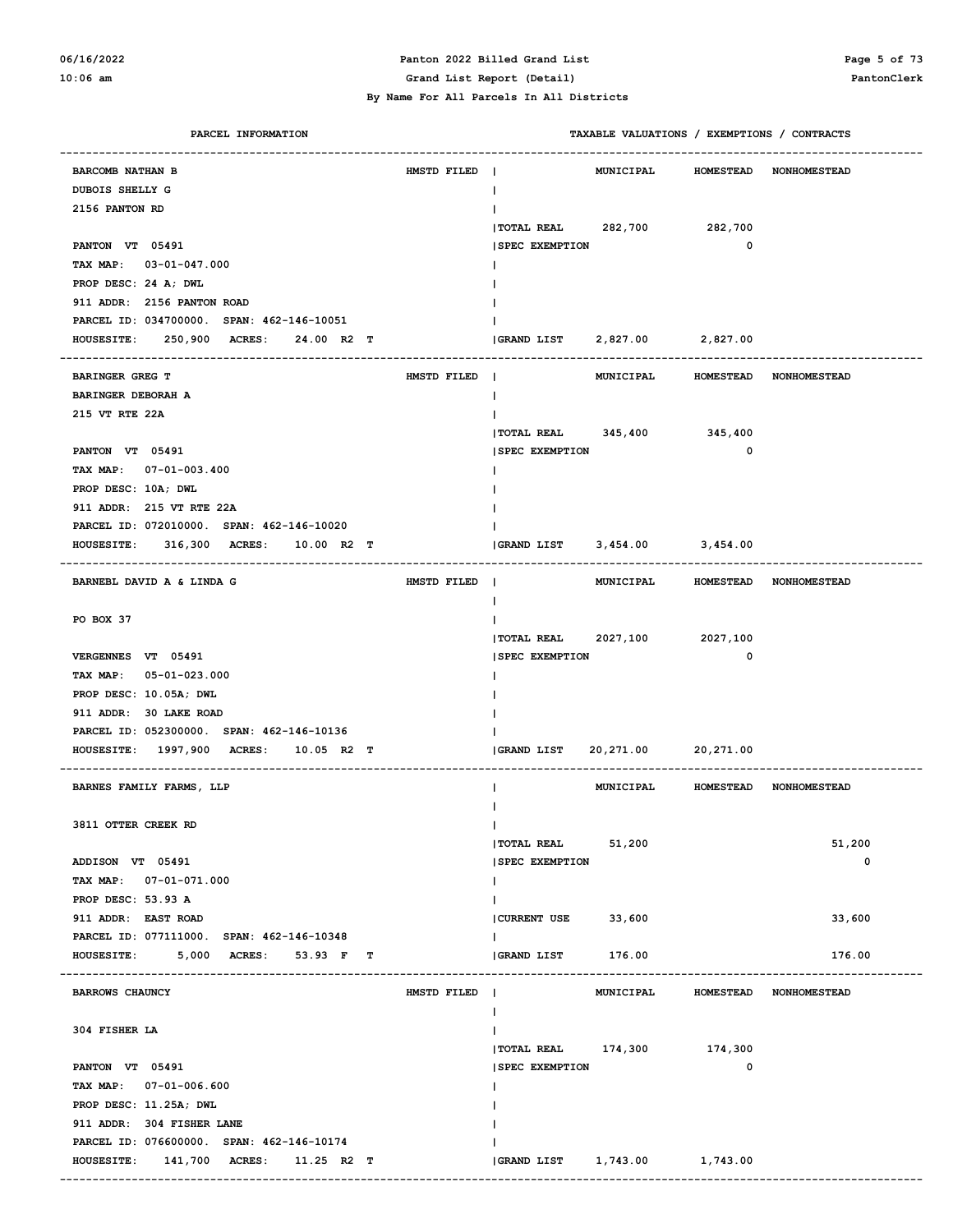#### **06/16/2022 Panton 2022 Billed Grand List Page 6 of 73 10:06 am Grand List Report (Detail) PantonClerk**

| PARCEL INFORMATION                        | TAXABLE VALUATIONS / EXEMPTIONS / CONTRACTS |                  |                                  |
|-------------------------------------------|---------------------------------------------|------------------|----------------------------------|
| <b>BEACH CHARLES A</b>                    | <b>MUNICIPAL</b>                            | <b>HOMESTEAD</b> | <b>NONHOMESTEAD</b>              |
| PORTER JANICE B                           |                                             |                  |                                  |
| 1309 LITTLE CHICAGO RD                    |                                             |                  |                                  |
|                                           | TOTAL REAL 189,200                          |                  | 189,200                          |
| FERRISBURGH VT 05456                      | <b>SPEC EXEMPTION</b>                       |                  | 0                                |
| TAX MAP: 06-02-024.000                    |                                             |                  |                                  |
| PROP DESC: 7.5A; DWL                      |                                             |                  |                                  |
| 911 ADDR: 3102 JERSEY STREET              |                                             |                  |                                  |
| PARCEL ID: 032510000. SPAN: 462-146-10024 |                                             |                  |                                  |
| HOUSESITE: 170,600 ACRES:<br>7.50 R2 T    | <b>GRAND LIST</b><br>1,892.00               |                  | 1,892.00                         |
|                                           |                                             |                  |                                  |
| <b>BEAN ANDREW J</b>                      | <b>MUNICIPAL</b>                            | <b>HOMESTEAD</b> | <b>NONHOMESTEAD</b>              |
|                                           |                                             |                  |                                  |
| 874 VT RTE 22A                            |                                             |                  |                                  |
|                                           | TOTAL REAL 113,000                          |                  | 113,000                          |
| PANTON VT 05491                           | <b>SPEC EXEMPTION</b>                       |                  | 0                                |
| TAX MAP: 07-01-017.000                    |                                             |                  |                                  |
| PROP DESC: 12.5A; DWL                     |                                             |                  |                                  |
| 911 ADDR: 874 VT RTE 22A                  |                                             |                  |                                  |
| PARCEL ID: 071700000. SPAN: 462-146-10283 |                                             |                  |                                  |
| HOUSESITE: 76,900 ACRES: 12.50 R2 T       | <b>GRAND LIST</b><br>1,130.00               |                  | 1,130.00                         |
|                                           |                                             |                  |                                  |
| <b>BECKER JEFFREY R</b><br>HMSTD FILED    | $\blacksquare$                              |                  | MUNICIPAL HOMESTEAD NONHOMESTEAD |
| BECKER ANNA MILANO                        |                                             |                  |                                  |
| 1355 VT RTE 22A                           |                                             |                  |                                  |
|                                           | TOTAL REAL 233,300 233,300                  |                  |                                  |
| PANTON VT 05491                           | <b>SPEC EXEMPTION</b>                       | 0                |                                  |
| TAX MAP: 07-01-032.000                    |                                             |                  |                                  |
| PROP DESC: 2.81A; DWL                     |                                             |                  |                                  |
| 911 ADDR: 1355 VT RTE 22A                 |                                             |                  |                                  |
| PARCEL ID: 073200000. SPAN: 462-146-10025 |                                             |                  |                                  |
| HOUSESITE: 230,300 ACRES: 2.81 R1 T       | <b>GRAND LIST</b><br>2,333.00               | 2,333.00         |                                  |
|                                           |                                             |                  |                                  |
| BELLEVIEW ASSOCIATES LLC                  | MUNICIPAL                                   |                  | HOMESTEAD NONHOMESTEAD           |
|                                           |                                             |                  |                                  |
| PO BOX 226                                | T                                           |                  |                                  |
|                                           | TOTAL REAL 1182,400                         |                  | 1182,400                         |
| VERGENNES VT 05491                        | <b>SPEC EXEMPTION</b>                       |                  | 0                                |
| TAX MAP: 09-01-008.000                    |                                             |                  |                                  |
| PROP DESC: 14.2A; DWL                     |                                             |                  |                                  |
| 911 ADDR: 301 RUSSELL LANE                |                                             |                  |                                  |
| PARCEL ID: 098000000. SPAN: 462-146-10197 |                                             |                  |                                  |
| HOUSESITE: 1141,500 ACRES: 14.20 S2 NS    | <b>GRAND LIST</b><br>11,824.00              |                  | 11,824.00                        |
| BENNETT INTERVIVOS TRUST                  | <b>MUNICIPAL</b><br>ı.                      |                  | HOMESTEAD NONHOMESTEAD           |
| TRUSTEE GARY H BLAISE                     | I.                                          |                  |                                  |
| 2201 GREAT FALLS STREET                   |                                             |                  |                                  |
|                                           | <b> TOTAL REAL</b><br>707,600               |                  | 707,600                          |
| FALLS CHURCH VA 22043                     | <b>SPEC EXEMPTION</b>                       |                  | 0                                |
| TAX MAP: 09-01-001.000                    | T                                           |                  |                                  |
| PROP DESC: 39A;                           |                                             |                  |                                  |
| 911 ADDR: LAKE ROAD                       | 695,400<br><b>CURRENT USE</b>               |                  | 695,400                          |
| PARCEL ID: 091000000. SPAN: 462-146-10144 | I.                                          |                  |                                  |
| HOUSESITE: 615,600 ACRES:<br>39.00 M NS   | 122.00<br><b>GRAND LIST</b>                 |                  | 122.00                           |
|                                           |                                             |                  |                                  |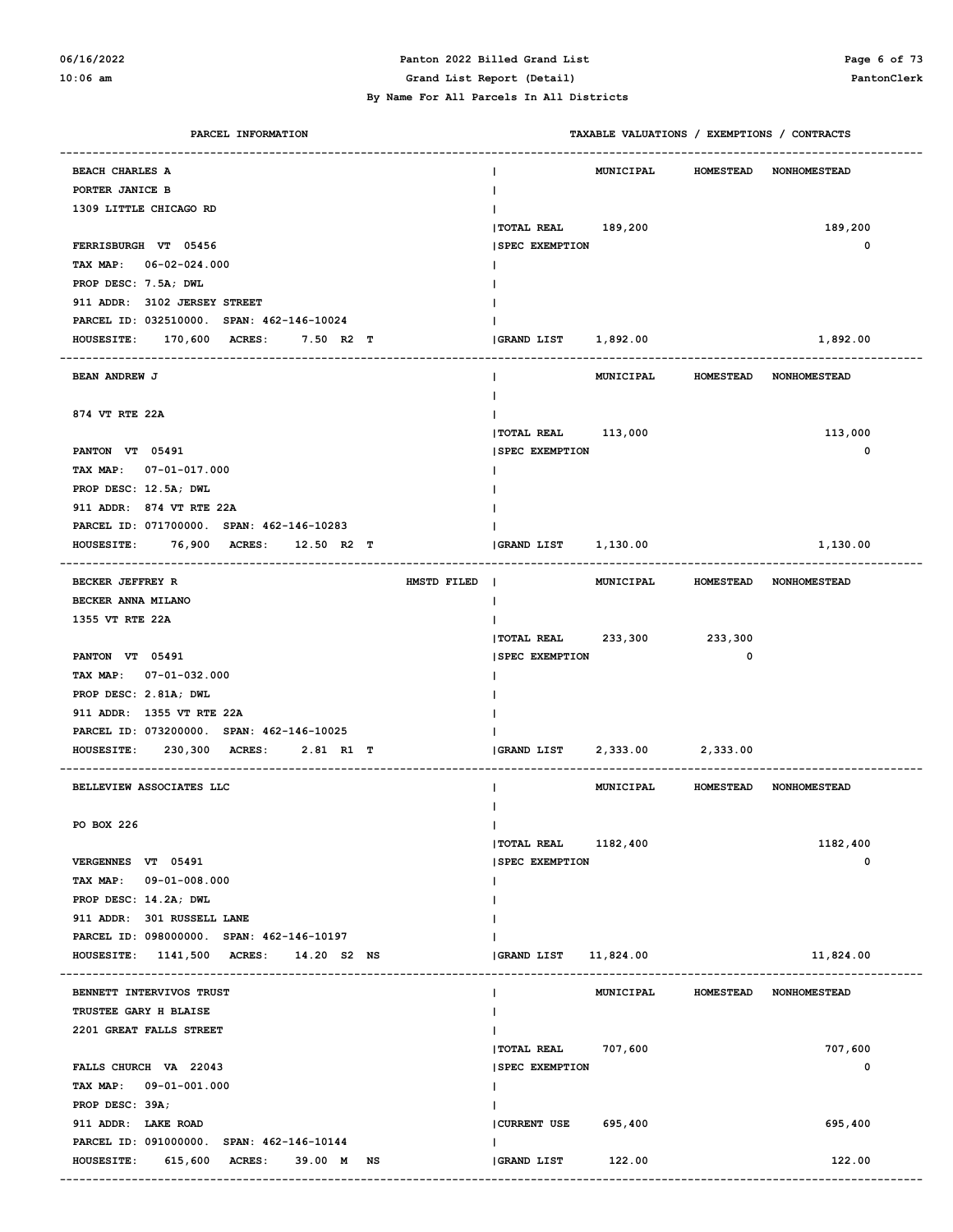#### **06/16/2022 Panton 2022 Billed Grand List Page 7 of 73 10:06 am Grand List Report (Detail) PantonClerk**

| PARCEL INFORMATION                        |             |                            |                  |                  | TAXABLE VALUATIONS / EXEMPTIONS / CONTRACTS |
|-------------------------------------------|-------------|----------------------------|------------------|------------------|---------------------------------------------|
| <b>BERNARD RYAN P</b>                     | HMSTD FILED | $\mathbf{I}$               | <b>MUNICIPAL</b> | <b>HOMESTEAD</b> | <b>NONHOMESTEAD</b>                         |
| BERNARD BETHANY J                         |             | $\mathbf{I}$               |                  |                  |                                             |
| 160 ROUTE 22A                             |             |                            |                  |                  |                                             |
|                                           |             | TOTAL REAL 229,700         |                  | 229,700          |                                             |
| PANTON VT 05491                           |             | <b>SPEC EXEMPTION</b>      |                  | 0                |                                             |
| TAX MAP: 03-01-069.000                    |             |                            |                  |                  |                                             |
| PROP DESC: .8 A; DWL                      |             |                            |                  |                  |                                             |
| 911 ADDR: 160 VT RTE 22A                  |             |                            |                  |                  |                                             |
| PARCEL ID: 036900000. SPAN: 462-146-10038 |             |                            |                  |                  |                                             |
| HOUSESITE: 229,700 ACRES:<br>0.80 R1 T    |             | <b>GRAND LIST</b>          | 2,297.00         | 2,297.00         |                                             |
|                                           |             |                            |                  |                  |                                             |
| BESSETTE SUSAN J                          | HMSTD FILED | $\blacksquare$             | <b>MUNICIPAL</b> | <b>HOMESTEAD</b> | <b>NONHOMESTEAD</b>                         |
|                                           |             | $\mathbf{I}$               |                  |                  |                                             |
| 1907 LAKE RD                              |             |                            |                  |                  |                                             |
|                                           |             | $ $ TOTAL REAL 251,000     |                  | 251,000          |                                             |
| PANTON VT 05491                           |             | <b>SPEC EXEMPTION</b>      |                  | 0                |                                             |
| TAX MAP: 09-01-014.000                    |             |                            |                  |                  |                                             |
| PROP DESC: 10A; DWL                       |             |                            |                  |                  |                                             |
| 911 ADDR: 1907 LAKE ROAD                  |             |                            |                  |                  |                                             |
| PARCEL ID: 091400000. SPAN: 462-146-10029 |             |                            |                  |                  |                                             |
| HOUSESITE: 221,900 ACRES:<br>10.00 R2 T   |             | GRAND LIST                 | 2,510.00         | 2,510.00         |                                             |
| BIRCHMORE MONICA                          | HMSTD FILED | $\blacksquare$             |                  |                  | MUNICIPAL HOMESTEAD NONHOMESTEAD            |
|                                           |             | $\mathbf{I}$               |                  |                  |                                             |
| 1410 VT 22A                               |             |                            |                  |                  |                                             |
|                                           |             | TOTAL REAL 217,900 217,900 |                  |                  |                                             |
| PANTON VT 05491                           |             | <b>SPEC EXEMPTION</b>      |                  | $\mathbf 0$      |                                             |
| TAX MAP: 07-01-037.000                    |             |                            |                  |                  |                                             |
| PROP DESC: 4A; DWL                        |             |                            |                  |                  |                                             |
| 911 ADDR: 1410 VT RTE 22A                 |             |                            |                  |                  |                                             |
| PARCEL ID: 073700000. SPAN: 462-146-10191 |             |                            |                  |                  |                                             |
| HOUSESITE: 210,400 ACRES:<br>4.00 R1 T    |             | <b>GRAND LIST</b>          | 2,179.00         | 2,179.00         |                                             |
| <b>BITLER DAVID</b>                       | HMSTD FILED |                            | <b>MUNICIPAL</b> |                  | HOMESTEAD NONHOMESTEAD                      |
| <b>BITLER CAROLINE</b>                    |             |                            |                  |                  |                                             |
| 128 VT RTE 22A                            |             | $\mathbf{I}$               |                  |                  |                                             |
|                                           |             | <b>  TOTAL REAL</b>        | 240,200          | 240,200          |                                             |
| PANTON VT 05491                           |             | <b>SPEC EXEMPTION</b>      |                  | 0                |                                             |
| TAX MAP: 03-01-068.000                    |             | Ι.                         |                  |                  |                                             |
| PROP DESC: 1 A; DWL                       |             |                            |                  |                  |                                             |
| 911 ADDR: 128 VT RTE 22A                  |             |                            |                  |                  |                                             |
| PARCEL ID: 036800000. SPAN: 462-146-10035 |             |                            |                  |                  |                                             |
| HOUSESITE: 240,200 ACRES: 1.00 R1 T       |             | GRAND LIST                 | 2,402.00         | 2,402.00         |                                             |
| <b>BLACKLOCK BRIAN S</b>                  | HMSTD FILED |                            | <b>MUNICIPAL</b> |                  | HOMESTEAD NONHOMESTEAD                      |
| BLACKLOCK-MURPHY BRENDA                   |             | Ι.                         |                  |                  |                                             |
| 145 FISHER LANE                           |             |                            |                  |                  |                                             |
|                                           |             | $ $ TOTAL REAL 317,000     |                  | 270,400          | 46,600                                      |
| PANTON VT 05491                           |             | <b>SPEC EXEMPTION</b>      |                  | $\mathbf 0$      | 0                                           |
| TAX MAP: 07-01-006.420                    |             | Ι.                         |                  |                  |                                             |
| PROP DESC: 13 A DWL                       |             |                            |                  |                  |                                             |
| 911 ADDR: 145 FISHER LANE                 |             |                            |                  |                  |                                             |
| PARCEL ID: 076400000. SPAN: 462-146-10036 |             |                            |                  |                  |                                             |
| HOUSESITE: 232,900 ACRES: 13.00 R2 T      |             | $ GRAND$ $LIST$ $3,170.00$ |                  | 2,704.00         | 466.00                                      |
|                                           |             |                            |                  |                  |                                             |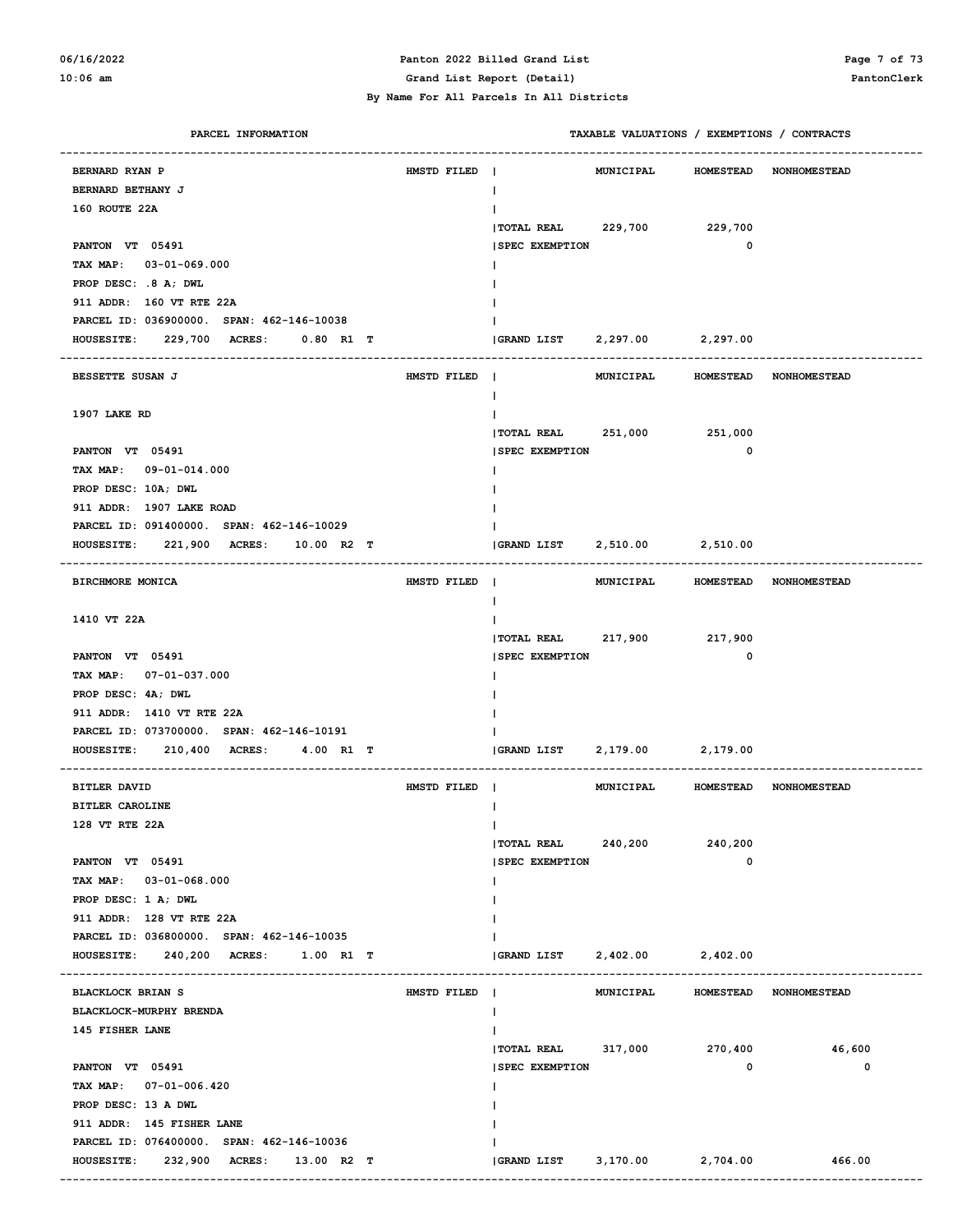#### **06/16/2022 Panton 2022 Billed Grand List Page 8 of 73 10:06 am Grand List Report (Detail) PantonClerk**

| PARCEL INFORMATION                                           |             |                                |                   |                  | TAXABLE VALUATIONS / EXEMPTIONS / CONTRACTS |
|--------------------------------------------------------------|-------------|--------------------------------|-------------------|------------------|---------------------------------------------|
| <b>BOGAN JOSEPH</b>                                          | HMSTD FILED | $\sim$ 1                       | MUNICIPAL         |                  | HOMESTEAD NONHOMESTEAD                      |
| <b>BOGAN PAULETTE</b>                                        |             | $\mathbf{I}$                   |                   |                  |                                             |
| 1224 ARNOLD BAY ROAD                                         |             |                                |                   |                  |                                             |
|                                                              |             | TOTAL REAL 909,500             |                   | 788,800          | 120,700                                     |
| PANTON VT 05491                                              |             | <b>SPEC EXEMPTION</b>          |                   | $\mathbf 0$      | 0                                           |
| TAX MAP: 01-01-002.000                                       |             |                                |                   |                  |                                             |
| PROP DESC: 1.4A ; DWL                                        |             |                                |                   |                  |                                             |
| 911 ADDR: 1224 ARNOLD BAY ROAD                               |             |                                |                   |                  |                                             |
| PARCEL ID: 012000000. SPAN: 462-146-10037                    |             |                                |                   |                  |                                             |
| 788,800 ACRES:<br>1.40 R1 T<br><b>HOUSESITE:</b>             |             |                                |                   |                  | GRAND LIST 9,095.00 7,888.00 1,207.00       |
|                                                              |             |                                |                   |                  |                                             |
| <b>BOURGEOIS DANIEL</b>                                      | HMSTD FILED | $\blacksquare$<br>$\mathbf{I}$ | MUNICIPAL         |                  | HOMESTEAD NONHOMESTEAD                      |
| 855 PANTON RD                                                |             |                                |                   |                  |                                             |
|                                                              |             | $ $ TOTAL REAL 273, 300        |                   | 273,300          |                                             |
| PANTON VT 05491                                              |             | <b>SPEC EXEMPTION</b>          |                   | $\mathbf 0$      |                                             |
| TAX MAP: 03-01-020.200                                       |             |                                |                   |                  |                                             |
| PROP DESC: 10.82A                                            |             |                                |                   |                  |                                             |
| 911 ADDR: 855 PANTON ROAD                                    |             |                                |                   |                  |                                             |
| PARCEL ID: 032011000. SPAN: 462-146-10331                    |             |                                |                   |                  |                                             |
| 241,900 ACRES: 10.82 R2 T<br><b>HOUSESITE:</b>               |             | GRAND LIST 2,733.00 2,733.00   |                   |                  |                                             |
|                                                              |             |                                |                   |                  |                                             |
| BOURGEOIS PAUL W & LORETTE A                                 | HMSTD FILED | $\blacksquare$                 | MUNICIPAL         |                  | HOMESTEAD NONHOMESTEAD                      |
|                                                              |             | ш                              |                   |                  |                                             |
| 681 PANTON RD                                                |             |                                |                   |                  |                                             |
|                                                              |             | TOTAL REAL 287,500 287,500     |                   |                  |                                             |
| VERGENNES VT 05491                                           |             | <b>SPEC EXEMPTION</b>          |                   | $\mathbf 0$      |                                             |
| TAX MAP: 03-01-020.100                                       |             |                                |                   |                  |                                             |
| PROP DESC: 47.45A DWL                                        |             |                                |                   |                  |                                             |
| 911 ADDR: 681 PANTON ROAD                                    |             |                                |                   |                  |                                             |
| PARCEL ID: 032010000. SPAN: 462-146-10039                    |             |                                |                   |                  |                                             |
| <b>HOUSESITE:</b><br>182,100<br><b>ACRES :</b><br>47.45 R2 T |             | <b>GRAND LIST</b>              | 2,875.00 2,875.00 |                  |                                             |
| <b>BOURGEOIS PHILIP</b>                                      | HMSTD FILED |                                | MUNICIPAL         |                  | HOMESTEAD NONHOMESTEAD                      |
| <b>BOURGEOIS DANIEL</b>                                      |             |                                |                   |                  |                                             |
| 149 GRANDVIEW LANE                                           |             |                                |                   |                  |                                             |
|                                                              |             | TOTAL REAL 300,100             |                   | 300,100          |                                             |
| ADDISON VT 05491                                             |             | <b>SPEC EXEMPTION</b>          |                   | 0                |                                             |
| TAX MAP: 03-01-020.000                                       |             |                                |                   |                  |                                             |
| PROP DESC: 47.45 A; DWL                                      |             |                                |                   |                  |                                             |
| 911 ADDR: 759 PANTON ROAD                                    |             |                                |                   |                  |                                             |
| PARCEL ID: 032010200. SPAN: 462-146-10344                    |             |                                |                   |                  |                                             |
| HOUSESITE: 194,700 ACRES:<br>47.45 R2 T                      |             | <b>GRAND LIST</b>              | 3,001.00 3,001.00 |                  |                                             |
|                                                              |             |                                |                   |                  |                                             |
| BOURNE JAMES & AMY                                           |             |                                | MUNICIPAL         | <b>HOMESTEAD</b> | <b>NONHOMESTEAD</b>                         |
| 9 SANTA NELLA                                                |             |                                |                   |                  |                                             |
|                                                              |             | $ TOTAL REAL$ 71,400           |                   |                  | 71,400                                      |
| RANCHO SANTA MARGARITA CA 92688                              |             | <b>SPEC EXEMPTION</b>          |                   |                  | 0                                           |
| TAX MAP: 06-02-031.100                                       |             |                                |                   |                  |                                             |
| PROP DESC: 10.1 ACRES                                        |             |                                |                   |                  |                                             |
| 911 ADDR: JERSEY STREET                                      |             |                                |                   |                  |                                             |
| PARCEL ID: 060127100. SPAN: 462-146-10339                    |             |                                |                   |                  |                                             |
| HOUSESITE: 45,000 ACRES: 10.10 M NS                          |             | GRAND LIST                     | 714.00            |                  | 714.00                                      |
|                                                              |             |                                |                   |                  |                                             |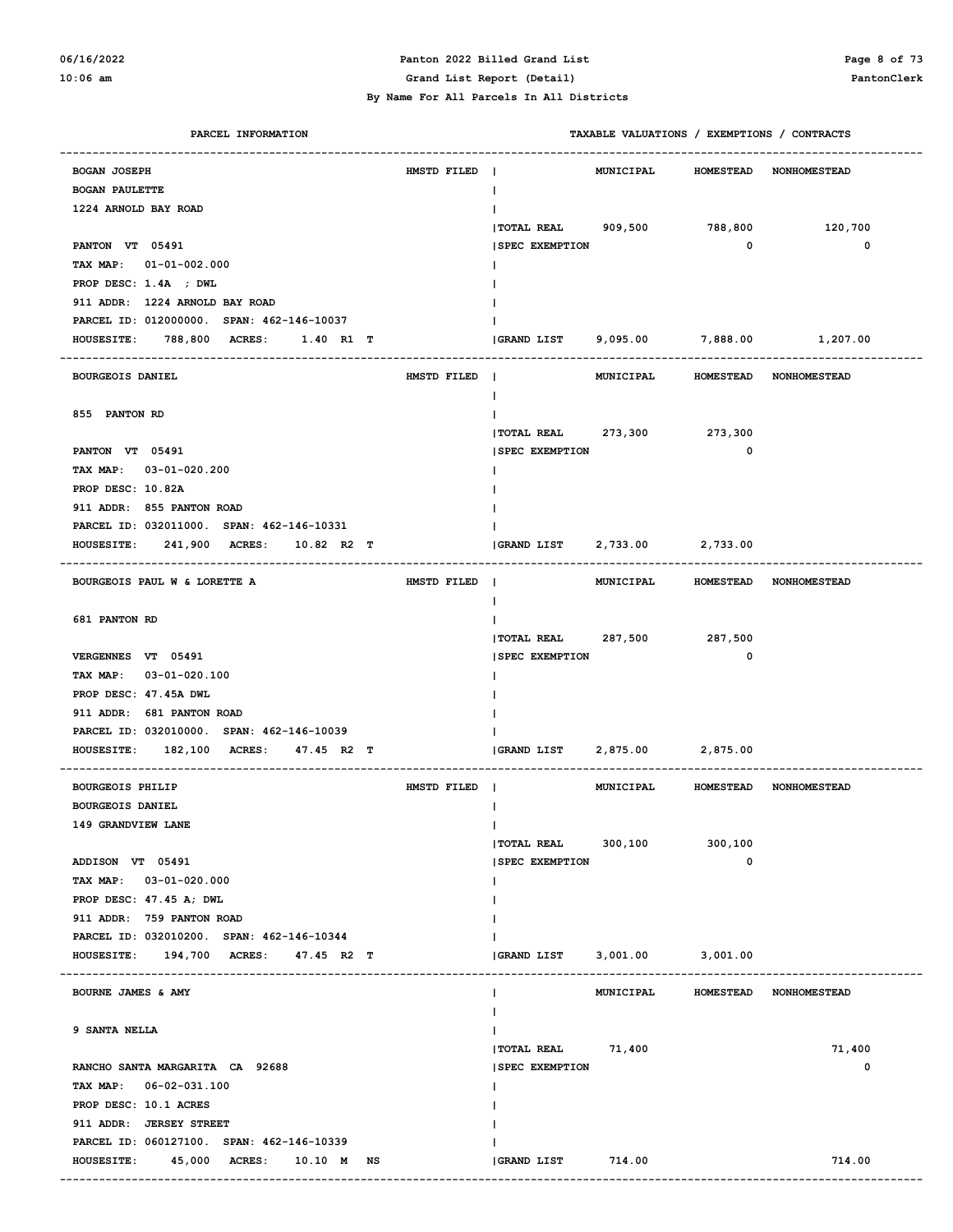# **06/16/2022 Panton 2022 Billed Grand List Page 9 of 73**

#### **By Name For All Parcels In All Districts**

**10:06 am Grand List Report (Detail) PantonClerk**

| PARCEL INFORMATION                        |                               |                               | TAXABLE VALUATIONS / EXEMPTIONS / CONTRACTS |                  |                        |
|-------------------------------------------|-------------------------------|-------------------------------|---------------------------------------------|------------------|------------------------|
| <b>BOWDEN MICHAEL</b>                     |                               |                               | <b>MUNICIPAL</b>                            | <b>HOMESTEAD</b> | <b>NONHOMESTEAD</b>    |
| <b>URFER LUANNE</b>                       |                               |                               |                                             |                  |                        |
| 3920 WEST SPIRIT BEND                     |                               |                               |                                             |                  |                        |
|                                           |                               | TOTAL REAL 243,100            |                                             |                  | 243,100                |
| SPIRIT LAKE IID 83869                     |                               | <b>SPEC EXEMPTION</b>         |                                             |                  | 0                      |
| TAX MAP: 07-01-038.000                    |                               |                               |                                             |                  |                        |
| PROP DESC: 105A;                          |                               |                               |                                             |                  |                        |
| 911 ADDR: 1989 EAST ROAD                  |                               | CURRENT USE                   | 200,200                                     |                  | 200,200                |
| PARCEL ID: 073800000. SPAN: 462-146-10041 |                               |                               |                                             |                  |                        |
| HOUSESITE: 62,500 ACRES: 105.00 F NS      |                               | <b>GRAND LIST</b>             | 429.00                                      |                  | 429.00                 |
|                                           |                               |                               |                                             |                  |                        |
| <b>BOWDEN MICHAEL</b>                     |                               | н                             | MUNICIPAL                                   | <b>HOMESTEAD</b> | <b>NONHOMESTEAD</b>    |
| <b>URFER LUANNE</b>                       |                               |                               |                                             |                  |                        |
| 3920 WEST SPIRIT BEND                     |                               |                               |                                             |                  |                        |
|                                           |                               | TOTAL REAL 132,500            |                                             |                  | 132,500                |
| SPIRIIT LAKE ID 83869                     |                               | <b>SPEC EXEMPTION</b>         |                                             |                  | 0                      |
| TAX MAP: 07-01-049.000                    |                               |                               |                                             |                  |                        |
| PROP DESC: 33A;                           |                               |                               |                                             |                  |                        |
| 911 ADDR: 289 EAST ROAD                   |                               | CURRENT USE 119,000           |                                             |                  | 119,000                |
| PARCEL ID: 074900000. SPAN: 462-146-10042 |                               |                               |                                             |                  |                        |
| HOUSESITE: 50,000 ACRES: 33.00 F NS       |                               | <b>GRAND LIST</b>             | 135.00                                      |                  | 135.00                 |
|                                           |                               |                               |                                             |                  |                        |
| <b>BOWDEN MICHAEL</b>                     |                               | $\mathbf{I}$                  | MUNICIPAL HOMESTEAD                         |                  | <b>NONHOMESTEAD</b>    |
| <b>URFER LUANNE</b>                       |                               |                               |                                             |                  |                        |
| 3920 WEST SPIRIT BEND                     |                               |                               |                                             |                  |                        |
|                                           |                               | TOTAL REAL 449,800            |                                             |                  | 449,800                |
| SPIRIT LAKE ID 83869                      |                               | <b>SPEC EXEMPTION</b>         |                                             |                  | 0                      |
| TAX MAP: 07-01-053.000                    |                               |                               |                                             |                  |                        |
| PROP DESC: 187.52A; FARM                  |                               |                               |                                             |                  |                        |
| 911 ADDR: 1019 EAST ROAD                  |                               | CURRENT USE 156,400           |                                             |                  | 156,400                |
| PARCEL ID: 075300000. SPAN: 462-146-10043 |                               |                               |                                             |                  |                        |
| HOUSESITE: 169,900 ACRES: 187.52 F NS     |                               | GRAND LIST                    | 2,934.00                                    |                  | 2,934.00               |
|                                           |                               |                               |                                             |                  |                        |
| <b>BRACE JENNIFER</b>                     | HMSTD FILED<br>$\blacksquare$ |                               | <b>MUNICIPAL</b>                            | <b>HOMESTEAD</b> | <b>NONHOMESTEAD</b>    |
|                                           |                               |                               |                                             |                  |                        |
| 1597 VT RTE 22A                           |                               | L                             |                                             |                  |                        |
|                                           |                               | <b>TOTAL REAL</b>             | 124,600                                     | 124,600          |                        |
| PANTON VT 05491                           |                               | <b>SPEC EXEMPTION</b>         |                                             | $\mathbf 0$      |                        |
| TAX MAP: 07-01-045.000                    |                               |                               |                                             |                  |                        |
| PROP DESC: 0.2A; DWL                      |                               |                               |                                             |                  |                        |
| 911 ADDR: 1597 VT RTE 22A                 |                               |                               |                                             |                  |                        |
| PARCEL ID: 074500000. SPAN: 462-146-10173 |                               |                               |                                             |                  |                        |
| HOUSESITE: 124,600 ACRES:<br>$0.20$ R1 T  |                               | (GRAND LIST 1,246.00 1,246.00 |                                             |                  |                        |
| ------------------------------------      |                               |                               |                                             |                  |                        |
| BRACE SANDRA LE MARK BRACE                | HMSTD FILED                   |                               | MUNICIPAL                                   |                  | HOMESTEAD NONHOMESTEAD |
|                                           |                               | Ι.                            |                                             |                  |                        |
| 2341 PANTON RD                            |                               | $\mathbf{I}$                  |                                             |                  |                        |
|                                           |                               | <b>TOTAL REAL</b>             | 92,500                                      | 92,500           |                        |
| PANTON VT 05491                           |                               | <b>SPEC EXEMPTION</b>         |                                             | 0                |                        |
| TAX MAP: 06-02-019.000                    |                               |                               |                                             |                  |                        |
| PROP DESC: 0.33 A; DWL                    |                               |                               |                                             |                  |                        |
| 911 ADDR: 2341 PANTON ROAD                |                               |                               |                                             |                  |                        |
| PARCEL ID: 060219000. SPAN: 462-146-10045 |                               |                               |                                             |                  |                        |
| HOUSESITE: 92,500 ACRES: 0.33 R1 T        |                               | <b>GRAND LIST</b>             | 925.00                                      | 925.00           |                        |
|                                           |                               |                               |                                             |                  |                        |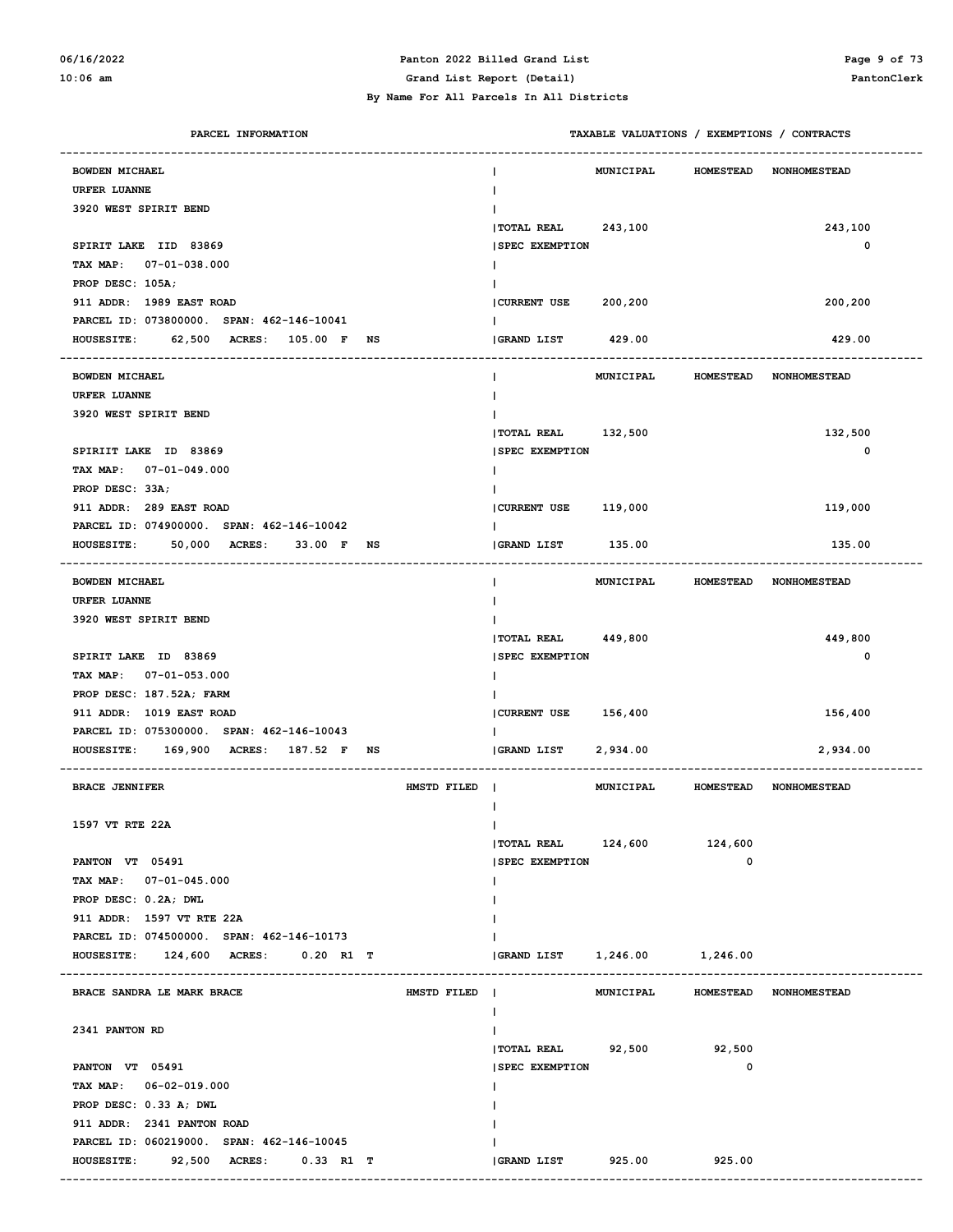#### **06/16/2022 Panton 2022 Billed Grand List Page 10 of 73 10:06 am Grand List Report (Detail) PantonClerk**

| PARCEL INFORMATION                             |             |                              | TAXABLE VALUATIONS / EXEMPTIONS / CONTRACTS |          |
|------------------------------------------------|-------------|------------------------------|---------------------------------------------|----------|
| <b>BRACE WAYLAND</b>                           |             |                              | MUNICIPAL                                   |          |
| <b>BRACE DEBRA</b>                             | HMSTD FILED |                              | <b>HOMESTEAD NONHOMESTEAD</b>               |          |
| 579 PANTON RD                                  |             | I.                           |                                             |          |
|                                                |             | TOTAL REAL 151,800 151,800   |                                             |          |
| PANTON VT 05491                                |             | <b>SPEC EXEMPTION</b>        | $\mathbf{o}$                                |          |
| TAX MAP: 03-01-014.000                         |             |                              |                                             |          |
| PROP DESC: 1 A; DWL                            |             |                              |                                             |          |
| 911 ADDR: 579 PANTON ROAD                      |             |                              |                                             |          |
| PARCEL ID: 031400000. SPAN: 462-146-10046      |             |                              |                                             |          |
| HOUSESITE: 151,800 ACRES: 1.00 R1 T            |             | GRAND LIST 1,518.00 1,518.00 |                                             |          |
|                                                |             |                              |                                             |          |
| BRENNAN EDWARD O & EILEEN E                    |             |                              | MUNICIPAL HOMESTEAD NONHOMESTEAD            |          |
|                                                |             |                              |                                             |          |
| 6210 GEORGIAN COURT                            |             |                              |                                             |          |
|                                                |             | TOTAL REAL 701,800           |                                             | 701,800  |
| DALLAS TX 75254                                |             | <b>SPEC EXEMPTION</b>        |                                             | 0        |
| TAX MAP: 09-01-005.000                         |             |                              |                                             |          |
| PROP DESC: 24.85A; DWL                         |             |                              |                                             |          |
| 911 ADDR: 209 RUSSELL LANE                     |             |                              |                                             |          |
| PARCEL ID: 095000000. SPAN: 462-146-10294      |             |                              |                                             |          |
| HOUSESITE: 636,500 ACRES: 24.85 R2 NS          |             | GRAND LIST 7,018.00          |                                             | 7,018.00 |
|                                                |             |                              |                                             |          |
| BRIGAN ROBERT P                                | HMSTD FILED |                              | MUNICIPAL HOMESTEAD NONHOMESTEAD            |          |
|                                                |             | I.                           |                                             |          |
| 904 HOPKINS RD                                 |             |                              |                                             |          |
|                                                |             | <b>TOTAL REAL</b>            | 268,600 268,600<br>$\mathbf 0$              |          |
| PANTON VT 05491<br>TAX MAP: 07-01-008.000      |             | <b>SPEC EXEMPTION</b>        |                                             |          |
| PROP DESC: 16A; DWL                            |             |                              |                                             |          |
| 911 ADDR: 904 HOPKINS ROAD                     |             |                              |                                             |          |
| PARCEL ID: 078000000. SPAN: 462-146-10078      |             |                              |                                             |          |
| 230,700 ACRES: 16.00 R2 T<br><b>HOUSESITE:</b> |             | GRAND LIST                   | 2,686.00<br>2,686.00                        |          |
|                                                |             |                              |                                             |          |
| BRINTON REBECCAH JEAN                          | HMSTD FILED |                              | MUNICIPAL HOMESTEAD NONHOMESTEAD            |          |
| PROVENCHER MATTHEW JOHN                        |             |                              |                                             |          |
| 104 PEASE ROAD                                 |             | Ι.                           |                                             |          |
|                                                |             | TOTAL REAL 108,800 108,800   |                                             |          |
| VERGENNES VT 05491                             |             | <b>SPEC EXEMPTION</b>        | 0                                           |          |
| TAX MAP: 06-01-023.000                         |             |                              |                                             |          |
| PROP DESC: 0.5A; DWL                           |             |                              |                                             |          |
| 911 ADDR: 104 PEASE ROAD                       |             |                              |                                             |          |
| PARCEL ID: 060123000. SPAN: 462-146-10021      |             |                              |                                             |          |
| HOUSESITE: 108,800 ACRES: 0.50 R1 T            |             | GRAND LIST                   | 1,088.00 1,088.00                           |          |
|                                                |             |                              |                                             |          |
| <b>BROWN DIANE</b>                             | HMSTD FILED |                              | MUNICIPAL HOMESTEAD NONHOMESTEAD            |          |
|                                                |             | I.                           |                                             |          |
| 10 SPAULDING RD                                |             |                              |                                             |          |
|                                                |             | TOTAL REAL 122,500 122,500   |                                             |          |
| PANTON VT 05491                                |             | <b>SPEC EXEMPTION</b>        | 0                                           |          |
| TAX MAP: 06-01-041.000                         |             |                              |                                             |          |
| PROP DESC: .5A; DWL                            |             |                              |                                             |          |
| 911 ADDR: 10 SPAULDING ROAD                    |             |                              |                                             |          |
| PARCEL ID: 060141000. SPAN: 462-146-10306      |             |                              |                                             |          |
| HOUSESITE: 122,500 ACRES: 0.24 R1 T            |             |                              |                                             |          |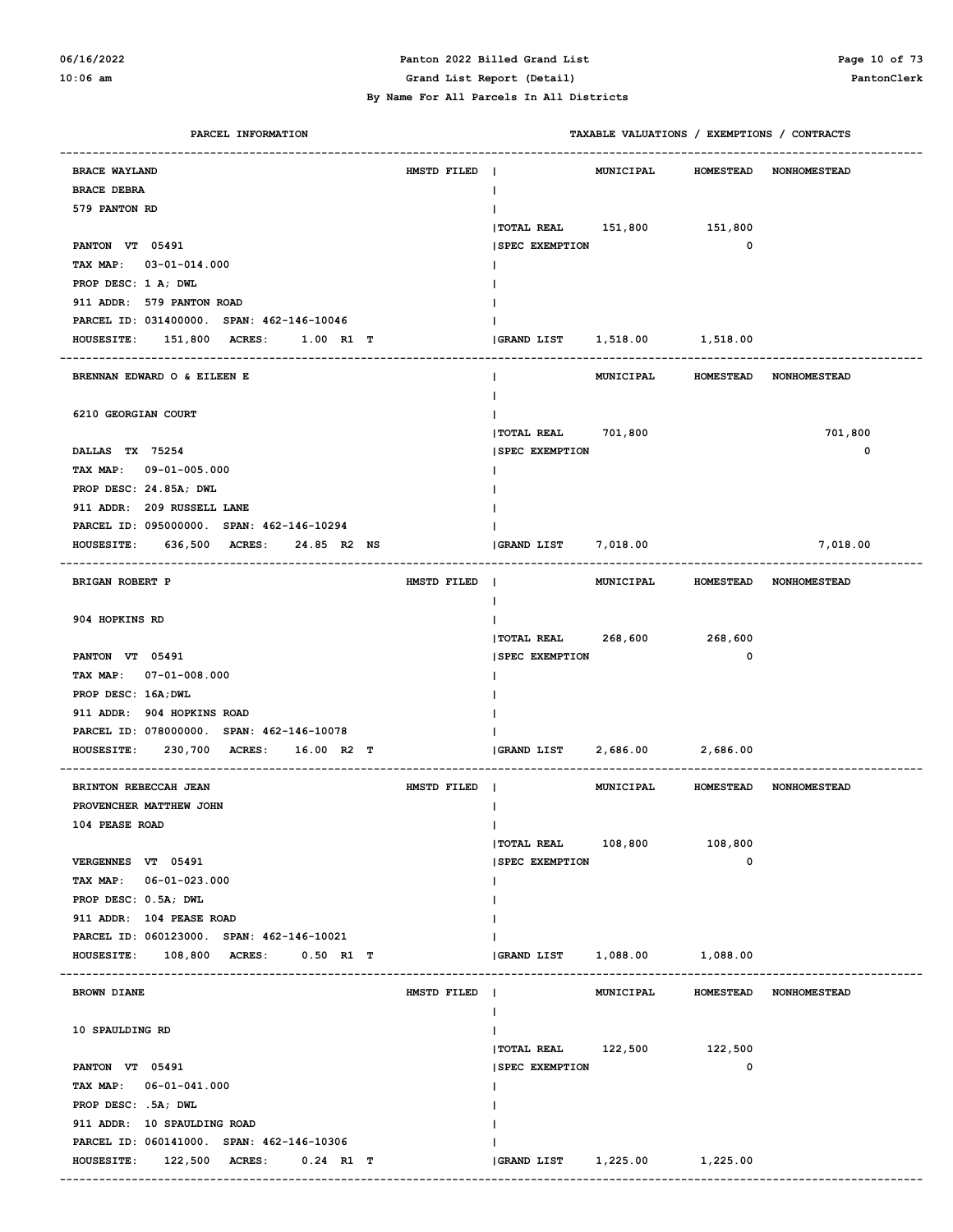### **06/16/2022 Panton 2022 Billed Grand List Page 11 of 73**

**10:06 am Grand List Report (Detail) PantonClerk**

| PARCEL INFORMATION                              |             |                              | TAXABLE VALUATIONS / EXEMPTIONS / CONTRACTS |                        |                        |
|-------------------------------------------------|-------------|------------------------------|---------------------------------------------|------------------------|------------------------|
| BUSKEY, JR TIMOTHY F                            | HMSTD FILED | $\blacksquare$<br>ı.         | MUNICIPAL                                   |                        | HOMESTEAD NONHOMESTEAD |
| 1239 PANTON RD                                  |             |                              |                                             |                        |                        |
|                                                 |             | $ $ TOTAL REAL 219,900       |                                             | 219,900<br>$\mathbf 0$ |                        |
| PANTON VT 05491                                 |             | <b>SPEC EXEMPTION</b>        |                                             |                        |                        |
| TAX MAP: 03-01-031.000<br>PROP DESC: 2.65A; DWL |             |                              |                                             |                        |                        |
| 911 ADDR: 1239 PANTON ROAD                      |             |                              |                                             |                        |                        |
| PARCEL ID: 033100000. SPAN: 462-146-10139       |             |                              |                                             |                        |                        |
| HOUSESITE: 217,500 ACRES: 2.65 R1 T             |             | GRAND LIST 2, 199.00         |                                             | 2,199.00               |                        |
| -------------------                             |             |                              |                                             |                        |                        |
| CANIYO SEKSAN                                   | HMSTD FILED |                              | MUNICIPAL                                   |                        | HOMESTEAD NONHOMESTEAD |
| CANIYO SUSAN                                    |             | ı.                           |                                             |                        |                        |
| 605 PEASE ROAD                                  |             |                              |                                             |                        |                        |
|                                                 |             | TOTAL REAL 530,600 530,600   |                                             |                        |                        |
| VERGENNES VT 05491                              |             | <b>SPEC EXEMPTION</b>        |                                             | $\mathbf 0$            |                        |
| TAX MAP: 05-01-020.000                          |             |                              |                                             |                        |                        |
| PROP DESC: 11.4A; DWL                           |             |                              |                                             |                        |                        |
| 911 ADDR: 605 PEASE ROAD                        |             |                              |                                             |                        |                        |
| PARCEL ID: 052000000. SPAN: 462-146-10053       |             |                              |                                             |                        |                        |
| HOUSESITE: 497,600 ACRES: 11.40 R2 T            |             | $ GRAND$ $LIST$ $5,306.00$   |                                             | 5,306.00               |                        |
| CATILLAZ MICHAEL                                | HMSTD FILED |                              | MUNICIPAL                                   |                        | HOMESTEAD NONHOMESTEAD |
| CATILLAZ MARGARET                               |             | I.                           |                                             |                        |                        |
| 2106 LAKE ROAD                                  |             |                              |                                             |                        |                        |
|                                                 |             | TOTAL REAL 1170,700 1170,700 |                                             |                        |                        |
| PANTON VT 05491                                 |             | <b>SPEC EXEMPTION</b>        |                                             | $\mathbf{o}$           |                        |
| TAX MAP: 09-01-003.000                          |             |                              |                                             |                        |                        |
| PROP DESC: 10.04; DWL                           |             |                              |                                             |                        |                        |
| 911 ADDR: 2106 LAKE ROAD                        |             |                              |                                             |                        |                        |
| PARCEL ID: 093000000. SPAN: 462-146-10208       |             |                              |                                             |                        |                        |
| HOUSESITE: 1141,500 ACRES: 10.04 R2 T           |             | <b>GRAND LIST</b>            | 11,707.00 11,707.00                         |                        |                        |
|                                                 |             |                              |                                             |                        |                        |
| CHAMBERLAIN BENJAMIN D                          | HMSTD FILED |                              | MUNICIPAL                                   |                        | HOMESTEAD NONHOMESTEAD |
| KNIGHT GWENDOLYN M                              |             |                              |                                             |                        |                        |
| 186 SPAULDING ROAD                              |             | л.                           |                                             |                        |                        |
|                                                 |             | TOTAL REAL 189,600 189,600   |                                             |                        |                        |
| PANTON VT 05491                                 |             | <b>SPEC EXEMPTION</b>        |                                             | 0                      |                        |
| TAX MAP: 05-01-037.000                          |             |                              |                                             |                        |                        |
| PROP DESC: 1.56; DWL                            |             |                              |                                             |                        |                        |
| 911 ADDR: 186 SPAULDING ROAD                    |             |                              |                                             |                        |                        |
| PARCEL ID: 053700000. SPAN: 462-146-10082       |             |                              |                                             |                        |                        |
| HOUSESITE: 189,600 ACRES: 1.56 R1 T             |             | $ GRAND$ $LIST$ $1,896.00$   |                                             | 1,896.00               |                        |
| CHARRON BERNARD L                               | HMSTD FILED |                              | MUNICIPAL                                   |                        | HOMESTEAD NONHOMESTEAD |
| CHARRON MAUREEN M                               |             |                              |                                             |                        |                        |
| 1147 HOPKINS RD                                 |             |                              |                                             |                        |                        |
|                                                 |             | TOTAL REAL 319,000 319,000   |                                             |                        |                        |
| PANTON VT 05491                                 |             | <b>SPEC EXEMPTION</b>        |                                             | 0                      |                        |
| TAX MAP: 07-01-007.720                          |             |                              |                                             |                        |                        |
| PROP DESC: 10.1A; DWL                           |             |                              |                                             |                        |                        |
| 911 ADDR: 1147 HOPKINS ROAD                     |             |                              |                                             |                        |                        |
| PARCEL ID: 077200000. SPAN: 462-146-10059       |             |                              |                                             |                        |                        |
| HOUSESITE: 286,700 ACRES: 10.10 R2 T            |             | GRAND LIST 3,190.00 3,190.00 |                                             |                        |                        |
|                                                 |             |                              |                                             |                        |                        |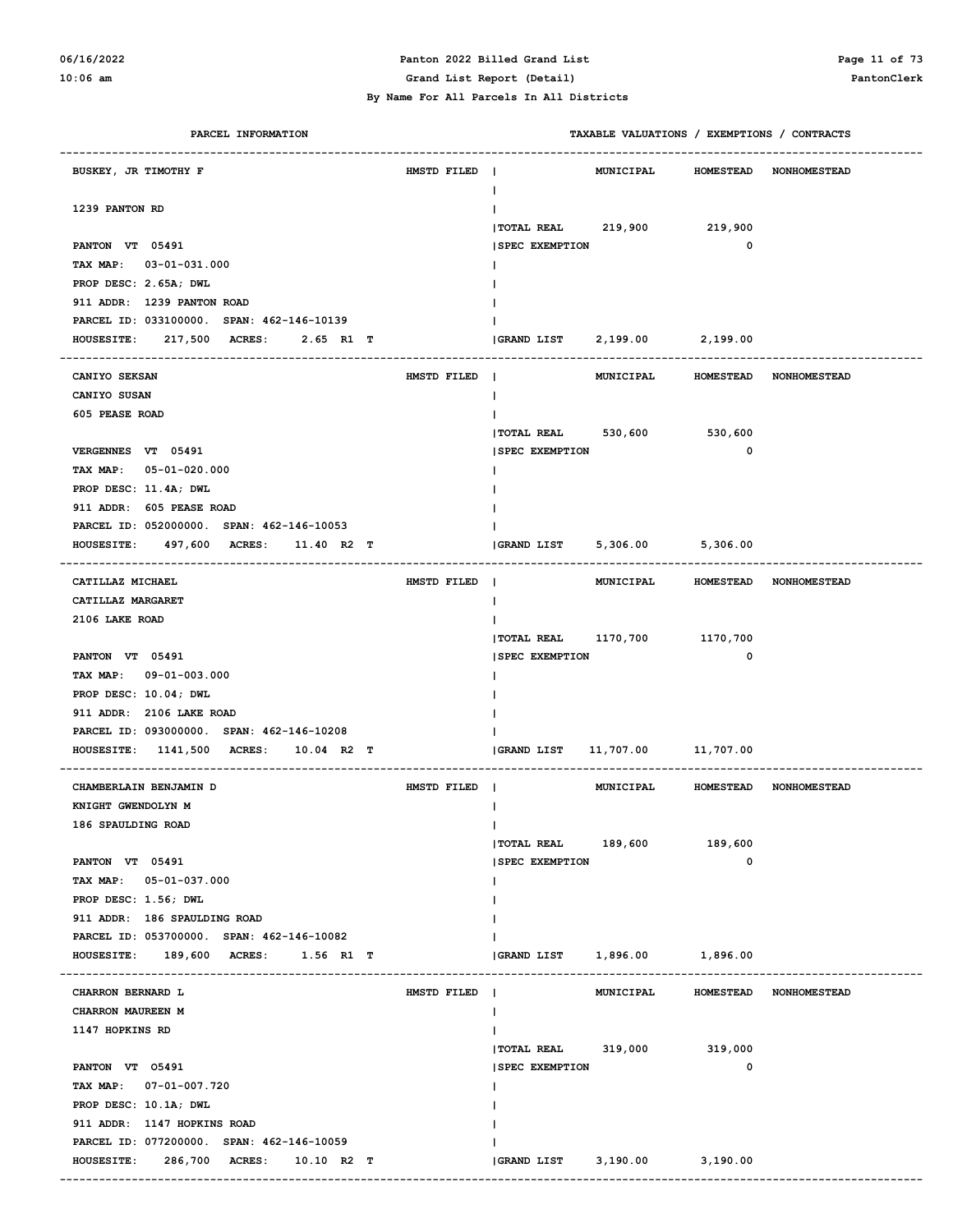#### **06/16/2022 Panton 2022 Billed Grand List Page 12 of 73 10:06 am Grand List Report (Detail) PantonClerk**

| PARCEL INFORMATION                                             | TAXABLE VALUATIONS / EXEMPTIONS / CONTRACTS                                   |
|----------------------------------------------------------------|-------------------------------------------------------------------------------|
| CHARRON MICHAEL W                                              | <b>HOMESTEAD</b><br>MUNICIPAL<br><b>NONHOMESTEAD</b>                          |
| CHARRON NANCY P                                                |                                                                               |
| 193 BASIN HARBOR ROAD                                          |                                                                               |
|                                                                | 3,700<br><b>TOTAL REAL</b><br>3,700                                           |
| PANTON VT 05491                                                | 0<br><b>SPEC EXEMPTION</b>                                                    |
| TAX MAP: 03-01-001.000                                         |                                                                               |
| PROP DESC: 1.2A;                                               |                                                                               |
| 911 ADDR: 193 BASIN HARBOR ROAD                                |                                                                               |
| PARCEL ID: 031300000. SPAN: 462-146-10060                      |                                                                               |
| <b>HOUSESITE:</b><br>3,700 ACRES:<br>$1.20$ M<br>т             | GRAND LIST<br>37.00<br>37.00                                                  |
|                                                                |                                                                               |
| <b>CHASE DAVID</b><br>HMSTD FILED                              | <b>MUNICIPAL</b><br><b>HOMESTEAD</b><br><b>NONHOMESTEAD</b><br>$\mathbf{I}$   |
| CHASE MARSHA                                                   |                                                                               |
| 79 ADAMS FERRY RD                                              |                                                                               |
|                                                                | 296,900 296,900<br><b>TOTAL REAL</b>                                          |
| PANTON VT 05491                                                | 0<br><b>SPEC EXEMPTION</b>                                                    |
| TAX MAP: 06-01-006.000                                         |                                                                               |
| PROP DESC: 1 A; DWL                                            |                                                                               |
| 911 ADDR: 79 ADAMS FERRY ROAD                                  |                                                                               |
| PARCEL ID: 060160000. SPAN: 462-146-10061                      |                                                                               |
| 296,900 ACRES:<br><b>HOUSESITE:</b><br>1.00 R1 T               | 2,969.00 2,969.00<br><b>GRAND LIST</b>                                        |
|                                                                |                                                                               |
| CHILDERS BARBARA<br>HMSTD FILED                                | $\blacksquare$<br><b>MUNICIPAL</b><br>HOMESTEAD NONHOMESTEAD                  |
| CHILDERS RONNIE L JR                                           |                                                                               |
| 2443 JERSEY STREET                                             | TOTAL REAL 139,600 139,600                                                    |
| PANTON VT 05491                                                | 0<br><b>SPEC EXEMPTION</b>                                                    |
| TAX MAP: 06-01-008.000                                         |                                                                               |
| PROP DESC: . 61A; DWL                                          |                                                                               |
| 911 ADDR: 34 ADAMS FERRY ROAD                                  |                                                                               |
| PARCEL ID: 060180000. SPAN: 462-146-10063                      |                                                                               |
| <b>HOUSESITE:</b><br>139,600 ACRES:<br>$0.61$ R1 T             | 1,396.00 1,396.00<br>GRAND LIST                                               |
|                                                                |                                                                               |
| CHILDERS RONNIE L JR                                           | <b>MUNICIPAL</b><br>HOMESTEAD NONHOMESTEAD                                    |
|                                                                |                                                                               |
| 2443 JERSEY STREET                                             | T                                                                             |
|                                                                | 183,900<br><b> TOTAL REAL</b><br>183,900                                      |
| PANTON VT 05491                                                | 0<br><b>SPEC EXEMPTION</b>                                                    |
| $02 - 01 - 002.000$<br>TAX MAP:                                |                                                                               |
| PROP DESC: 2 A; DWL                                            |                                                                               |
| 911 ADDR: 2443 JERSEY STREET                                   |                                                                               |
| PARCEL ID: 022000000. SPAN: 462-146-10062                      |                                                                               |
| 183,900 ACRES:<br>$2.00$ R1 T<br><b>HOUSESITE:</b>             | <b>GRAND LIST</b><br>1,839.00<br>1,839.00                                     |
| CHOINIERE JAMES<br>HMSTD FILED                                 | $\blacksquare$<br><b>MUNICIPAL</b><br><b>HOMESTEAD</b><br><b>NONHOMESTEAD</b> |
| CHOINIERE LYNN                                                 |                                                                               |
| 1223 EAST ROAD                                                 |                                                                               |
|                                                                | <b>TOTAL REAL</b><br>241,000<br>241,000                                       |
| PANTON VT 05491                                                | 0<br><b>SPEC EXEMPTION</b>                                                    |
| TAX MAP: 07-01-072.000                                         |                                                                               |
| PROP DESC: 19.A; DWL                                           |                                                                               |
| 911 ADDR: 1223 EAST ROAD                                       |                                                                               |
| PARCEL ID: 077100000. SPAN: 462-146-10214                      |                                                                               |
| <b>HOUSESITE:</b><br>188,000<br><b>ACRES :</b><br>19.00 F<br>т | GRAND LIST<br>2,410.00<br>2,410.00                                            |
|                                                                |                                                                               |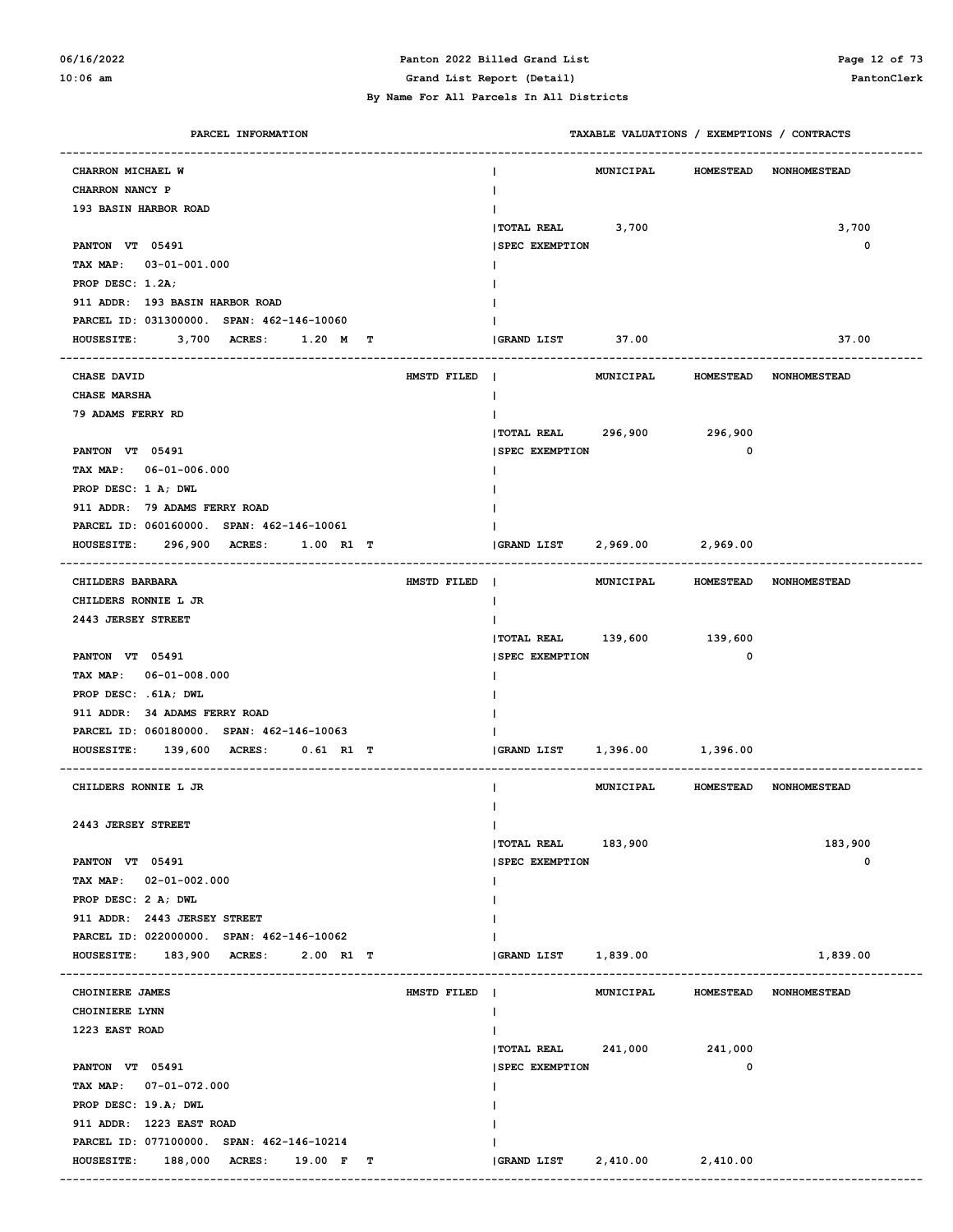# **06/16/2022 Panton 2022 Billed Grand List Page 13 of 73**

| PARCEL INFORMATION                                  |             | TAXABLE VALUATIONS / EXEMPTIONS / CONTRACTS |                  |                        |
|-----------------------------------------------------|-------------|---------------------------------------------|------------------|------------------------|
| CHOWDHRY SULTAN Z                                   |             | <b>MUNICIPAL</b>                            | <b>HOMESTEAD</b> | <b>NONHOMESTEAD</b>    |
| PO BOX 74                                           |             | Ι.                                          |                  |                        |
|                                                     |             | <b>TOTAL REAL</b><br>227,600                |                  | 227,600                |
| PELHAM NH 03076                                     |             | <b>SPEC EXEMPTION</b>                       |                  | $\mathbf 0$            |
| TAX MAP: 03-01-065.000                              |             |                                             |                  |                        |
| PROP DESC: 1 A; DWL                                 |             |                                             |                  |                        |
| 911 ADDR: VT RTE 22A                                |             |                                             |                  |                        |
| PARCEL ID: 036500000. SPAN: 462-146-10064           |             |                                             |                  |                        |
| 227,600 ACRES:<br><b>HOUSESITE:</b><br>1.00 R1 T    |             | <b>GRAND LIST</b><br>2,276.00               |                  | 2,276.00               |
|                                                     |             |                                             |                  |                        |
| CLARK SCOTT A                                       | HMSTD FILED | MUNICIPAL                                   | <b>HOMESTEAD</b> | <b>NONHOMESTEAD</b>    |
|                                                     |             | $\mathbf{I}$                                |                  |                        |
| 5181 JERSEY ST                                      |             | Ι.                                          |                  |                        |
|                                                     |             | TOTAL REAL 409,900 409,900                  |                  |                        |
| PANTON VT 05491                                     |             | <b>ISPEC EXEMPTION</b>                      | $\mathbf 0$      |                        |
| TAX MAP: 06-02-066.000                              |             |                                             |                  |                        |
| PROP DESC: 10.5A; DWL                               |             |                                             |                  |                        |
| 911 ADDR: 5181 JERSEY STREET                        |             |                                             |                  |                        |
| PARCEL ID: 060266000. SPAN: 462-146-10267           |             |                                             |                  |                        |
| <b>HOUSESITE:</b><br>382,500 ACRES:<br>$10.50$ R2 T |             | GRAND LIST<br>4,099.00 4,099.00             |                  |                        |
|                                                     |             |                                             |                  |                        |
| COCKERLINE DAVID A                                  | HMSTD FILED | MUNICIPAL                                   |                  | HOMESTEAD NONHOMESTEAD |
| COCKERLINE CAITLIN L                                |             | $\mathbf{I}$                                |                  |                        |
| 902 LAKE ROAD                                       |             | I.<br>222,800 222,800<br><b>TOTAL REAL</b>  |                  |                        |
| PANTON VT 05491                                     |             | <b>SPEC EXEMPTION</b>                       | $\mathbf 0$      |                        |
| TAX MAP: 05-01-042.600                              |             |                                             |                  |                        |
| PROP DESC: 3.04 A: DWL                              |             |                                             |                  |                        |
| 911 ADDR: 902 LAKE ROAD                             |             |                                             |                  |                        |
| PARCEL ID: 054200600. SPAN: 462-146-10354           |             |                                             |                  |                        |
| <b>HOUSESITE:</b><br>218,900 ACRES:<br>$3.04$ R1 T  |             | 2,228.00 2,228.00<br>GRAND LIST             |                  |                        |
|                                                     |             |                                             |                  |                        |
| CONDON JAMES S                                      | HMSTD FILED | MUNICIPAL                                   |                  | HOMESTEAD NONHOMESTEAD |
| CONDON REBEKAH K                                    |             | ш                                           |                  |                        |
| 2062 PANTON RD                                      |             | Ι.                                          |                  |                        |
|                                                     |             | $ $ TOTAL REAL $162,400$                    | 162,400          |                        |
| PANTON VT 05491                                     |             | <b>SPEC EXEMPTION</b>                       | $\mathbf 0$      |                        |
| TAX MAP: 03-01-049.000                              |             | Ι.                                          |                  |                        |
| PROP DESC: 1.1A; DWL                                |             | I.                                          |                  |                        |
| 911 ADDR: 2062 PANTON ROAD                          |             |                                             |                  |                        |
| PARCEL ID: 034900000. SPAN: 462-146-10067           |             |                                             |                  |                        |
| 162,400 ACRES: 1.10 R1 T<br><b>HOUSESITE:</b>       |             | 1,624.00 1,624.00<br>GRAND LIST             |                  |                        |
|                                                     |             |                                             |                  |                        |
| CONDON RHIANNON M                                   | HMSTD FILED | MUNICIPAL                                   | <b>HOMESTEAD</b> | <b>NONHOMESTEAD</b>    |
| <b>BUDAJ EDITH C</b>                                |             | $\mathbf{I}$                                |                  |                        |
| 461 LAKE RD                                         |             | $\mathbf{I}$                                |                  |                        |
|                                                     |             | TOTAL REAL 491,600 453,100                  |                  | 38,500                 |
| PANTON VT 05491                                     |             | <b>SPEC EXEMPTION</b>                       | 0                | 0                      |
| TAX MAP: 05-01-034.000                              |             | Ι.                                          |                  |                        |
| PROP DESC: 60 A; DWL                                |             | ı.                                          |                  |                        |
| 911 ADDR: 461 LAKE ROAD                             |             |                                             |                  |                        |
| PARCEL ID: 053400000. SPAN: 462-146-10164           |             |                                             |                  |                        |
| 327,900 ACRES:<br>60.00 R2 T<br><b>HOUSESITE:</b>   |             | 4,916.00<br>GRAND LIST                      | 4,531.00         | 385.00                 |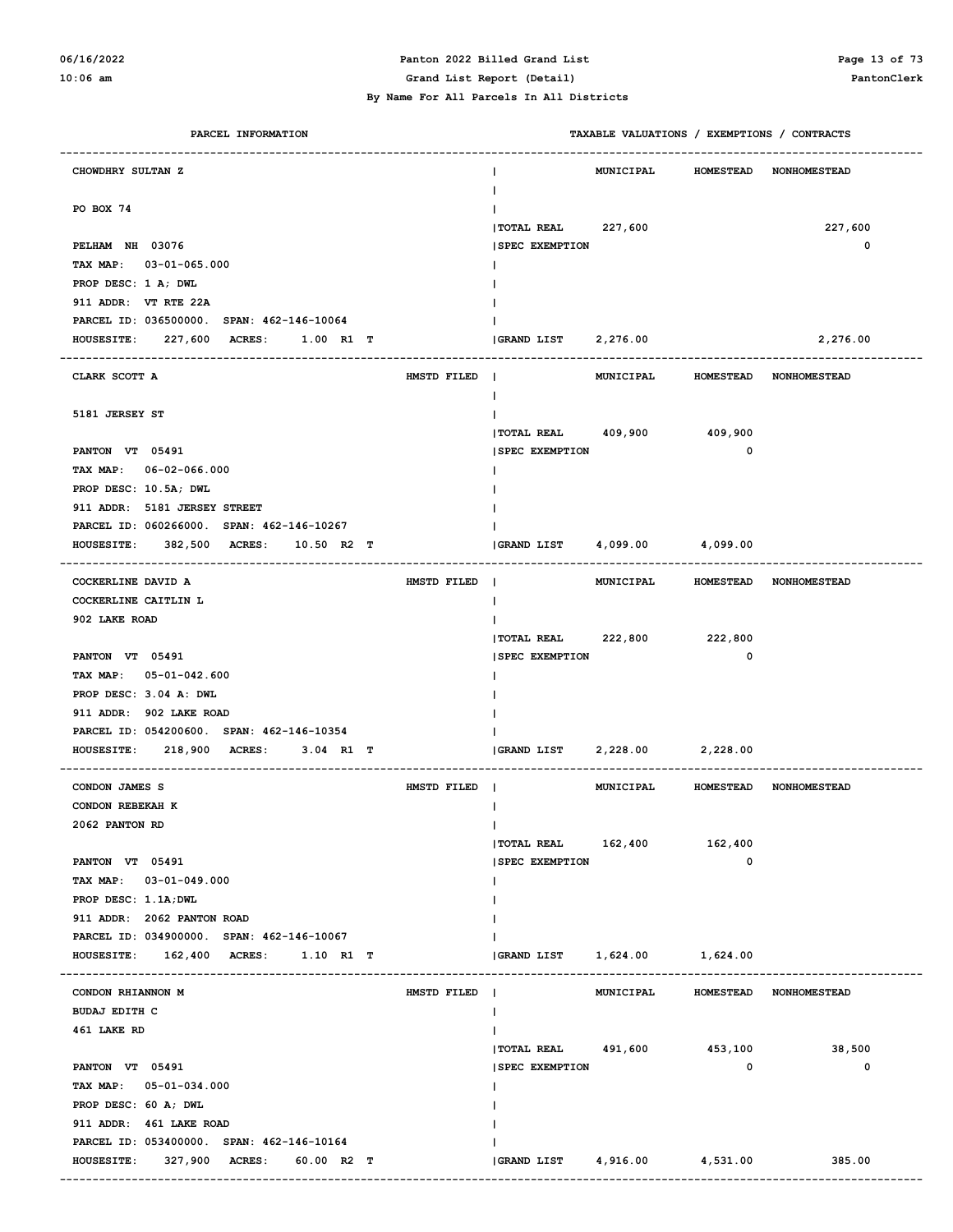#### **06/16/2022 Panton 2022 Billed Grand List Page 14 of 73 10:06 am Grand List Report (Detail) PantonClerk**

| PARCEL INFORMATION                                        |             |                            |                   | TAXABLE VALUATIONS / EXEMPTIONS / CONTRACTS |                        |
|-----------------------------------------------------------|-------------|----------------------------|-------------------|---------------------------------------------|------------------------|
| COOK CHRISTOPHER                                          | HMSTD FILED |                            | <b>MUNICIPAL</b>  | <b>HOMESTEAD</b>                            | <b>NONHOMESTEAD</b>    |
| COOK KRISTINA                                             |             | ı.                         |                   |                                             |                        |
| P.O. BOX 296                                              |             |                            |                   |                                             |                        |
|                                                           |             | <b>  TOTAL REAL</b>        | 148,900 148,900   |                                             |                        |
| VERGENNES VT 05491                                        |             | <b>SPEC EXEMPTION</b>      |                   | 0                                           |                        |
| TAX MAP: 03-01-059.000                                    |             |                            |                   |                                             |                        |
| PROP DESC: 1.27A; DWL                                     |             |                            |                   |                                             |                        |
| 911 ADDR: 9 SUNSET KNOLL                                  |             |                            |                   |                                             |                        |
| PARCEL ID: 035900000. SPAN: 462-146-10069                 |             |                            |                   |                                             |                        |
| <b>148,900 ACRES:</b><br>$1.27$ R1 T<br><b>HOUSESITE:</b> |             | GRAND LIST                 | 1,489.00          | 1,489.00                                    |                        |
|                                                           |             |                            |                   |                                             |                        |
| COOKE CYNTHIA                                             | HMSTD FILED |                            | <b>MUNICIPAL</b>  | <b>HOMESTEAD</b>                            | <b>NONHOMESTEAD</b>    |
|                                                           |             |                            |                   |                                             |                        |
| 1040 WEST RD                                              |             |                            |                   |                                             |                        |
|                                                           |             | TOTAL REAL                 | 353,000           | 353,000                                     |                        |
| PANTON VT 05491                                           |             | <b>SPEC EXEMPTION</b>      |                   | 0                                           |                        |
| TAX MAP: 06-02-037.200                                    |             |                            |                   |                                             |                        |
| PROP DESC: 10.13A; DWL                                    |             |                            |                   |                                             |                        |
| 911 ADDR: 1040 WEST ROAD                                  |             |                            |                   |                                             |                        |
| PARCEL ID: 060237000. SPAN: 462-146-10070                 |             |                            |                   |                                             |                        |
| 332,400 ACRES:<br><b>HOUSESITE:</b><br>$10.13$ R2 T       |             | <b>GRAND LIST</b>          | 3,530.00 3,530.00 |                                             |                        |
|                                                           |             |                            |                   |                                             |                        |
| <b>COOKE KEVIN</b>                                        | HMSTD FILED | $\mathbf{I}$               | MUNICIPAL         | <b>HOMESTEAD</b>                            | <b>NONHOMESTEAD</b>    |
|                                                           |             |                            |                   |                                             |                        |
| 1190 HOPKINS RD                                           |             |                            |                   |                                             |                        |
|                                                           |             | TOTAL REAL 423,500 423,500 |                   |                                             |                        |
| PANTON VT 05491                                           |             | <b>SPEC EXEMPTION</b>      |                   | 0                                           |                        |
| TAX MAP: 07-01-009.200                                    |             |                            |                   |                                             |                        |
| PROP DESC: 19.27A; DWL                                    |             |                            |                   |                                             |                        |
| 911 ADDR: 1190 HOPKINS ROAD                               |             |                            |                   |                                             |                        |
| PARCEL ID: 072200000. SPAN: 462-146-10071                 |             |                            |                   |                                             |                        |
| <b>HOUSESITE:</b><br>364,600 ACRES:<br>19.27 R2 T         |             | <b>GRAND LIST</b>          | 4,235.00 4,235.00 |                                             |                        |
|                                                           |             |                            |                   |                                             |                        |
| CORBETT EDWARD J                                          | HMSTD FILED | $\mathbf{I}$               | MUNICIPAL         | <b>HOMESTEAD</b>                            | <b>NONHOMESTEAD</b>    |
| CORBETT TRACY L                                           |             |                            |                   |                                             |                        |
| PO BOX 139                                                |             | $\mathsf{I}$               |                   |                                             |                        |
|                                                           |             | <b>TOTAL REAL</b>          | 237,900           | 237,900                                     |                        |
| FERRISBURGH VT 05456                                      |             | <b>SPEC EXEMPTION</b>      |                   | 0                                           |                        |
| TAX MAP: 07-01-006.300                                    |             |                            |                   |                                             |                        |
| PROP DESC: 10A; DWL                                       |             |                            |                   |                                             |                        |
| 911 ADDR: 1049 HOPKINS ROAD                               |             |                            |                   |                                             |                        |
| PARCEL ID: 076300000. SPAN: 462-146-10075                 |             |                            |                   |                                             |                        |
| 205,900 ACRES: 10.00 R2 T<br><b>HOUSESITE:</b>            |             | <b>GRAND LIST</b>          | 2,379.00          | 2,379.00                                    |                        |
|                                                           |             |                            |                   |                                             |                        |
| COSGROVE KEVIN M                                          | HMSTD FILED | $\blacksquare$             | MUNICIPAL         |                                             | HOMESTEAD NONHOMESTEAD |
|                                                           |             |                            |                   |                                             |                        |
| 427 VT RTE 22A                                            |             |                            |                   |                                             |                        |
|                                                           |             | $ $ TOTAL REAL 253,000     |                   | 253,000                                     |                        |
| PANTON VT 05491                                           |             | <b>SPEC EXEMPTION</b>      |                   | 0                                           |                        |
| TAX MAP: 07-01-003.000                                    |             |                            |                   |                                             |                        |
| PROP DESC: 11.16A; DWL                                    |             |                            |                   |                                             |                        |
| 911 ADDR: 475 VT RTE 22A                                  |             |                            |                   |                                             |                        |
| PARCEL ID: 072000100. SPAN: 462-146-10076                 |             |                            |                   |                                             |                        |
| 220,700 ACRES:<br><b>HOUSESITE:</b><br>11.16 R2 T         |             | <b>GRAND LIST</b>          | 2,530.00          | 2,530.00                                    |                        |
|                                                           |             |                            |                   |                                             |                        |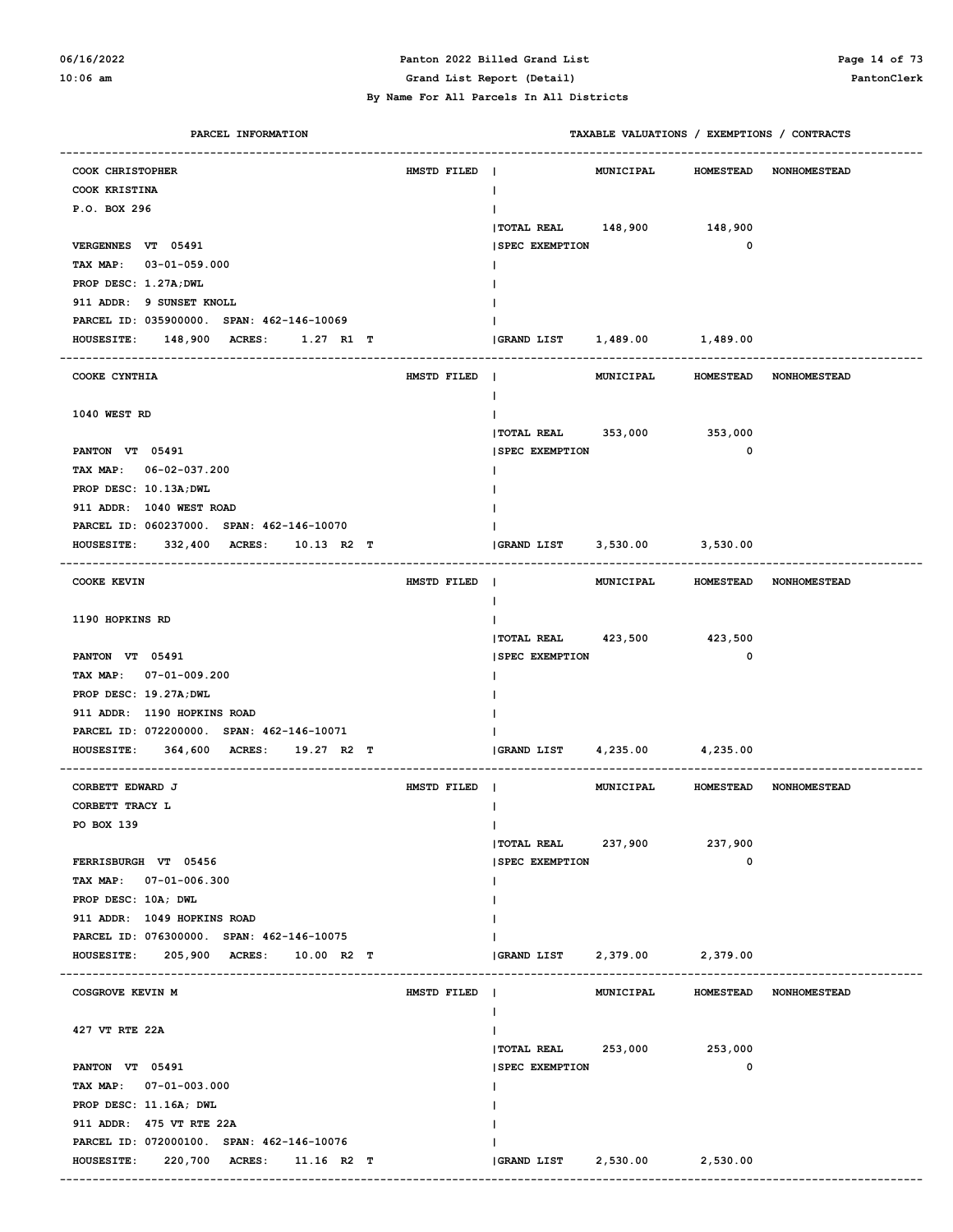#### **06/16/2022 Panton 2022 Billed Grand List Page 15 of 73 10:06 am Grand List Report (Detail) PantonClerk**

| PARCEL INFORMATION                                                    |             |                          |                  |                   | TAXABLE VALUATIONS / EXEMPTIONS / CONTRACTS |
|-----------------------------------------------------------------------|-------------|--------------------------|------------------|-------------------|---------------------------------------------|
| <b>COUTURE NATHAN J</b>                                               | HMSTD FILED |                          | <b>MUNICIPAL</b> | <b>HOMESTEAD</b>  | <b>NONHOMESTEAD</b>                         |
| GLEASON CHRISTINA M                                                   |             |                          |                  |                   |                                             |
| 685 VT RTE 22A                                                        |             |                          |                  |                   |                                             |
|                                                                       |             | <b>TOTAL REAL</b>        | 214,000          | 196,200           | 17,800                                      |
| PANTON VT 05491                                                       |             | <b>SPEC EXEMPTION</b>    |                  | $\mathbf 0$       | 0                                           |
| TAX MAP: 07-01-009.300                                                |             |                          |                  |                   |                                             |
| PROP DESC: 2.52AC; DWL                                                |             |                          |                  |                   |                                             |
| 911 ADDR: 685 VT RTE 22A                                              |             |                          |                  |                   |                                             |
| PARCEL ID: 071110000. SPAN: 462-146-10383                             |             |                          |                  |                   |                                             |
| HOUSESITE: 194,200 ACRES:<br>2.52 R1 T                                |             | <b>GRAND LIST</b>        | 2,140.00         | 1,962.00          | 178.00                                      |
|                                                                       |             |                          |                  |                   |                                             |
| <b>CURLER BRIAN</b>                                                   | HMSTD FILED | $\mathbf{I}$             | MUNICIPAL        | <b>HOMESTEAD</b>  | <b>NONHOMESTEAD</b>                         |
| <b>CURLER COLLEEN</b>                                                 |             |                          |                  |                   |                                             |
| 183 SPAULDING RD                                                      |             |                          |                  |                   |                                             |
|                                                                       |             | $ $ TOTAL REAL $151,200$ |                  | 151,200           |                                             |
| PANTON VT 05491                                                       |             | <b>SPEC EXEMPTION</b>    |                  | $\mathbf 0$       |                                             |
| TAX MAP: 05-01-035.000                                                |             |                          |                  |                   |                                             |
| PROP DESC: 1.5A; DWL                                                  |             |                          |                  |                   |                                             |
| 911 ADDR: 183 SPAULDING ROAD                                          |             |                          |                  |                   |                                             |
| PARCEL ID: 053500000. SPAN: 462-146-10077                             |             |                          |                  |                   |                                             |
| HOUSESITE: 151,200 ACRES:<br>$1.50$ R1 T                              |             | <b>GRAND LIST</b>        | 1,512.00         | 1,512.00          |                                             |
| CUSHMAN CHARLES A                                                     | HMSTD FILED | $\blacksquare$           | MUNICIPAL        |                   | HOMESTEAD NONHOMESTEAD                      |
|                                                                       |             |                          |                  |                   |                                             |
| 165 VT RTE 22A                                                        |             |                          |                  |                   |                                             |
|                                                                       |             | $ $ TOTAL REAL 298,000   |                  | 268,300           | 29,700                                      |
| PANTON VT 05491                                                       |             | <b>SPEC EXEMPTION</b>    |                  | $\mathbf 0$       | 0                                           |
| TAX MAP: 07-01-003.100                                                |             |                          |                  |                   |                                             |
| PROP DESC: 15.6A, DWL                                                 |             |                          |                  |                   |                                             |
| 911 ADDR: 165 VT RTE 22A<br>PARCEL ID: 072000200. SPAN: 462-146-10157 |             |                          |                  |                   |                                             |
| HOUSESITE: 223,500 ACRES: 15.60 R2 T                                  |             | <b>GRAND LIST</b>        |                  | 2,980.00 2,683.00 | 297.00                                      |
|                                                                       |             |                          |                  |                   |                                             |
| DANYOW PETER                                                          | HMSTD FILED |                          | MUNICIPAL        |                   | HOMESTEAD NONHOMESTEAD                      |
| 2300 PANTON RD                                                        |             |                          |                  |                   |                                             |
|                                                                       |             | <b> TOTAL REAL</b>       | 237,200          | 237,200           |                                             |
| PANTON VT 05491                                                       |             | <b>SPEC EXEMPTION</b>    |                  | 0                 |                                             |
| TAX MAP: 03-01-043.000                                                |             |                          |                  |                   |                                             |
| PROP DESC: 27A; DWL                                                   |             |                          |                  |                   |                                             |
| 911 ADDR: 2300 PANTON ROAD                                            |             |                          |                  |                   |                                             |
| PARCEL ID: 034300000. SPAN: 462-146-10079                             |             |                          |                  |                   |                                             |
| HOUSESITE: 202,300 ACRES: 27.00 MHL T                                 |             | GRAND LIST               | 2,372.00         | 2,372.00          |                                             |
|                                                                       |             |                          |                  |                   |                                             |
| DAVID AND CASSANDRA RICHARD FAMILY TRUST                              | HMSTD FILED |                          | MUNICIPAL        |                   | HOMESTEAD NONHOMESTEAD                      |
| 1403 VT RTE 22A                                                       |             |                          |                  |                   |                                             |
|                                                                       |             | TOTAL REAL 184,100       |                  | 184,100           |                                             |
| PANTON VT 05491                                                       |             | <b>SPEC EXEMPTION</b>    |                  | 0                 |                                             |
| TAX MAP: 07-01-033.000                                                |             |                          |                  |                   |                                             |
| PROP DESC: 2.81A; DWL                                                 |             |                          |                  |                   |                                             |
| 911 ADDR: 1404 VT RTE 22A                                             |             |                          |                  |                   |                                             |
| PARCEL ID: 073300000. SPAN: 462-146-10244                             |             |                          |                  |                   |                                             |
| HOUSESITE: 181,100 ACRES: 2.81 R1 T                                   |             | GRAND LIST 1,841.00      |                  | 1,841.00          |                                             |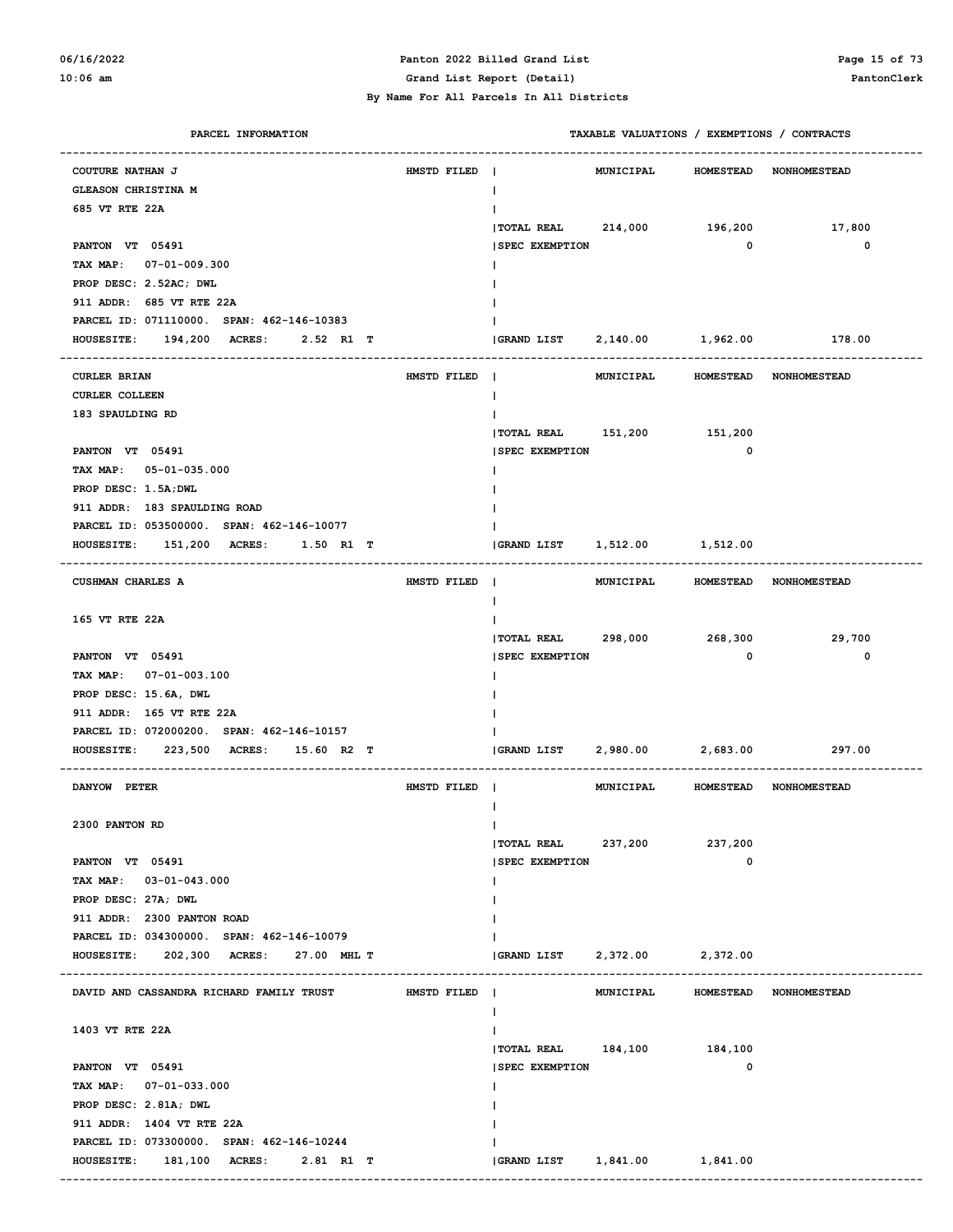### **06/16/2022 Panton 2022 Billed Grand List Page 16 of 73 10:06 am Grand List Report (Detail) PantonClerk**

| PARCEL INFORMATION                                                              |             | TAXABLE VALUATIONS / EXEMPTIONS / CONTRACTS                 |
|---------------------------------------------------------------------------------|-------------|-------------------------------------------------------------|
| DAYTON JAMES TRUSTEE                                                            | HMSTD FILED | MUNICIPAL<br>HOMESTEAD NONHOMESTEAD                         |
| DAYTON M'LISSA M TRUSTEE                                                        |             | $\mathbf{I}$                                                |
| 24 FISHER LANE                                                                  |             | Ι.                                                          |
|                                                                                 |             | TOTAL REAL 398,400 398,400                                  |
| PANTON VT 05491                                                                 |             | $\mathbf 0$<br><b>SPEC EXEMPTION</b>                        |
| TAX MAP: 07-01-006.200                                                          |             |                                                             |
| PROP DESC: 10.03A; DWL                                                          |             |                                                             |
| 911 ADDR: 24 FISHER LANE                                                        |             |                                                             |
| PARCEL ID: 076200000. SPAN: 462-146-10083                                       |             |                                                             |
| HOUSESITE: 369,200 ACRES: 10.03 R2 T                                            |             | GRAND LIST 3,984.00 3,984.00                                |
| -------------------------------------                                           |             | --------------                                              |
| DE LA CRUZ KIRSTEN                                                              | HMSTD FILED | MUNICIPAL HOMESTEAD NONHOMESTEAD                            |
|                                                                                 |             | $\mathbf{I}$                                                |
| 860 PANTON ROAD                                                                 |             | Ι.                                                          |
|                                                                                 |             | TOTAL REAL 362,600 362,600                                  |
| PANTON VT 05491                                                                 |             | $\mathbf 0$<br><b>SPEC EXEMPTION</b>                        |
| TAX MAP: 03-01-024.000                                                          |             |                                                             |
| PROP DESC: 20A; DWL                                                             |             |                                                             |
| 911 ADDR: 860 PANTON ROAD                                                       |             |                                                             |
| PARCEL ID: 032400000. SPAN: 462-146-10127                                       |             |                                                             |
| 307,500 ACRES:<br>20.00 R2 T<br><b>HOUSESITE:</b>                               |             | GRAND LIST 3,626.00 3,626.00                                |
| --------------------------------------                                          |             | --------------                                              |
| DE SMIT JASON E                                                                 | HMSTD FILED | MUNICIPAL HOMESTEAD NONHOMESTEAD                            |
| DE SMIT JOY V                                                                   |             | $\mathbf{I}$                                                |
| 300 STOVE PIPE CITY ROAD                                                        |             | Ι.                                                          |
|                                                                                 |             | TOTAL REAL 164,700 164,700<br>$\mathbf 0$                   |
| PANTON VT 05491                                                                 |             | <b>SPEC EXEMPTION</b>                                       |
| TAX MAP: 02-01-008.000                                                          |             |                                                             |
| PROP DESC: 0.47A; DWL                                                           |             |                                                             |
| 911 ADDR: 300 STOVE PIPE CITY ROAD<br>PARCEL ID: 028000000. SPAN: 462-146-10290 |             |                                                             |
| 164,700 ACRES: 0.47 R1 T<br><b>HOUSESITE:</b>                                   |             | 1,647.00 1,647.00<br>GRAND LIST                             |
|                                                                                 |             |                                                             |
| DEGRAAF FAMILY REV TRUST                                                        |             | <b>MUNICIPAL</b><br>HOMESTEAD NONHOMESTEAD                  |
|                                                                                 |             |                                                             |
| <b>76 BASIN HARBOR RD</b>                                                       |             | $\mathbf{I}$                                                |
|                                                                                 |             | 377,000<br>  TOTAL REAL 377,000                             |
| PANTON VT 05491                                                                 |             | 0<br><b>SPEC EXEMPTION</b>                                  |
| TAX MAP: 03-01-036.200                                                          |             |                                                             |
| PROP DESC: 10.52 AC; DWL                                                        |             |                                                             |
| 911 ADDR: 76 BASIN HARBOR ROAD                                                  |             |                                                             |
| PARCEL ID: 033611100. SPAN: 462-146-10371                                       |             |                                                             |
| HOUSESITE: 346,500 ACRES: 10.52 R2 T                                            |             | <b>GRAND LIST</b><br>3,770.00<br>3,770.00                   |
|                                                                                 |             |                                                             |
| DEGRAAF JOHN G                                                                  | HMSTD FILED | <b>MUNICIPAL</b><br><b>HOMESTEAD</b><br><b>NONHOMESTEAD</b> |
| DEGRAAF MARTHA A                                                                |             | Ι.                                                          |
| 2712 PANTON RD                                                                  |             |                                                             |
|                                                                                 |             | TOTAL REAL 233,000 233,000                                  |
| PANTON VT 05491                                                                 |             | 0<br><b>SPEC EXEMPTION</b>                                  |
| TAX MAP: 06-02-012.000                                                          |             |                                                             |
| PROP DESC: 2.7A; DWL                                                            |             |                                                             |
| 911 ADDR: 2712 PANTON ROAD                                                      |             |                                                             |
| PARCEL ID: 060212000. SPAN: 462-146-10272                                       |             |                                                             |
| 230,400 ACRES:<br>2.70 R1 T<br><b>HOUSESITE:</b>                                |             |                                                             |
|                                                                                 |             |                                                             |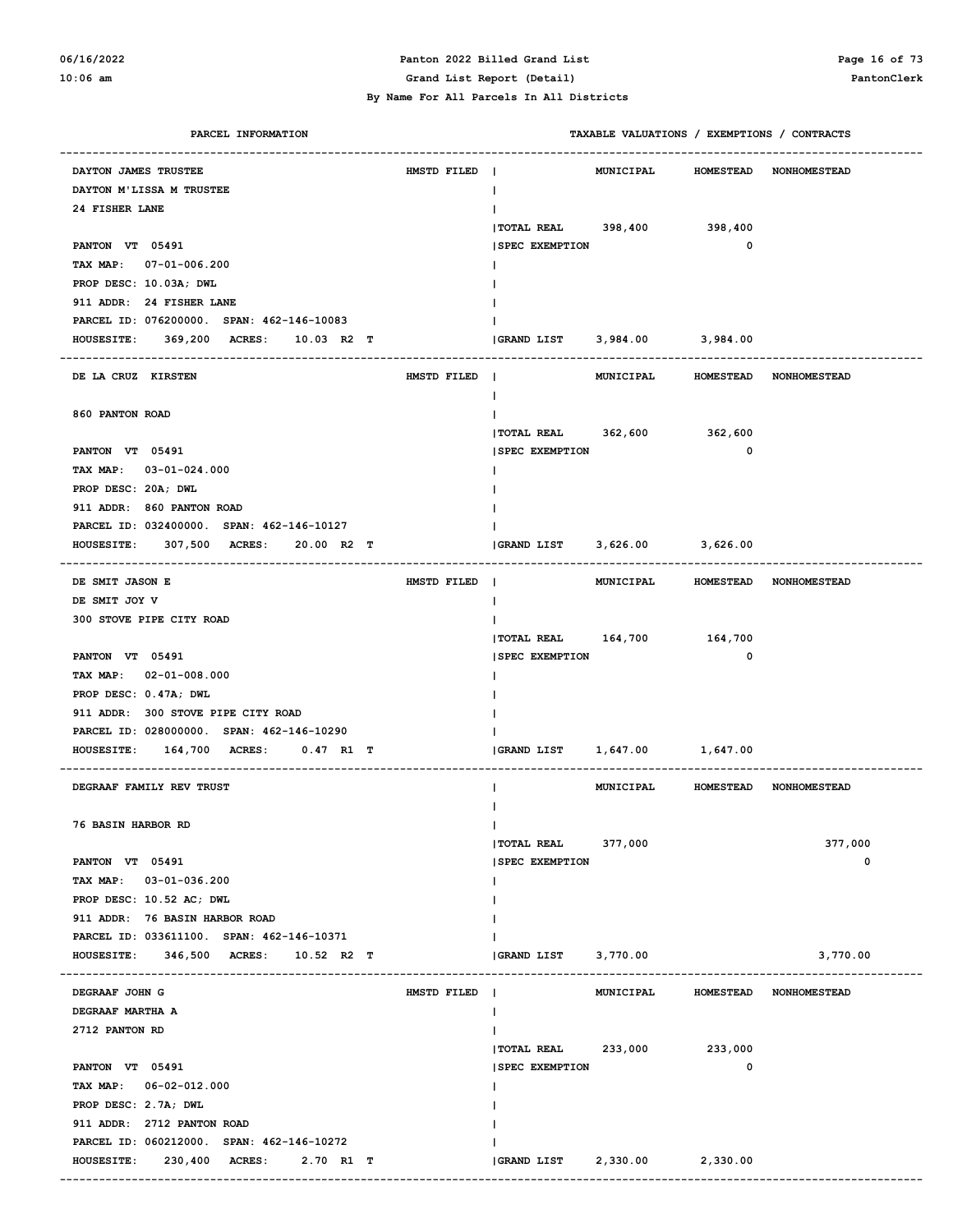# **06/16/2022 Panton 2022 Billed Grand List Page 17 of 73**

| PARCEL INFORMATION                                               |             |                              | TAXABLE VALUATIONS / EXEMPTIONS / CONTRACTS |                  |                        |
|------------------------------------------------------------------|-------------|------------------------------|---------------------------------------------|------------------|------------------------|
| DEGRAFF ROBERT                                                   |             |                              | MUNICIPAL                                   | <b>HOMESTEAD</b> | <b>NONHOMESTEAD</b>    |
| 1326 PANTON RD                                                   |             |                              |                                             |                  |                        |
|                                                                  |             | TOTAL REAL 247,200           |                                             |                  | 247,200                |
| PANTON VT 05491                                                  |             | <b>SPEC EXEMPTION</b>        |                                             |                  | $\mathbf 0$            |
| TAX MAP:                                                         |             |                              |                                             |                  |                        |
| PROP DESC: 5.25 AC/STORE                                         |             |                              |                                             |                  |                        |
| 911 ADDR: 2712 PANTON ROAD                                       |             |                              |                                             |                  |                        |
| PARCEL ID: 033611111. SPAN: 462-146-10394                        |             |                              |                                             |                  |                        |
| <b>HOUSESITE:</b><br>$\mathbf{0}$<br><b>ACRES :</b><br>5.25 R1 T |             | GRAND LIST 2,472.00          |                                             |                  | 2,472.00               |
| <b>DEWEY BRADLEY</b>                                             | HMSTD FILED | $\mathbf{I}$                 | MUNICIPAL                                   | <b>HOMESTEAD</b> | <b>NONHOMESTEAD</b>    |
| DEWEY ASHLEY B                                                   |             | L                            |                                             |                  |                        |
| PO BOX 228                                                       |             |                              |                                             |                  |                        |
|                                                                  |             | TOTAL REAL 1504,600 1504,600 |                                             |                  |                        |
| VERGENNES VT 05491-0228                                          |             | <b>ISPEC EXEMPTION</b>       |                                             | 0                |                        |
| TAX MAP: 05-01-052.000                                           |             |                              |                                             |                  |                        |
| PROP DESC: 12.5 A; DWL                                           |             |                              |                                             |                  |                        |
| 911 ADDR: 455 RUFFED GROUSE LANE                                 |             |                              |                                             |                  |                        |
| PARCEL ID: 055200000. SPAN: 462-146-10048                        |             |                              |                                             |                  |                        |
| HOUSESITE: 1468,500 ACRES:<br>$12.50$ S2 T                       |             | <b>GRAND LIST</b>            | 15,046.00 15,046.00                         |                  |                        |
| DIEGO CHRISTOPHER                                                | HMSTD FILED | $\mathbf{I}$                 | MUNICIPAL                                   |                  | HOMESTEAD NONHOMESTEAD |
| DIEGO KRISTA                                                     |             | L                            |                                             |                  |                        |
| 1650 LAKE ROAD                                                   |             |                              |                                             |                  |                        |
|                                                                  |             | TOTAL REAL 410,400 410,400   |                                             |                  |                        |
| PANTON VT 05491                                                  |             | <b>SPEC EXEMPTION</b>        |                                             | 0                |                        |
| TAX MAP: 05-01-066.000                                           |             |                              |                                             |                  |                        |
| PROP DESC: 7.5A; DWL                                             |             |                              |                                             |                  |                        |
| 911 ADDR: 1650 LAKE ROAD                                         |             |                              |                                             |                  |                        |
| PARCEL ID: 056600000. SPAN: 462-146-10262                        |             |                              |                                             |                  |                        |
| <b>HOUSESITE:</b><br>389,800 ACRES:<br>7.50 R2 T                 |             | GRAND LIST                   | 4, 104.00 4, 104.00                         |                  |                        |
| DONNELLY JOHN                                                    | HMSTD FILED |                              | MUNICIPAL                                   |                  | HOMESTEAD NONHOMESTEAD |
| DONNELLY MELINDA                                                 |             |                              |                                             |                  |                        |
| PO BOX 106                                                       |             | L                            |                                             |                  |                        |
|                                                                  |             | $ $ TOTAL REAL 269,400       |                                             | 269,400          |                        |
| VERGENNES VT 05491                                               |             | <b>SPEC EXEMPTION</b>        |                                             | 0                |                        |
| TAX MAP: 03-01-027.000                                           |             |                              |                                             |                  |                        |
| PROP DESC: 19.25A; DWL                                           |             |                              |                                             |                  |                        |
| 911 ADDR: 1100 PANTON ROAD                                       |             |                              |                                             |                  |                        |
| PARCEL ID: 032700000. SPAN: 462-146-10091                        |             |                              |                                             |                  |                        |
| HOUSESITE: 215,900 ACRES: 19.25 R2 T                             |             | GRAND LIST                   | 2,694.00 2,694.00                           |                  |                        |
| DOUVILLE LINDA A                                                 | HMSTD FILED |                              | MUNICIPAL                                   | <b>HOMESTEAD</b> | <b>NONHOMESTEAD</b>    |
| 76 ADAMS FERRY RD                                                |             |                              |                                             |                  |                        |
|                                                                  |             | TOTAL REAL 197,000 197,000   |                                             |                  |                        |
| PANTON VT 05491                                                  |             | <b>SPEC EXEMPTION</b>        |                                             | 0                |                        |
| TAX MAP: 06-01-004.000                                           |             |                              |                                             |                  |                        |
| PROP DESC: 1A; DWL                                               |             |                              |                                             |                  |                        |
| 911 ADDR: 76 ADAMS FERRY ROAD                                    |             |                              |                                             |                  |                        |
| PARCEL ID: 060140000. SPAN: 462-146-10305                        |             |                              |                                             |                  |                        |
| HOUSESITE: 197,000 ACRES: 1.00 R1 T                              |             |                              |                                             |                  |                        |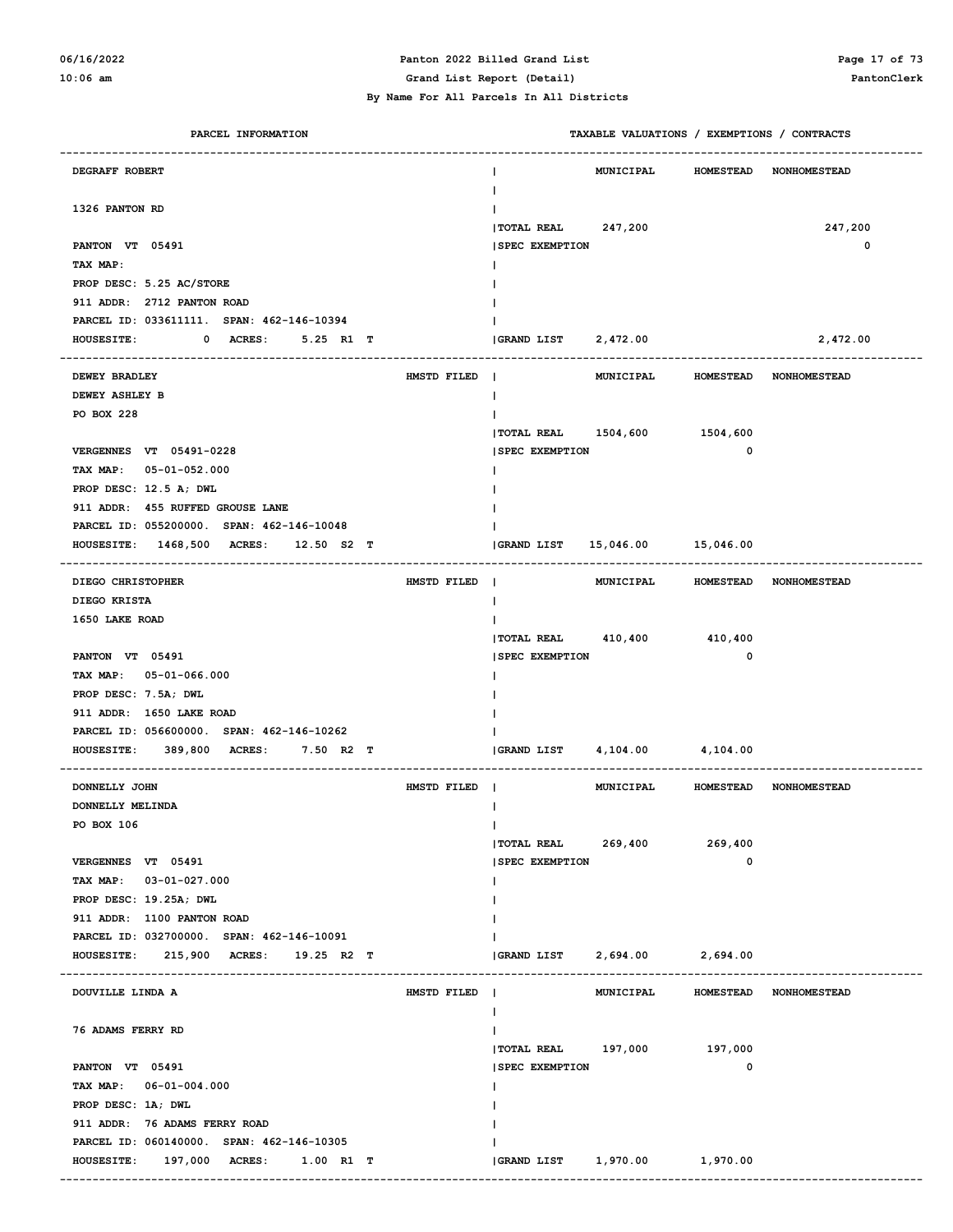# **06/16/2022 Panton 2022 Billed Grand List Page 18 of 73**

**10:06 am Grand List Report (Detail) PantonClerk**

 **By Name For All Parcels In All Districts**

| PARCEL INFORMATION                                |             |                                    |                   |         | TAXABLE VALUATIONS / EXEMPTIONS / CONTRACTS |
|---------------------------------------------------|-------------|------------------------------------|-------------------|---------|---------------------------------------------|
| DOW DOUGLAS E & PENNY J                           | HMSTD FILED | T                                  | <b>MUNICIPAL</b>  |         | HOMESTEAD NONHOMESTEAD                      |
| 708 EAST RD                                       |             |                                    |                   |         |                                             |
|                                                   |             | TOTAL REAL 172,800 172,800         |                   |         |                                             |
| PANTON VT 05491                                   |             | <b>SPEC EXEMPTION</b>              |                   | 0       |                                             |
| TAX MAP: 07-01-053.100                            |             |                                    |                   |         |                                             |
| PROP DESC: 10.48A; DWL                            |             |                                    |                   |         |                                             |
| 911 ADDR: 708 EAST ROAD                           |             |                                    |                   |         |                                             |
| PARCEL ID: 075300100. SPAN: 462-146-10338         |             |                                    |                   |         |                                             |
| <b>HOUSESITE:</b><br>157,600 ACRES:<br>10.48 R2 T |             | GRAND LIST    1,728.00    1,728.00 |                   |         |                                             |
| DOWS JESSICA                                      | HMSTD FILED | T                                  |                   |         | MUNICIPAL HOMESTEAD NONHOMESTEAD            |
| C/O DOWS J DOUGLAS                                |             |                                    |                   |         |                                             |
| <b>4652 JERSEY STREET</b>                         |             | TOTAL REAL 146,200 146,200         |                   |         |                                             |
| PANTON VT 05491                                   |             | <b>SPEC EXEMPTION</b>              |                   | 0       |                                             |
| TAX MAP: 06-01-039.000                            |             |                                    |                   |         |                                             |
| PROP DESC: 4.3A; DWL                              |             |                                    |                   |         |                                             |
| 911 ADDR: 4652 JERSEY STREET                      |             |                                    |                   |         |                                             |
| PARCEL ID: 060139000. SPAN: 462-146-10094         |             |                                    |                   |         |                                             |
| 138,400 ACRES:<br>4.30 R1 T<br><b>HOUSESITE:</b>  |             | <b>GRAND LIST</b>                  | 1,462.00 1,462.00 |         |                                             |
| DU BRULE DIANE                                    |             |                                    |                   |         | MUNICIPAL HOMESTEAD NONHOMESTEAD            |
| 17 PINE STREET                                    |             |                                    |                   |         |                                             |
|                                                   |             | <b> TOTAL REAL</b>                 | 118,800           |         | 118,800                                     |
| CHATHAM NJ 07928                                  |             | <b>SPEC EXEMPTION</b>              |                   |         | 0                                           |
| TAX MAP: 09-01-018.000                            |             |                                    |                   |         |                                             |
| PROP DESC: 1.5A; DWL                              |             |                                    |                   |         |                                             |
| 911 ADDR: 5640 JERSEY STREET                      |             |                                    |                   |         |                                             |
| PARCEL ID: 091800000. SPAN: 462-146-10126         |             |                                    |                   |         |                                             |
| 118,800 ACRES:<br>1.50 R1 T<br><b>HOUSESITE:</b>  |             | <b>GRAND LIST</b>                  | 1,188.00          |         | 1,188.00                                    |
|                                                   |             |                                    |                   |         |                                             |
| DUBE DOMINIQUE A                                  | HMSTD FILED |                                    |                   |         | MUNICIPAL HOMESTEAD NONHOMESTEAD            |
| PURIC HUSO                                        |             |                                    |                   |         |                                             |
| 3488 JERSEY ST                                    |             |                                    |                   |         |                                             |
|                                                   |             | $ $ TOTAL REAL 325, 300            |                   | 325,300 |                                             |
| PANTON VT 05491                                   |             | <b>SPEC EXEMPTION</b>              |                   | 0       |                                             |
| TAX MAP: 06-01-026.000                            |             |                                    |                   |         |                                             |
| PROP DESC: 20A; DWL                               |             |                                    |                   |         |                                             |
| 911 ADDR: 3488 JERSEY STREET                      |             |                                    |                   |         |                                             |
| PARCEL ID: 062610000. SPAN: 462-146-10183         |             |                                    |                   |         |                                             |
| HOUSESITE: 275,400 ACRES:<br>20.20 R2 T           |             | <b>GRAND LIST</b>                  | 3,253.00 3,253.00 |         |                                             |
| DUNN THOMAS                                       |             | L                                  |                   |         | MUNICIPAL HOMESTEAD NONHOMESTEAD            |
| <b>DUNN KIRSTEN</b>                               |             |                                    |                   |         |                                             |
| 114 CITYSIDE DR                                   |             |                                    |                   |         |                                             |
|                                                   |             | TOTAL REAL 692,200                 |                   |         | 692,200                                     |
| MONTPELIER VT 05602                               |             | <b>SPEC EXEMPTION</b>              |                   |         | 0                                           |
| TAX MAP: 05-01-053.100                            |             |                                    |                   |         |                                             |
| PROP DESC: 14.07A; DWL                            |             |                                    |                   |         |                                             |
| 911 ADDR: 119 RUFFED GROUSE LANE                  |             |                                    |                   |         |                                             |
| PARCEL ID: 055310000. SPAN: 462-146-10112         |             |                                    |                   |         |                                             |
| HOUSESITE: 655,700 ACRES: 14.07 S2 NS             |             | <b>GRAND LIST</b>                  | 6,922.00          |         | 6,922.00                                    |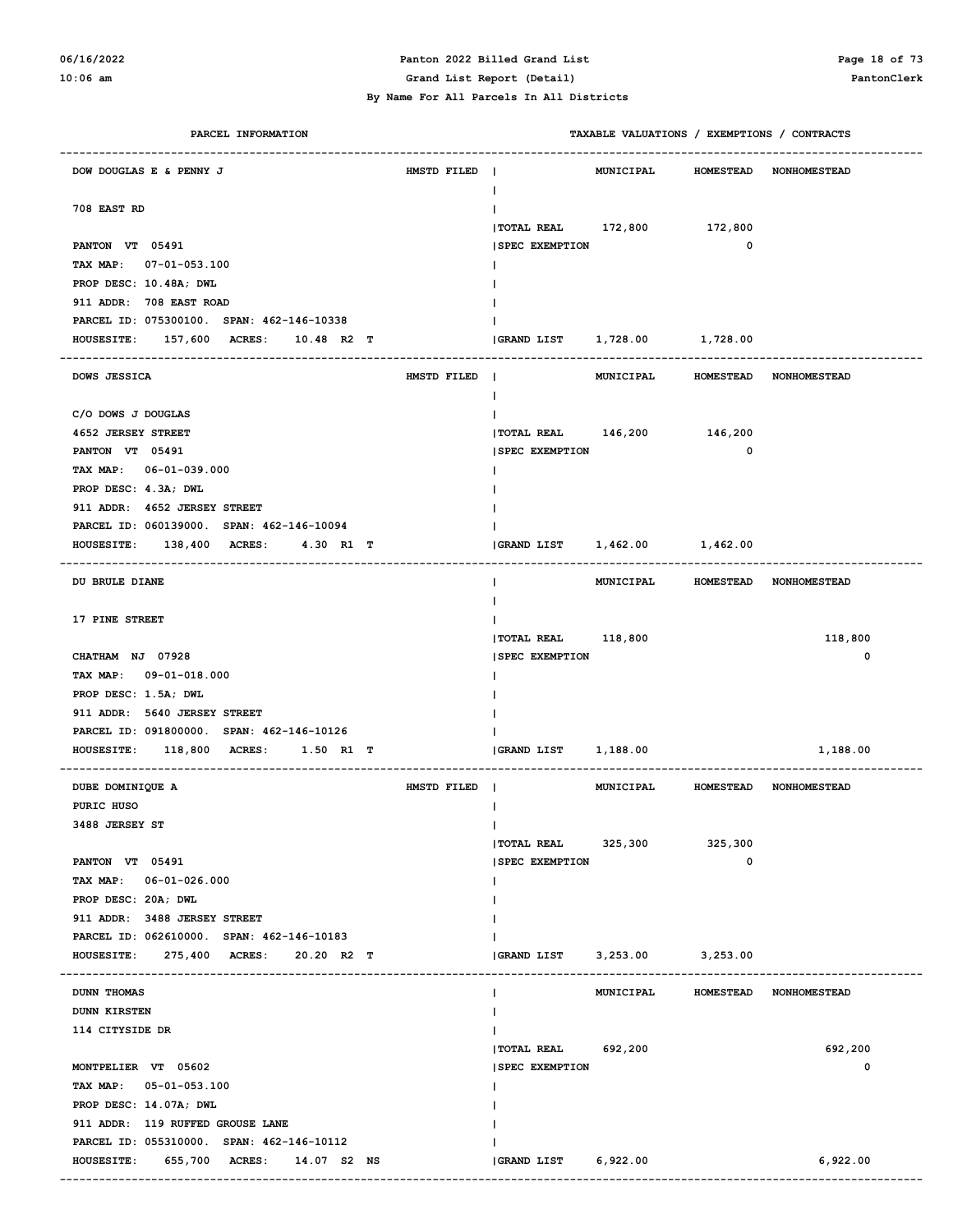# **06/16/2022 Panton 2022 Billed Grand List Page 19 of 73**

#### **By Name For All Parcels In All Districts**

**10:06 am Grand List Report (Detail) PantonClerk**

| PARCEL INFORMATION                                                      |             |                              |                   |                  | TAXABLE VALUATIONS / EXEMPTIONS / CONTRACTS |
|-------------------------------------------------------------------------|-------------|------------------------------|-------------------|------------------|---------------------------------------------|
| EHRENS JONATHAN W                                                       | HMSTD FILED | $\mathbf{I}$                 | MUNICIPAL         |                  | HOMESTEAD NONHOMESTEAD                      |
|                                                                         |             | T                            |                   |                  |                                             |
| 1752 HOPKINS RD                                                         |             |                              |                   |                  |                                             |
|                                                                         |             | TOTAL REAL 342,600 342,600   |                   |                  |                                             |
| PANTON VT 05491                                                         |             | <b>SPEC EXEMPTION</b>        |                   | 0                |                                             |
| TAX MAP: 07-01-028.100                                                  |             |                              |                   |                  |                                             |
| PROP DESC: 5.04 A; DWL<br>911 ADDR: 1752 HOPKINS ROAD                   |             |                              |                   |                  |                                             |
| PARCEL ID: 072810000. SPAN: 462-146-10054                               |             |                              |                   |                  |                                             |
| <b>HOUSESITE:</b><br>330,100 ACRES: 5.04 R1 T                           |             | GRAND LIST 3,426.00 3,426.00 |                   |                  |                                             |
|                                                                         |             |                              |                   |                  |                                             |
| ERIC AND ANNETTE CARTER 2019 TRUST                                      | HMSTD FILED | $\blacksquare$               | MUNICIPAL         |                  | HOMESTEAD NONHOMESTEAD                      |
|                                                                         |             | L                            |                   |                  |                                             |
| 3566 JERSEY ST                                                          |             |                              |                   |                  |                                             |
|                                                                         |             | TOTAL REAL 319,500 319,500   |                   |                  |                                             |
| PANTON VT 05491                                                         |             | <b>SPEC EXEMPTION</b>        |                   | 0                |                                             |
| TAX MAP: 06-01-026.100                                                  |             |                              |                   |                  |                                             |
| PROP DESC: 5 A; DWL                                                     |             |                              |                   |                  |                                             |
| 911 ADDR: 3566 JERSEY STREET                                            |             |                              |                   |                  |                                             |
| PARCEL ID: 060126000. SPAN: 462-146-10055                               |             |                              |                   |                  |                                             |
| 309,400 ACRES:<br>5.00 R1 T<br><b>HOUSESITE:</b><br>------------------- |             | GRAND LIST 3,195.00 3,195.00 |                   |                  |                                             |
| <b>EVARTS JOHN</b>                                                      | HMSTD FILED |                              | MUNICIPAL         |                  | HOMESTEAD NONHOMESTEAD                      |
| <b>EVARTS LISA</b>                                                      |             | L                            |                   |                  |                                             |
| 1981 VT RTE 22A                                                         |             |                              |                   |                  |                                             |
|                                                                         |             | TOTAL REAL 474,800 474,800   |                   |                  |                                             |
| PANTON VT 05491                                                         |             | <b>SPEC EXEMPTION</b>        |                   | 0                |                                             |
| TAX MAP: 07-01-061.000                                                  |             |                              |                   |                  |                                             |
| PROP DESC: 15.55A; DWL                                                  |             |                              |                   |                  |                                             |
| 911 ADDR: 1981 VT RTE 22A                                               |             |                              |                   |                  |                                             |
| PARCEL ID: 076110000. SPAN: 462-146-10096                               |             |                              |                   |                  |                                             |
| 430,100 ACRES: 15.55 R2 T<br><b>HOUSESITE:</b>                          |             | <b>GRAND LIST</b>            | 4,748.00 4,748.00 |                  |                                             |
| EYMAN BARBARA                                                           |             |                              | MUNICIPAL         |                  | HOMESTEAD NONHOMESTEAD                      |
| <b>ANTONISSE ROBERT</b>                                                 |             |                              |                   |                  |                                             |
| 9209 WHITNEY STREET                                                     |             | Ι.                           |                   |                  |                                             |
|                                                                         |             | TOTAL REAL 612,000           |                   |                  | 612,000                                     |
| SILVER SPRING MD 20901                                                  |             | <b>SPEC EXEMPTION</b>        |                   |                  | $\mathbf 0$                                 |
| TAX MAP: 05-01-021.100                                                  |             |                              |                   |                  |                                             |
| PROP DESC: 11.86A; DWL                                                  |             |                              |                   |                  |                                             |
| 911 ADDR: 667 PEASE ROAD                                                |             |                              |                   |                  |                                             |
| PARCEL ID: 100130100. SPAN: 462-146-10234                               |             |                              |                   |                  |                                             |
| 577,700 ACRES:<br><b>HOUSESITE:</b><br>11.86 R2 NS                      |             | <b>GRAND LIST</b>            | 6,120.00          |                  | 6,120.00                                    |
| <b>FALLON LAURIE L</b>                                                  | HMSTD FILED |                              | MUNICIPAL         | <b>HOMESTEAD</b> | <b>NONHOMESTEAD</b>                         |
| FALLON PATRICK M                                                        |             |                              |                   |                  |                                             |
| 3180 JERSEY ST.                                                         |             |                              |                   |                  |                                             |
|                                                                         |             | $ $ TOTAL REAL 210,600       |                   | 210,600          |                                             |
| PANTON VT 05491                                                         |             | <b>SPEC EXEMPTION</b>        |                   | $\mathbf 0$      |                                             |
| TAX MAP: 06-01-017.000                                                  |             |                              |                   |                  |                                             |
| PROP DESC: 1.25A; DWL                                                   |             |                              |                   |                  |                                             |
| 911 ADDR: 3180 JERSEY STREET                                            |             |                              |                   |                  |                                             |
| PARCEL ID: 060117000. SPAN: 462-146-10097                               |             |                              |                   |                  |                                             |
| <b>HOUSESITE:</b><br>210,600 ACRES:<br>$1.25$ R1 T                      |             | GRAND LIST 2,106.00 2,106.00 |                   |                  |                                             |
|                                                                         |             |                              |                   |                  |                                             |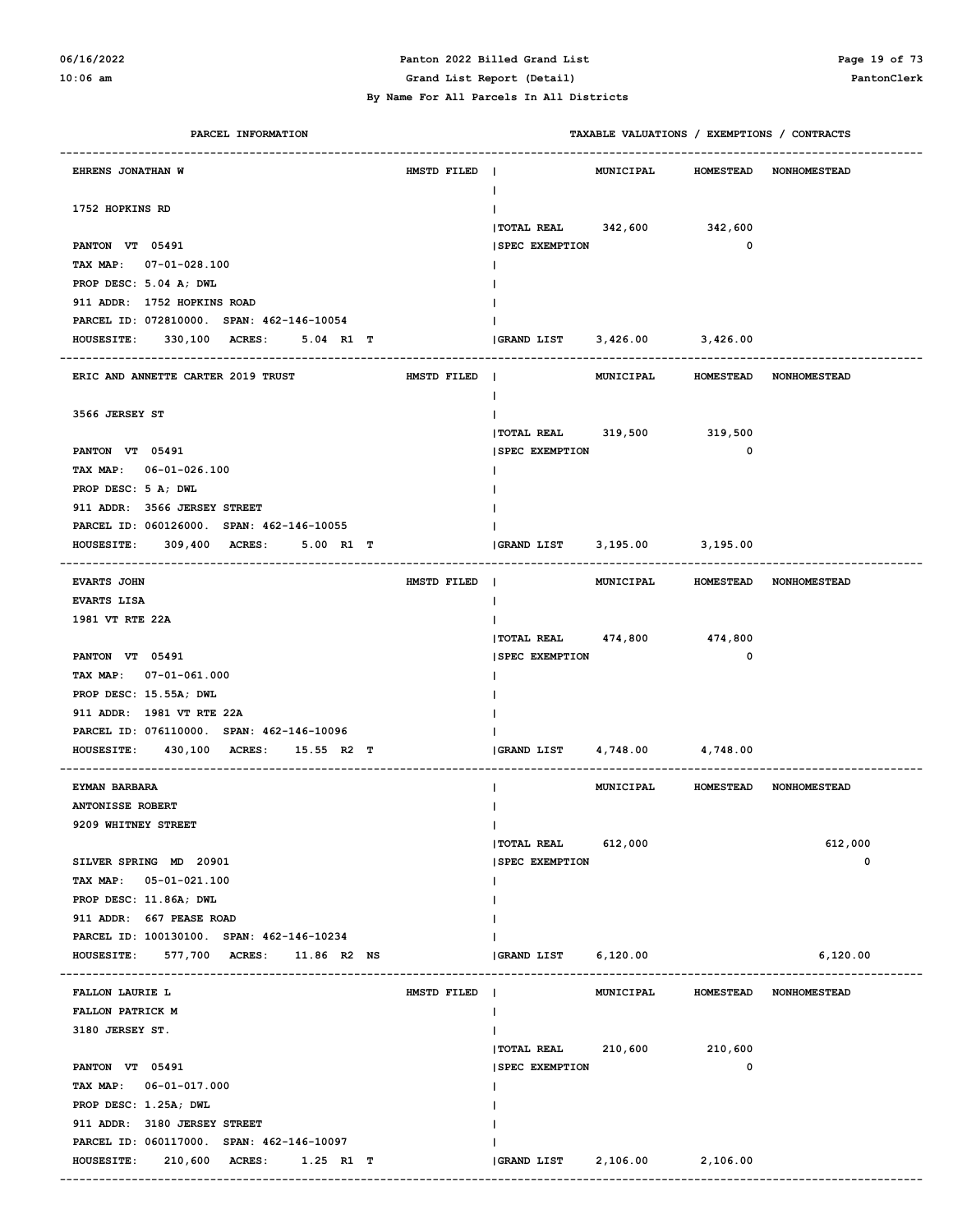#### **06/16/2022 Panton 2022 Billed Grand List Page 20 of 73 10:06 am Grand List Report (Detail) PantonClerk**

| PARCEL INFORMATION                        |             |                              | TAXABLE VALUATIONS / EXEMPTIONS / CONTRACTS |              |                                        |
|-------------------------------------------|-------------|------------------------------|---------------------------------------------|--------------|----------------------------------------|
| FARNSWORTH JAMES S                        | HMSTD FILED |                              | MUNICIPAL HOMESTEAD NONHOMESTEAD            |              |                                        |
| FARNSWORTH PAMELA                         |             |                              |                                             |              |                                        |
| 2325 VT RTE 22A                           |             |                              |                                             |              |                                        |
|                                           |             | $ $ TOTAL REAL 228,400       |                                             | 228,400      |                                        |
| PANTON VT 05491                           |             | <b>SPEC EXEMPTION</b>        |                                             | $\mathbf 0$  |                                        |
| TAX MAP: 07-01-067.000                    |             |                              |                                             |              |                                        |
| PROP DESC: 9.4A; DWL                      |             |                              |                                             |              |                                        |
| 911 ADDR: 2325 VT RTE 22A                 |             |                              |                                             |              |                                        |
| PARCEL ID: 076700000. SPAN: 462-146-10099 |             |                              |                                             |              |                                        |
| HOUSESITE: 200,600 ACRES: 9.40 R2 T       |             | GRAND LIST 2,284.00 2,284.00 |                                             |              |                                        |
|                                           |             |                              |                                             |              |                                        |
| FARRELL JEFFREY                           |             |                              | MUNICIPAL HOMESTEAD NONHOMESTEAD            |              |                                        |
| FARRELL SHARYN                            |             |                              |                                             |              |                                        |
| 26 LEXINGTON LN                           |             |                              |                                             |              |                                        |
|                                           |             | <b>TOTAL REAL</b>            | 229,600                                     |              | 229,600                                |
| MILLIS MA 02054                           |             | <b>ISPEC EXEMPTION</b>       |                                             |              | 0                                      |
| TAX MAP: 05-01-043.000                    |             |                              |                                             |              |                                        |
| PROP DESC: 10.59A; DWL                    |             |                              |                                             |              |                                        |
| 911 ADDR: 95 TURKEY LANE                  |             |                              |                                             |              |                                        |
| PARCEL ID: 054300000. SPAN: 462-146-10288 |             |                              |                                             |              |                                        |
| HOUSESITE: 198,900 ACRES: 10.59 R2 T      |             | GRAND LIST 2,296.00          |                                             |              | 2,296.00                               |
|                                           |             |                              |                                             |              |                                        |
| FARRELL, BETHANIE & BILLY                 |             |                              | MUNICIPAL HOMESTEAD NONHOMESTEAD            |              |                                        |
|                                           |             |                              |                                             |              |                                        |
| 10 MERCHANTS ROW #300                     |             |                              |                                             |              |                                        |
|                                           |             | <b>TOTAL REAL</b>            | 611,200                                     |              | 611,200                                |
| MIDDLEBURY VT 95753                       |             | <b>SPEC EXEMPTION</b>        |                                             |              | 0                                      |
| TAX MAP: 05-01-042.200                    |             |                              |                                             |              |                                        |
| PROP DESC: 27 A                           |             |                              |                                             |              |                                        |
| 911 ADDR: 1064 LAKE ROAD                  |             |                              |                                             |              |                                        |
| PARCEL ID: 054200200. SPAN: 462-146-10343 |             |                              |                                             |              |                                        |
| HOUSESITE: 541,400 ACRES: 27.00 R2 S      |             | GRAND LIST 6,112.00          |                                             |              | 6,112.00                               |
| FEARON JASON P                            | HMSTD FILED |                              | MUNICIPAL HOMESTEAD NONHOMESTEAD            |              |                                        |
| O'DANIEL SHARON                           |             |                              |                                             |              |                                        |
| 790 HOPKINS RD                            |             |                              |                                             |              |                                        |
|                                           |             | $ $ TOTAL REAL $345,800$     |                                             | 345,800      |                                        |
| VERGENNES VT 05491                        |             | <b>SPEC EXEMPTION</b>        |                                             | $\mathbf 0$  |                                        |
| TAX MAP: 07-01-004.100                    |             |                              |                                             |              |                                        |
| PROP DESC: 5.03A; DWL                     |             |                              |                                             |              |                                        |
| 911 ADDR: 790 HOPKINS ROAD                |             |                              |                                             |              |                                        |
| PARCEL ID: 074000100. SPAN: 462-146-10337 |             |                              |                                             |              |                                        |
| HOUSESITE: 333,300 ACRES: 5.03 R1 T       |             | GRAND LIST 3,458.00 3,458.00 |                                             |              |                                        |
|                                           |             |                              |                                             |              |                                        |
| FINDIESEN WILLIAM H JR & THERESA          | HMSTD FILED |                              | MUNICIPAL                                   |              | HOMESTEAD NONHOMESTEAD                 |
| FINDIESEN HAYS CATHARINE                  |             |                              |                                             |              |                                        |
| 860 LAKE STREET                           |             |                              |                                             |              |                                        |
|                                           |             | TOTAL REAL 917,000 762,700   |                                             |              | 154,300                                |
| PANTON VT 05491                           |             | <b>SPEC EXEMPTION</b>        |                                             | $\mathbf{0}$ | 0                                      |
| TAX MAP: 05-01-042.000                    |             |                              |                                             |              |                                        |
| PROP DESC: 36.2A; DWLS                    |             |                              |                                             |              |                                        |
| 911 ADDR: 860 LAKE ROAD                   |             |                              |                                             |              |                                        |
| PARCEL ID: 054200000. SPAN: 462-146-10102 |             |                              |                                             |              |                                        |
| HOUSESITE: 675,100 ACRES: 36.20 F T       |             |                              |                                             |              | (GRAND LIST 9,170.00 7,627.00 1,543.00 |
|                                           |             |                              |                                             |              |                                        |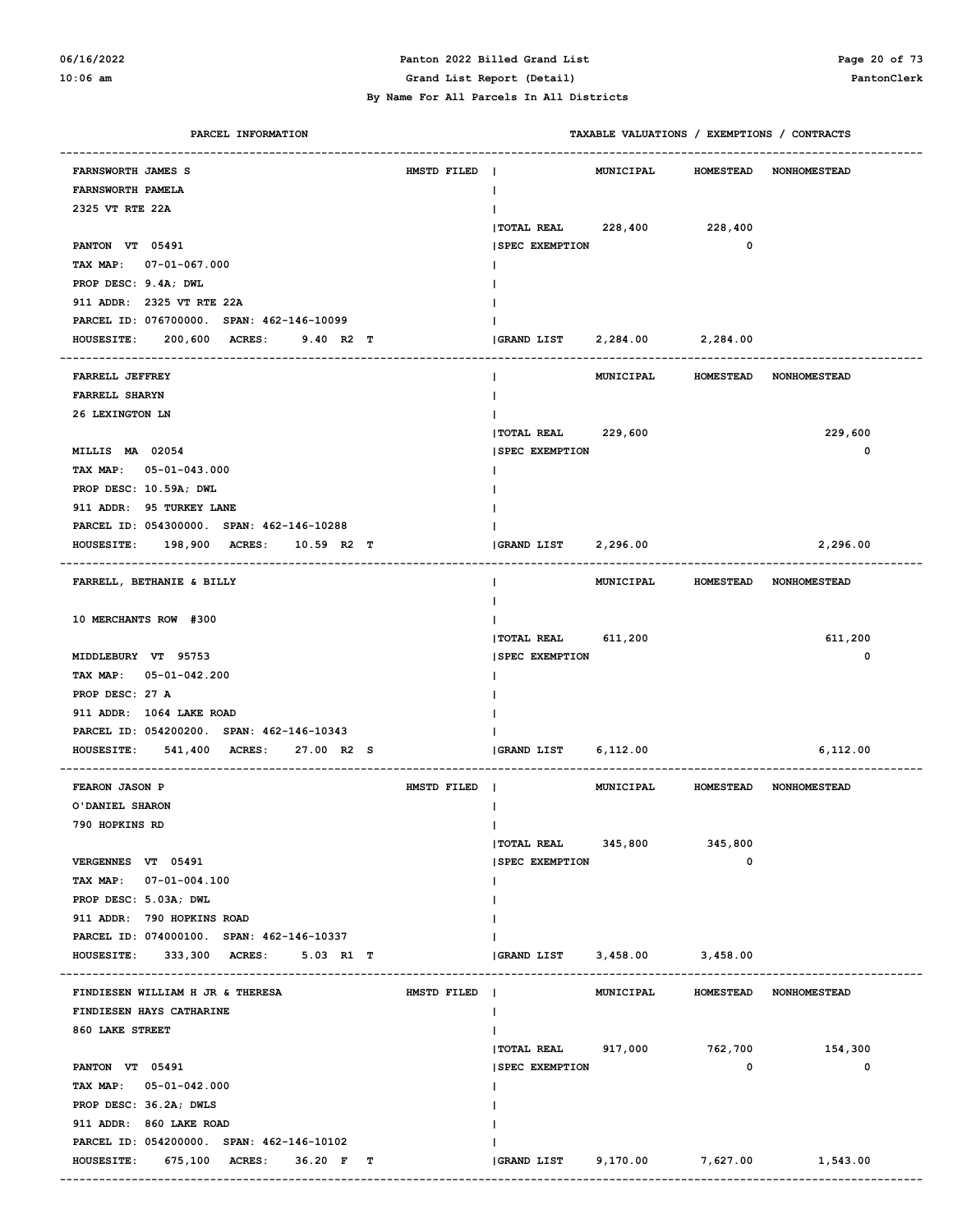### **06/16/2022 Panton 2022 Billed Grand List Page 21 of 73 10:06 am Grand List Report (Detail) PantonClerk**

#### **By Name For All Parcels In All Districts**

 **PARCEL INFORMATION TAXABLE VALUATIONS / EXEMPTIONS / CONTRACTS**

| FISCHER DEBORAH LARAINE<br>LE                                              | HMSTD FILED | $\blacksquare$                | MUNICIPAL HOMESTEAD              |             | <b>NONHOMESTEAD</b>    |
|----------------------------------------------------------------------------|-------------|-------------------------------|----------------------------------|-------------|------------------------|
| MCLAUGHLIN CAMERON E                                                       |             |                               |                                  |             |                        |
| 154 ALLEN RD                                                               |             |                               |                                  |             |                        |
|                                                                            |             | TOTAL REAL 192,900 192,900    |                                  |             |                        |
| PANTON VT 05491                                                            |             | <b>ISPEC EXEMPTION</b>        |                                  | $\mathbf 0$ |                        |
| TAX MAP: 05-01-060.200                                                     |             |                               |                                  |             |                        |
| PROP DESC: 10.01A; DWL                                                     |             |                               |                                  |             |                        |
| 911 ADDR: 154 ALLEN ROAD                                                   |             |                               |                                  |             |                        |
| PARCEL ID: 056020000. SPAN: 462-146-10103                                  |             |                               |                                  |             |                        |
| HOUSESITE: 163,800 ACRES: 10.01 R2 T                                       |             |                               |                                  |             |                        |
|                                                                            |             |                               |                                  |             |                        |
| FISHER JUDITH M LIVING TRUST                                               | HMSTD FILED |                               | MUNICIPAL                        |             | HOMESTEAD NONHOMESTEAD |
| FISHER JUDITH TRUSTEE                                                      |             |                               |                                  |             |                        |
| 1166 ARNOLD BAY ROAD                                                       |             |                               |                                  |             |                        |
|                                                                            |             | TOTAL REAL 689,200 689,200    |                                  |             |                        |
| PANTON VT 05491                                                            |             | <b>SPEC EXEMPTION</b>         |                                  | $\mathbf 0$ |                        |
| TAX MAP: $01-01-004.000$                                                   |             |                               |                                  |             |                        |
| PROP DESC: . 7A; DWL                                                       |             |                               |                                  |             |                        |
| 911 ADDR: 1166 ARNOLD BAY ROAD                                             |             |                               |                                  |             |                        |
| PARCEL ID: 014000000. SPAN: 462-146-10104                                  |             |                               |                                  |             |                        |
| HOUSESITE: 689,200 ACRES: 0.70 S1 T                                        |             | GRAND LIST 6,892.00 6,892.00  |                                  |             |                        |
|                                                                            |             |                               |                                  |             |                        |
| <b>FLEMING BARBARA</b><br><b>Example 19</b> The Little State 19 The Little | HMSTD FILED |                               | MUNICIPAL HOMESTEAD NONHOMESTEAD |             |                        |
| FLEMING STEPHEN, FLEMING MARTIN<br>2513 JERSEY ST                          |             |                               |                                  |             |                        |
|                                                                            |             | TOTAL REAL 192,200 192,200    |                                  |             |                        |
| PANTON VT 05491                                                            |             | <b>SPEC EXEMPTION</b>         |                                  | $\mathbf 0$ |                        |
| TAX MAP: 02-01-015.000                                                     |             |                               |                                  |             |                        |
| PROP DESC: 1.83A; DWL                                                      |             |                               |                                  |             |                        |
| 911 ADDR: 2513 JERSEY STREET                                               |             |                               |                                  |             |                        |
| PARCEL ID: 021500000. SPAN: 462-146-10105                                  |             |                               |                                  |             |                        |
| HOUSESITE: 192,200 ACRES: 1.83 R1 T                                        |             | GRAND LIST                    | 1,922.00 1,922.00                |             |                        |
|                                                                            |             |                               |                                  |             |                        |
| FOGG ALAN A                                                                | HMSTD FILED |                               | MUNICIPAL                        |             | HOMESTEAD NONHOMESTEAD |
| FOGG ALEXANDRA L                                                           |             |                               |                                  |             |                        |
| 358 LAKE ROAD                                                              |             |                               |                                  |             |                        |
|                                                                            |             | TOTAL REAL 1361,500 1361,500  |                                  |             |                        |
| PANTON VT 05491                                                            |             | <b>SPEC EXEMPTION</b>         |                                  | $\mathbf 0$ |                        |
| TAX MAP: 05-01-029.200                                                     |             |                               |                                  |             |                        |
| PROP DESC: 15.93A; DWL                                                     |             |                               |                                  |             |                        |
| 911 ADDR: 358 LAKE ROAD                                                    |             |                               |                                  |             |                        |
| PARCEL ID: 052920000. SPAN: 462-146-10181                                  |             |                               |                                  |             |                        |
| HOUSESITE: 1315,800 ACRES: 15.93 R2 T                                      |             | <b>GRAND LIST</b>             | 13,615.00 13,615.00              |             |                        |
|                                                                            |             |                               |                                  |             |                        |
| FON GEORGE                                                                 | HMSTD FILED |                               | MUNICIPAL                        |             | HOMESTEAD NONHOMESTEAD |
| FON SANDRA                                                                 |             | $\mathbf{I}$                  |                                  |             |                        |
| 1698 HOPKINS RD                                                            |             |                               |                                  |             |                        |
|                                                                            |             | TOTAL REAL 145,900 145,900    |                                  |             |                        |
| PANTON VT 05491                                                            |             | <b>SPEC EXEMPTION</b>         |                                  | $\mathbf 0$ |                        |
| TAX MAP: 07-01-028.200                                                     |             |                               |                                  |             |                        |
| PROP DESC: 2.25A; DWL                                                      |             |                               |                                  |             |                        |
| 911 ADDR: 1698 HOPKINS ROAD                                                |             |                               |                                  |             |                        |
| PARCEL ID: 072820000. SPAN: 462-146-10107                                  |             |                               |                                  |             |                        |
| HOUSESITE: 144,900 ACRES: 2.25 R1 T                                        |             | (GRAND LIST 1,459.00 1,459.00 |                                  |             |                        |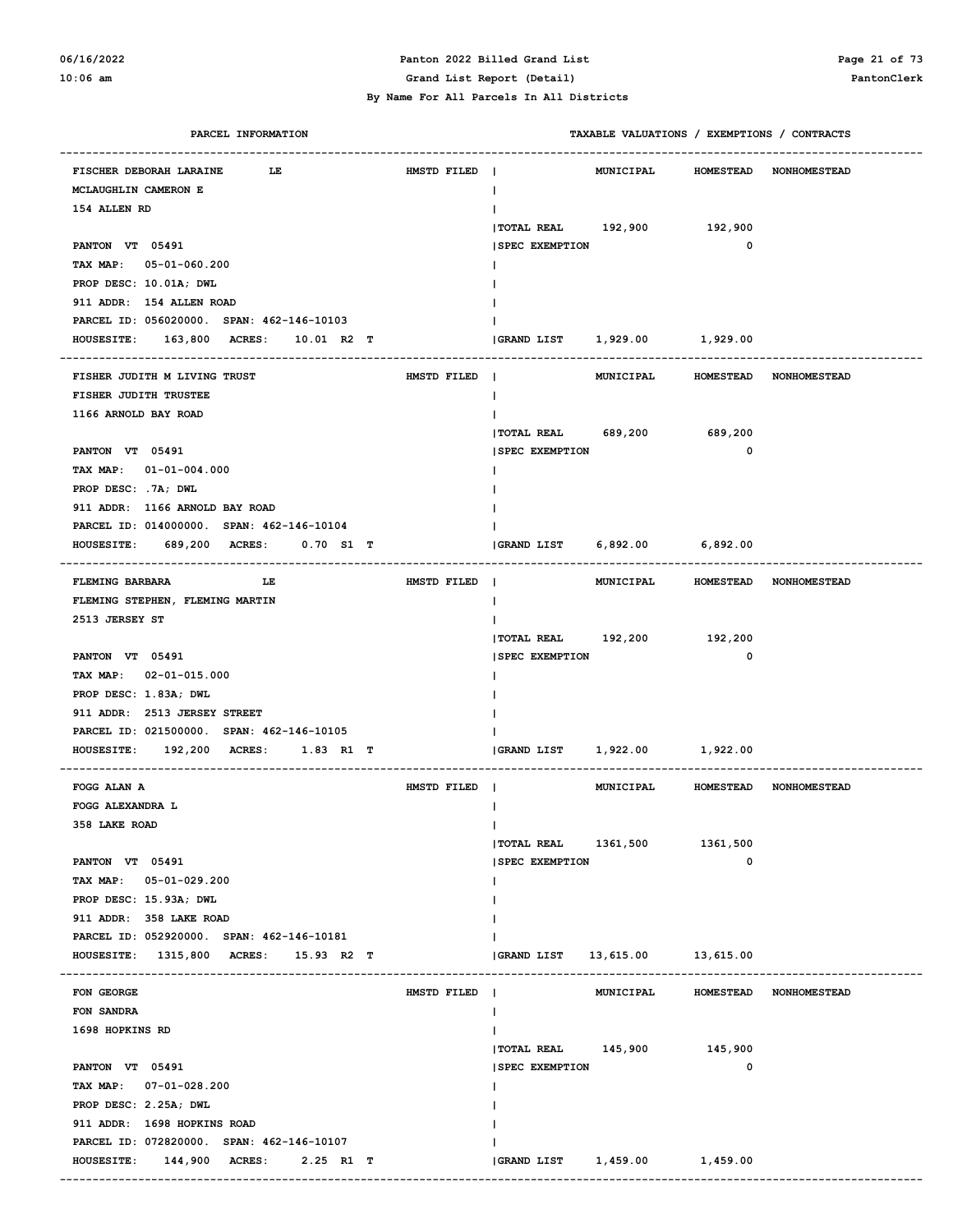### **06/16/2022 Panton 2022 Billed Grand List Page 22 of 73**

**10:06 am Grand List Report (Detail) PantonClerk**

 **By Name For All Parcels In All Districts**

| PARCEL INFORMATION                            |                               |                                                     | TAXABLE VALUATIONS / EXEMPTIONS / CONTRACTS |                               |
|-----------------------------------------------|-------------------------------|-----------------------------------------------------|---------------------------------------------|-------------------------------|
| FRALEY MATTHEW III                            | HMSTD FILED<br>$\blacksquare$ | MUNICIPAL                                           |                                             | HOMESTEAD NONHOMESTEAD        |
|                                               |                               | L                                                   |                                             |                               |
| 1083 VT RTE 22A                               |                               |                                                     |                                             |                               |
|                                               |                               | $ $ TOTAL REAL $191,400$                            | 191,400                                     |                               |
| PANTON VT 05491                               |                               | <b>SPEC EXEMPTION</b>                               | 0                                           |                               |
| TAX MAP: 07-01-018.000                        |                               |                                                     |                                             |                               |
| PROP DESC: 3A; DWL                            |                               |                                                     |                                             |                               |
| 911 ADDR: 1083 VT RTE 22A                     |                               |                                                     |                                             |                               |
| PARCEL ID: 071800000. SPAN: 462-146-10109     |                               |                                                     |                                             |                               |
| HOUSESITE: 187,600 ACRES: 3.00 R1 T           |                               | GRAND LIST 1,914.00                                 | 1,914.00                                    |                               |
|                                               |                               |                                                     |                                             |                               |
| GALIPO BRADLEY A                              |                               | MUNICIPAL<br>L                                      |                                             | HOMESTEAD NONHOMESTEAD        |
| <b>GALIPO SUSAN E</b>                         |                               |                                                     |                                             |                               |
| 403 SAND ROAD                                 |                               |                                                     |                                             |                               |
|                                               |                               | <b>TOTAL REAL</b><br>8,400<br><b>SPEC EXEMPTION</b> |                                             | 8,400                         |
| FERRISBURG VT 05456<br>TAX MAP: 03-01-008.000 |                               |                                                     |                                             | 0                             |
| PROP DESC: 3.1A;                              |                               |                                                     |                                             |                               |
| 911 ADDR: OTTER CREEK                         |                               |                                                     |                                             |                               |
| PARCEL ID: 038000000. SPAN: 462-146-10113     |                               |                                                     |                                             |                               |
| <b>HOUSESITE:</b><br>0 ACRES: 3.10 M S        |                               | 84.00<br><b>GRAND LIST</b>                          |                                             | 84.00                         |
|                                               |                               |                                                     |                                             |                               |
| <b>GAUKLER EMILY E</b>                        | HMSTD FILED                   |                                                     | MUNICIPAL HOMESTEAD NONHOMESTEAD            |                               |
|                                               |                               | L                                                   |                                             |                               |
| 186 SPAULDING ROAD                            |                               |                                                     |                                             |                               |
|                                               |                               | TOTAL REAL 358,300                                  | 260,600                                     | 97,700                        |
| PANTON VT 05491                               |                               | <b>SPEC EXEMPTION</b>                               | 0                                           | 0                             |
| TAX MAP: 05-01-033.000                        |                               |                                                     |                                             |                               |
| PROP DESC: 5.54A; DWL                         |                               |                                                     |                                             |                               |
| 911 ADDR: 513 LAKE ROAD                       |                               |                                                     |                                             |                               |
| PARCEL ID: 053200000. SPAN: 462-146-10158     |                               |                                                     |                                             |                               |
| 247,300 ACRES: 5.54 R1 T<br><b>HOUSESITE:</b> |                               | GRAND LIST<br>3,583.00                              | 2,606.00                                    | 977.00                        |
|                                               |                               |                                                     |                                             |                               |
| GEBO HENRY & PATRICIA (LIFE ESTATE)           | HMSTD FILED                   | MUNICIPAL                                           |                                             | <b>HOMESTEAD NONHOMESTEAD</b> |
|                                               |                               |                                                     |                                             |                               |
| 201 SUNSET KNOLL                              |                               |                                                     |                                             | 23,900                        |
| PANTON VT 05491                               |                               | TOTAL REAL 218,900<br><b>SPEC EXEMPTION</b>         | 195,000<br>$\mathbf 0$                      | 0                             |
| TAX MAP: 03-01-056.000                        |                               |                                                     |                                             |                               |
| PROP DESC: 18.38A; DWL                        |                               |                                                     |                                             |                               |
| 911 ADDR: 201 SUNSET KNOLL                    |                               |                                                     |                                             |                               |
| PARCEL ID: 035600000. SPAN: 462-146-10114     |                               |                                                     |                                             |                               |
| HOUSESITE: 148,500 ACRES: 18.38 R2 T          |                               | 2,189.00<br><b>GRAND LIST</b>                       | 1,950.00                                    | 239.00                        |
|                                               |                               |                                                     |                                             |                               |
| GIORDANO FAMILY IRREV TRUST                   |                               | MUNICIPAL<br>L                                      |                                             | HOMESTEAD NONHOMESTEAD        |
|                                               |                               | L                                                   |                                             |                               |
| 123 OVERVIEW CIRCLE EAST                      |                               |                                                     |                                             |                               |
|                                               |                               | <b>TOTAL REAL</b><br>5,500                          |                                             | 5,500                         |
| RED LION PA 17356                             |                               | <b>SPEC EXEMPTION</b>                               |                                             | 0                             |
| TAX MAP: 03-01-001.100                        |                               |                                                     |                                             |                               |
| PROP DESC: 2.7AC                              |                               |                                                     |                                             |                               |
| 911 ADDR: 275 BASIN HARBOR ROAD               |                               |                                                     |                                             |                               |
| PARCEL ID: 030100000. SPAN: 462-146-10379     |                               |                                                     |                                             |                               |
|                                               |                               | <b>GRAND LIST</b>                                   | 55.00                                       | 55.00                         |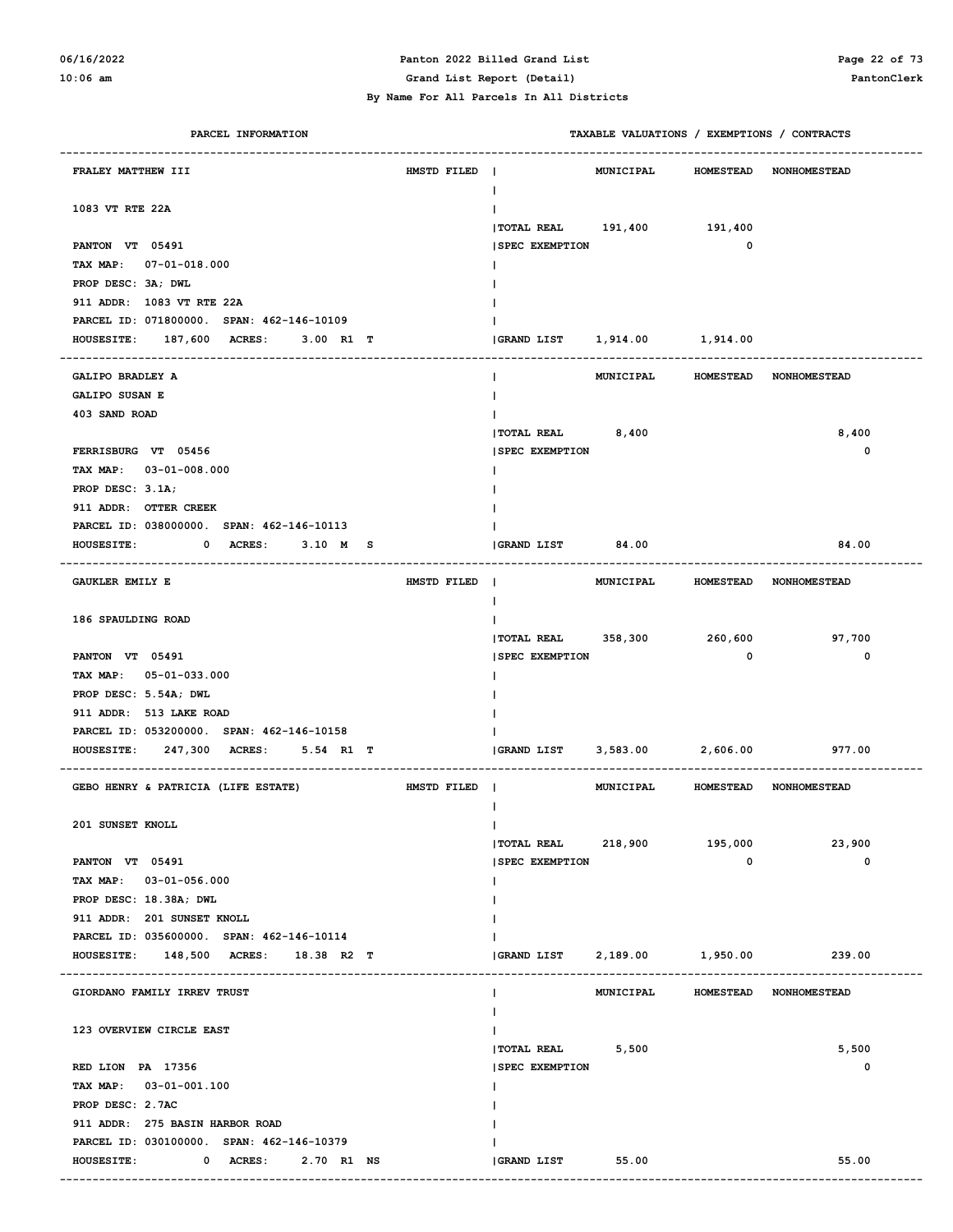#### **06/16/2022 Panton 2022 Billed Grand List Page 23 of 73 10:06 am Grand List Report (Detail) PantonClerk**

| PARCEL INFORMATION                               | TAXABLE VALUATIONS / EXEMPTIONS / CONTRACTS    |                  |                                  |
|--------------------------------------------------|------------------------------------------------|------------------|----------------------------------|
| <b>GIROUX BYRAN R</b>                            | <b>MUNICIPAL</b>                               | <b>HOMESTEAD</b> | <b>NONHOMESTEAD</b>              |
| RAKOWITZ JENNIFER L                              | $\mathbf{I}$                                   |                  |                                  |
| 1857 VT ROUTE 22A                                |                                                |                  |                                  |
|                                                  | TOTAL REAL 220,700                             |                  | 220,700                          |
| PANTON VT 05491                                  | <b>SPEC EXEMPTION</b>                          |                  | 0                                |
| TAX MAP: 07-01-043.000                           |                                                |                  |                                  |
| PROP DESC: 7.12A; DWL                            |                                                |                  |                                  |
| 911 ADDR: 1857 VT RTE 22A                        |                                                |                  |                                  |
| PARCEL ID: 074300000. SPAN: 462-146-10180        |                                                |                  |                                  |
| HOUSESITE: 201,500 ACRES: 7.12 R2 T              | 2,207.00<br>GRAND LIST                         |                  | 2,207.00                         |
|                                                  |                                                |                  |                                  |
| GMP SOLAR PANTON, LLC                            | MUNICIPAL<br>Ι.                                | <b>HOMESTEAD</b> | <b>NONHOMESTEAD</b>              |
|                                                  |                                                |                  |                                  |
| 163 ACORN LN                                     |                                                |                  |                                  |
|                                                  | TOTAL REAL 4322,900                            |                  | 4322,900                         |
| COLCHESTER VT 05446                              | <b>SPEC EXEMPTION</b>                          |                  | 4322,900                         |
| TAX MAP:                                         |                                                |                  |                                  |
| PROP DESC: 6,266,880 WATT SOLAR ARRAY (CPG 8637) |                                                |                  |                                  |
| 911 ADDR: 3772 PANTON ROAD                       |                                                |                  |                                  |
| PARCEL ID: 010021200. SPAN: 462-146-10365        |                                                |                  |                                  |
| $0$ ACRES: $0.00$ UE C<br><b>HOUSESITE:</b>      | GRAND LIST<br>43,229.00                        |                  | 0.00                             |
|                                                  |                                                |                  |                                  |
| GOSSELIN JACQUELYN N<br>HMSTD FILED              | $\Box$                                         |                  | MUNICIPAL HOMESTEAD NONHOMESTEAD |
|                                                  | Ι.                                             |                  |                                  |
| 576 PANTON ROAD                                  |                                                |                  |                                  |
|                                                  | TOTAL REAL 212,200 212,200                     |                  |                                  |
| PANTON VT 05491-9463                             | <b>SPEC EXEMPTION</b>                          | 0                |                                  |
| TAX MAP: 03-01-015.000                           |                                                |                  |                                  |
| PROP DESC: 0.31A; DWL                            |                                                |                  |                                  |
| 911 ADDR: 576 PANTON ROAD                        |                                                |                  |                                  |
| PARCEL ID: 031500000. SPAN: 462-146-10310        |                                                |                  |                                  |
| HOUSESITE: 212,200 ACRES: 0.31 R1 T              | 2,122.00 2,122.00<br><b>GRAND LIST</b>         |                  |                                  |
|                                                  |                                                |                  |                                  |
| <b>GREEN MOUNTAIN POWER</b>                      | MUNICIPAL                                      |                  | HOMESTEAD NONHOMESTEAD           |
|                                                  |                                                |                  |                                  |
| <b>ATTN: MARY MORRIS</b>                         | $\mathsf{I}$                                   |                  |                                  |
| 2154 POST RD                                     | TOTAL REAL<br>2920,200                         |                  | 2920,200                         |
| RUTLAND VT 05701-6200                            | <b>SPEC EXEMPTION</b>                          |                  | 2920,200                         |
| TAX MAP:                                         | Ι.                                             |                  |                                  |
| PROP DESC: BATTERY STORAGE FACILITY              |                                                |                  |                                  |
| 911 ADDR:                                        |                                                |                  |                                  |
| PARCEL ID: 010021300.0 SPAN: 462-146-10395       |                                                |                  |                                  |
| <b>HOUSESITE:</b><br>0 ACRES:<br>$0.00$ $UO$ $C$ | GRAND LIST<br>29,202.00                        |                  | 0.00                             |
|                                                  | <b>MUNICIPAL</b>                               |                  |                                  |
| GREEN MTN POWER CO                               | $\mathbf{I}$                                   | <b>HOMESTEAD</b> | <b>NONHOMESTEAD</b>              |
| <b>ATTN: MARY MORRIS</b>                         | $\mathbf{I}$                                   |                  |                                  |
| 2154 POST RD                                     | $\mathbf{I}$<br>1712,200<br><b> TOTAL REAL</b> |                  | 1712,200                         |
| RUTLAND VT 05701-6200                            | <b>SPEC EXEMPTION</b>                          |                  | 0                                |
| TAX MAP:                                         | Ι.                                             |                  |                                  |
| PROP DESC: UTILITY                               |                                                |                  |                                  |
| 911 ADDR:                                        |                                                |                  |                                  |
| PARCEL ID: 100210000. SPAN: 462-146-10123        |                                                |                  |                                  |
| <b>HOUSESITE:</b><br>0 ACRES:<br>$0.00$ UE C     | GRAND LIST 17,122.00                           |                  | 17,122.00                        |
|                                                  |                                                |                  |                                  |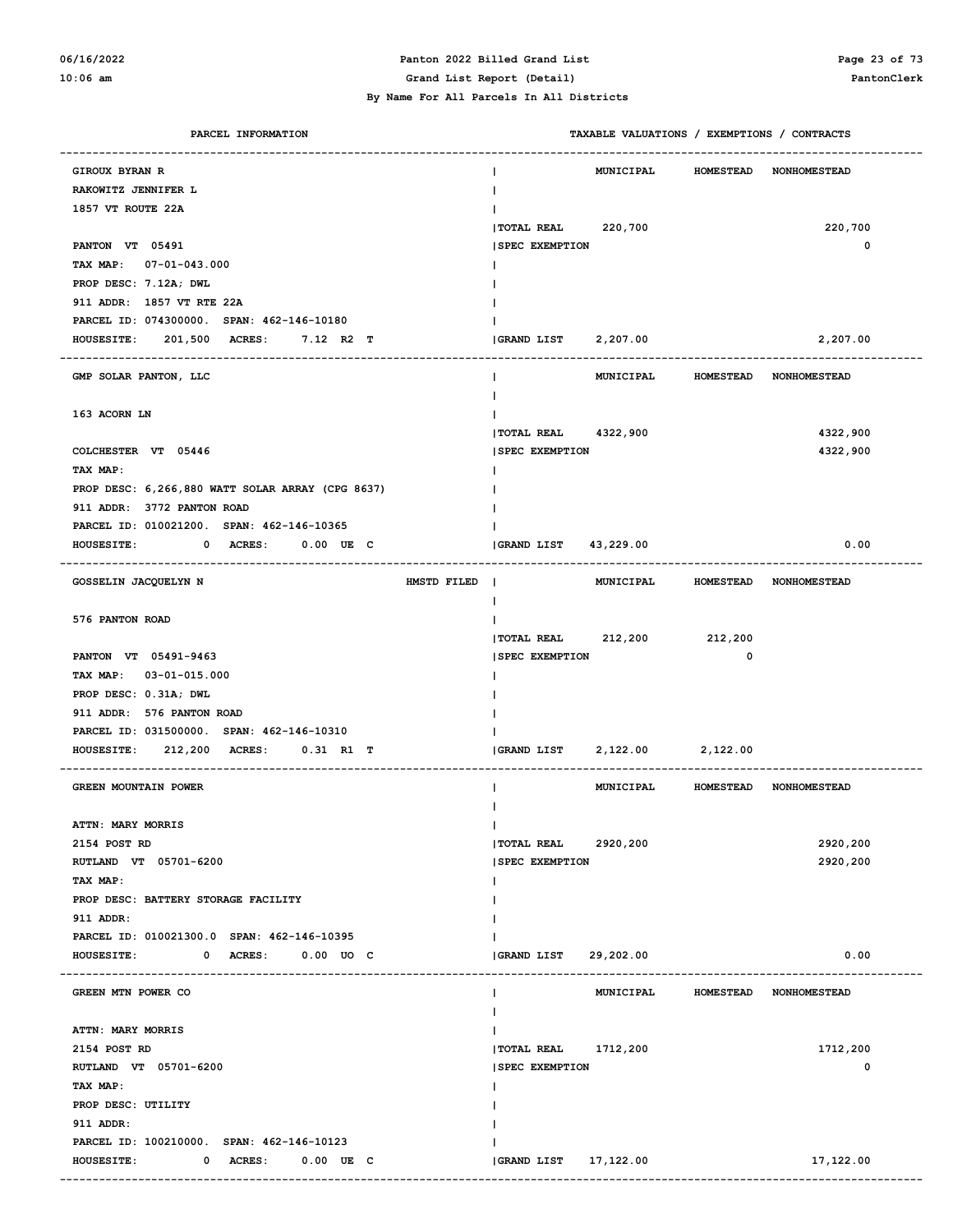# **06/16/2022 Panton 2022 Billed Grand List Page 24 of 73**

#### **By Name For All Parcels In All Districts**

**10:06 am Grand List Report (Detail) PantonClerk**

### **PARCEL INFORMATION TAXABLE VALUATIONS / EXEMPTIONS / CONTRACTS ------------------------------------------------------------------------------------------------------------------------------------ GROVER ROBERT CONFIDENT CONFIDENT EXAMPLE OF A GROVER ROBERT CONFIDENT CONFIDENT CONFIDENT CONFIDENT CONFIDENTI | 66 CEDAR ST | |TOTAL REAL 435,400 435,400 PORT ORANGE FL 32127 |SPEC EXEMPTION 0 TAX MAP: 05-01-003.000 | PROP DESC: .85A; DWL | 911 ADDR: 1330 ADAMS FERRY ROAD | PARCEL ID: 053000000. SPAN: 462-146-10124 | HOUSESITE: 435,400 ACRES: 0.85 S1 NS |GRAND LIST 4,354.00 4,354.00 ------------------------------------------------------------------------------------------------------------------------------------ HALL HOWARD HMSTD FILED | MUNICIPAL HOMESTEAD NONHOMESTEAD MOORE PAULA | 410 RIDGELINE ROAD | |TOTAL REAL 476,700 476,700 PANTON VT 05491** 0  **TAX MAP: 05-01-018.000 | PROP DESC: 22.2 A & DWL | 911 ADDR: 410 RIDGELINE ROAD | PARCEL ID: 051900100. SPAN: 462-146-10323 | HOUSESITE: 417,000 ACRES: 22.20 R2 T |GRAND LIST 4,767.00 4,767.00 ------------------------------------------------------------------------------------------------------------------------------------ HALL ROBERT HMSTD FILED | MUNICIPAL HOMESTEAD NONHOMESTEAD | 774 PANTON RD | |TOTAL REAL 192,100 192,100 PANTON VT 05491** 0 **0 TAX MAP: 03-01-021.000 | PROP DESC: 1A; DWL | 911 ADDR: 774 PANTON ROAD | PARCEL ID: 032100000. SPAN: 462-146-10128 | HOUSESITE: 192,100 ACRES: 1.00 R1 T |GRAND LIST 1,921.00 1,921.00 ------------------------------------------------------------------------------------------------------------------------------------ HALLOCK TIMOTHY A & JUDY L HMSTD FILED | MUNICIPAL HOMESTEAD NONHOMESTEAD | 2926 PANTON ROAD | |TOTAL REAL 206,200 206,200 PANTON VT 05491** 0 **0 TAX MAP: 06-02-006.000 | PROP DESC: 0.53A; DWL | 911 ADDR: 2926 PANTON ROAD | PARCEL ID: 060260000. SPAN: 462-146-10022 | HOUSESITE: 206,200 ACRES: 0.53 R1 T |GRAND LIST 2,062.00 2,062.00 ------------------------------------------------------------------------------------------------------------------------------------ HARTENSTEIN ROBERT W & DEBORAH G HMSTD FILED | MUNICIPAL HOMESTEAD NONHOMESTEAD LE LEAH K MORSE | 1176 ARNOLD BAY RD | |TOTAL REAL 569,400 569,400 PANTON VT 05491** 0 **0 TAX MAP: 01-01-003.000 | PROP DESC: 0.72A: DWL | 911 ADDR: 1176 ARNOLD BAY ROAD | PARCEL ID: 013000000. SPAN: 462-146-10129 | HOUSESITE: 569,400 ACRES: 0.72 R1 T |GRAND LIST 5,694.00 5,694.00 ------------------------------------------------------------------------------------------------------------------------------------**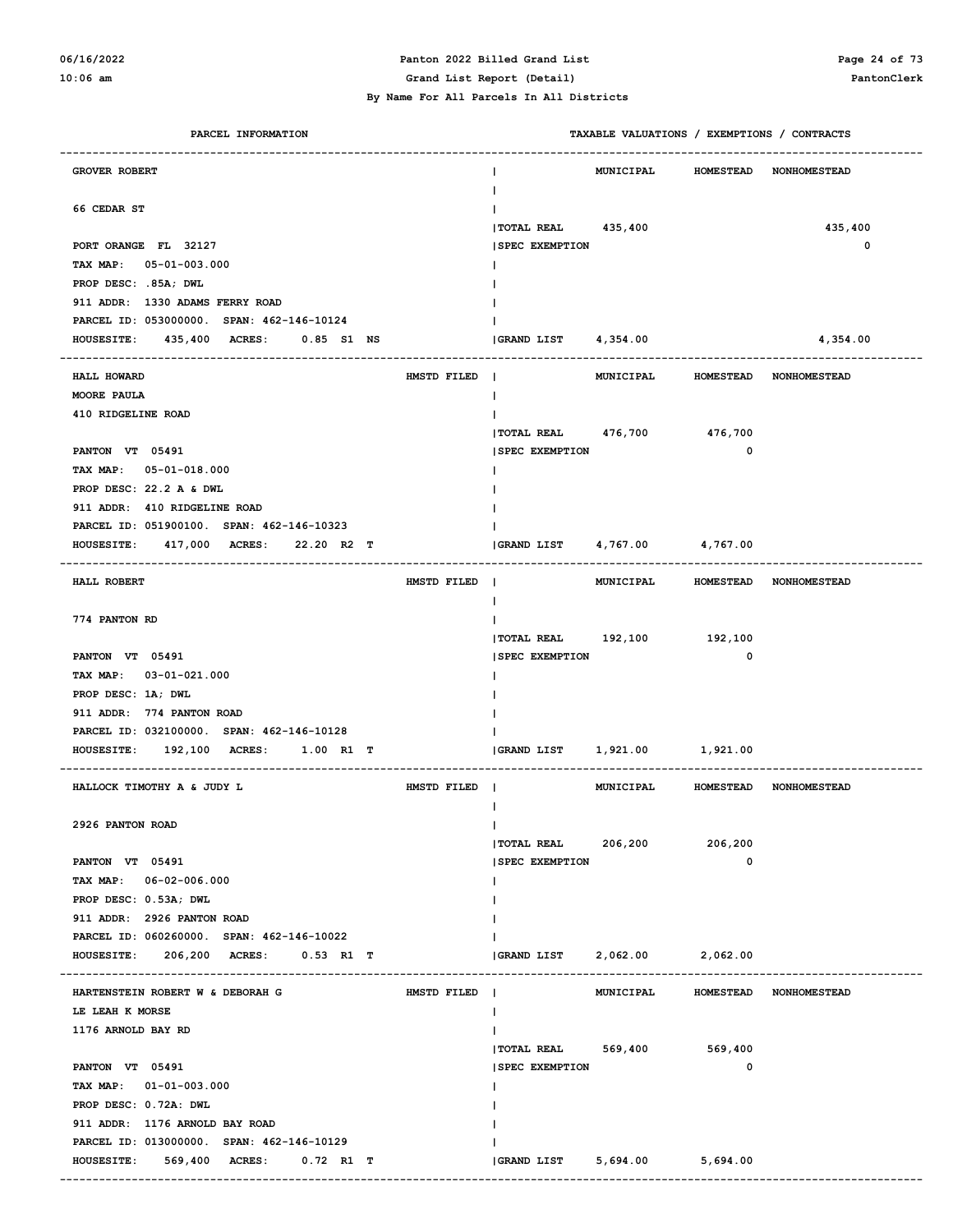### **06/16/2022 Panton 2022 Billed Grand List Page 25 of 73**

**10:06 am Grand List Report (Detail) PantonClerk**

 **By Name For All Parcels In All Districts**

| PARCEL INFORMATION                                                       |             | TAXABLE VALUATIONS / EXEMPTIONS / CONTRACTS           |
|--------------------------------------------------------------------------|-------------|-------------------------------------------------------|
| HARTER JILL                                                              | HMSTD FILED | MUNICIPAL<br>HOMESTEAD NONHOMESTEAD<br>Ι.             |
| 1401 HOPKINS ROAD                                                        |             |                                                       |
|                                                                          |             | TOTAL REAL 277,000 277,000                            |
| PANTON VT 05491                                                          |             | 0<br><b>SPEC EXEMPTION</b>                            |
| TAX MAP: 07-01-025.100                                                   |             |                                                       |
| PROP DESC: 10.12A;                                                       |             |                                                       |
| 911 ADDR: 1401 HOPKINS ROAD                                              |             |                                                       |
| PARCEL ID: 072501000. SPAN: 462-146-10390<br>244,700 ACRES: 10.12 R2 T   |             | GRAND LIST 2,770.00 2,770.00                          |
| <b>HOUSESITE:</b><br>--------------------------------------              |             |                                                       |
| HARTNETT JAMES W<br>LE                                                   | HMSTD FILED | $\blacksquare$<br>MUNICIPAL<br>HOMESTEAD NONHOMESTEAD |
| HARTNETT MARCIA S<br>LE                                                  |             | Ι.                                                    |
| 843 VT RTE 22A                                                           |             |                                                       |
|                                                                          |             | TOTAL REAL 329,600 329,600                            |
| PANTON VT 05491                                                          |             | 0<br><b>SPEC EXEMPTION</b>                            |
| TAX MAP: 07-01-020.100                                                   |             |                                                       |
| PROP DESC: 12.8A; DWL                                                    |             |                                                       |
| 911 ADDR: 843 VT RTE 22A                                                 |             |                                                       |
| PARCEL ID: 072020000. SPAN: 462-146-10223                                |             |                                                       |
| 292,700 ACRES: 12.80 R2 T<br><b>HOUSESITE:</b><br>---------------------- |             | (GRAND LIST 3,296.00 3,296.00                         |
| HASTINGS WILLARD                                                         | HMSTD FILED | $\blacksquare$<br>MUNICIPAL<br>HOMESTEAD NONHOMESTEAD |
| HASTINGS MARY ANN                                                        |             | $\mathbf{I}$                                          |
| 1265 VT RTE 22A                                                          |             |                                                       |
|                                                                          |             | TOTAL REAL 247,100 247,100                            |
| PANTON VT 05491                                                          |             | <b>SPEC EXEMPTION</b><br>0                            |
| TAX MAP: 07-01-031.000                                                   |             |                                                       |
| PROP DESC: 33A; DWL                                                      |             |                                                       |
| 911 ADDR: 1265 VT RTE 22A                                                |             |                                                       |
| PARCEL ID: 073100000. SPAN: 462-146-10130                                |             |                                                       |
| <b>HOUSESITE:</b><br><b>164,600 ACRES:</b><br>33.00 R2 T                 |             | 2,471.00 2,471.00<br><b>GRAND LIST</b>                |
| HATCH DARYL                                                              | HMSTD FILED | MUNICIPAL<br>HOMESTEAD NONHOMESTEAD                   |
|                                                                          |             |                                                       |
| 130 ADAMS FERRY RD                                                       |             | $\mathbf{I}$                                          |
|                                                                          |             | $ $ TOTAL REAL 356,900<br>356,900                     |
| PANTON VT 05491                                                          |             | 0<br><b>SPEC EXEMPTION</b>                            |
| TAX MAP: 06-01-002.000                                                   |             | $\mathbf{I}$                                          |
| PROP DESC: 74A; DWL                                                      |             | $\mathbf{I}$                                          |
| 911 ADDR: 130 ADAMS FERRY ROAD                                           |             | CURRENT USE 94,500 94,500                             |
| PARCEL ID: 060120000. SPAN: 462-146-10131                                |             | Ι.                                                    |
| 213,100 ACRES: 74.00 R2 T<br><b>HOUSESITE:</b>                           |             | <b>GRAND LIST</b><br>2,624.00<br>2,624.00             |
| HEFFERNAN ETHAN R                                                        |             | MUNICIPAL<br>HOMESTEAD NONHOMESTEAD<br>I.             |
| HEFFERNAN MORGAN A                                                       |             |                                                       |
| 500 HAZEL DR                                                             |             |                                                       |
|                                                                          |             | 202,300<br> TOTAL REAL 202,300                        |
| BRISTOL VT 05443                                                         |             | 0<br><b>SPEC EXEMPTION</b>                            |
| TAX MAP: 07-01-068.200                                                   |             |                                                       |
| PROP DESC: 6.18 AC                                                       |             |                                                       |
| 911 ADDR: 410 ADIRONDACK LANE                                            |             |                                                       |
| PARCEL ID: 076802000. SPAN: 462-146-10389                                |             |                                                       |
| 0 ACRES: 6.18 R2 T<br><b>HOUSESITE:</b>                                  |             | 2,023.00<br>2,023.00<br><b>GRAND LIST</b>             |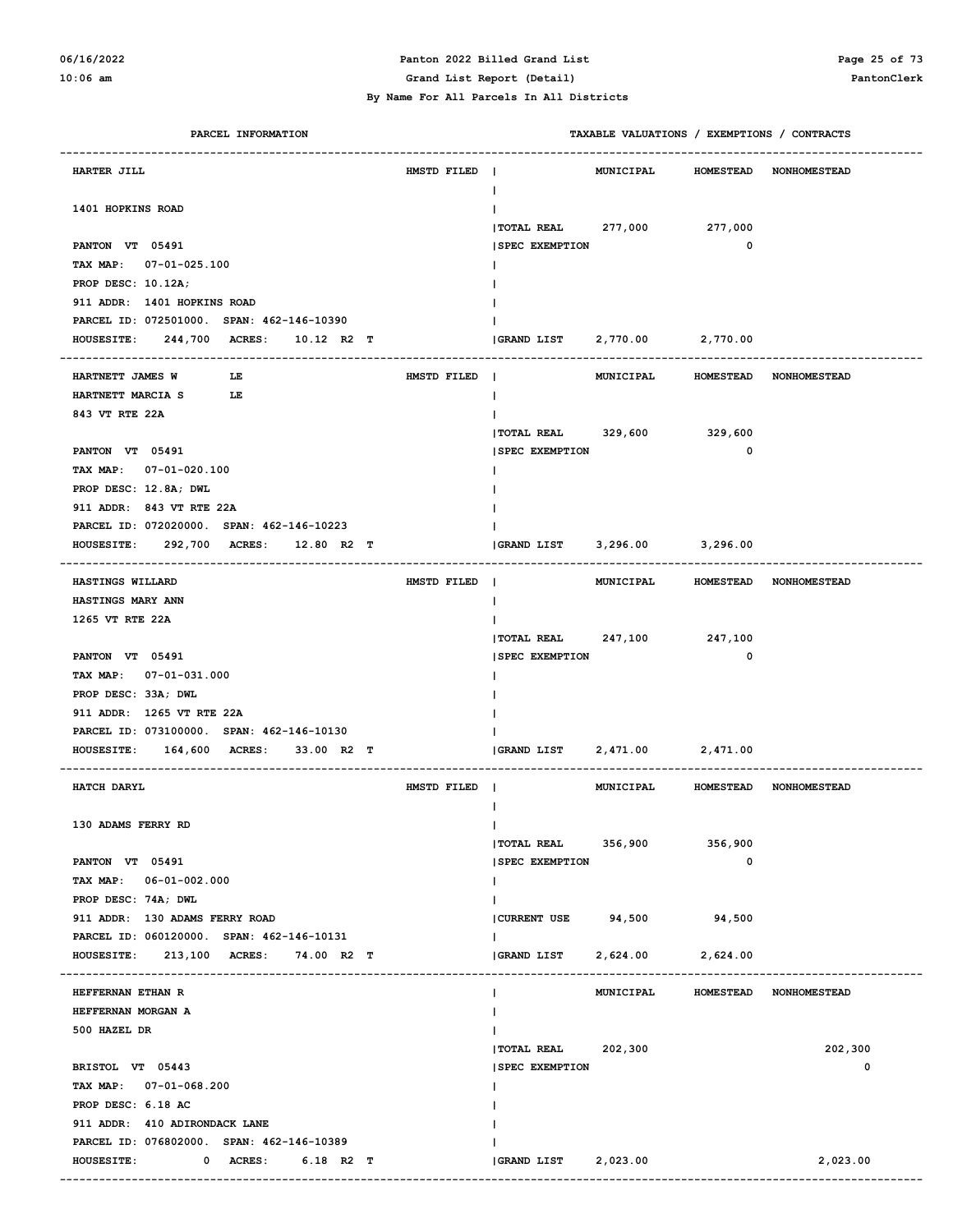#### **06/16/2022 Panton 2022 Billed Grand List Page 26 of 73 10:06 am Grand List Report (Detail) PantonClerk**

| PARCEL INFORMATION                                            |             | TAXABLE VALUATIONS / EXEMPTIONS / CONTRACTS |                   |                                  |
|---------------------------------------------------------------|-------------|---------------------------------------------|-------------------|----------------------------------|
| <b>HENDERSON ANNE</b>                                         | HMSTD FILED | MUNICIPAL                                   |                   | HOMESTEAD NONHOMESTEAD           |
| <b>HENDERSON ERIK D</b>                                       |             | L                                           |                   |                                  |
| <b>354 BASIN HARBOR RD</b>                                    |             |                                             |                   |                                  |
|                                                               |             | <b>TOTAL REAL</b><br>302,300                | 302,300           |                                  |
| PANTON VT 05491                                               |             | <b>SPEC EXEMPTION</b>                       | 0                 |                                  |
| TAX MAP: 03-01-039.000                                        |             |                                             |                   |                                  |
| PROP DESC: 6 A; DWL                                           |             |                                             |                   |                                  |
| 911 ADDR: 354 BASIN HARBOR ROAD                               |             |                                             |                   |                                  |
| PARCEL ID: 033900000. SPAN: 462-146-10256                     |             |                                             |                   |                                  |
| <b>HOUSESITE:</b><br>287,300 ACRES:<br>$6.00$ R2 T            |             | GRAND LIST                                  | 3,023.00 3,023.00 |                                  |
|                                                               |             |                                             |                   |                                  |
| <b>HERBICK ROBIN</b>                                          | HMSTD FILED | MUNICIPAL<br>$\mathbf{I}$                   |                   | HOMESTEAD NONHOMESTEAD           |
| <b>HERBICK THOMAS</b>                                         |             | L                                           |                   |                                  |
| 168 SPAULDING RD                                              |             |                                             |                   |                                  |
|                                                               |             | <b>TOTAL REAL</b>                           | 392,300 392,300   |                                  |
| PANTON VT 05491                                               |             | <b>SPEC EXEMPTION</b>                       | 0                 |                                  |
| TAX MAP: 06-01-038.100                                        |             |                                             |                   |                                  |
| PROP DESC: 11.08A; DWL                                        |             |                                             |                   |                                  |
| 911 ADDR: 168 SPAULDING ROAD                                  |             |                                             |                   |                                  |
| PARCEL ID: 063810000. SPAN: 462-146-10297                     |             |                                             |                   |                                  |
| <b>HOUSESITE:</b><br>360,200 ACRES:<br>11.08 R2 T             |             | <b>GRAND LIST</b>                           | 3,923.00 3,923.00 |                                  |
| HERRING MICHAEL                                               | HMSTD FILED | $\blacksquare$                              |                   | MUNICIPAL HOMESTEAD NONHOMESTEAD |
| <b>HERRING SUSAN K</b>                                        |             | L                                           |                   |                                  |
| 96 EAST ROAD                                                  |             |                                             |                   |                                  |
|                                                               |             | <b>TOTAL REAL</b>                           | 205,600 205,600   |                                  |
| PANTON VT 05491                                               |             | <b>SPEC EXEMPTION</b>                       | 0                 |                                  |
| TAX MAP: 07-01-047.000                                        |             |                                             |                   |                                  |
| PROP DESC: .9A; DWL                                           |             |                                             |                   |                                  |
| 911 ADDR: 96 EAST ROAD                                        |             |                                             |                   |                                  |
| PARCEL ID: 074700000. SPAN: 462-146-10132                     |             |                                             |                   |                                  |
| <b>HOUSESITE:</b><br>205,600<br><b>ACRES :</b><br>$0.90$ R1 T |             | GRAND LIST                                  | 2,056.00 2,056.00 |                                  |
|                                                               |             |                                             |                   |                                  |
| <b>HOAGUE ELLA</b><br>LE                                      |             |                                             |                   | MUNICIPAL HOMESTEAD NONHOMESTEAD |
| HOAGUE SHAWN & GENDREAU CONNIE                                |             |                                             |                   |                                  |
| 248 STOVE PIPE CITY ROAD                                      |             | L                                           |                   |                                  |
|                                                               |             | 98,300<br><b>TOTAL REAL</b>                 |                   | 98,300                           |
| PANTON VT 05491                                               |             | <b>SPEC EXEMPTION</b>                       |                   | 0                                |
| TAX MAP: 02-01-007.000                                        |             |                                             |                   |                                  |
| PROP DESC: 8A; MH                                             |             |                                             |                   |                                  |
| 911 ADDR: 248 STOVE PIPE CITY ROAD                            |             |                                             |                   |                                  |
| PARCEL ID: 027000000. SPAN: 462-146-10134                     |             |                                             |                   |                                  |
| HOUSESITE: 80,300 ACRES: 8.00 MHL T                           |             | GRAND LIST 983.00                           |                   | 983.00                           |
| HOLMES, DAVID ROBERT -REVOCABLE TRUST                         | HMSTD FILED | MUNICIPAL                                   | <b>HOMESTEAD</b>  | <b>NONHOMESTEAD</b>              |
| HOLMES, ANTONIA KILEY -REVOCABLE TRUST                        |             |                                             |                   |                                  |
| 86 LAKE ROAD                                                  |             |                                             |                   |                                  |
|                                                               |             | TOTAL REAL 929,400 929,400                  |                   |                                  |
| PANTON VT 05491                                               |             | <b>SPEC EXEMPTION</b>                       | 0                 |                                  |
| TAX MAP: 05-01-024.000                                        |             |                                             |                   |                                  |
| PROP DESC: 10.05A                                             |             |                                             |                   |                                  |
| 911 ADDR: 2 LAKE ROAD                                         |             |                                             |                   |                                  |
| PARCEL ID: 052400000. SPAN: 462-146-10247                     |             |                                             |                   |                                  |
| 900,200 ACRES: 10.05 R2 T<br><b>HOUSESITE:</b>                |             | GRAND LIST 9,294.00 9,294.00                |                   |                                  |
|                                                               |             |                                             |                   |                                  |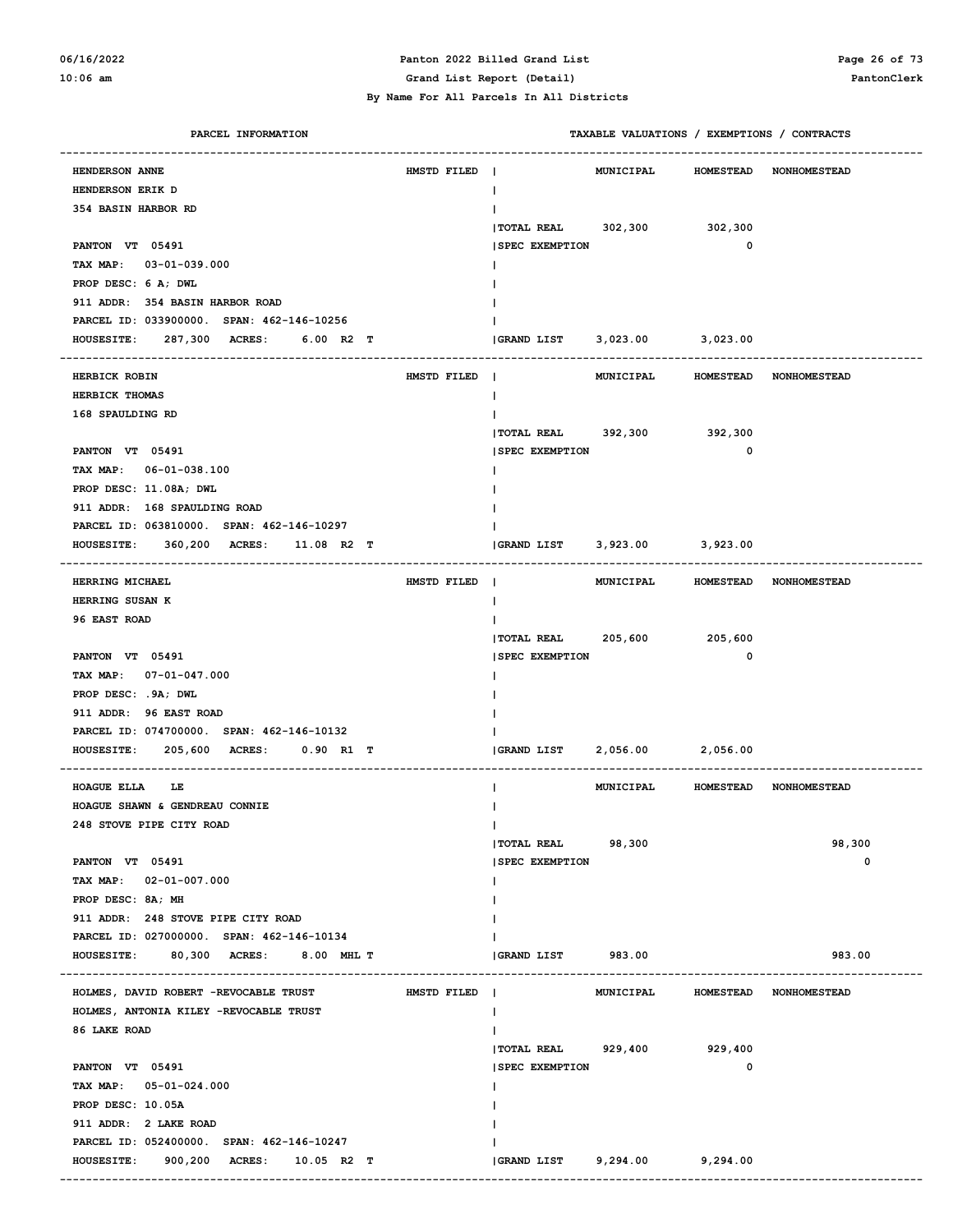# **06/16/2022 Panton 2022 Billed Grand List Page 27 of 73**

#### **By Name For All Parcels In All Districts**

**10:06 am Grand List Report (Detail) PantonClerk**

| PARCEL INFORMATION                                      |             |                            |                   |                  | TAXABLE VALUATIONS / EXEMPTIONS / CONTRACTS |
|---------------------------------------------------------|-------------|----------------------------|-------------------|------------------|---------------------------------------------|
| HUTCHENS JAMES B                                        |             |                            | MUNICIPAL         | <b>HOMESTEAD</b> | <b>NONHOMESTEAD</b>                         |
| PO BOX 351                                              |             |                            |                   |                  |                                             |
|                                                         |             | <b> TOTAL REAL</b>         | 42,000            |                  | 42,000                                      |
| MONTPELIER VT 05601                                     |             | <b>SPEC EXEMPTION</b>      |                   |                  | 0                                           |
| TAX MAP: 03-01-048.000                                  |             |                            |                   |                  |                                             |
| PROP DESC: 32A;                                         |             |                            |                   |                  |                                             |
| 911 ADDR: 2111 PANTON ROAD                              |             |                            |                   |                  |                                             |
| PARCEL ID: 034800000. SPAN: 462-146-10311               |             |                            |                   |                  |                                             |
| <b>HOUSESITE:</b><br>0 ACRES:<br>32.00 M S              |             | GRAND LIST                 | 420.00            |                  | 420.00                                      |
|                                                         |             |                            |                   |                  |                                             |
| HUTCHINS ANNE                                           | HMSTD FILED | $\mathbf{I}$               | <b>MUNICIPAL</b>  | <b>HOMESTEAD</b> | <b>NONHOMESTEAD</b>                         |
| 94 ROUTE 22A                                            |             |                            |                   |                  |                                             |
|                                                         |             | TOTAL REAL 172,100 172,100 |                   |                  |                                             |
| PANTON VT 05491                                         |             | <b>SPEC EXEMPTION</b>      |                   | 0                |                                             |
| TAX MAP: 03-01-067.000                                  |             |                            |                   |                  |                                             |
| PROP DESC: 1.1A; DWL                                    |             |                            |                   |                  |                                             |
| 911 ADDR: 94 VT RTE 22A                                 |             |                            |                   |                  |                                             |
| PARCEL ID: 036700000. SPAN: 462-146-10142               |             |                            |                   |                  |                                             |
| <b>HOUSESITE:</b><br><b>172,100 ACRES:</b><br>1.10 R1 T |             | GRAND LIST                 | 1,721.00 1,721.00 |                  |                                             |
| HUTCHINS ROBERT                                         | HMSTD FILED | $\blacksquare$             | <b>MUNICIPAL</b>  | <b>HOMESTEAD</b> | <b>NONHOMESTEAD</b>                         |
| HUTCHINS BETTY                                          |             |                            |                   |                  |                                             |
| 1344 VT RTE 22A                                         |             |                            |                   |                  |                                             |
|                                                         |             | <b>TOTAL REAL</b>          | 238,400 238,400   |                  |                                             |
| PANTON VT 05491                                         |             | <b>SPEC EXEMPTION</b>      |                   | 0                |                                             |
| TAX MAP: 07-01-035.000                                  |             |                            |                   |                  |                                             |
| PROP DESC: 1A; DWL                                      |             |                            |                   |                  |                                             |
| 911 ADDR: 1344 VT RTE 22A                               |             |                            |                   |                  |                                             |
| PARCEL ID: 073500000. SPAN: 462-146-10143               |             |                            |                   |                  |                                             |
| <b>HOUSESITE:</b><br>238,400 ACRES:<br>$1.00$ R1 T      |             | GRAND LIST                 | 2,384.00 2,384.00 |                  |                                             |
| <b>JACKSON DAVID</b>                                    | HMSTD FILED |                            | MUNICIPAL         | <b>HOMESTEAD</b> | <b>NONHOMESTEAD</b>                         |
| <b>JACKSON JOY</b>                                      |             |                            |                   |                  |                                             |
| 346 JACKSON RD                                          |             | L                          |                   |                  |                                             |
|                                                         |             | <b>TOTAL REAL</b>          | 582,900           | 465,400          | 117,500                                     |
| PANTON VT 05491                                         |             | <b>SPEC EXEMPTION</b>      |                   | 0                | 0                                           |
| TAX MAP: 07-01-057.000                                  |             |                            |                   |                  |                                             |
| PROP DESC: 256; DWL                                     |             |                            |                   |                  |                                             |
| 911 ADDR: 346 JACKSON ROAD                              |             | CURRENT USE 78,900         |                   | 78,900           |                                             |
| PARCEL ID: 075700000. SPAN: 462-146-10149               |             |                            |                   |                  |                                             |
| <b>HOUSESITE:</b><br>289,200 ACRES: 256.00 F<br>т       |             | <b>GRAND LIST</b>          | 5,040.00          | 3,865.00         | 1,175.00                                    |
| <b>JACKSON JOY</b>                                      | HMSTD FILED | $\mathbf{I}$               | MUNICIPAL         | <b>HOMESTEAD</b> | <b>NONHOMESTEAD</b>                         |
|                                                         |             |                            |                   |                  |                                             |
| 409 EAST RD                                             |             |                            |                   |                  |                                             |
|                                                         |             | $ $ TOTAL REAL $152,200$   |                   | 152,200          |                                             |
| PANTON VT 05491                                         |             | <b>SPEC EXEMPTION</b>      |                   | 0                |                                             |
| TAX MAP: 07-01-050.000                                  |             |                            |                   |                  |                                             |
| PROP DESC:                                              |             |                            |                   |                  |                                             |
| 911 ADDR: 409 EAST ROAD                                 |             |                            |                   |                  |                                             |
| PARCEL ID: 075700100. SPAN: 462-146-10362               |             |                            |                   |                  |                                             |
| <b>HOUSESITE:</b><br>152,200 ACRES:<br>2.00 R1 T        |             | GRAND LIST                 | 1,522.00          | 1,522.00         |                                             |
|                                                         |             |                            |                   |                  |                                             |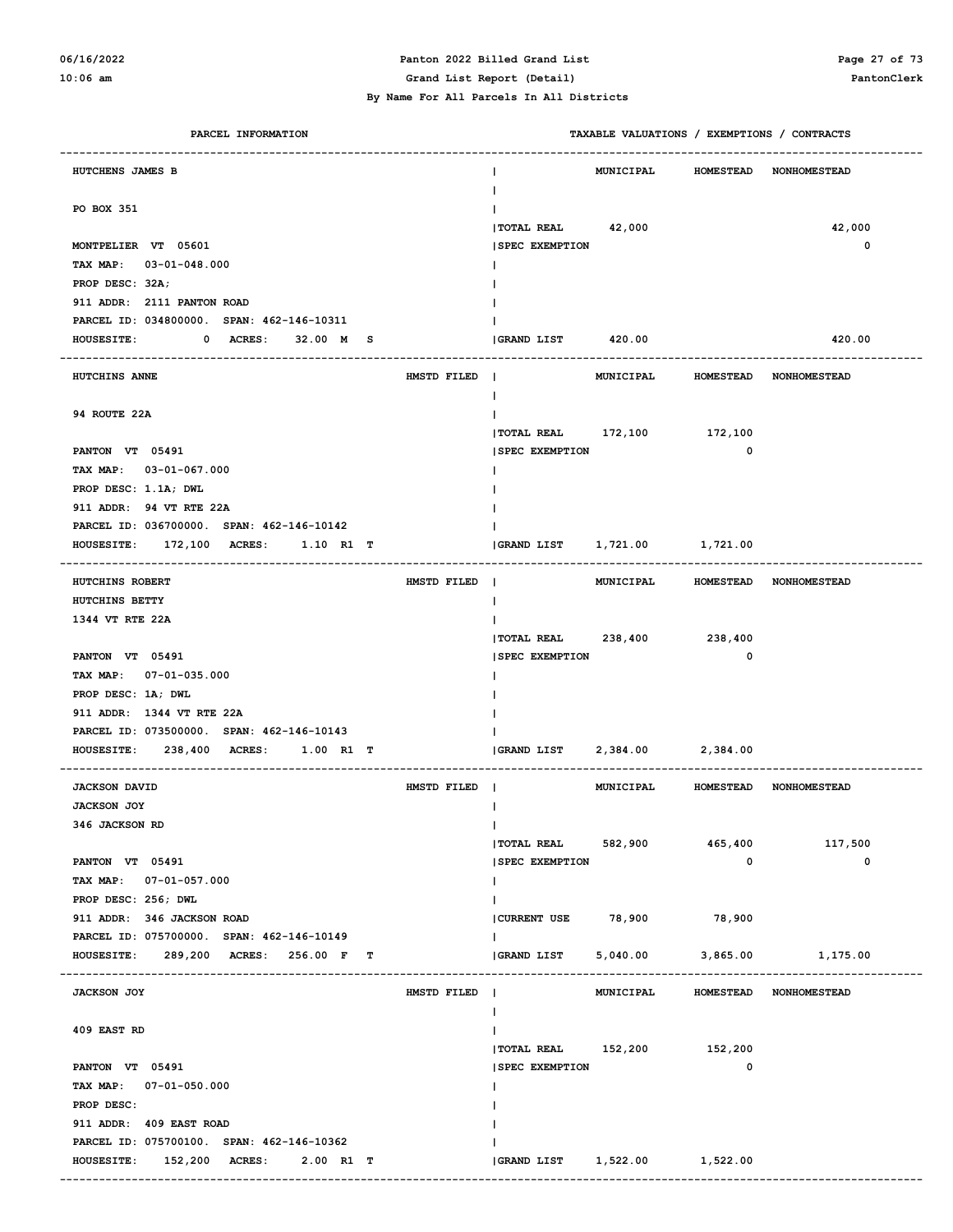#### **06/16/2022 Panton 2022 Billed Grand List Page 28 of 73 10:06 am Grand List Report (Detail) PantonClerk**

| PARCEL INFORMATION                                     | TAXABLE VALUATIONS / EXEMPTIONS / CONTRACTS |                   |                  |                        |
|--------------------------------------------------------|---------------------------------------------|-------------------|------------------|------------------------|
| <b>JACKSON RICHARD C</b>                               |                                             | MUNICIPAL         | <b>HOMESTEAD</b> | <b>NONHOMESTEAD</b>    |
| <b>JACKSON JANICE L</b>                                |                                             |                   |                  |                        |
| 464 JACKSON RD                                         |                                             |                   |                  |                        |
|                                                        | TOTAL REAL 1,200                            |                   |                  | 1,200                  |
| PANTON VT 05491                                        | <b>SPEC EXEMPTION</b>                       |                   |                  | 0                      |
| TAX MAP:<br>07-01-013.000                              |                                             |                   |                  |                        |
| PROP DESC: 6A:                                         |                                             |                   |                  |                        |
| 911 ADDR: OFF ROUTE 22A                                |                                             |                   |                  |                        |
| PARCEL ID: 071310000. SPAN: 462-146-10146              |                                             |                   |                  |                        |
| 700 ACRES:<br><b>HOUSESITE:</b><br>6.00 M<br>т         | GRAND LIST 12.00                            |                   |                  | 12.00                  |
|                                                        |                                             |                   |                  |                        |
| <b>JACKSON RICHARD C</b><br>HMSTD FILED                | $\mathbf{I}$                                | <b>MUNICIPAL</b>  | <b>HOMESTEAD</b> | <b>NONHOMESTEAD</b>    |
| <b>JACKSON JANICE L</b>                                |                                             |                   |                  |                        |
| 420 JACKSON RD                                         |                                             |                   |                  |                        |
|                                                        | <b>TOTAL REAL</b>                           | 692,200           | 426,200          | 266,000                |
| PANTON VT 05491                                        | <b>SPEC EXEMPTION</b>                       |                   | 0                | $\mathbf 0$            |
| TAX MAP: 07-01-069.000                                 |                                             |                   |                  |                        |
| PROP DESC: 123A; DWL                                   |                                             |                   |                  |                        |
| 911 ADDR: 464 JACKSON ROAD                             | CURRENT USE 441,300                         |                   | 175,300          | 266,000                |
| PARCEL ID: 076900000. SPAN: 462-146-10147              |                                             |                   |                  |                        |
| 204,000 ACRES:<br><b>HOUSESITE:</b><br>123.00 F<br>т   | GRAND LIST                                  | 2,509.00          | 2,509.00         | 0.00                   |
|                                                        |                                             |                   |                  |                        |
| JAKUBIK CHRISTOPHER M & CAROL A                        |                                             | <b>MUNICIPAL</b>  | <b>HOMESTEAD</b> | <b>NONHOMESTEAD</b>    |
|                                                        |                                             |                   |                  |                        |
| 1282 ARNOLD BAY ROAD                                   |                                             |                   |                  |                        |
|                                                        | <b> TOTAL REAL</b>                          | 804,300           |                  | 804,300                |
| PANTON VT 05491                                        | <b>SPEC EXEMPTION</b>                       |                   |                  | 0                      |
| TAX MAP:<br>$01 - 01 - 001.000$                        |                                             |                   |                  |                        |
| PROP DESC: 2.6A; DWL                                   |                                             |                   |                  |                        |
| 911 ADDR: 1282 ARNOLD BAY ROAD                         |                                             |                   |                  |                        |
| PARCEL ID: 077000000. SPAN: 462-146-10255              |                                             |                   |                  |                        |
| 802,000 ACRES:<br><b>HOUSESITE:</b><br>2.60 R1 NS      | GRAND LIST                                  | 8,043.00          |                  | 8,043.00               |
|                                                        |                                             |                   |                  |                        |
| JAMES AND THERESA MCBRIDE REV FAM TRUST<br>HMSTD FILED | $\blacksquare$                              | <b>MUNICIPAL</b>  | <b>HOMESTEAD</b> | <b>NONHOMESTEAD</b>    |
| MCBRIDE JAMES W AND THERESA H TTEE                     |                                             |                   |                  |                        |
| 3750 JERSEY ST                                         | T                                           |                   |                  |                        |
|                                                        | $ $ TOTAL REAL $195,400$                    |                   | 190,200          | 5,200                  |
| PANTON VT 05491                                        | <b>SPEC EXEMPTION</b>                       |                   | 0                | 0                      |
| TAX MAP: 06-01-027.000                                 |                                             |                   |                  |                        |
| PROP DESC: 7.9A; DWL                                   |                                             |                   |                  |                        |
| 911 ADDR: 3750 JERSEY STREET                           |                                             |                   |                  |                        |
| PARCEL ID: 060127000. SPAN: 462-146-10193              |                                             |                   |                  |                        |
| HOUSESITE: 170,300 ACRES: 7.90 R2 T                    | <b>GRAND LIST</b>                           | 1,954.00 1,902.00 |                  | 52.00                  |
|                                                        |                                             |                   |                  |                        |
| JAMEY HOLSTEIN LIVING TRUST                            |                                             | <b>MUNICIPAL</b>  |                  | HOMESTEAD NONHOMESTEAD |
|                                                        |                                             |                   |                  |                        |
| 329 TOW PATH LANE                                      |                                             |                   |                  |                        |
|                                                        | TOTAL REAL 11,100                           |                   |                  | 11,100                 |
| FERRISBURGH VT 05456-4405                              | <b>SPEC EXEMPTION</b>                       |                   |                  | 0                      |
| TAX MAP: 03-01-006.000                                 |                                             |                   |                  |                        |
| PROP DESC: 4.2A                                        |                                             |                   |                  |                        |
| 911 ADDR: OTTER CREEK                                  |                                             |                   |                  |                        |
| PARCEL ID: 036000000. SPAN: 462-146-10303              |                                             |                   |                  |                        |
| <b>HOUSESITE:</b><br>0 ACRES:<br>4.20 M T              | GRAND LIST                                  | 111.00            |                  | 111.00                 |
|                                                        |                                             |                   |                  |                        |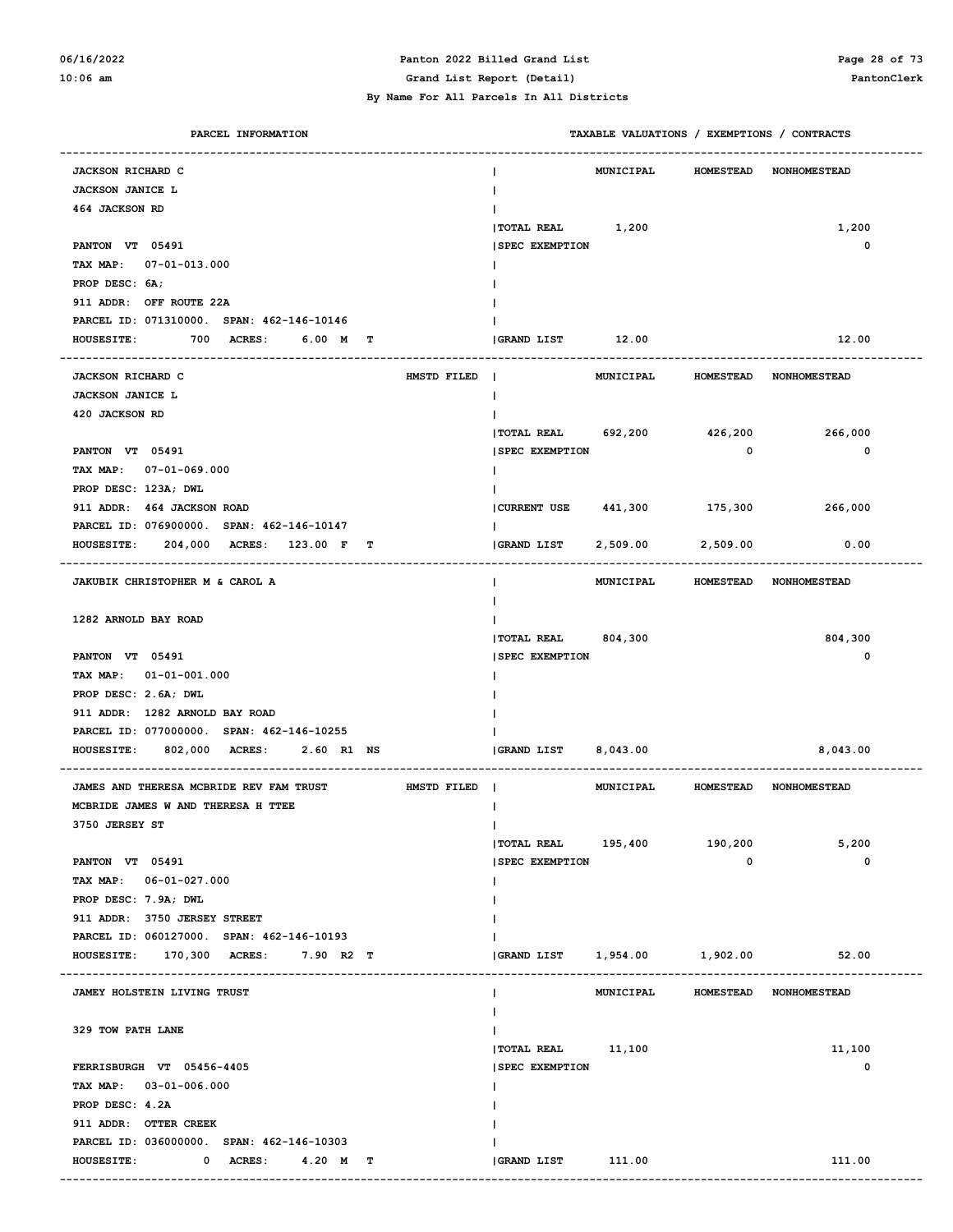#### **06/16/2022 Panton 2022 Billed Grand List Page 29 of 73 10:06 am Grand List Report (Detail) PantonClerk**

| PARCEL INFORMATION                                 |             | TAXABLE VALUATIONS / EXEMPTIONS / CONTRACTS |
|----------------------------------------------------|-------------|---------------------------------------------|
| <b>JARING REECE W</b>                              | HMSTD FILED | MUNICIPAL<br>HOMESTEAD NONHOMESTEAD         |
| <b>JARING KATELYN C</b>                            |             | $\mathbf{I}$                                |
| 844 PANTON RD                                      |             |                                             |
|                                                    |             | TOTAL REAL 132,900 132,900                  |
| PANTON VT 05491                                    |             | $\mathbf 0$<br><b>SPEC EXEMPTION</b>        |
| TAX MAP: 03-01-023.000                             |             |                                             |
| PROP DESC: 0.8A; DWL                               |             |                                             |
| 911 ADDR: 844 PANTON ROAD                          |             |                                             |
| PARCEL ID: 032300000. SPAN: 462-146-10117          |             |                                             |
| 132,900 ACRES:<br>$0.80$ R1 T<br><b>HOUSESITE:</b> |             | 1,329.00 1,329.00<br><b>GRAND LIST</b>      |
|                                                    |             |                                             |
| JERRY MATHEW L & LORRI                             | HMSTD FILED | MUNICIPAL<br>HOMESTEAD NONHOMESTEAD         |
|                                                    |             | $\mathbf{I}$                                |
| 644 PANTON RD                                      |             |                                             |
|                                                    |             | TOTAL REAL 340,700 340,700                  |
| PANTON VT 05491                                    |             | $\mathbf 0$<br><b>SPEC EXEMPTION</b>        |
| TAX MAP: 03-01-017.000                             |             |                                             |
| PROP DESC: 14A; DWL                                |             |                                             |
| 911 ADDR: 644 PANTON ROAD                          |             |                                             |
| PARCEL ID: 031700000. SPAN: 462-146-10170          |             |                                             |
| 300,400 ACRES:<br><b>HOUSESITE:</b><br>14.00 R2 T  |             | 3,407.00 3,407.00<br>GRAND LIST             |
|                                                    |             |                                             |
| JOHN CAROL A                                       |             | MUNICIPAL HOMESTEAD NONHOMESTEAD            |
|                                                    |             |                                             |
| 16551 TRADERS CROSSING ROAD SOUTH                  |             |                                             |
|                                                    |             | 642,800<br> TOTAL REAL 642,800              |
| JUPITER FL 33477                                   |             | 0<br><b>SPEC EXEMPTION</b>                  |
| TAX MAP: 05-01-072.000                             |             |                                             |
| PROP DESC: 19.75 A; DWL                            |             |                                             |
| 911 ADDR: 374 STATON DRIVE                         |             |                                             |
| PARCEL ID: 057200000. SPAN: 462-146-10151          |             |                                             |
| 588,300 ACRES:<br><b>HOUSESITE:</b><br>19.75 R2 T  |             | GRAND LIST<br>6,428.00<br>6,428.00          |
| JOHNSTONE IAN                                      | HMSTD FILED | MUNICIPAL HOMESTEAD NONHOMESTEAD            |
|                                                    |             |                                             |
| 49 ALTON PLACE UNIT 2                              |             | $\mathbf{I}$                                |
|                                                    |             | $ $ TOTAL REAL 653,800<br>653,800           |
| BROOKLINE MA 02446                                 |             | 0<br><b>SPEC EXEMPTION</b>                  |
| TAX MAP: 05-01-051.000                             |             |                                             |
| PROP DESC: 10.5A; DWL                              |             |                                             |
| 911 ADDR: 503 TURKEY LANE                          |             |                                             |
| PARCEL ID: 055100000. SPAN: 462-146-10089          |             |                                             |
| HOUSESITE: 623,300 ACRES: 10.50 R2 T               |             | GRAND LIST 6,538.00 6,538.00                |
|                                                    |             |                                             |
| JONES WAYNE S                                      | HMSTD FILED | HOMESTEAD NONHOMESTEAD<br>MUNICIPAL         |
| STONE SADIE E                                      |             |                                             |
| 1753 PANTON ROAD                                   |             |                                             |
|                                                    |             | TOTAL REAL 152,900 151,400<br>1,500         |
| PANTON VT 05491                                    |             | <b>SPEC EXEMPTION</b><br>$\mathbf 0$<br>0   |
| TAX MAP: 03-01-054.000                             |             |                                             |
| PROP DESC: 3 A; DWL                                |             |                                             |
| 911 ADDR: 1753 PANTON ROAD                         |             |                                             |
| PARCEL ID: 035400000. SPAN: 462-146-10017          |             |                                             |
| HOUSESITE: 147,600 ACRES: 3.00 R1 T                |             | GRAND LIST 1,529.00 1,514.00<br>15.00       |
|                                                    |             |                                             |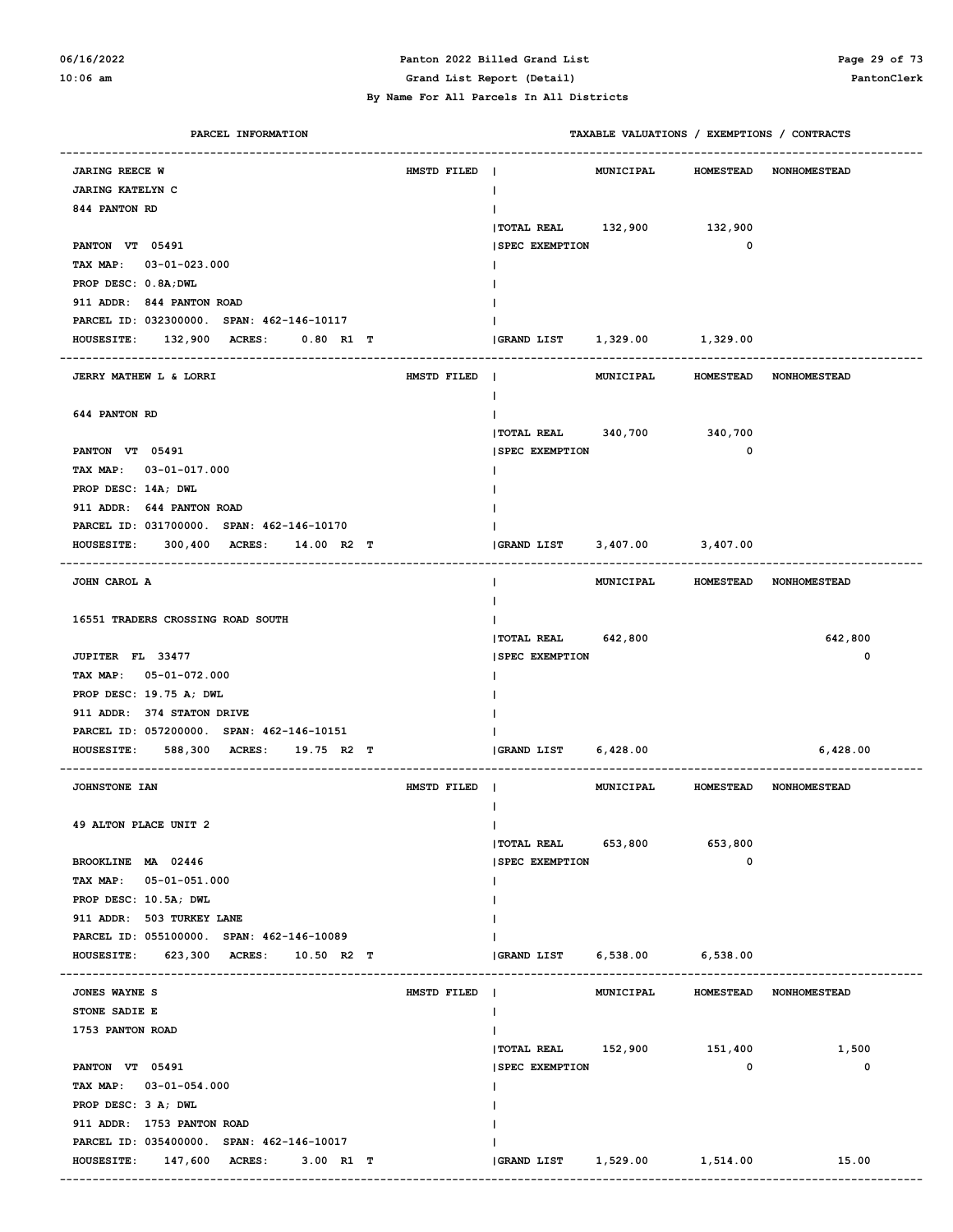### **06/16/2022 Panton 2022 Billed Grand List Page 30 of 73**

**10:06 am Grand List Report (Detail) PantonClerk**

 **By Name For All Parcels In All Districts**

| PARCEL INFORMATION                        |             |                               | TAXABLE VALUATIONS / EXEMPTIONS / CONTRACTS |             |                        |
|-------------------------------------------|-------------|-------------------------------|---------------------------------------------|-------------|------------------------|
| KAYSER ROGER & LORRAINE T                 | HMSTD FILED |                               | MUNICIPAL HOMESTEAD NONHOMESTEAD            |             |                        |
| 185 LAKE ROAD                             |             |                               |                                             |             |                        |
|                                           |             | TOTAL REAL 396,600 396,600    |                                             |             |                        |
| PANTON VT 05491                           |             | <b>SPEC EXEMPTION</b>         |                                             | 0           |                        |
| TAX MAP: 05-01-021.000                    |             |                               |                                             |             |                        |
| PROP DESC: 10.05A DWL                     |             |                               |                                             |             |                        |
| 911 ADDR: 185 LAKE ROAD                   |             |                               |                                             |             |                        |
| PARCEL ID: 100130000. SPAN: 462-146-10153 |             |                               |                                             |             |                        |
| HOUSESITE: 367,400 ACRES: 10.05 R2 T      |             | (GRAND LIST 3,966.00 3,966.00 |                                             |             |                        |
|                                           |             |                               |                                             |             |                        |
| KEARNEY JOHN M                            |             |                               | MUNICIPAL HOMESTEAD NONHOMESTEAD            |             |                        |
| KEARNEY TAMARA D                          |             |                               |                                             |             |                        |
| 117 MAIN STREET                           |             |                               |                                             |             |                        |
|                                           |             | TOTAL REAL 355,500            |                                             |             | 355,500                |
| COVENTRY CT 06238                         |             | <b>SPEC EXEMPTION</b>         |                                             |             | 0                      |
| TAX MAP: 07-01-068.100                    |             |                               |                                             |             |                        |
| PROP DESC: 6.31 AC                        |             |                               |                                             |             |                        |
| 911 ADDR: 366 ADIRONDACK LANE             |             |                               |                                             |             |                        |
| PARCEL ID: 076801000. SPAN: 462-146-10388 |             |                               |                                             |             |                        |
| <b>HOUSESITE:</b><br>0 ACRES: 6.31 R2 NS  |             | $ GRAND$ $LIST$ 3,555.00      |                                             |             | 3,555.00               |
| KENNETT CHARLES & KATHY                   | HMSTD FILED |                               | MUNICIPAL HOMESTEAD NONHOMESTEAD            |             |                        |
|                                           |             |                               |                                             |             |                        |
| 1716 VT RTE 22A                           |             |                               |                                             |             |                        |
|                                           |             | $ $ TOTAL REAL 509,000        |                                             | 457,700     | 51,300                 |
| PANTON VT 05491                           |             | <b>SPEC EXEMPTION</b>         |                                             | $\mathbf 0$ | 0                      |
| TAX MAP: 07-01-041.000                    |             |                               |                                             |             |                        |
| PROP DESC: 201A; DWL                      |             |                               |                                             |             |                        |
| 911 ADDR: 1716 VT RTE 22A                 |             | CURRENT USE 137,400 137,400   |                                             |             |                        |
| PARCEL ID: 060239000. SPAN: 462-146-10155 |             |                               |                                             |             |                        |
| HOUSESITE: 184,500 ACRES: 201.00 F T      |             | GRAND LIST                    | 3,716.00                                    | 3,203.00    | 513.00                 |
| KENNETT JACK G                            |             |                               | MUNICIPAL HOMESTEAD NONHOMESTEAD            |             |                        |
| KENNET JON D                              |             |                               |                                             |             |                        |
| 347 ROUND BARN ROAD                       |             |                               |                                             |             |                        |
|                                           |             | TOTAL REAL 153,400            |                                             |             | 153,400                |
| FERRISBURGH VT 05456                      |             | <b>SPEC EXEMPTION</b>         |                                             |             | 0                      |
| TAX MAP: 06-02-067.000                    |             |                               |                                             |             |                        |
| PROP DESC: 57.02A                         |             |                               |                                             |             |                        |
| 911 ADDR: WEST ROAD                       |             | CURRENT USE 130,100           |                                             |             | 130,100                |
| PARCEL ID: 060239100. SPAN: 462-146-10349 |             |                               |                                             |             |                        |
| HOUSESITE: 45,000 ACRES: 57.02 F S        |             | <b>GRAND LIST</b>             | 233.00                                      |             | 233.00                 |
|                                           |             |                               |                                             |             |                        |
| KENNETT JACK G                            |             |                               | <b>MUNICIPAL</b>                            |             | HOMESTEAD NONHOMESTEAD |
| KENNETT JON D                             |             |                               |                                             |             |                        |
| 347 ROUND BARN ROAD                       |             |                               |                                             |             |                        |
|                                           |             | TOTAL REAL 107,800            |                                             |             | 107,800                |
| FERRISBURGH VT 05456                      |             | <b>SPEC EXEMPTION</b>         |                                             |             | 0                      |
| TAX MAP: 06-02-039.000                    |             |                               |                                             |             |                        |
| PROP DESC: 46.57A;                        |             |                               |                                             |             |                        |
| 911 ADDR: SOUTH ROAD                      |             | CURRENT USE                   | 68,100                                      |             | 68,100                 |
| PARCEL ID: 063900000. SPAN: 462-146-10156 |             |                               |                                             |             |                        |
| HOUSESITE: 35,000 ACRES: 46.57 F S        |             | GRAND LIST                    | 397.00                                      |             | 397.00                 |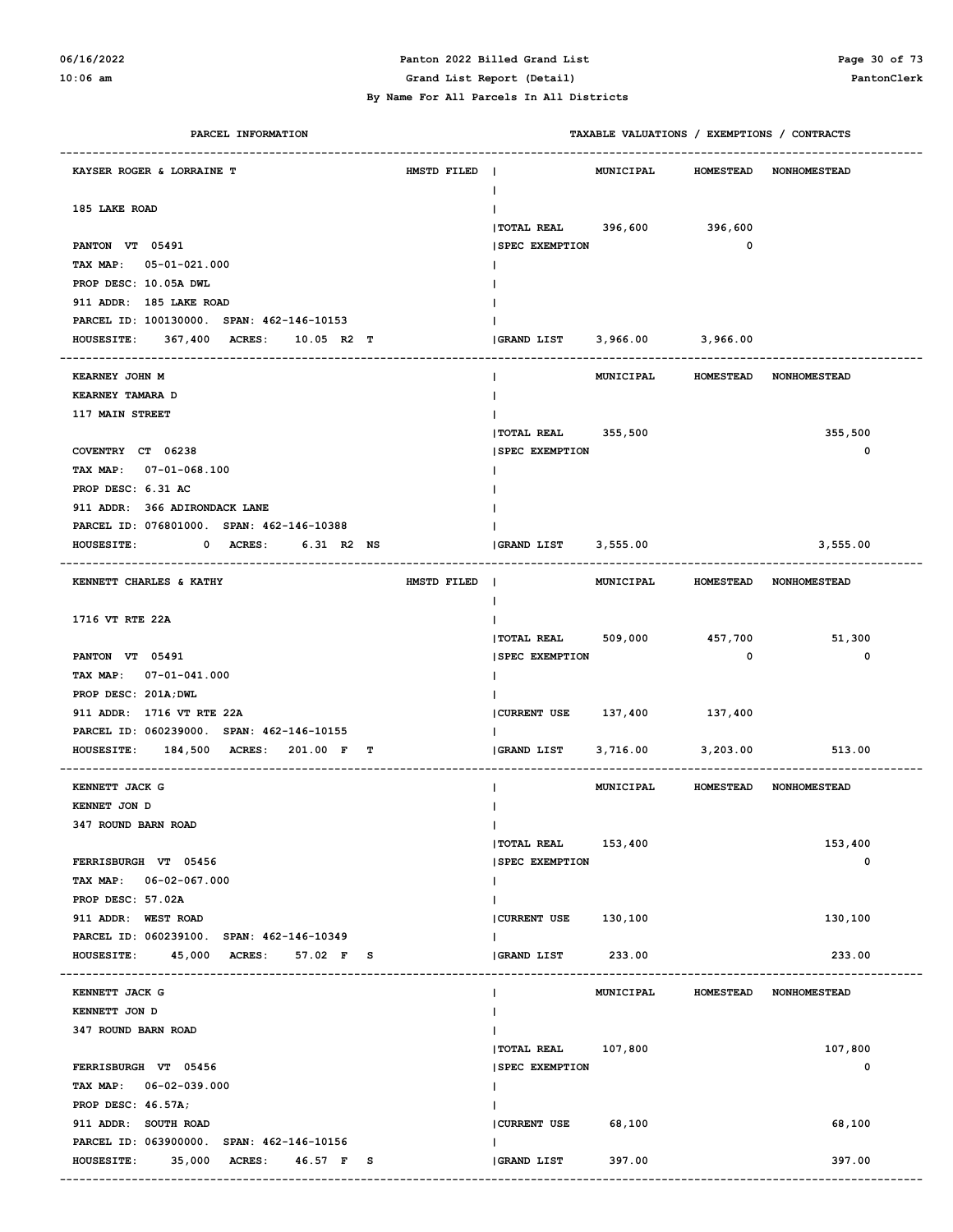# **06/16/2022 Panton 2022 Billed Grand List Page 31 of 73**

#### **By Name For All Parcels In All Districts**

**10:06 am Grand List Report (Detail) PantonClerk**

| PARCEL INFORMATION                                                                | TAXABLE VALUATIONS / EXEMPTIONS / CONTRACTS                 |
|-----------------------------------------------------------------------------------|-------------------------------------------------------------|
| KENNETT KATHY MOULTON                                                             | HOMESTEAD NONHOMESTEAD<br><b>MUNICIPAL</b>                  |
| 1716 VT RTE 22A                                                                   |                                                             |
| PANTON VT 05491                                                                   | TOTAL REAL 246,300<br>246,300<br><b>SPEC EXEMPTION</b><br>0 |
| TAX MAP: 07-01-044.000                                                            |                                                             |
| PROP DESC: 26.5A; DWL                                                             |                                                             |
| 911 ADDR: 1727 VT RTE 22A                                                         |                                                             |
| PARCEL ID: 074400000. SPAN: 462-146-10154<br>HOUSESITE: 177,500 ACRES: 26.50 R2 T | GRAND LIST 2,463.00<br>2,463.00                             |
|                                                                                   |                                                             |
| KIRBY GREGORY E<br>HMSTD FILED                                                    | MUNICIPAL HOMESTEAD NONHOMESTEAD                            |
| KIRBY M ELIZABETH                                                                 |                                                             |
| 776 VT RTE 22A                                                                    | TOTAL REAL 304,700 304,700                                  |
| PANTON VT 05491                                                                   | <b>SPEC EXEMPTION</b><br>$\mathbf{o}$                       |
| TAX MAP: 07-01-012.000                                                            |                                                             |
| PROP DESC: 11.15A; DWL                                                            |                                                             |
| 911 ADDR: 776 VT RTE 22A                                                          |                                                             |
| PARCEL ID: 071200000. SPAN: 462-146-10159                                         |                                                             |
| HOUSESITE: 272,400 ACRES: 11.15 R2 T                                              | GRAND LIST<br>3,047.00 3,047.00                             |
| KLEIN RICHARD<br>HMSTD FILED                                                      | MUNICIPAL HOMESTEAD NONHOMESTEAD<br>$\blacksquare$          |
| 121 ADAMS FERRY RD                                                                | TOTAL REAL 195,500 181,500<br>14,000                        |
| PANTON VT 05491                                                                   | <b>SPEC EXEMPTION</b><br>$\mathbf 0$<br>0                   |
| TAX MAP: 06-01-003.000                                                            |                                                             |
| PROP DESC: 1A; DWL                                                                |                                                             |
| 911 ADDR: 121 ADAMS FERRY ROAD                                                    |                                                             |
| PARCEL ID: 060130000. SPAN: 462-146-10162                                         |                                                             |
| HOUSESITE: 181,500 ACRES: 1.00 R1 T                                               | (GRAND LIST 1,955.00 1,815.00 140.00                        |
| KORB HELMER & MARY KATHLEEN<br>HMSTD FILED                                        | MUNICIPAL HOMESTEAD NONHOMESTEAD                            |
| TURKEY LANE                                                                       | $\mathbf{I}$                                                |
|                                                                                   | <b> TOTAL REAL</b><br>654,200<br>430,900<br>223,300         |
| PANTON VT 06420                                                                   | 0<br>0<br><b>SPEC EXEMPTION</b>                             |
| TAX MAP: 05-01-028.000<br>PROP DESC: 12.30A                                       |                                                             |
| 911 ADDR: 72 TURKEY LANE                                                          |                                                             |
| PARCEL ID: 052800000. SPAN: 462-146-10163                                         |                                                             |
| HOUSESITE: 395,400 ACRES: 12.30 R2 T                                              | $ GRAND$ $LIST$ $6,542.00$<br>4,309.00<br>2,233.00          |
| --------------------------<br>KORTH WILSON                                        | MUNICIPAL HOMESTEAD NONHOMESTEAD<br>J.                      |
| KORTH LISA H                                                                      |                                                             |
| 1882 OTTER CREEK ROAD                                                             |                                                             |
|                                                                                   | <b>TOTAL REAL</b><br>50,000<br>50,000                       |
| ADDISON VT 05491                                                                  | <b>SPEC EXEMPTION</b><br>0                                  |
| TAX MAP: 07-01-073.000                                                            | J.                                                          |
| PROP DESC: 26A;                                                                   |                                                             |
| 911 ADDR: JACKSON ROAD                                                            | <b>CURRENT USE</b><br>39,400<br>39,400                      |
| PARCEL ID: 077300000. SPAN: 462-146-10165                                         | ı.                                                          |
| <b>HOUSESITE:</b><br>0 ACRES: 26.00 F T                                           | GRAND LIST<br>106.00<br>106.00                              |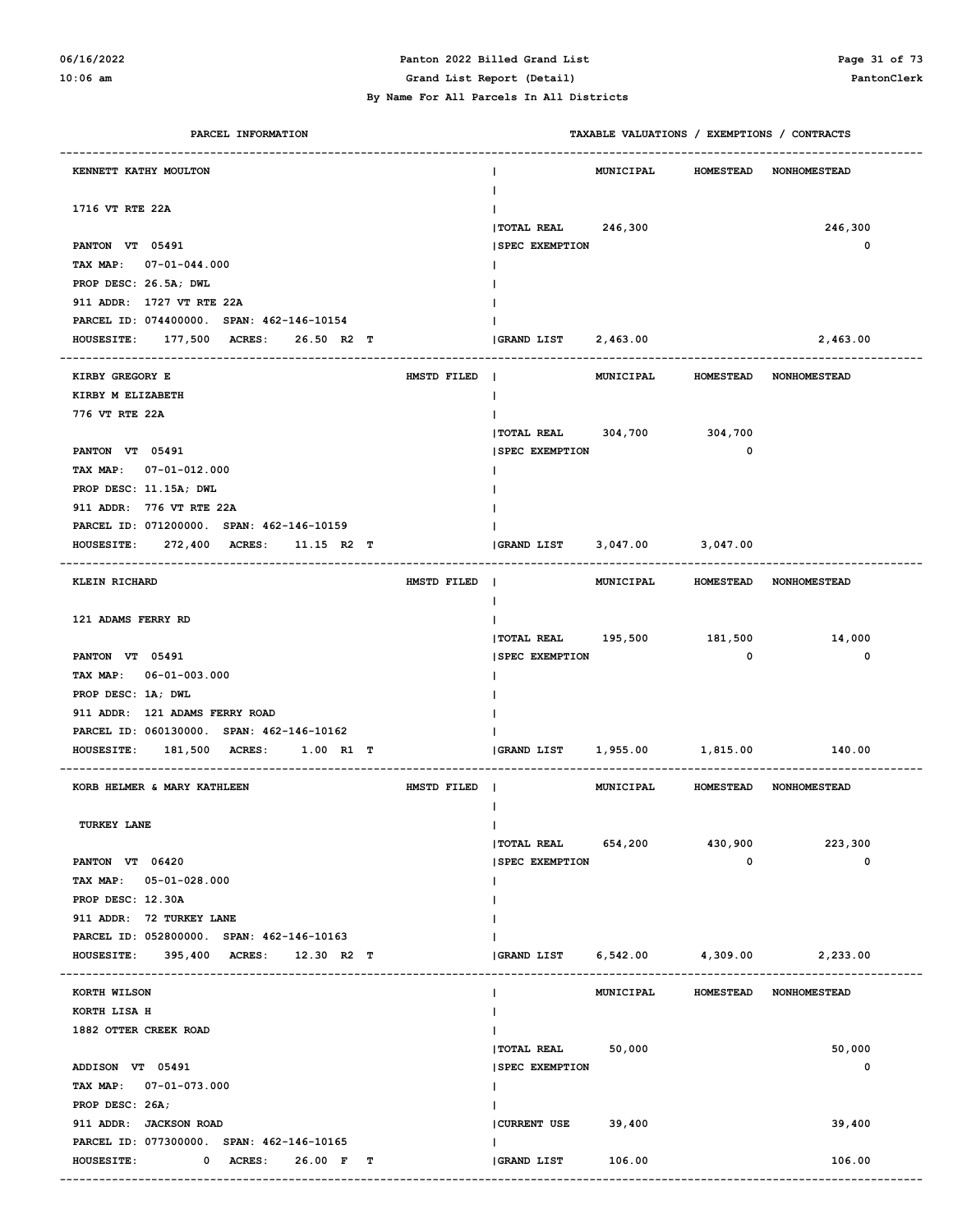# **06/16/2022 Panton 2022 Billed Grand List Page 32 of 73**

**10:06 am Grand List Report (Detail) PantonClerk**

| PARCEL INFORMATION                                | TAXABLE VALUATIONS / EXEMPTIONS / CONTRACTS                        |
|---------------------------------------------------|--------------------------------------------------------------------|
| <b>KRAMP HARRY JR TRUSTEE</b>                     | <b>MUNICIPAL</b><br>HOMESTEAD NONHOMESTEAD                         |
| 67 IRON MOUNTAIN ROAD                             | TOTAL REAL 737,900<br>737,900                                      |
| WARWICK NY 10990                                  | 0<br><b>SPEC EXEMPTION</b>                                         |
| TAX MAP: $01-01-005.000$                          |                                                                    |
| PROP DESC: 2.07A; 2 DWL                           |                                                                    |
| 911 ADDR: 1094 ARNOLD BAY ROAD                    |                                                                    |
| PARCEL ID: 015000000. SPAN: 462-146-10166         |                                                                    |
| 737,600 ACRES:<br>2.07 S1 NS<br><b>HOUSESITE:</b> | GRAND LIST 7,379.00<br>7,379.00                                    |
|                                                   |                                                                    |
| KRAMP HARRY WILLIAM JR TRUSTEE<br>SS              | MUNICIPAL<br><b>HOMESTEAD NONHOMESTEAD</b>                         |
| 67 IRON MOUNTAIN ROAD                             |                                                                    |
|                                                   | TOTAL REAL 133,500<br>133,500                                      |
| WARWICK NY 10990                                  | 0<br><b>SPEC EXEMPTION</b>                                         |
| TAX MAP: $01-01-007.000$                          |                                                                    |
| PROP DESC: .3A; DWL                               |                                                                    |
| 911 ADDR: 1020 ARNOLD BAY ROAD                    |                                                                    |
| PARCEL ID: 011700000. SPAN: 462-146-10168         |                                                                    |
| HOUSESITE: 133,500 ACRES:<br>$0.30$ R1 T          | GRAND LIST 1,335.00<br>1,335.00                                    |
|                                                   |                                                                    |
| KRESS W JAMES<br>HMSTD FILED                      | MUNICIPAL HOMESTEAD NONHOMESTEAD                                   |
| KRESS CAROL D                                     | J.                                                                 |
| 1624 HOPKINS RD                                   |                                                                    |
|                                                   | TOTAL REAL 344,800 344,800                                         |
| PANTON VT 05491                                   | <b>SPEC EXEMPTION</b><br>0                                         |
| TAX MAP: 07-01-029.000                            |                                                                    |
| PROP DESC: 18.7A; DWL                             |                                                                    |
| 911 ADDR: 1624 HOPKINS ROAD                       |                                                                    |
| PARCEL ID: 072900000. SPAN: 462-146-10169         |                                                                    |
| 287,200 ACRES:<br><b>HOUSESITE:</b><br>18.70 R2 T | $3,448.00$ $3,448.00$<br>GRAND LIST                                |
| LABERGE REILLY<br>HMSTD FILED                     | MUNICIPAL<br>HOMESTEAD NONHOMESTEAD                                |
|                                                   |                                                                    |
| 1177 PANTON ROAD                                  | T                                                                  |
| PANTON VT 05491                                   | $ $ TOTAL REAL $190, 300$<br>190,300<br><b>SPEC EXEMPTION</b><br>0 |
| TAX MAP: 03-01-030.000                            |                                                                    |
| PROP DESC: 2.5 A; DWL                             |                                                                    |
| 911 ADDR: 1177 PANTON ROAD                        |                                                                    |
| PARCEL ID: 033000000. SPAN: 462-146-10028         |                                                                    |
| HOUSESITE: 188,400 ACRES: 2.50 R1 T               | GRAND LIST<br>1,903.00 1,903.00                                    |
|                                                   |                                                                    |
| LABOUNTY ERLE R<br>HMSTD FILED                    | MUNICIPAL<br>HOMESTEAD NONHOMESTEAD                                |
| LA ROCCA ELIZA                                    |                                                                    |
| 280 ADAMS FERRY ROAD                              |                                                                    |
|                                                   | TOTAL REAL 216,700 176,100<br>40,600                               |
| PANTON VT 05491                                   | <b>SPEC EXEMPTION</b><br>$\mathbf{o}$<br>0                         |
| TAX MAP: 06-01-019.400                            |                                                                    |
| PROP DESC: 12.85A; DWL                            |                                                                    |
| 911 ADDR: 280 ADAMS FERRY ROAD                    |                                                                    |
| PARCEL ID: 060119400. SPAN: 462-146-10330         |                                                                    |
| HOUSESITE: 139,000 ACRES: 12.85 R2 T              | GRAND LIST<br>2,167.00 1,761.00 406.00                             |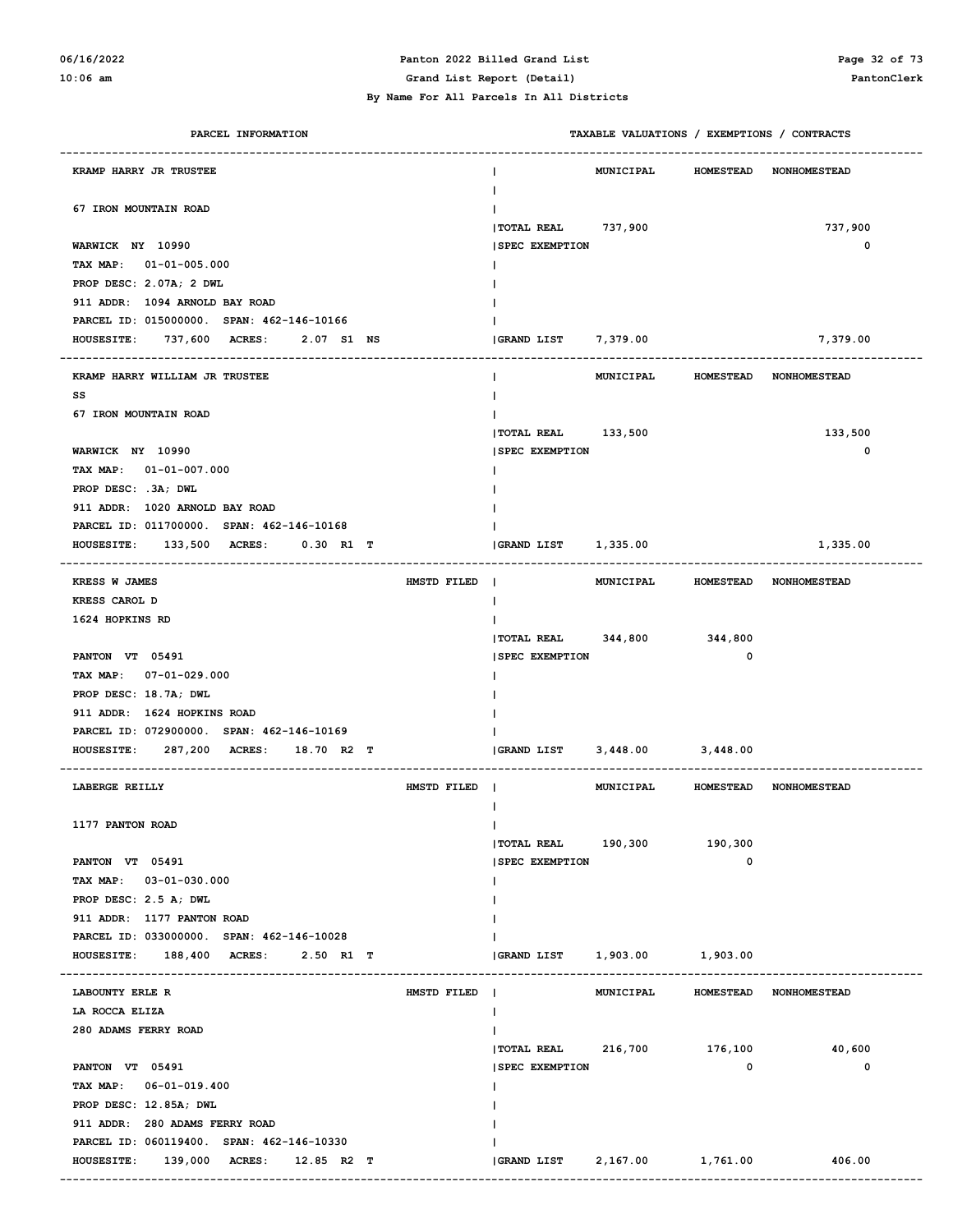#### **06/16/2022 Panton 2022 Billed Grand List Page 33 of 73 10:06 am Grand List Report (Detail) PantonClerk**

| PARCEL INFORMATION                               |             |                                      | TAXABLE VALUATIONS / EXEMPTIONS / CONTRACTS |             |                        |
|--------------------------------------------------|-------------|--------------------------------------|---------------------------------------------|-------------|------------------------|
| LANG TYLER                                       | HMSTD FILED |                                      | MUNICIPAL                                   |             | HOMESTEAD NONHOMESTEAD |
| LANG ELSA                                        |             | L                                    |                                             |             |                        |
| 2044 LAKE RD                                     |             |                                      |                                             |             |                        |
|                                                  |             | <b>TOTAL REAL</b>                    | 342,600                                     | 299,700     | 42,900                 |
| PANTON VT 05491                                  |             | <b>SPEC EXEMPTION</b>                |                                             | $\mathbf 0$ | $\mathbf 0$            |
| TAX MAP: 09-01-004.000                           |             |                                      |                                             |             |                        |
| PROP DESC: 8.2 A, DWL                            |             |                                      |                                             |             |                        |
| 911 ADDR: 2044 LAKE ROAD                         |             |                                      |                                             |             |                        |
| PARCEL ID: 093100000. SPAN: 462-146-10080        |             |                                      |                                             |             |                        |
| HOUSESITE: 276,400 ACRES:<br>8.20 R2 T           |             | (GRAND LIST 3,426.00 2,997.00 429.00 |                                             |             |                        |
|                                                  |             |                                      |                                             |             |                        |
| LAROCCA THOMAS J                                 |             |                                      | MUNICIPAL HOMESTEAD NONHOMESTEAD            |             |                        |
| LAROCCA MATTHEW, ANDREA, DAVID 1/4 INT           |             |                                      |                                             |             |                        |
| 1600 SCARBOROUGH DRIVE                           |             |                                      |                                             |             |                        |
|                                                  |             | TOTAL REAL 1513,300                  |                                             |             | 1513,300               |
| FORT COLLINS CO 80526                            |             | <b>SPEC EXEMPTION</b>                |                                             |             | $\mathbf 0$            |
| TAX MAP: 05-01-029.120                           |             |                                      |                                             |             |                        |
| PROP DESC: 25.09A; DWL                           |             |                                      |                                             |             |                        |
| 911 ADDR: 74 TURKEY LANE                         |             |                                      |                                             |             |                        |
| PARCEL ID: 052912000. SPAN: 462-146-10175        |             |                                      |                                             |             |                        |
| HOUSESITE: 1447,500 ACRES: 25.09 R2 NS           |             | GRAND LIST 15,133.00                 |                                             |             | 15,133.00              |
| LEBEAU FAMILY TRUST                              | HMSTD FILED |                                      | MUNICIPAL HOMESTEAD NONHOMESTEAD            |             |                        |
|                                                  |             |                                      |                                             |             |                        |
| 1797 LAKE RD                                     |             |                                      |                                             |             |                        |
|                                                  |             | TOTAL REAL 293,400 293,400           |                                             |             |                        |
| PANTON VT 05491                                  |             | <b>SPEC EXEMPTION</b>                |                                             | 0           |                        |
| TAX MAP: 09-01-015.000                           |             |                                      |                                             |             |                        |
| PROP DESC: 4A; DWL                               |             |                                      |                                             |             |                        |
| 911 ADDR: 1797 LAKE ROAD                         |             |                                      |                                             |             |                        |
| PARCEL ID: 091500000. SPAN: 462-146-10276        |             |                                      |                                             |             |                        |
| 285,900 ACRES:<br><b>HOUSESITE:</b><br>4.00 R1 T |             | GRAND LIST 2,934.00 2,934.00         |                                             |             |                        |
|                                                  |             |                                      |                                             |             |                        |
| LEVIS JAMIE E & TRASK ZYLPHA R                   | HMSTD FILED |                                      | MUNICIPAL HOMESTEAD NONHOMESTEAD            |             |                        |
|                                                  |             |                                      |                                             |             |                        |
| 214 STOVE PIPE CITY RD                           |             |                                      |                                             |             |                        |
|                                                  |             | $ $ TOTAL REAL $177,400$             |                                             | 177,400     |                        |
| PANTON VT 05491                                  |             | <b>SPEC EXEMPTION</b>                |                                             | 0           |                        |
| TAX MAP: 02-01-006.000                           |             |                                      |                                             |             |                        |
| PROP DESC: 1A; DWL                               |             |                                      |                                             |             |                        |
| 911 ADDR: 214 STOVE PIPE CITY ROAD               |             |                                      |                                             |             |                        |
| PARCEL ID: 026000000. SPAN: 462-146-10261        |             |                                      |                                             |             |                        |
| HOUSESITE: 177,400 ACRES: 1.00 R1 T              |             | GRAND LIST    1,774.00    1,774.00   |                                             |             |                        |
| LINDA L. THURBER REV TRUST                       |             |                                      | MUNICIPAL                                   |             | HOMESTEAD NONHOMESTEAD |
|                                                  |             |                                      |                                             |             |                        |
| 3592 LAKE STREET                                 |             |                                      |                                             |             |                        |
|                                                  |             | TOTAL REAL 222,100                   |                                             |             | 222,100                |
| ADDISON VT 05491                                 |             | <b>SPEC EXEMPTION</b>                |                                             |             | 0                      |
| TAX MAP: 09-01-020.000                           |             |                                      |                                             |             |                        |
| PROP DESC: 5.25A; DWL                            |             |                                      |                                             |             |                        |
| 911 ADDR: 5429 JERSEY STREET                     |             |                                      |                                             |             |                        |
| PARCEL ID: 092000100. SPAN: 462-146-10280        |             |                                      |                                             |             |                        |
| <b>HOUSESITE:</b><br>211,100 ACRES: 5.25 R1 T    |             | GRAND LIST 2,221.00                  |                                             |             | 2,221.00               |
|                                                  |             |                                      |                                             |             |                        |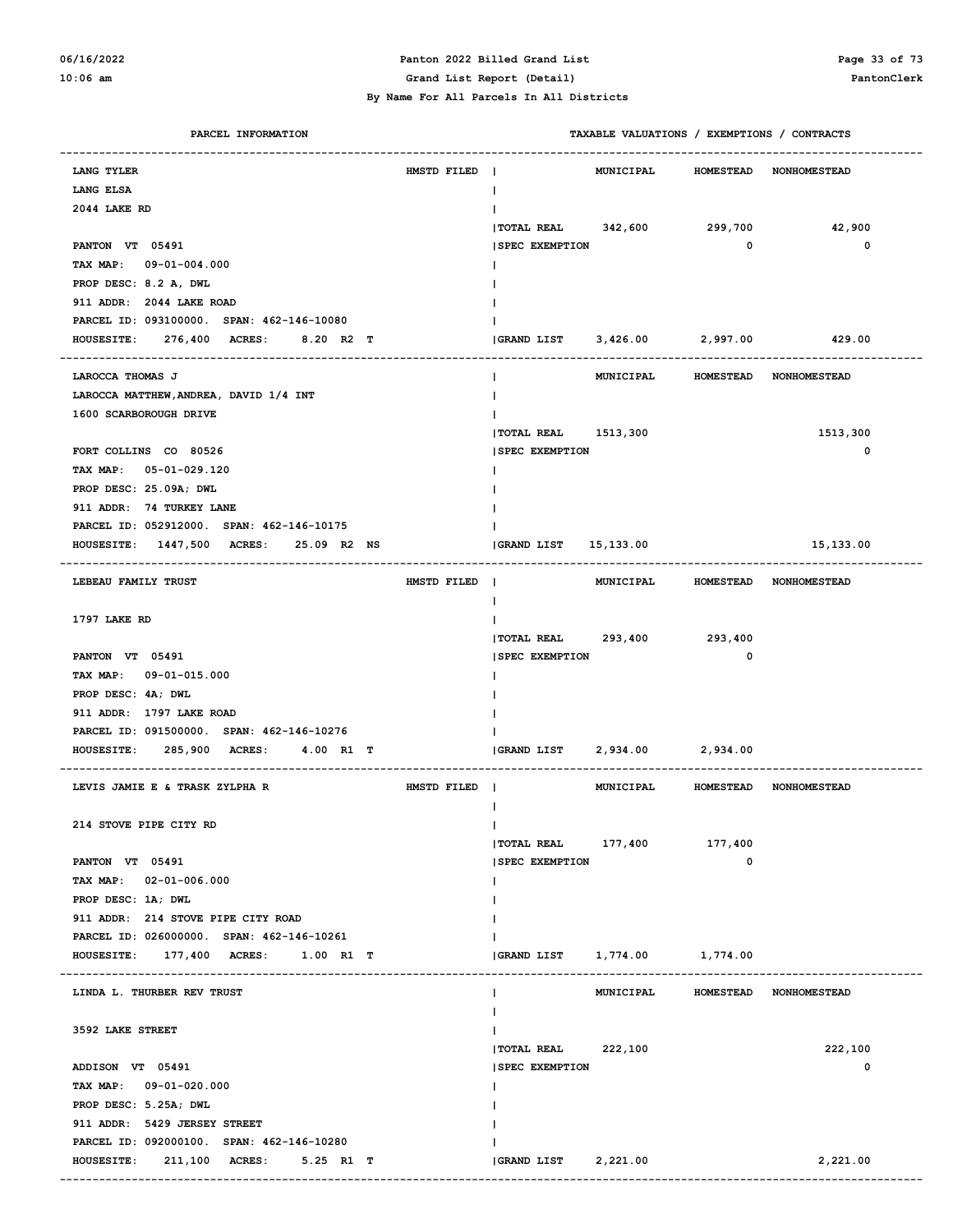# **06/16/2022 Panton 2022 Billed Grand List Page 34 of 73**

#### **10:06 am Grand List Report (Detail) PantonClerk**

 **By Name For All Parcels In All Districts**

| PARCEL INFORMATION                                                                         | TAXABLE VALUATIONS / EXEMPTIONS / CONTRACTS                 |  |
|--------------------------------------------------------------------------------------------|-------------------------------------------------------------|--|
| LOWENSTEIN JOHN                                                                            | <b>MUNICIPAL</b><br><b>HOMESTEAD</b><br><b>NONHOMESTEAD</b> |  |
| 201 W 17TH ST APT 7B                                                                       | Ι.                                                          |  |
|                                                                                            | TOTAL REAL 1252,000<br>1252,000                             |  |
| NEW YORK NY 10011                                                                          | <b>SPEC EXEMPTION</b><br>$\mathbf 0$                        |  |
| TAX MAP: 05-01-004.000                                                                     |                                                             |  |
| PROP DESC: 3.7A; DWL                                                                       |                                                             |  |
| 911 ADDR: 1308 ADAMS FERRY ROAD                                                            |                                                             |  |
| PARCEL ID: 050200000. SPAN: 462-146-10178                                                  |                                                             |  |
| 1245,600 ACRES:<br><b>HOUSESITE:</b><br>3.70 R1 NS<br>------------------------------------ | GRAND LIST<br>12,520.00<br>12,520.00                        |  |
| LOWENSTEIN ROGER A TRUSTEE                                                                 | MUNICIPAL<br><b>HOMESTEAD</b><br><b>NONHOMESTEAD</b>        |  |
| ROGER A LOWENSTEIN SPECIAL TRUST                                                           | Ι.                                                          |  |
| 11812 SAN VICENTE BLVD FOURTH FLOOR                                                        |                                                             |  |
|                                                                                            | TOTAL REAL 945,800<br>945,800                               |  |
| LOS ANGELES CA 90049                                                                       | $\mathbf 0$<br><b>SPEC EXEMPTION</b>                        |  |
| TAX MAP: 05-01-005.300                                                                     |                                                             |  |
| PROP DESC: 5.3A; DWL                                                                       |                                                             |  |
| 911 ADDR: 1332 ARNOLD BAY ROAD                                                             |                                                             |  |
| PARCEL ID: 050500000. SPAN: 462-146-10177                                                  |                                                             |  |
| 933,400 ACRES:<br><b>HOUSESITE:</b><br>5.30 R1 NS<br>----------------------------------    | GRAND LIST 9,458.00<br>9,458.00                             |  |
| LOWMAN CHARLES TRUSTEE<br>HMSTD FILED                                                      | $\blacksquare$<br>MUNICIPAL<br>HOMESTEAD NONHOMESTEAD       |  |
| LOWMAN MARY JANE TRUSTEE                                                                   | $\mathbf{I}$                                                |  |
| 311 LAKE RD                                                                                |                                                             |  |
|                                                                                            | TOTAL REAL 540,500<br>540,500                               |  |
| PANTON VT 05491-9269                                                                       | $\mathbf 0$<br><b>SPEC EXEMPTION</b>                        |  |
| TAX MAP: 05-01-032.000                                                                     |                                                             |  |
| PROP DESC: 10.5A; DWL                                                                      |                                                             |  |
| 911 ADDR: 311 LAKE ROAD                                                                    |                                                             |  |
| PARCEL ID: 053300000. SPAN: 462-146-10179                                                  |                                                             |  |
| 510,000 ACRES:<br><b>HOUSESITE:</b><br>10.50 R2 T                                          | 5,405.00 5,405.00<br>GRAND LIST                             |  |
| LYNK GREGORY A & LORI A<br>HMSTD FILED                                                     | MUNICIPAL<br>HOMESTEAD NONHOMESTEAD                         |  |
|                                                                                            | ш                                                           |  |
| 108 ALLEN ROAD                                                                             | $\mathbf{I}$                                                |  |
|                                                                                            | TOTAL REAL 389,600<br>389,600                               |  |
| PANTON VT 05491                                                                            | 0<br><b>SPEC EXEMPTION</b>                                  |  |
| TAX MAP: 05-01-058.000                                                                     | Ι.                                                          |  |
| PROP DESC: 14.5 A; DWL                                                                     |                                                             |  |
| 911 ADDR: 108 ALLEN ROAD                                                                   |                                                             |  |
| PARCEL ID: 055800000. SPAN: 462-146-10182                                                  |                                                             |  |
| 347,900 ACRES: 14.50 R2 T<br><b>HOUSESITE:</b>                                             | <b>GRAND LIST</b><br>3,896.00 3,896.00                      |  |
| MANLEY MICHAEL<br>HMSTD FILED                                                              | MUNICIPAL<br><b>HOMESTEAD</b><br><b>NONHOMESTEAD</b>        |  |
| <b>MANLEY HANNAH</b>                                                                       | $\mathbf{I}$                                                |  |
| PO BOX 314                                                                                 | Ι.                                                          |  |
|                                                                                            | TOTAL REAL 465,400 465,400                                  |  |
| VERGENNES VT 05491                                                                         | <b>SPEC EXEMPTION</b><br>0                                  |  |
| TAX MAP: 07-01-020.200                                                                     | Ι.                                                          |  |
| PROP DESC: 10.21A; DWL                                                                     |                                                             |  |
| 911 ADDR: 841 VT RTE 22A                                                                   |                                                             |  |
| PARCEL ID: 072030000. SPAN: 462-146-10252                                                  |                                                             |  |
| HOUSESITE: 435,800 ACRES: 10.20 R2 T                                                       | 4,654.00<br>4,654.00<br>GRAND LIST                          |  |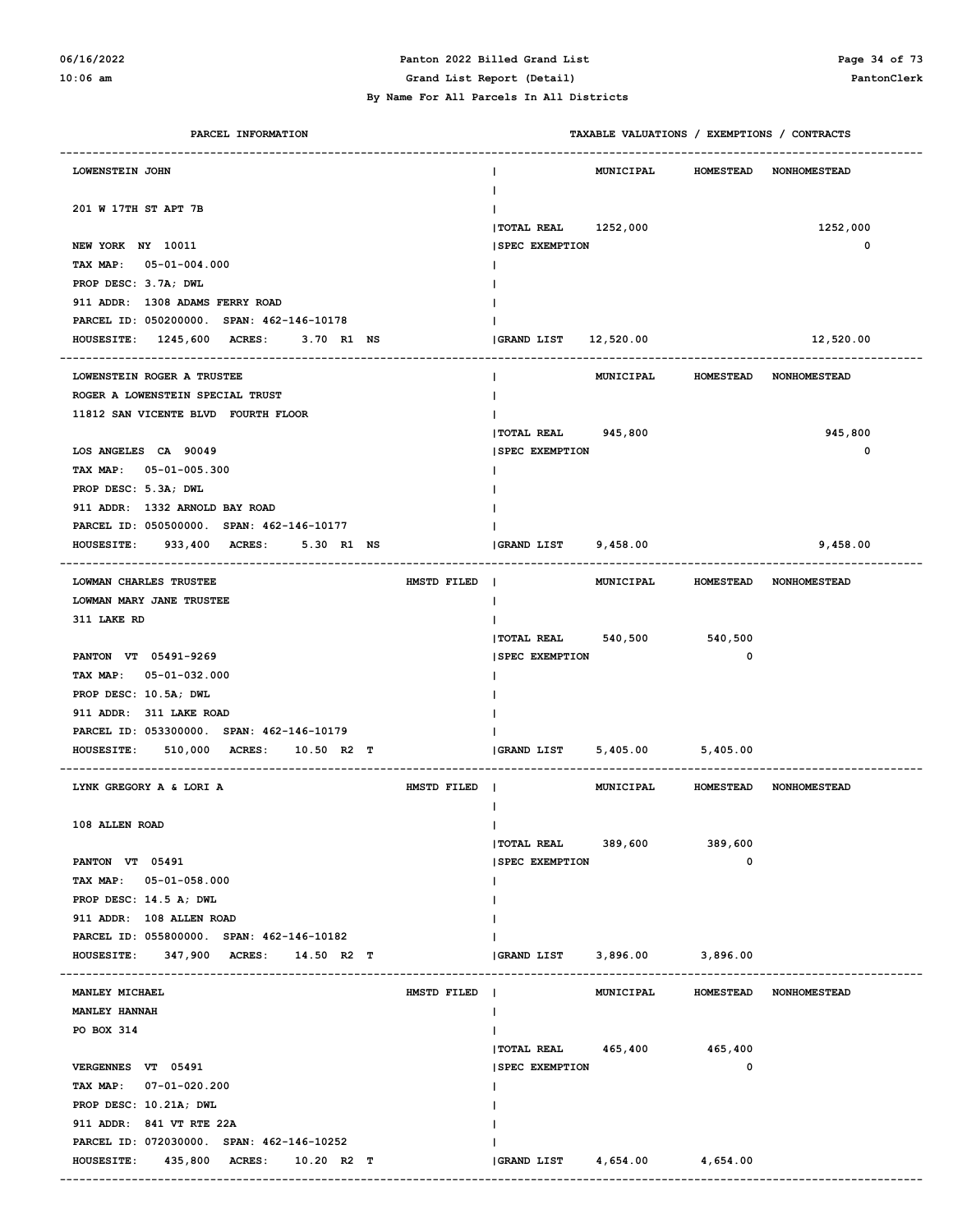# **06/16/2022 Panton 2022 Billed Grand List Page 35 of 73**

#### **By Name For All Parcels In All Districts**

**10:06 am Grand List Report (Detail) PantonClerk**

| PARCEL INFORMATION                            |             |                             | TAXABLE VALUATIONS / EXEMPTIONS / CONTRACTS |                  |                                  |
|-----------------------------------------------|-------------|-----------------------------|---------------------------------------------|------------------|----------------------------------|
| MANNING BRIAN & JANELLE                       | HMSTD FILED | $\mathbf{I}$<br>I.          | <b>MUNICIPAL</b>                            |                  | HOMESTEAD NONHOMESTEAD           |
| 1944 HOPKINS RD                               |             |                             |                                             |                  |                                  |
|                                               |             | TOTAL REAL 241,200 241,200  |                                             |                  |                                  |
| PANTON VT 05491                               |             | <b>SPEC EXEMPTION</b>       |                                             | 0                |                                  |
| TAX MAP: 07-01-051.200                        |             |                             |                                             |                  |                                  |
| PROP DESC: 10.4A ; DWL                        |             |                             |                                             |                  |                                  |
| 911 ADDR: 1944 HOPKINS ROAD                   |             |                             |                                             |                  |                                  |
| PARCEL ID: 075110000. SPAN: 462-146-10015     |             |                             |                                             |                  |                                  |
| HOUSESITE: 224,600 ACRES: 10.40 R2 T          |             |                             |                                             |                  |                                  |
| MARCELLE GORDON TRUST                         | HMSTD FILED | $\blacksquare$              |                                             |                  | MUNICIPAL HOMESTEAD NONHOMESTEAD |
| MARCELLE GORDON TRUSTEE                       |             | Ι.                          |                                             |                  |                                  |
| P O BOX 193                                   |             |                             |                                             |                  |                                  |
|                                               |             | TOTAL REAL 584,800 584,800  |                                             |                  |                                  |
| VERGENNES VT 05491                            |             | <b>SPEC EXEMPTION</b>       |                                             | 0                |                                  |
| TAX MAP: 07-01-034.000                        |             |                             |                                             |                  |                                  |
| PROP DESC: 91A;                               |             |                             |                                             |                  |                                  |
| 911 ADDR: 1296 VT RTE 22A                     |             | CURRENT USE 126,500 126,500 |                                             |                  |                                  |
| PARCEL ID: 073400000. SPAN: 462-146-10086     |             |                             |                                             |                  |                                  |
| HOUSESITE: 420,800 ACRES:<br>91.00 F T        |             | GRAND LIST                  | 4,583.00                                    | 4,583.00         |                                  |
| MARSZALKOWSKI ADAM                            | HMSTD FILED | $\blacksquare$              | MUNICIPAL                                   |                  | HOMESTEAD NONHOMESTEAD           |
| MARSZALKOWSKI KARA                            |             | $\mathbf{I}$                |                                             |                  |                                  |
| 1378 ROUTE 22A                                |             |                             |                                             |                  |                                  |
|                                               |             | TOTAL REAL 184,400 184,400  |                                             |                  |                                  |
| PANTON VT 05491                               |             | <b>SPEC EXEMPTION</b>       |                                             | 0                |                                  |
| TAX MAP: 07-01-036.000                        |             |                             |                                             |                  |                                  |
| PROP DESC: 1A; DWL                            |             |                             |                                             |                  |                                  |
| 911 ADDR: 1378 VT RTE 22A                     |             |                             |                                             |                  |                                  |
| PARCEL ID: 060259000. SPAN: 462-146-10161     |             |                             |                                             |                  |                                  |
| 184,400 ACRES: 1.00 R1 T<br><b>HOUSESITE:</b> |             | GRAND LIST                  | 1,844.00 1,844.00                           |                  |                                  |
|                                               |             |                             |                                             |                  |                                  |
| MARSZALKOWSKI JAMES                           |             |                             | MUNICIPAL                                   |                  | HOMESTEAD NONHOMESTEAD           |
| MARSZALKOWSKI DONNA                           |             |                             |                                             |                  |                                  |
| PO BOX 7813                                   |             | Ι.                          |                                             |                  |                                  |
|                                               |             | TOTAL REAL 204,800          |                                             |                  | 204,800                          |
| CUMBERLAND RI 02864                           |             | <b>SPEC EXEMPTION</b>       |                                             |                  | 0                                |
| TAX MAP: 07-01-015.200                        |             |                             |                                             |                  |                                  |
| PROP DESC: 72.7A;                             |             |                             |                                             |                  |                                  |
| 911 ADDR: 3750 VT RTE 22A                     |             | CURRENT USE 113,400         |                                             |                  | 113,400                          |
| PARCEL ID: 071520000. SPAN: 462-146-10184     |             |                             |                                             |                  |                                  |
| HOUSESITE: 62,500 ACRES: 72.70 M NS           |             | <b>GRAND LIST</b>           | 914.00                                      |                  | 914.00                           |
| MARSZALKOWSKI JAMES                           |             |                             | MUNICIPAL                                   | <b>HOMESTEAD</b> | <b>NONHOMESTEAD</b>              |
| MARSZALKOWSKI DONNA                           |             |                             |                                             |                  |                                  |
| PO BOX 7813                                   |             |                             |                                             |                  |                                  |
|                                               |             | $ TOTAL REAL$ 43,300        |                                             |                  | 43,300                           |
| CUMBERLAND RI 02864                           |             | <b>SPEC EXEMPTION</b>       |                                             |                  | 0                                |
| TAX MAP: 07-01-014.000                        |             | $\mathbf{I}$                |                                             |                  |                                  |
| PROP DESC: 30.22A                             |             |                             |                                             |                  |                                  |
| 911 ADDR: VT RTE 22A                          |             | CURRENT USE                 | 31,000                                      |                  | 31,000                           |
| PARCEL ID: 071520100. SPAN: 462-146-10328     |             |                             |                                             |                  |                                  |
| HOUSESITE: 5,000 ACRES:<br>30.22 M NS         |             | GRAND LIST                  | 123.00                                      |                  | 123.00                           |
|                                               |             |                             |                                             |                  |                                  |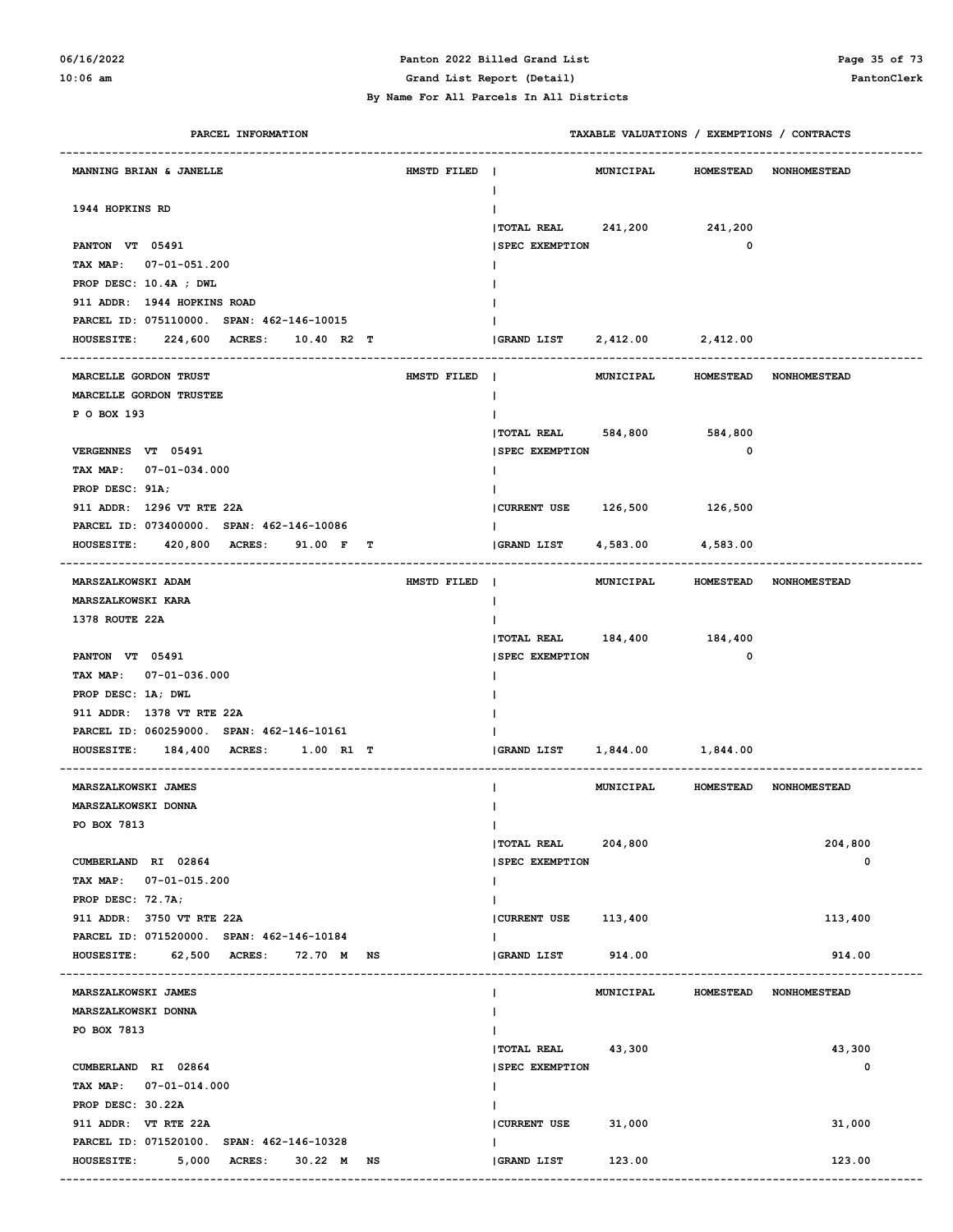### **06/16/2022 Panton 2022 Billed Grand List Page 36 of 73**

**10:06 am Grand List Report (Detail) PantonClerk**

| PARCEL INFORMATION                                                                   | TAXABLE VALUATIONS / EXEMPTIONS / CONTRACTS |                  |                  |                        |  |
|--------------------------------------------------------------------------------------|---------------------------------------------|------------------|------------------|------------------------|--|
| <b>MARSZALKOWSKI MARY</b>                                                            |                                             | MUNICIPAL        | <b>HOMESTEAD</b> | <b>NONHOMESTEAD</b>    |  |
| 158 BURNT SWAMP RD                                                                   |                                             |                  |                  |                        |  |
|                                                                                      | TOTAL REAL                                  | 122,600          |                  | 122,600                |  |
| CUMBERLAND RI 02864                                                                  | <b>SPEC EXEMPTION</b>                       |                  |                  | 0                      |  |
| TAX MAP:<br>$06 - 02 - 058.000$<br>PROP DESC: 60A;                                   |                                             |                  |                  |                        |  |
| 911 ADDR: SOUTH ROAD                                                                 | <b>CURRENT USE</b>                          | 98,100           |                  | 98,100                 |  |
| PARCEL ID: 065800000. SPAN: 462-146-10189                                            |                                             |                  |                  |                        |  |
| 35,000 ACRES:<br>60.00 F<br><b>HOUSESITE:</b><br>NS                                  | GRAND LIST                                  | 245.00           |                  | 245.00                 |  |
|                                                                                      |                                             |                  |                  |                        |  |
| <b>MARSZALKOWSKI MARY</b>                                                            |                                             | MUNICIPAL        | <b>HOMESTEAD</b> | <b>NONHOMESTEAD</b>    |  |
|                                                                                      |                                             |                  |                  |                        |  |
| 2654 VT RTE 22A                                                                      |                                             |                  |                  |                        |  |
| PANTON VT 05491                                                                      | <b> TOTAL REAL</b><br><b>SPEC EXEMPTION</b> | 66,300           |                  | 66,300<br>0            |  |
| TAX MAP: 07-01-065.000                                                               |                                             |                  |                  |                        |  |
| PROP DESC: 3A; DWL                                                                   |                                             |                  |                  |                        |  |
| 911 ADDR: 2478 VT RTE 22A                                                            |                                             |                  |                  |                        |  |
| PARCEL ID: 076500000. SPAN: 462-146-10185                                            |                                             |                  |                  |                        |  |
| 62,500 ACRES:<br>3.00 R1 T<br><b>HOUSESITE:</b>                                      | <b>GRAND LIST</b>                           | 663.00           |                  | 663.00                 |  |
| MARSZALKOWSKI RICHARD R                                                              | I.                                          | MUNICIPAL        | <b>HOMESTEAD</b> | <b>NONHOMESTEAD</b>    |  |
| MARSZALKOWSKI DAWN M                                                                 |                                             |                  |                  |                        |  |
| 2654 VT RTE 22A                                                                      |                                             |                  |                  |                        |  |
|                                                                                      | <b> TOTAL REAL</b>                          | 129,100          |                  | 129,100                |  |
| PANTON VT 05491                                                                      | <b>SPEC EXEMPTION</b>                       |                  |                  | 0                      |  |
| TAX MAP: 06-02-059.000                                                               |                                             |                  |                  |                        |  |
| PROP DESC: 66.06A                                                                    |                                             |                  |                  |                        |  |
| 911 ADDR: SOUTH ROAD                                                                 |                                             |                  |                  |                        |  |
| PARCEL ID: 065900000. SPAN: 462-146-10186                                            |                                             |                  |                  |                        |  |
| 35,000 ACRES:<br>66.00 R2 T<br><b>HOUSESITE:</b>                                     | GRAND LIST                                  | 1,291.00         |                  | 1,291.00               |  |
| MARSZALKOWSKI THEODORE                                                               |                                             | <b>MUNICIPAL</b> |                  | HOMESTEAD NONHOMESTEAD |  |
| MARSZALKOWSKI MARY                                                                   |                                             |                  |                  |                        |  |
| 2654 VT RTE 22A                                                                      | T                                           |                  |                  |                        |  |
|                                                                                      | <b> TOTAL REAL</b>                          | 1022,600         |                  | 1022,600               |  |
| PANTON VT 05491                                                                      | <b>SPEC EXEMPTION</b>                       |                  |                  | 0                      |  |
| TAX MAP: 06-02-060.000<br>PROP DESC: 725.03A; DWL                                    | L                                           |                  |                  |                        |  |
| 911 ADDR: 2654 VT RTE 22A                                                            | <b>CURRENT USE</b>                          | 362,500          |                  | 362,500                |  |
| PARCEL ID: 060235000. SPAN: 462-146-10187                                            | L                                           |                  |                  |                        |  |
| HOUSESITE: 282,100 ACRES: 725.03 F<br>т                                              | GRAND LIST                                  | 6,601.00         |                  | 6,601.00               |  |
| MARSZALKOWSKI THEODORE                                                               | I.                                          | MUNICIPAL        | <b>HOMESTEAD</b> | NONHOMESTEAD           |  |
|                                                                                      |                                             |                  |                  |                        |  |
| 2654 VT RTE 22A                                                                      |                                             |                  |                  |                        |  |
|                                                                                      | <b> TOTAL REAL</b>                          | 183,200          |                  | 183,200                |  |
| PANTON VT 05491                                                                      | <b>SPEC EXEMPTION</b>                       |                  |                  | 0                      |  |
| TAX MAP: 06-02-035.000                                                               | L                                           |                  |                  |                        |  |
| PROP DESC: 132A;                                                                     |                                             |                  |                  |                        |  |
| 911 ADDR: SLANG ROAD                                                                 | CURRENT USE                                 | 129,300          |                  | 129,300                |  |
| PARCEL ID: 063500000. SPAN: 462-146-10188<br><b>HOUSESITE:</b><br><b>ACRES:</b><br>т | GRAND LIST                                  | 539.00           |                  | 539.00                 |  |
| 35,000<br>132.00 F                                                                   |                                             |                  |                  |                        |  |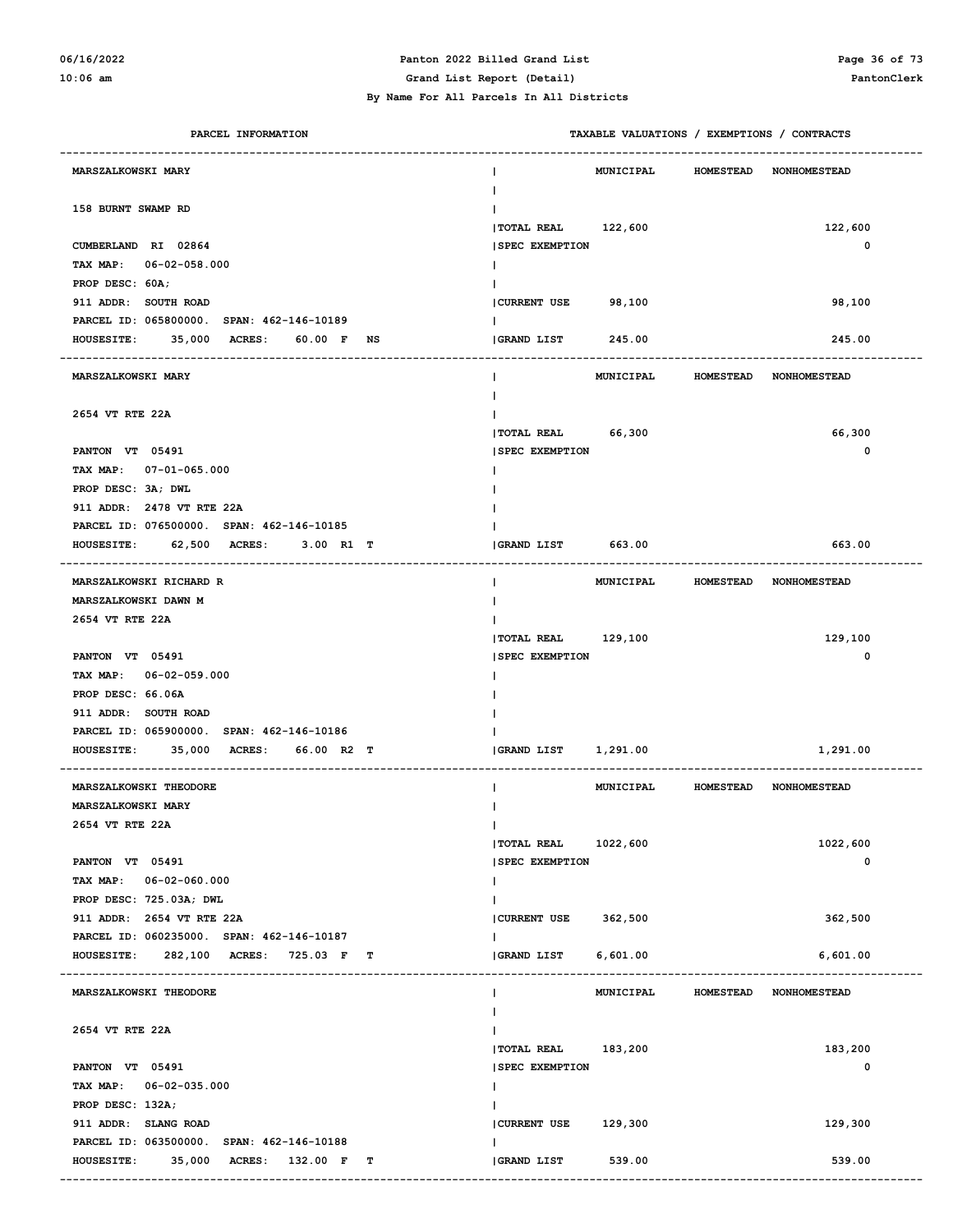#### **06/16/2022 Panton 2022 Billed Grand List Page 37 of 73 10:06 am Grand List Report (Detail) PantonClerk**

 **By Name For All Parcels In All Districts**

| PARCEL INFORMATION                                |             | TAXABLE VALUATIONS / EXEMPTIONS / CONTRACTS |                                  |                        |  |
|---------------------------------------------------|-------------|---------------------------------------------|----------------------------------|------------------------|--|
| MARTINI DAVID                                     | HMSTD FILED | MUNICIPAL<br>$\mathbf{I}$                   |                                  | HOMESTEAD NONHOMESTEAD |  |
| RICE JANE                                         |             | T                                           |                                  |                        |  |
| <b>480 STATON DRIVE</b>                           |             |                                             |                                  |                        |  |
|                                                   |             | TOTAL REAL 896,900 896,900                  |                                  |                        |  |
| PANTON VT 05491                                   |             | <b>SPEC EXEMPTION</b>                       | $\mathbf 0$                      |                        |  |
| TAX MAP: 05-01-076.000                            |             |                                             |                                  |                        |  |
| PROP DESC: 1.35A DWL;                             |             |                                             |                                  |                        |  |
| 911 ADDR: 480 STATON DRIVE                        |             |                                             |                                  |                        |  |
| PARCEL ID: 057600000. SPAN: 462-146-10101         |             |                                             |                                  |                        |  |
|                                                   |             | GRAND LIST 8,969.00 8,969.00                |                                  |                        |  |
| HOUSESITE: 896,900 ACRES: 1.35 R1 T               |             |                                             |                                  |                        |  |
| <b>MASBACK AMY S</b>                              |             |                                             | MUNICIPAL HOMESTEAD NONHOMESTEAD |                        |  |
|                                                   |             |                                             |                                  |                        |  |
| 1860 LAKE ROAD                                    |             |                                             |                                  |                        |  |
|                                                   |             | <b> TOTAL REAL</b><br>830,400               |                                  | 830,400                |  |
| PANTON VT 05491                                   |             | <b>SPEC EXEMPTION</b>                       |                                  | 0                      |  |
| TAX MAP: 09-01-009.000                            |             |                                             |                                  |                        |  |
| PROP DESC: 5.86A; DWL                             |             |                                             |                                  |                        |  |
| 911 ADDR: 1860 LAKE ROAD                          |             |                                             |                                  |                        |  |
| PARCEL ID: 099000000. SPAN: 462-146-10192         |             |                                             |                                  |                        |  |
| 805,100 ACRES:<br>5.86 S1 NS<br><b>HOUSESITE:</b> |             | GRAND LIST 8,304.00                         |                                  | 8,304.00               |  |
| <b>MASSE ANDREA JEANNE</b>                        | HMSTD FILED | MUNICIPAL<br>$\blacksquare$                 |                                  | HOMESTEAD NONHOMESTEAD |  |
|                                                   |             | T                                           |                                  |                        |  |
| 4851 JERSEY ST                                    |             |                                             |                                  |                        |  |
|                                                   |             | <b> TOTAL REAL</b><br>278,800               | 278,800                          |                        |  |
| PANTON VT 05491                                   |             | <b>SPEC EXEMPTION</b>                       | $\mathbf 0$                      |                        |  |
| TAX MAP: 06-01-044.000                            |             |                                             |                                  |                        |  |
| PROP DESC: 16A; DWL                               |             |                                             |                                  |                        |  |
| 911 ADDR: 4851 JERSEY STREET                      |             |                                             |                                  |                        |  |
| PARCEL ID: 060144000. SPAN: 462-146-10282         |             |                                             |                                  |                        |  |
| 237,400 ACRES:<br>16.00 R2 T<br><b>HOUSESITE:</b> |             | GRAND LIST                                  | 2,788.00 2,788.00                |                        |  |
| MATHER CHARLES H JR REVOCABLE TRUST               |             | MUNICIPAL                                   |                                  | HOMESTEAD NONHOMESTEAD |  |
|                                                   |             |                                             |                                  |                        |  |
| <b>490 SHADOW GLEN RD</b>                         |             | L                                           |                                  |                        |  |
|                                                   |             | TOTAL REAL 1268,300                         |                                  | 1268,300               |  |
| PANTON VT 05491                                   |             | <b>SPEC EXEMPTION</b>                       |                                  | 0                      |  |
| TAX MAP: 05-01-042.300                            |             |                                             |                                  |                        |  |
| PROP DESC: 31.75 ACRES & DWELLING                 |             |                                             |                                  |                        |  |
| 911 ADDR: 490 SHADOW GLEN DR                      |             |                                             |                                  |                        |  |
| PARCEL ID: 054200300. SPAN: 462-146-10364         |             |                                             |                                  |                        |  |
| HOUSESITE: 1188,400 ACRES: 31.75 R2 NS            |             | <b>GRAND LIST</b><br>12,683.00              |                                  | 12,683.00              |  |
|                                                   |             |                                             |                                  |                        |  |
| MATSON DEREK K                                    |             | MUNICIPAL<br>L                              | <b>HOMESTEAD</b>                 | <b>NONHOMESTEAD</b>    |  |
| MATSON ABBY N                                     |             |                                             |                                  |                        |  |
| 3376 JERSEY ST                                    |             |                                             |                                  |                        |  |
|                                                   |             | <b> TOTAL REAL</b><br>596,800               |                                  | 596,800                |  |
| PANTON VT 05491                                   |             | <b>SPEC EXEMPTION</b>                       |                                  | 0                      |  |
| TAX MAP: 06-01-019.100                            |             |                                             |                                  |                        |  |
| PROP DESC: 27.8A; DWL                             |             |                                             |                                  |                        |  |
| 911 ADDR: 3376 JERSEY STREET                      |             |                                             |                                  |                        |  |
| PARCEL ID: 060119100. SPAN: 462-146-10030         |             |                                             |                                  |                        |  |
| <b>HOUSESITE:</b><br>532,400 ACRES:<br>27.80 R2 T |             | GRAND LIST<br>5,968.00                      |                                  | 5,968.00               |  |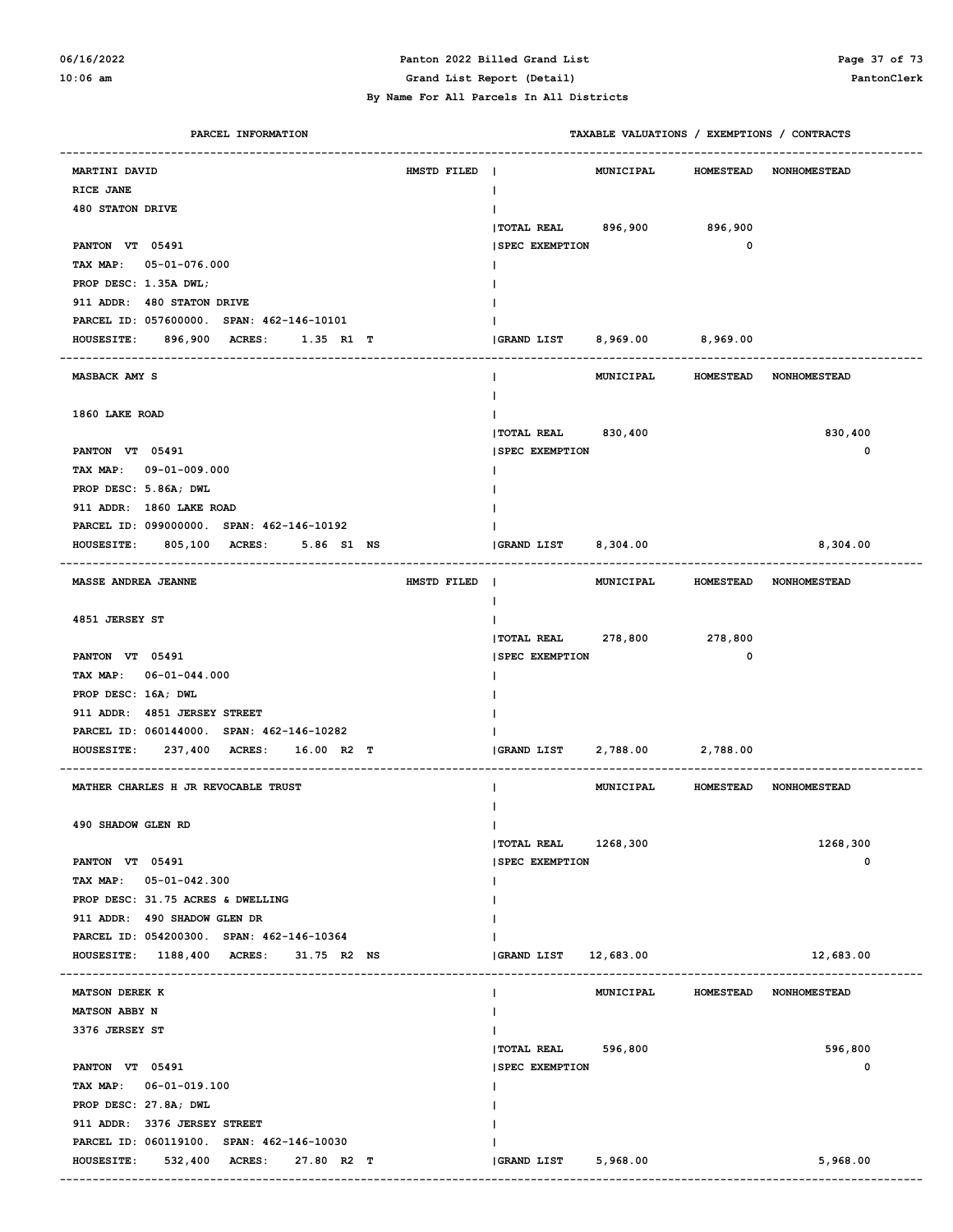#### **06/16/2022 Panton 2022 Billed Grand List Page 38 of 73 10:06 am Grand List Report (Detail) PantonClerk**

| PARCEL INFORMATION                            |             |                             |           |                  | TAXABLE VALUATIONS / EXEMPTIONS / CONTRACTS |
|-----------------------------------------------|-------------|-----------------------------|-----------|------------------|---------------------------------------------|
| <b>MAURER GREGORY</b>                         | HMSTD FILED | -1                          | MUNICIPAL | <b>HOMESTEAD</b> | <b>NONHOMESTEAD</b>                         |
| MAURER ALICE                                  |             |                             |           |                  |                                             |
| 2770 BUTTON BAY RD                            |             |                             |           |                  |                                             |
|                                               |             | TOTAL REAL 220,700          |           | 220,700          |                                             |
| VERGENNES VT 05491                            |             | <b>SPEC EXEMPTION</b>       |           | 0                |                                             |
| TAX MAP: 02-01-017.000                        |             |                             |           |                  |                                             |
| PROP DESC: 1A; DWL                            |             |                             |           |                  |                                             |
| 911 ADDR: 2770 BUTTON BAY ROAD                |             |                             |           |                  |                                             |
| PARCEL ID: 021700000. SPAN: 462-146-10190     |             |                             |           |                  |                                             |
| HOUSESITE: 220,700 ACRES:<br>1.00 R1 T        |             | $ GRAND$ $LIST$ $2, 207.00$ |           | 2,207.00         |                                             |
|                                               |             |                             |           |                  |                                             |
| MCBRIDE JAMES C                               | HMSTD FILED | $\blacksquare$              | MUNICIPAL | <b>HOMESTEAD</b> | <b>NONHOMESTEAD</b>                         |
| MCBRIDE KIMBERLY C<br>3900 JERSEY ST          |             |                             |           |                  |                                             |
|                                               |             | TOTAL REAL 266,800          |           | 266,800          |                                             |
| PANTON VT 05491                               |             | <b>SPEC EXEMPTION</b>       |           | 0                |                                             |
| TAX MAP: 06-01-027.100                        |             |                             |           |                  |                                             |
| PROP DESC: 15.6AC; DWL                        |             |                             |           |                  |                                             |
| 911 ADDR: 3900 JERSEY STREET                  |             |                             |           |                  |                                             |
| PARCEL ID: 060127010. SPAN: 462-146-10387     |             |                             |           |                  |                                             |
| HOUSESITE: 226,500 ACRES: 15.60 R2 T          |             | <b>GRAND LIST</b>           | 2,668.00  | 2,668.00         |                                             |
|                                               |             |                             |           |                  |                                             |
| MCCLELLAN WALTER E                            |             | L                           |           |                  | MUNICIPAL HOMESTEAD NONHOMESTEAD            |
| MCCLELLAN DARLENE D                           |             |                             |           |                  |                                             |
| 2253 VT RTE 22A                               |             |                             |           |                  |                                             |
|                                               |             | TOTAL REAL 5,000            |           |                  | 5,000                                       |
| PANTON VT 05491                               |             | <b>SPEC EXEMPTION</b>       |           |                  | 0                                           |
| TAX MAP: 07-01-074.000                        |             |                             |           |                  |                                             |
| PROP DESC: 1.9A;                              |             |                             |           |                  |                                             |
| 911 ADDR: 2253 VT RTE 22A                     |             |                             |           |                  |                                             |
| PARCEL ID: 077400000. SPAN: 462-146-10194     |             |                             |           |                  |                                             |
| <b>HOUSESITE:</b><br>5,000 ACRES:<br>1.90 M S |             | GRAND LIST                  | 50.00     |                  | 50.00                                       |
| MCNAMARA FAMILY TRUST AGREEMENT LE            | HMSTD FILED |                             |           |                  | MUNICIPAL HOMESTEAD NONHOMESTEAD            |
|                                               |             |                             |           |                  |                                             |
| 3120 JERSEY ST                                |             | ı                           |           |                  |                                             |
|                                               |             | TOTAL REAL 196,300          |           | 196,300          |                                             |
| PANTON VT 05491                               |             | <b>ISPEC EXEMPTION</b>      |           | 0                |                                             |
| TAX MAP: 06-01-012.000                        |             |                             |           |                  |                                             |
| PROP DESC: .5A; DWL                           |             |                             |           |                  |                                             |
| 911 ADDR: 3120 JERSEY STREET                  |             |                             |           |                  |                                             |
| PARCEL ID: 060112000. SPAN: 462-146-10196     |             |                             |           |                  |                                             |
| HOUSESITE: 196,300 ACRES: 0.50 R1 T           |             | GRAND LIST 1,963.00         |           | 1,963.00         |                                             |
| MCNAMARA JACQUELYN                            |             |                             | MUNICIPAL |                  |                                             |
| $L_E$                                         | HMSTD FILED |                             |           |                  | HOMESTEAD NONHOMESTEAD                      |
| MCNAMARA DYLAN                                |             |                             |           |                  |                                             |
| 464 STATON DR                                 |             | $ $ TOTAL REAL 527,300      |           | 527,300          |                                             |
| PANTON VT 05491                               |             | <b>SPEC EXEMPTION</b>       |           | 0                |                                             |
| TAX MAP: 05-01-075.000                        |             |                             |           |                  |                                             |
| PROP DESC: 1.53A; DWL                         |             |                             |           |                  |                                             |
| 911 ADDR: 464 STATON DRIVE                    |             |                             |           |                  |                                             |
| PARCEL ID: 057500000. SPAN: 462-146-10195     |             |                             |           |                  |                                             |
| HOUSESITE: 527,300 ACRES: 1.53 R1 T           |             | GRAND LIST 5, 273.00        |           | 5,273.00         |                                             |
|                                               |             |                             |           |                  |                                             |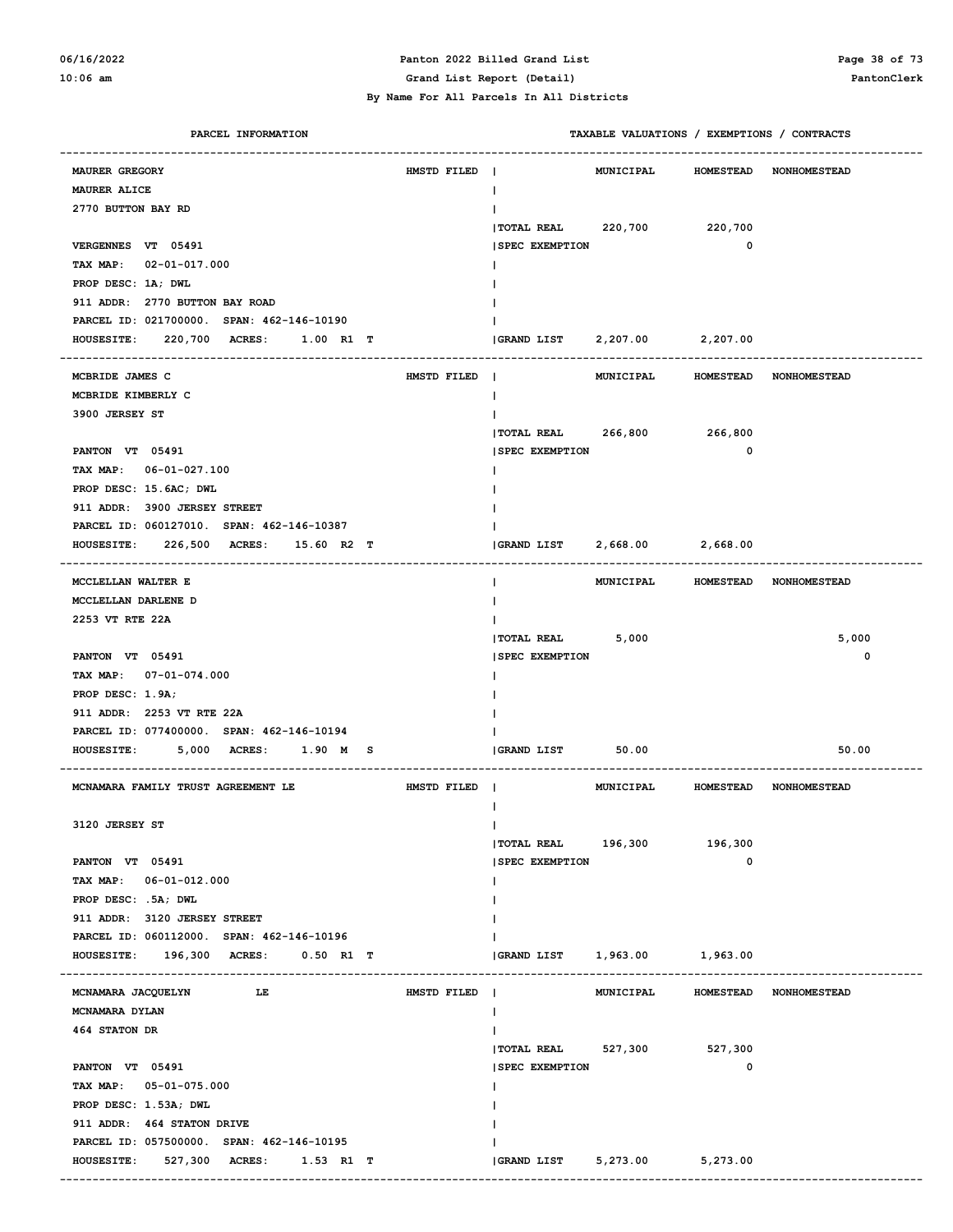## **06/16/2022 Panton 2022 Billed Grand List Page 39 of 73**

| PARCEL INFORMATION                        |             |                               | TAXABLE VALUATIONS / EXEMPTIONS / CONTRACTS |             |                                  |
|-------------------------------------------|-------------|-------------------------------|---------------------------------------------|-------------|----------------------------------|
| MELISSA WEST                              | HMSTD FILED |                               |                                             |             | MUNICIPAL HOMESTEAD NONHOMESTEAD |
| 458 TURKEY LN                             |             | T                             |                                             |             |                                  |
|                                           |             | TOTAL REAL 510,600 510,600    |                                             |             |                                  |
| PANTON VT 05491                           |             | <b>SPEC EXEMPTION</b>         |                                             | 0           |                                  |
| TAX MAP: 05-01-049.000                    |             |                               |                                             |             |                                  |
| PROP DESC: .85A; DWL                      |             |                               |                                             |             |                                  |
| 911 ADDR: 458 TURKEY LANE                 |             |                               |                                             |             |                                  |
| PARCEL ID: 054900000. SPAN: 462-146-10229 |             |                               |                                             |             |                                  |
| HOUSESITE: 510,600 ACRES: 0.85 R1 T       |             | GRAND LIST 5,106.00 5,106.00  |                                             |             |                                  |
| MERRILL FAMILY REV TRUST                  | HMSTD FILED | L                             | MUNICIPAL                                   |             | HOMESTEAD NONHOMESTEAD           |
| 180 ALLEN RD                              |             |                               |                                             |             |                                  |
|                                           |             | TOTAL REAL 265,000 265,000    |                                             |             |                                  |
| PANTON VT 05491                           |             | <b>SPEC EXEMPTION</b>         |                                             | $\mathbf 0$ |                                  |
| TAX MAP: 05-01-060.100                    |             |                               |                                             |             |                                  |
| PROP DESC: 10.01A ; DWL                   |             |                               |                                             |             |                                  |
| 911 ADDR: 180 ALLEN ROAD                  |             |                               |                                             |             |                                  |
| PARCEL ID: 100120000. SPAN: 462-146-10198 |             |                               |                                             |             |                                  |
| HOUSESITE: 235,900 ACRES: 10.01 R2 T      |             | (GRAND LIST 2,650.00 2,650.00 |                                             |             |                                  |
| <b>MERTENS MATTHEW P</b>                  | HMSTD FILED | L                             | MUNICIPAL                                   |             | HOMESTEAD NONHOMESTEAD           |
| 354 STATON DRIVE                          |             |                               |                                             |             |                                  |
|                                           |             | TOTAL REAL 610,400 531,000    |                                             |             | 79,400                           |
| PANTON VT 05491                           |             | <b>SPEC EXEMPTION</b>         |                                             | $\mathbf 0$ | 0                                |
| TAX MAP: 05-01-071.000                    |             |                               |                                             |             |                                  |
| PROP DESC: .83A; DWL                      |             |                               |                                             |             |                                  |
| 911 ADDR: 354 STATON DRIVE                |             |                               |                                             |             |                                  |
| PARCEL ID: 057100000. SPAN: 462-146-10199 |             |                               |                                             |             |                                  |
| HOUSESITE: 531,000 ACRES: 0.83 R1 T       |             | <b>GRAND LIST</b>             | 6,104.00 5,310.00                           |             | 794.00                           |
| METCALF MARY                              |             |                               | MUNICIPAL                                   |             | HOMESTEAD NONHOMESTEAD           |
|                                           |             |                               |                                             |             |                                  |
| 1333 LAKE RD                              |             | $\mathbf{I}$                  |                                             |             |                                  |
|                                           |             | TOTAL REAL 383,000            |                                             |             | 383,000<br>0                     |
| PANTON VT 05491<br>TAX MAP: 05-01-061.300 |             | <b>SPEC EXEMPTION</b>         |                                             |             |                                  |
| PROP DESC: 21.33A; DWL                    |             |                               |                                             |             |                                  |
| 911 ADDR: 1333 LAKE ROAD                  |             |                               |                                             |             |                                  |
| PARCEL ID: 056130000. SPAN: 462-146-10200 |             |                               |                                             |             |                                  |
| HOUSESITE: 325,100 ACRES: 21.33 R2 T      |             | GRAND LIST 3,830.00           |                                             |             | 3,830.00                         |
|                                           |             |                               |                                             |             |                                  |
| MILLER JEAN                               | HMSTD FILED | L                             |                                             |             | MUNICIPAL HOMESTEAD NONHOMESTEAD |
| 2385 PANTON RD                            |             |                               |                                             |             |                                  |
|                                           |             | TOTAL REAL 201,700 201,700    |                                             |             |                                  |
| PANTON VT 05491                           |             | <b>SPEC EXEMPTION</b>         |                                             | 0           |                                  |
| TAX MAP: 06-02-018.000                    |             |                               |                                             |             |                                  |
| PROP DESC: 1.4A; DWL                      |             |                               |                                             |             |                                  |
| 911 ADDR: 2385 PANTON ROAD                |             |                               |                                             |             |                                  |
| PARCEL ID: 060218000. SPAN: 462-146-10201 |             |                               |                                             |             |                                  |
| HOUSESITE: 201,700 ACRES: 1.40 R1 T       |             |                               |                                             |             |                                  |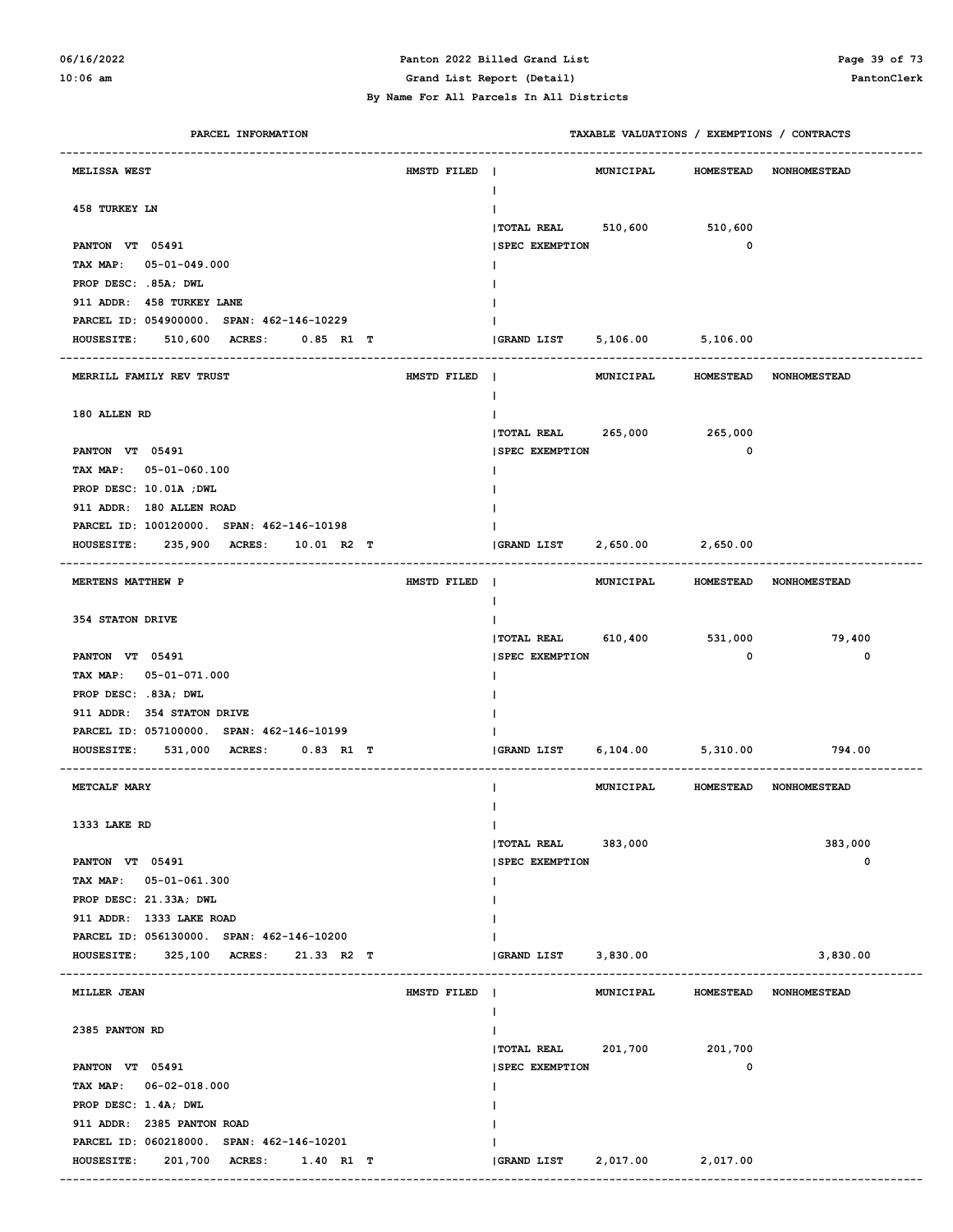#### **06/16/2022 Panton 2022 Billed Grand List Page 40 of 73 10:06 am Grand List Report (Detail) PantonClerk**

| PARCEL INFORMATION                                         |                               | TAXABLE VALUATIONS / EXEMPTIONS / CONTRACTS          |             |
|------------------------------------------------------------|-------------------------------|------------------------------------------------------|-------------|
| MINER EDITH                                                | HMSTD FILED                   | MUNICIPAL<br><b>HOMESTEAD</b><br><b>NONHOMESTEAD</b> |             |
| LE DAVID A MINER                                           |                               | L                                                    |             |
| 2437 PANTON RD                                             |                               |                                                      |             |
|                                                            |                               | <b>TOTAL REAL</b><br>387,300<br>387,300              |             |
| PANTON VT 05491                                            |                               | 0<br><b>SPEC EXEMPTION</b>                           |             |
| 06-02-016.000<br><b>TAX MAP:</b>                           |                               |                                                      |             |
| PROP DESC: 94A; DWL                                        |                               |                                                      |             |
| 911 ADDR: 2437 PANTON ROAD                                 |                               |                                                      |             |
| PARCEL ID: 060216000. SPAN: 462-146-10202                  |                               |                                                      |             |
| 219,700 ACRES:<br><b>HOUSESITE:</b><br>94.00 R2 T          |                               | GRAND LIST 3,873.00 3,873.00                         |             |
|                                                            |                               |                                                      |             |
| <b>MINNS JOY</b>                                           | HMSTD FILED                   | MUNICIPAL<br>HOMESTEAD NONHOMESTEAD<br>$\mathbf{I}$  |             |
| LE JASON F & JENNIFER P MINNS                              |                               | L                                                    |             |
| 2789 PANTON RD                                             |                               |                                                      |             |
|                                                            |                               | TOTAL REAL 146,100 146,100                           |             |
| PANTON VT 05491                                            |                               | 0<br><b>SPEC EXEMPTION</b>                           |             |
| TAX MAP: 06-02-009.000                                     |                               |                                                      |             |
| PROP DESC: 1.66A; DWL                                      |                               |                                                      |             |
| 911 ADDR: 2789 PANTON ROAD                                 |                               |                                                      |             |
| PARCEL ID: 060290000. SPAN: 462-146-10203                  |                               |                                                      |             |
| <b>HOUSESITE:</b><br><b>146,100 ACRES:</b><br>1.66 R1 T    |                               | GRAND LIST 1,461.00 1,461.00                         |             |
| <b>MITCHELL KATHARINE L</b>                                | HMSTD FILED<br>$\blacksquare$ | MUNICIPAL<br>HOMESTEAD NONHOMESTEAD                  |             |
|                                                            |                               | L                                                    |             |
| 3664 JERSEY STREET                                         |                               |                                                      |             |
|                                                            |                               | TOTAL REAL 150,800 132,700                           | 18,100      |
| PANTON VT 05491                                            |                               | 0<br><b>SPEC EXEMPTION</b>                           | $\mathbf 0$ |
| $06 - 01 - 025.000$<br><b>TAX MAP:</b>                     |                               |                                                      |             |
| PROP DESC: 8.25A; DWL                                      |                               |                                                      |             |
| 911 ADDR: 3664 JERSEY STREET                               |                               |                                                      |             |
| PARCEL ID: 060125000. SPAN: 462-146-10204                  |                               |                                                      |             |
| <b>HOUSESITE:</b><br>111,600<br><b>ACRES:</b><br>8.25 R2 T |                               | 1,508.00 1,327.00<br>GRAND LIST                      | 181.00      |
| MONTAGNOLA MARTHA                                          |                               | MUNICIPAL HOMESTEAD NONHOMESTEAD                     |             |
|                                                            |                               |                                                      |             |
| PO BOX 953                                                 |                               | L                                                    |             |
|                                                            |                               | 84,700<br><b>TOTAL REAL</b>                          | 84,700      |
| SARANAC LAKE NY 12983-0953                                 |                               | <b>SPEC EXEMPTION</b>                                | 0           |
| TAX MAP: 05-01-063.000                                     |                               |                                                      |             |
| PROP DESC: 12 A                                            |                               |                                                      |             |
| 911 ADDR: LAKE ROAD                                        |                               |                                                      |             |
| PARCEL ID: 056300000. SPAN: 462-146-10056                  |                               |                                                      |             |
| 50,000<br><b>HOUSESITE:</b><br>ACRES: 12.00 M<br>NS        |                               | GRAND LIST 847.00                                    | 847.00      |
|                                                            |                               |                                                      |             |
| MORGAN MICHAEL                                             | HMSTD FILED<br>$\blacksquare$ | MUNICIPAL<br><b>HOMESTEAD</b><br><b>NONHOMESTEAD</b> |             |
| MORGAN NANCY                                               |                               |                                                      |             |
| 1292 LAKE ROAD                                             |                               |                                                      |             |
|                                                            |                               | TOTAL REAL 329,800<br>329,800                        |             |
| PANTON VT 05491                                            |                               | <b>SPEC EXEMPTION</b><br>0                           |             |
| TAX MAP: 05-01-053.200                                     |                               |                                                      |             |
| PROP DESC: 13.73A; DWL                                     |                               |                                                      |             |
| 911 ADDR: 1292 LAKE ROAD                                   |                               |                                                      |             |
| PARCEL ID: 055320000. SPAN: 462-146-10205                  |                               |                                                      |             |
| 290,200 ACRES: 13.73 R2 T<br><b>HOUSESITE:</b>             |                               | 3,298.00<br>3,298.00<br>GRAND LIST                   |             |
|                                                            |                               |                                                      |             |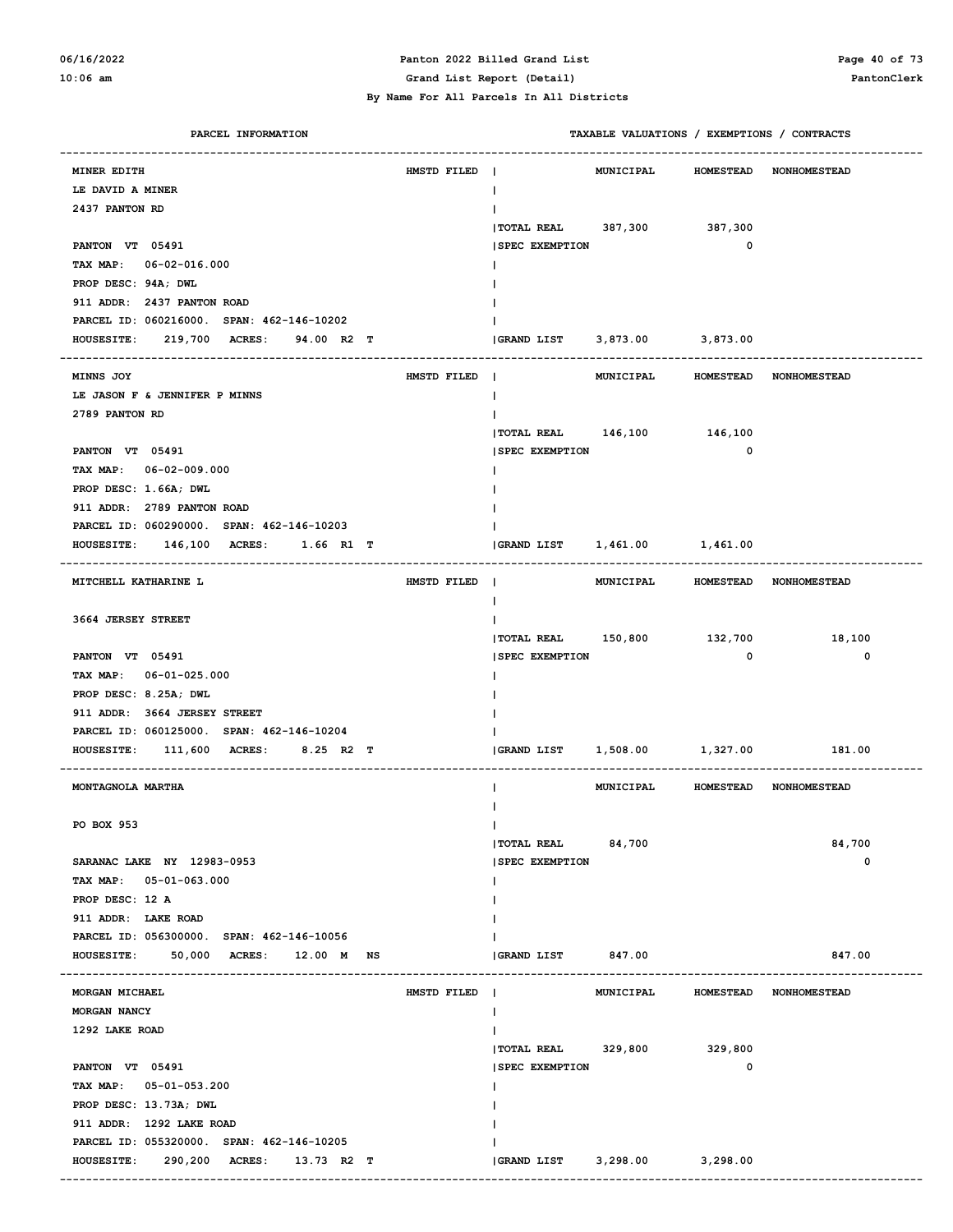#### **06/16/2022 Panton 2022 Billed Grand List Page 41 of 73 10:06 am Grand List Report (Detail) PantonClerk**

| PARCEL INFORMATION                             |             |                               | TAXABLE VALUATIONS / EXEMPTIONS / CONTRACTS |             |                               |
|------------------------------------------------|-------------|-------------------------------|---------------------------------------------|-------------|-------------------------------|
| MORRIS CHRISTOPHER T                           | HMSTD FILED | $\sim$ 1.                     | MUNICIPAL                                   |             | <b>HOMESTEAD NONHOMESTEAD</b> |
| SAEHRIG JULIANA S                              |             | L                             |                                             |             |                               |
| 1219 LAKE RD                                   |             |                               |                                             |             |                               |
|                                                |             | TOTAL REAL 205,300 205,300    |                                             |             |                               |
| PANTON VT 05491                                |             | <b>SPEC EXEMPTION</b>         |                                             | 0           |                               |
| TAX MAP: 05-01-054.000                         |             |                               |                                             |             |                               |
| PROP DESC: 6.99A; DWL                          |             |                               |                                             |             |                               |
| 911 ADDR: 1219 LAKE ROAD                       |             |                               |                                             |             |                               |
| PARCEL ID: 055400000. SPAN: 462-146-10224      |             |                               |                                             |             |                               |
| HOUSESITE: 186,600 ACRES: 6.99 R2 T            |             | (GRAND LIST 2,053.00 2,053.00 |                                             |             |                               |
|                                                |             |                               |                                             |             |                               |
| MORRIS MICHAEL E                               |             |                               | MUNICIPAL HOMESTEAD NONHOMESTEAD            |             |                               |
| MORRIS STEVIE                                  |             |                               |                                             |             |                               |
| 500 ADAMS FERRY RD                             |             |                               |                                             |             |                               |
|                                                |             | TOTAL REAL 392,200            |                                             |             | 392,200                       |
| PANTON VT 05491                                |             | <b>SPEC EXEMPTION</b>         |                                             |             | 0                             |
| TAX MAP: 06-01-019.300                         |             |                               |                                             |             |                               |
| PROP DESC: 13.33; DWL                          |             |                               |                                             |             |                               |
| 911 ADDR: 500 ADAMS FERRY ROAD                 |             |                               |                                             |             |                               |
| PARCEL ID: 060119300. SPAN: 462-146-10326      |             |                               |                                             |             |                               |
| HOUSESITE: 353,800 ACRES: 13.33 R2 T           |             | GRAND LIST 3,922.00           |                                             |             | 3,922.00                      |
|                                                |             |                               |                                             |             |                               |
| <b>MORRIS ROBERT</b>                           | HMSTD FILED |                               | MUNICIPAL HOMESTEAD NONHOMESTEAD            |             |                               |
| MORRIS NINA                                    |             | L                             |                                             |             |                               |
| 2216 VT ROUTE 22A                              |             |                               |                                             |             |                               |
|                                                |             | TOTAL REAL 295,600 295,600    |                                             |             |                               |
| PANTON VT 05491                                |             | <b>SPEC EXEMPTION</b>         |                                             | $\mathbf 0$ |                               |
| TAX MAP: 07-01-063.300                         |             |                               |                                             |             |                               |
| PROP DESC: 10.31A; DWL                         |             |                               |                                             |             |                               |
| 911 ADDR: 2216 VT RTE 22A                      |             |                               |                                             |             |                               |
| PARCEL ID: 076330000. SPAN: 462-146-10235      |             |                               |                                             |             |                               |
| 265,700 ACRES: 10.31 R2 T<br><b>HOUSESITE:</b> |             | $ GRAND$ $LIST$ $2,956.00$    |                                             | 2,956.00    |                               |
|                                                |             |                               |                                             |             |                               |
| MOULTON JASON ELLIOT                           | HMSTD FILED |                               | MUNICIPAL                                   |             | HOMESTEAD NONHOMESTEAD        |
|                                                |             | ı                             |                                             |             |                               |
| 1939 VT RTE 22A                                |             | Ι.                            |                                             |             |                               |
|                                                |             | TOTAL REAL 187,000 187,000    |                                             |             |                               |
| PANTON VT 05491                                |             | <b>SPEC EXEMPTION</b>         |                                             | 0           |                               |
| TAX MAP: 07-01-060.000                         |             |                               |                                             |             |                               |
| PROP DESC: 2.56A DWL                           |             |                               |                                             |             |                               |
| 911 ADDR: 1939 VT RTE 22A                      |             |                               |                                             |             |                               |
| PARCEL ID: 076000000. SPAN: 462-146-10206      |             |                               |                                             |             |                               |
| HOUSESITE: 184,900 ACRES: 2.56 R1 T            |             | GRAND LIST 1,870.00           |                                             | 1,870.00    |                               |
|                                                |             |                               |                                             |             |                               |
| MOULTON ROBERT E                               | HMSTD FILED |                               | MUNICIPAL                                   |             | HOMESTEAD NONHOMESTEAD        |
| MOULTON JANICE K                               |             | L                             |                                             |             |                               |
| 1897 VT RTE 22A                                |             |                               |                                             |             |                               |
|                                                |             | TOTAL REAL 242,100 242,100    |                                             |             |                               |
| PANTON VT 05491                                |             | <b>SPEC EXEMPTION</b>         |                                             | 0           |                               |
| TAX MAP: 07-01-059.000                         |             |                               |                                             |             |                               |
| PROP DESC: 5.18A; DWL                          |             |                               |                                             |             |                               |
| 911 ADDR: 1897 VT RTE 22A                      |             |                               |                                             |             |                               |
| PARCEL ID: 075900000. SPAN: 462-146-10207      |             |                               |                                             |             |                               |
| HOUSESITE: 230,200 ACRES: 5.18 R1 T            |             |                               |                                             |             |                               |
|                                                |             |                               |                                             |             |                               |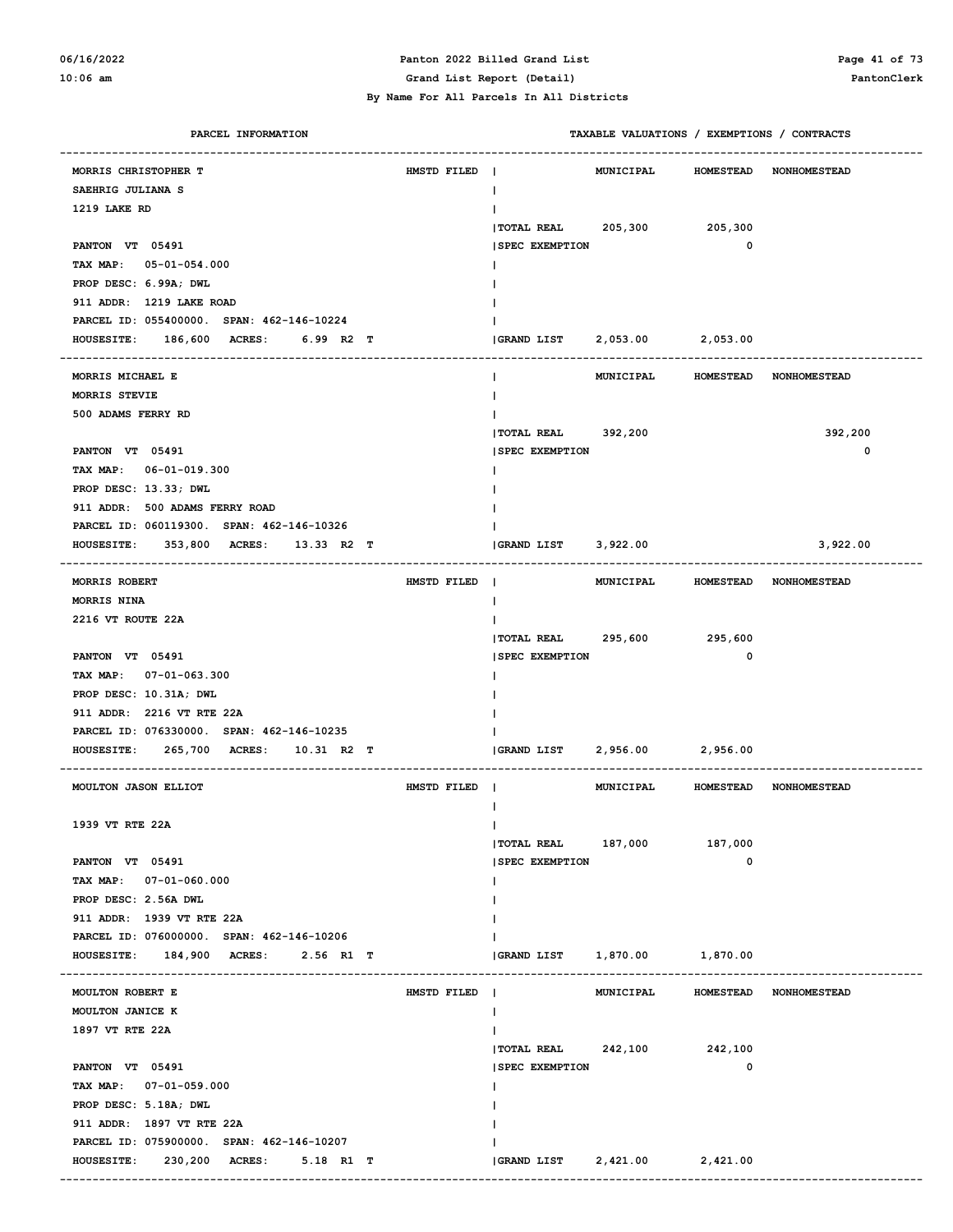### **06/16/2022 Panton 2022 Billed Grand List Page 42 of 73**

**10:06 am Grand List Report (Detail) PantonClerk**

#### **By Name For All Parcels In All Districts**

| PARCEL INFORMATION                                                        | TAXABLE VALUATIONS / EXEMPTIONS / CONTRACTS                                   |   |
|---------------------------------------------------------------------------|-------------------------------------------------------------------------------|---|
| MSFE LLC                                                                  | <b>HOMESTEAD</b><br>MUNICIPAL<br><b>NONHOMESTEAD</b>                          |   |
| 1794 VICTORIA POINTE CIRCLE                                               |                                                                               |   |
| WESTON FL 33327                                                           | 915,100<br>  TOTAL REAL 915,100<br><b>SPEC EXEMPTION</b>                      | 0 |
| TAX MAP: 05-01-074.000                                                    |                                                                               |   |
| PROP DESC: 1.92A; DWL                                                     |                                                                               |   |
| 911 ADDR: 404 STATON DRIVE                                                |                                                                               |   |
| PARCEL ID: 057400000. SPAN: 462-146-10227                                 |                                                                               |   |
| HOUSESITE: 915,100 ACRES: 1.92 R1 NS                                      | GRAND LIST 9,151.00<br>9,151.00                                               |   |
|                                                                           |                                                                               |   |
| MUELLER DENNIS C<br>LE<br>HMSTD FILED                                     | $\blacksquare$<br><b>MUNICIPAL</b><br><b>HOMESTEAD</b><br><b>NONHOMESTEAD</b> |   |
| MUELLER ROSEMARY A                                                        | L                                                                             |   |
| 2838 JERSEY STREET                                                        |                                                                               |   |
|                                                                           | TOTAL REAL 320,700<br>320,700                                                 |   |
| PANTON VT 05491                                                           | <b>SPEC EXEMPTION</b><br>0                                                    |   |
| TAX MAP: 06-02-001.100                                                    |                                                                               |   |
| PROP DESC: 15.42 ACRES DWELLING & OUT BLDG                                |                                                                               |   |
| 911 ADDR: 2838 JERSEY STREET<br>PARCEL ID: 051600100. SPAN: 462-146-10355 |                                                                               |   |
|                                                                           |                                                                               |   |
| HOUSESITE: 280,800 ACRES:<br>15.42 R2 T                                   | <b>GRAND LIST</b><br>3,207.00<br>3,207.00                                     |   |
| MURPHY ANDREW J<br>HMSTD FILED                                            | MUNICIPAL<br>HOMESTEAD NONHOMESTEAD                                           |   |
| 110 RIDGELINE ROAD                                                        |                                                                               |   |
|                                                                           | TOTAL REAL 292,800<br>292,800                                                 |   |
| PANTON VT 05491                                                           | <b>SPEC EXEMPTION</b><br>0                                                    |   |
| TAX MAP: 06-01-032.000                                                    |                                                                               |   |
| PROP DESC: 10.54A; DWL                                                    |                                                                               |   |
| 911 ADDR: 110 RIDGELINE ROAD                                              |                                                                               |   |
| PARCEL ID: 060132000. SPAN: 462-146-10315                                 |                                                                               |   |
| HOUSESITE: 262,200 ACRES: 10.54 R2 T                                      | 2,928.00<br><b>GRAND LIST</b><br>2,928.00                                     |   |
| MVV LLC                                                                   | <b>MUNICIPAL</b><br>HOMESTEAD NONHOMESTEAD<br>ı                               |   |
| C/O MEGROZ JACQUES ANDRE                                                  |                                                                               |   |
| 7637 GRANDE PINE ROAD                                                     | L                                                                             |   |
|                                                                           | TOTAL REAL 270,100<br>270,100                                                 |   |
| BOKEELIA FL 33922                                                         | <b>SPEC EXEMPTION</b>                                                         | 0 |
| TAX MAP: 06-01-010.000                                                    | L                                                                             |   |
| PROP DESC: 1 A; COMM                                                      |                                                                               |   |
| 911 ADDR: 3074 JERSEY STREET                                              |                                                                               |   |
| PARCEL ID: 060110000. SPAN: 462-146-10049                                 |                                                                               |   |
| 270,100 ACRES: 1.00 C T<br><b>HOUSESITE:</b>                              | 2,701.00<br>2,701.00<br><b>GRAND LIST</b>                                     |   |
| MYERS LOIS<br>HMSTD FILED                                                 | MUNICIPAL<br>HOMESTEAD NONHOMESTEAD                                           |   |
|                                                                           | L                                                                             |   |
| 3004 JERSEY STREET                                                        |                                                                               |   |
| PANTON VT 05491                                                           | $ $ TOTAL REAL $150, 100$<br>150,100<br>0                                     |   |
| TAX MAP: 06-01-009.000                                                    | <b>SPEC EXEMPTION</b>                                                         |   |
|                                                                           | L                                                                             |   |
| PROP DESC: 3A; DWL<br>911 ADDR: 3004 JERSEY STREET                        |                                                                               |   |
| PARCEL ID: 060190000. SPAN: 462-146-10209                                 |                                                                               |   |
| 146,700 ACRES:<br><b>HOUSESITE:</b><br>$3.00$ R1 T                        | GRAND LIST<br>1,501.00<br>1,501.00                                            |   |
|                                                                           |                                                                               |   |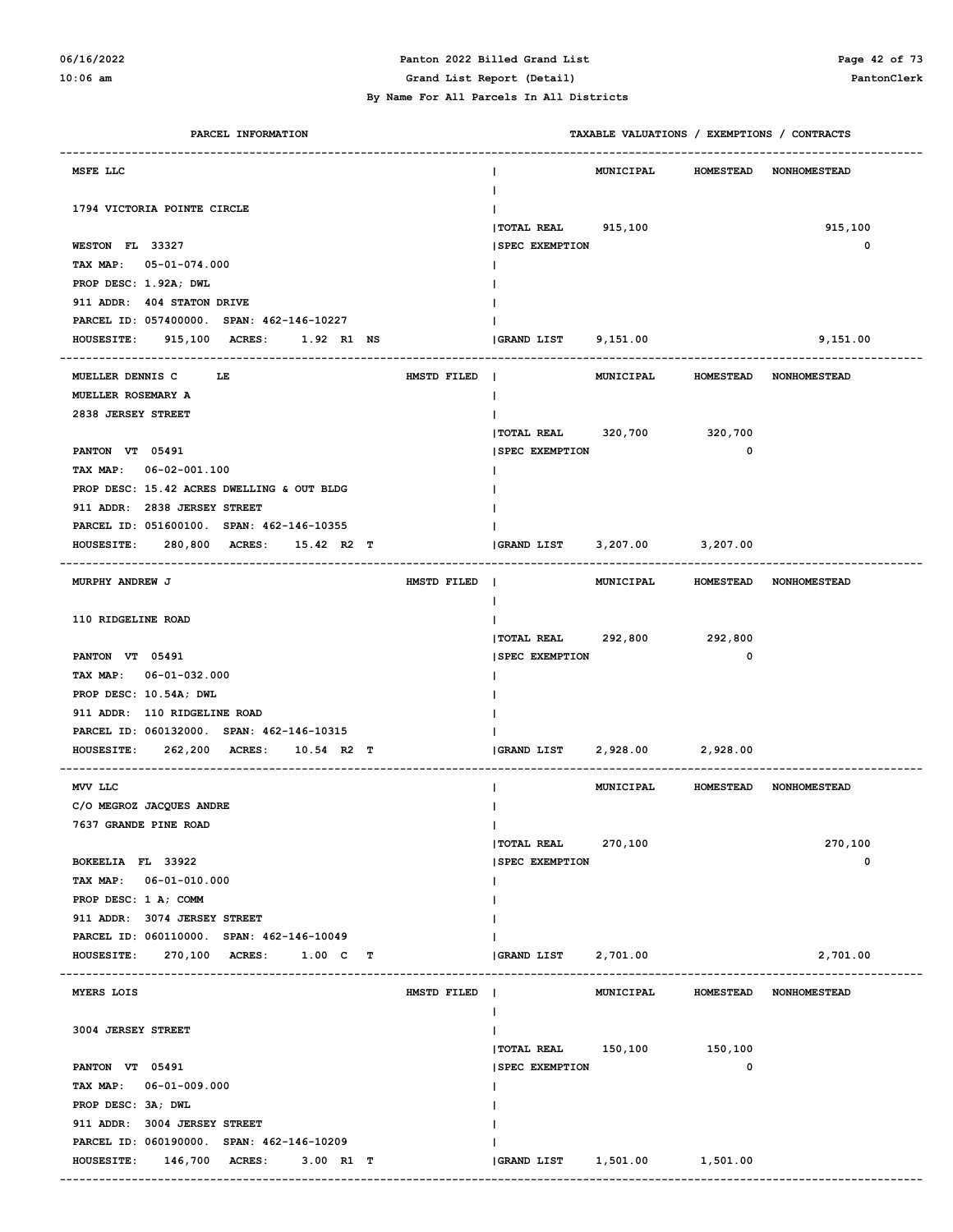# **06/16/2022 Panton 2022 Billed Grand List Page 43 of 73**

| PARCEL INFORMATION                                 |             |                              | TAXABLE VALUATIONS / EXEMPTIONS / CONTRACTS |                  |                        |
|----------------------------------------------------|-------------|------------------------------|---------------------------------------------|------------------|------------------------|
| NIC-N-RICK, LLC                                    |             |                              | MUNICIPAL                                   | <b>HOMESTEAD</b> | <b>NONHOMESTEAD</b>    |
| 1341 ARNOLD BAY RD                                 |             |                              |                                             |                  |                        |
|                                                    |             | TOTAL REAL 141,500           |                                             |                  | 141,500                |
| PANTON VT 05491                                    |             | <b>SPEC EXEMPTION</b>        |                                             |                  | $\mathbf 0$            |
| TAX MAP: 06-02-050.000                             |             |                              |                                             |                  |                        |
| PROP DESC: .75A; DWL                               |             |                              |                                             |                  |                        |
| 911 ADDR: 4671 JERSEY STREET                       |             |                              |                                             |                  |                        |
| PARCEL ID: 060250000. SPAN: 462-146-10216          |             |                              |                                             |                  |                        |
| 141,500 ACRES:<br>$0.75$ R1 T<br><b>HOUSESITE:</b> |             | GRAND LIST 1,415.00          |                                             |                  | 1,415.00               |
| NOLAN FAMILY FARM LLC                              |             |                              | MUNICIPAL HOMESTEAD NONHOMESTEAD            |                  |                        |
| 5305 JERSEY STREET                                 |             |                              |                                             |                  |                        |
|                                                    |             | TOTAL REAL 1468, 700         |                                             |                  | 1468,700               |
| PANTON VT 05491                                    |             | <b>SPEC EXEMPTION</b>        |                                             |                  | $\mathbf 0$            |
| TAX MAP: 06-02-064.000                             |             |                              |                                             |                  |                        |
| PROP DESC: 291 AC, DWELLING, FARM BUILDINGS        |             |                              |                                             |                  |                        |
| 911 ADDR: JERSEY STREET                            |             | CURRENT USE                  | 1163,800                                    |                  | 1163,800               |
| PARCEL ID: 092000000. SPAN: 462-146-10278          |             |                              |                                             |                  |                        |
| 0 ACRES: 291.00 F T<br><b>HOUSESITE:</b>           |             | <b>GRAND LIST</b>            | 3,049.00                                    |                  | 3,049.00               |
| NOR-DIC FARM INC                                   |             |                              | MUNICIPAL HOMESTEAD NONHOMESTEAD            |                  |                        |
| 3592 LAKE STREET                                   |             |                              |                                             |                  |                        |
|                                                    |             | <b>TOTAL REAL</b>            | 623,000                                     |                  | 623,000                |
| PANTON VT 05491                                    |             | <b>SPEC EXEMPTION</b>        |                                             |                  | $\mathbf 0$            |
| TAX MAP: 05-01-057.000                             |             |                              |                                             |                  |                        |
| PROP DESC: 217 AC, 2 DWELL                         |             |                              |                                             |                  |                        |
| 911 ADDR: 5305 JERSEY STREET                       |             | CURRENT USE 78,900           |                                             |                  | 78,900                 |
| PARCEL ID: 055700000. SPAN: 462-146-10277          |             |                              |                                             |                  |                        |
| 200,000 ACRES: 217.00 F T<br><b>HOUSESITE:</b>     |             | <b>GRAND LIST</b>            | 5,441.00                                    |                  | 5,441.00               |
| NORRIS LISA M                                      | HMSTD FILED |                              | MUNICIPAL                                   |                  | HOMESTEAD NONHOMESTEAD |
| NORRIS PAUL R                                      |             |                              |                                             |                  |                        |
| 375 STOVE PIPE CITY RD                             |             |                              |                                             |                  |                        |
|                                                    |             | $ $ TOTAL REAL $167,700$     |                                             | 167,700          |                        |
| PANTON VT 05491                                    |             | <b>SPEC EXEMPTION</b>        |                                             | 0                |                        |
| TAX MAP: 02-01-011.000                             |             |                              |                                             |                  |                        |
| PROP DESC: 4.1A; DWL                               |             |                              |                                             |                  |                        |
| 911 ADDR: 375 STOVE PIPE CITY ROAD                 |             |                              |                                             |                  |                        |
| PARCEL ID: 021100000. SPAN: 462-146-10210          |             |                              |                                             |                  |                        |
| HOUSESTTE: 161,400 ACRES: 4.10 R1 T                |             |                              |                                             |                  |                        |
| NORTON GARY                                        | HMSTD FILED |                              | MUNICIPAL                                   |                  | HOMESTEAD NONHOMESTEAD |
| LE AMY & HEATHER & HILARY & ASHLEY                 |             |                              |                                             |                  |                        |
| 696 SLANG RD                                       |             |                              |                                             |                  |                        |
|                                                    |             | TOTAL REAL 135,100 128,500   |                                             |                  | 6,600                  |
| PANTON VT 05491                                    |             | <b>SPEC EXEMPTION</b>        |                                             | 0                | 0                      |
| TAX MAP: 06-02-029.000                             |             |                              |                                             |                  |                        |
| PROP DESC: 11.3A; DWL                              |             |                              |                                             |                  |                        |
| 911 ADDR: 696 SLANG ROAD                           |             |                              |                                             |                  |                        |
| PARCEL ID: 060229000. SPAN: 462-146-10211          |             |                              |                                             |                  |                        |
| HOUSESITE: 105,600 ACRES: 11.30 R2 T               |             | GRAND LIST 1,351.00 1,285.00 |                                             |                  | 66.00                  |
|                                                    |             |                              |                                             |                  |                        |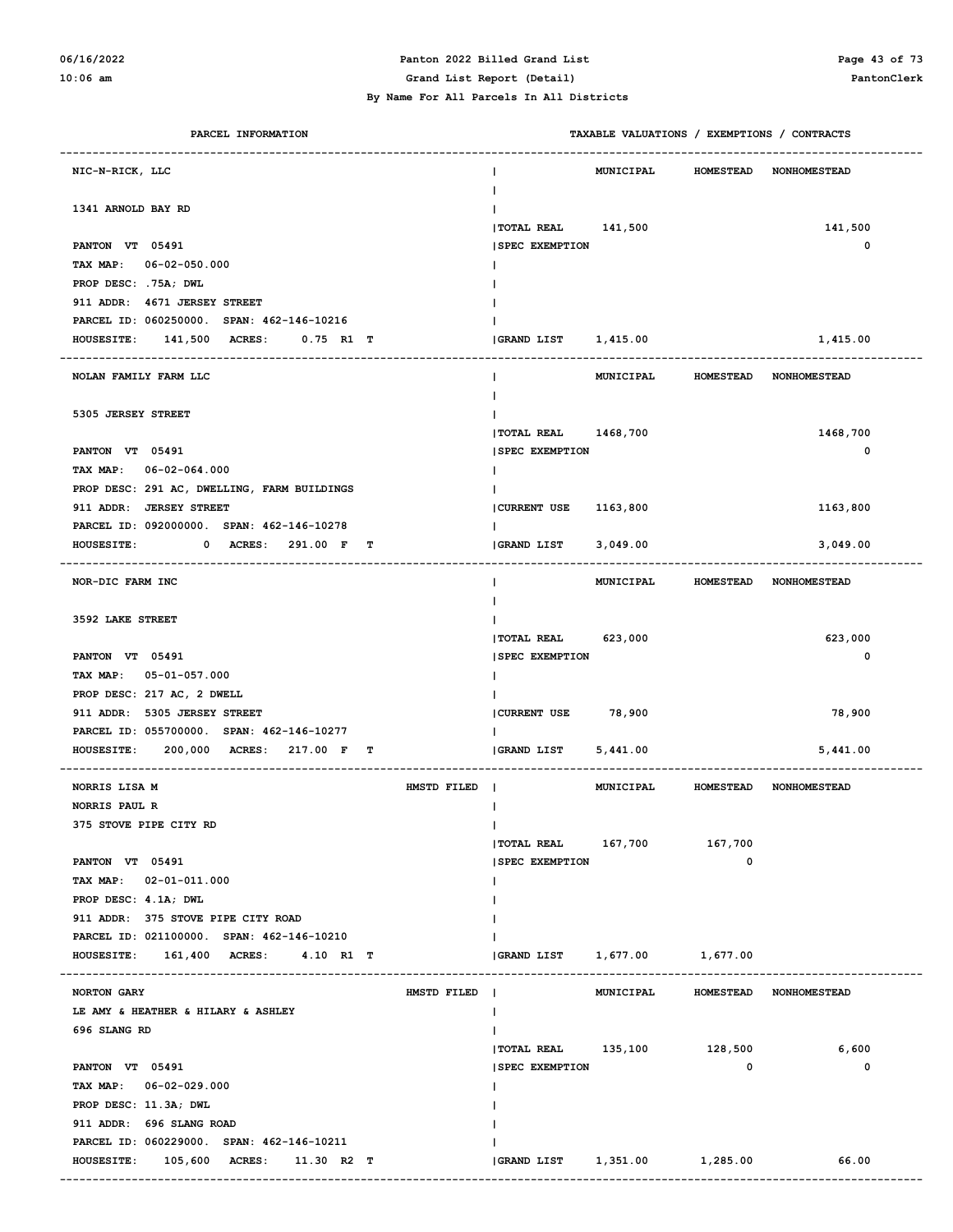#### **06/16/2022 Panton 2022 Billed Grand List Page 44 of 73 10:06 am Grand List Report (Detail) PantonClerk**

| PARCEL INFORMATION                              |             | TAXABLE VALUATIONS / EXEMPTIONS / CONTRACTS |                  |                                  |
|-------------------------------------------------|-------------|---------------------------------------------|------------------|----------------------------------|
| NUTTALL ROBERT                                  | HMSTD FILED | <b>MUNICIPAL</b><br>-1                      |                  | HOMESTEAD NONHOMESTEAD           |
| NUTTALL LILLIANE                                |             | н                                           |                  |                                  |
| 130 W MAIN ST                                   |             |                                             |                  |                                  |
|                                                 |             | TOTAL REAL 45,500 45,500                    |                  |                                  |
| VERGENNES VT 05491                              |             | <b>SPEC EXEMPTION</b>                       | $\mathbf 0$      |                                  |
| TAX MAP: 03-01-062.000                          |             |                                             |                  |                                  |
| PROP DESC: 3A; DWL                              |             |                                             |                  |                                  |
| 911 ADDR: VT RTE 22A                            |             |                                             |                  |                                  |
| PARCEL ID: 036200000. SPAN: 462-146-10212       |             |                                             |                  |                                  |
| 38,000 ACRES:<br>3.00 R1 T<br><b>HOUSESITE:</b> |             | GRAND LIST 455.00 455.00                    |                  |                                  |
|                                                 |             |                                             |                  |                                  |
| O'BRYAN STEPHEN C                               | HMSTD FILED |                                             |                  | MUNICIPAL HOMESTEAD NONHOMESTEAD |
|                                                 |             |                                             |                  |                                  |
| 1297 EAST ROAD                                  |             |                                             |                  |                                  |
|                                                 |             | TOTAL REAL 214,200 214,200                  |                  |                                  |
| PANTON VT 05491                                 |             | <b>SPEC EXEMPTION</b>                       | $\mathbf 0$      |                                  |
| TAX MAP: 07-01-072.100                          |             |                                             |                  |                                  |
| PROP DESC: 2.07A; DWL                           |             |                                             |                  |                                  |
| 911 ADDR: 1297 EAST ROAD                        |             |                                             |                  |                                  |
| PARCEL ID: 077110000. SPAN: 462-146-10333       |             |                                             |                  |                                  |
| HOUSESITE: 213,900 ACRES:<br>2.07 R1 T          |             |                                             |                  |                                  |
|                                                 |             |                                             |                  |                                  |
| O'DANIEL L MICHAEL REV TRUST                    | HMSTD FILED |                                             |                  | MUNICIPAL HOMESTEAD NONHOMESTEAD |
|                                                 |             |                                             |                  |                                  |
| 25 HOPKINS RD                                   |             |                                             |                  |                                  |
|                                                 |             | TOTAL REAL 196,400 196,400                  |                  |                                  |
| VERGENNES VT 05491                              |             | <b>SPEC EXEMPTION</b>                       | $\mathbf 0$      |                                  |
| TAX MAP: 07-01-004.000                          |             |                                             |                  |                                  |
| PROP DESC: 99A                                  |             |                                             |                  |                                  |
| 911 ADDR: 25 HOPKINS ROAD                       |             |                                             |                  |                                  |
| PARCEL ID: 074000000. SPAN: 462-146-10215       |             |                                             |                  |                                  |
| 5,500 ACRES:<br><b>HOUSESITE:</b><br>99.00 M T  |             | GRAND LIST    1,964.00    1,964.00          |                  |                                  |
|                                                 |             |                                             |                  |                                  |
| O'LEARY TYLER A                                 | HMSTD FILED |                                             |                  | MUNICIPAL HOMESTEAD NONHOMESTEAD |
|                                                 |             |                                             |                  |                                  |
| 462 TURKEY LANE                                 |             | L                                           |                  |                                  |
|                                                 |             | <b>TOTAL REAL</b><br>423,500                | 423,500          |                                  |
| PANTON VT 05491                                 |             | <b>SPEC EXEMPTION</b>                       | 0                |                                  |
| TAX MAP: 05-01-050.000                          |             |                                             |                  |                                  |
| PROP DESC: 1.96A; DWL                           |             |                                             |                  |                                  |
| 911 ADDR: 462 TURKEY LANE                       |             |                                             |                  |                                  |
| PARCEL ID: 055000000. SPAN: 462-146-10100       |             |                                             |                  |                                  |
| HOUSESITE: 423,500 ACRES:<br>1.96 R1 T          |             | <b>GRAND LIST</b><br>$4,235.00$ $4,235.00$  |                  |                                  |
|                                                 |             |                                             |                  |                                  |
| OLSEN ANDREW J                                  |             | MUNICIPAL                                   | <b>HOMESTEAD</b> | <b>NONHOMESTEAD</b>              |
| OLSEN SUSAN L                                   |             |                                             |                  |                                  |
| 46 BIRCHMEADOW ROAD                             |             |                                             |                  |                                  |
|                                                 |             | $ TOTAL RELL$ 349,400                       |                  | 349,400                          |
| AMESBURY MA 01913                               |             | <b>SPEC EXEMPTION</b>                       |                  | 0                                |
| TAX MAP: 09-01-012.000                          |             |                                             |                  |                                  |
| PROP DESC: 59.0 A, DWL                          |             |                                             |                  |                                  |
| 911 ADDR: 1927 LAKE ROAD                        |             |                                             |                  |                                  |
| PARCEL ID: 091200000. SPAN: 462-146-10321       |             |                                             |                  |                                  |
| <b>HOUSESITE:</b><br>250,400 ACRES: 59.00 R2 T  |             | GRAND LIST 3,494.00                         |                  | 3,494.00                         |
|                                                 |             |                                             |                  |                                  |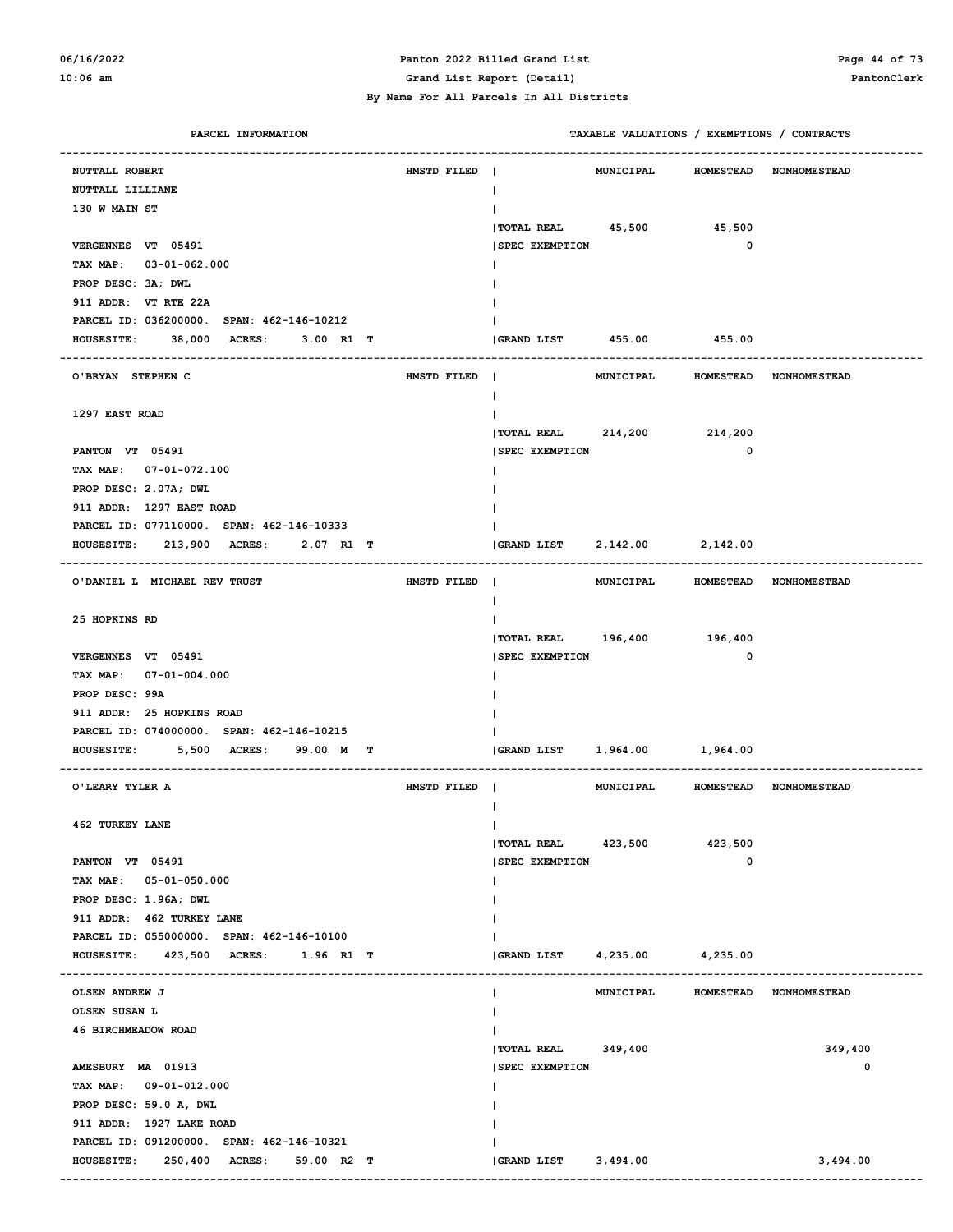### **06/16/2022 Panton 2022 Billed Grand List Page 45 of 73**

| PARCEL INFORMATION                                 |                            | TAXABLE VALUATIONS / EXEMPTIONS / CONTRACTS |                  |                     |
|----------------------------------------------------|----------------------------|---------------------------------------------|------------------|---------------------|
| OLSON DEBORAH A                                    |                            | <b>MUNICIPAL</b>                            | <b>HOMESTEAD</b> | <b>NONHOMESTEAD</b> |
| 3266 JERSEY ST                                     |                            |                                             |                  |                     |
|                                                    | TOTAL REAL 174,200         |                                             |                  | 174,200             |
| PANTON VT 05491                                    | <b>SPEC EXEMPTION</b>      |                                             |                  | 0                   |
| TAX MAP: 06-01-018.000                             |                            |                                             |                  |                     |
| PROP DESC: 1A; DWL<br>911 ADDR: 3266 JERSEY STREET |                            |                                             |                  |                     |
| PARCEL ID: 060118000. SPAN: 462-146-10307          |                            |                                             |                  |                     |
| 174,200 ACRES:<br><b>HOUSESITE:</b><br>1.00 R1 T   | GRAND LIST 1,742.00        |                                             |                  | 1,742.00            |
|                                                    |                            |                                             |                  |                     |
| <b>OOSTERHART CREG</b>                             |                            | MUNICIPAL HOMESTEAD NONHOMESTEAD            |                  |                     |
| <b>HALL DAVID</b>                                  |                            |                                             |                  |                     |
| 51 RIDGELINE ROAD                                  |                            |                                             |                  |                     |
|                                                    | TOTAL REAL 403,300         |                                             |                  | 403,300             |
| PANTON VT 05491                                    | <b>ISPEC EXEMPTION</b>     |                                             |                  | 0                   |
| TAX MAP: 06-01-031.000                             |                            |                                             |                  |                     |
| PROP DESC: 10.31A; DWL                             |                            |                                             |                  |                     |
| 911 ADDR: 51 RIDGELINE ROAD                        |                            |                                             |                  |                     |
| PARCEL ID: 063100000. SPAN: 462-146-10233          |                            |                                             |                  |                     |
| 275,300 ACRES:<br><b>HOUSESITE:</b><br>10.31 R2 T  | <b>GRAND LIST</b>          | 4,033.00                                    |                  | 4,033.00            |
| <b>OUELLETTE PAUL J</b><br>HMSTD FILED             |                            | MUNICIPAL HOMESTEAD NONHOMESTEAD            |                  |                     |
| <b>OUELLETTE MARY E</b>                            |                            |                                             |                  |                     |
| 56 VT RT 22A                                       |                            |                                             |                  |                     |
|                                                    | TOTAL REAL 160,100 160,100 |                                             |                  |                     |
| PANTON VT 05491                                    | <b>SPEC EXEMPTION</b>      |                                             | 0                |                     |
| TAX MAP: 03-01-066.000                             |                            |                                             |                  |                     |
| PROP DESC: 1.1A; DWL                               |                            |                                             |                  |                     |
| 911 ADDR: 56 VT RTE 22A                            |                            |                                             |                  |                     |
| PARCEL ID: 036600000. SPAN: 462-146-10007          |                            |                                             |                  |                     |
| <b>HOUSESITE:</b><br>160,100 ACRES: 1.10 R1 T      | <b>GRAND LIST</b>          | 1,601.00 1,601.00                           |                  |                     |
|                                                    |                            |                                             |                  |                     |
| PALMATIER DAVID C                                  |                            | MUNICIPAL HOMESTEAD NONHOMESTEAD            |                  |                     |
| PALMATIER MARY B                                   |                            |                                             |                  |                     |
| 11405 BILLFISH CIRCLE, APT 217                     | L                          |                                             |                  |                     |
|                                                    | $ TOTAL RELL$ 468,300      |                                             |                  | 468,300             |
| TRINITY FL 34655                                   | <b>SPEC EXEMPTION</b>      |                                             |                  | 0                   |
| TAX MAP: 05-01-021.200                             |                            |                                             |                  |                     |
| PROP DESC: 10.18; DWL<br>911 ADDR: 271 LAKE ROAD   |                            |                                             |                  |                     |
| PARCEL ID: 100130200. SPAN: 462-146-10324          |                            |                                             |                  |                     |
| HOUSESITE: 438,700 ACRES: 10.18 R2 T               | GRAND LIST                 | 4,683.00                                    |                  | 4,683.00            |
|                                                    |                            |                                             |                  |                     |
| PANTON HILLS LLC                                   |                            | MUNICIPAL                                   | <b>HOMESTEAD</b> | NONHOMESTEAD        |
| C/O BRUCE MINA                                     |                            |                                             |                  |                     |
| 555 BROARD HOLLOW RD SUITE 404                     | TOTAL REAL 426,200         |                                             |                  | 426,200             |
| MELVILLE NY 11747                                  | <b>SPEC EXEMPTION</b>      |                                             |                  | 0                   |
| TAX MAP: 07-01-002.000                             |                            |                                             |                  |                     |
| PROP DESC: 21.05A, DWL, FARM BUILDINGS             |                            |                                             |                  |                     |
| 911 ADDR: 392 VT RTE 22A                           |                            |                                             |                  |                     |
| PARCEL ID: 072000000. SPAN: 462-146-10018          |                            |                                             |                  |                     |
| <b>HOUSESITE:</b><br>368,900 ACRES: 21.05 F C      | GRAND LIST 4,262.00        |                                             |                  | 4,262.00            |
|                                                    |                            |                                             |                  |                     |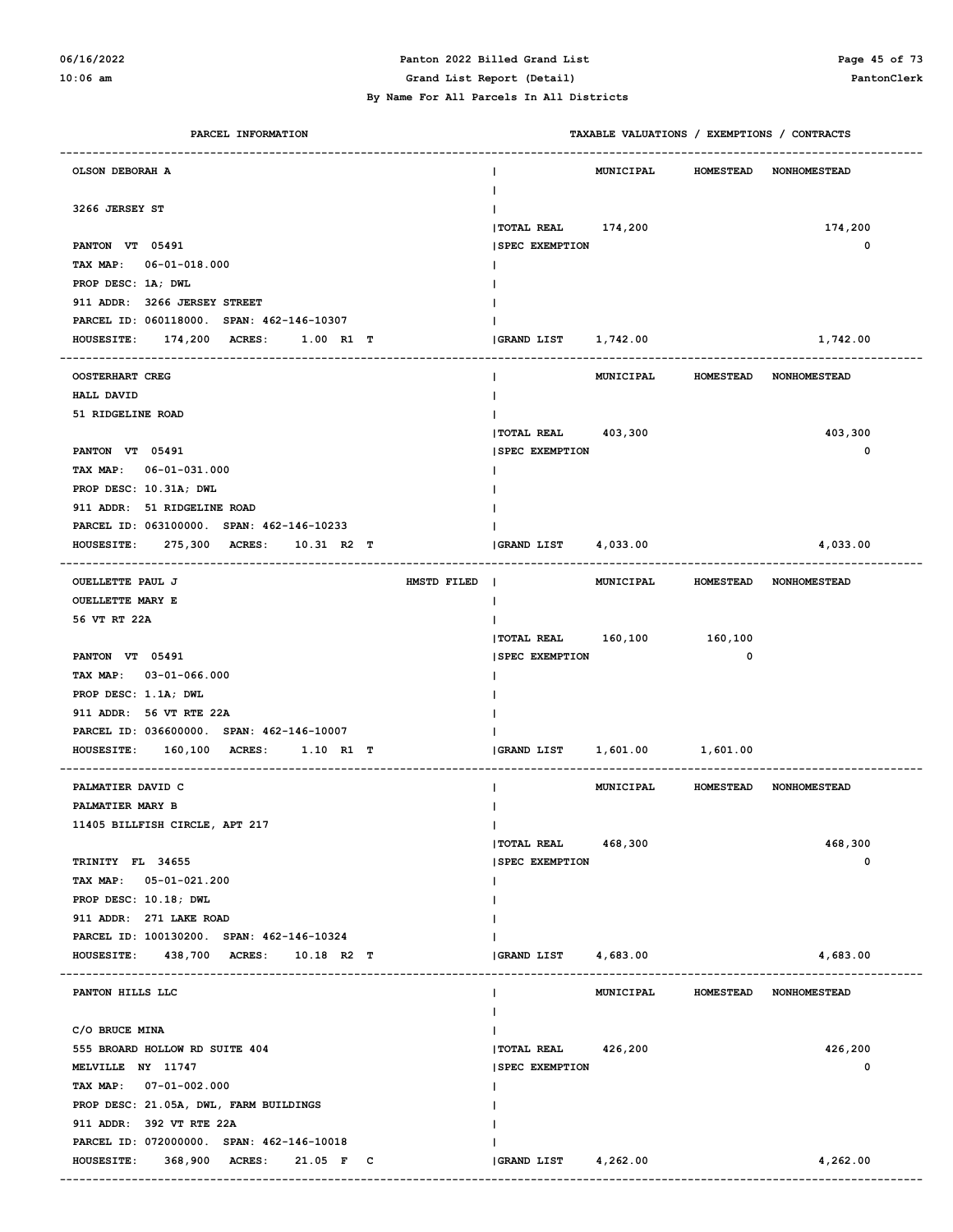#### **06/16/2022 Panton 2022 Billed Grand List Page 46 of 73 10:06 am Grand List Report (Detail) PantonClerk**

| PARCEL INFORMATION                                                               |             |                               |                       |                        | TAXABLE VALUATIONS / EXEMPTIONS / CONTRACTS |
|----------------------------------------------------------------------------------|-------------|-------------------------------|-----------------------|------------------------|---------------------------------------------|
| PANTON MARTHA                                                                    | HMSTD FILED | $\mathbf{I}$                  | <b>MUNICIPAL</b>      |                        | HOMESTEAD NONHOMESTEAD                      |
| FIDALGO MICHAEL                                                                  |             | $\mathbf{I}$                  |                       |                        |                                             |
| 959 PANTON RD                                                                    |             |                               |                       |                        |                                             |
|                                                                                  |             | <b>TOTAL REAL</b>             | 189,200 189,200       |                        |                                             |
| PANTON VT 05491                                                                  |             | <b>SPEC EXEMPTION</b>         |                       | $\mathbf 0$            |                                             |
| TAX MAP: 03-01-025.000                                                           |             |                               |                       |                        |                                             |
| PROP DESC: 1A; DWL                                                               |             |                               |                       |                        |                                             |
| 911 ADDR: 959 PANTON ROAD                                                        |             |                               |                       |                        |                                             |
| PARCEL ID: 032500000. SPAN: 462-146-10066                                        |             |                               |                       |                        |                                             |
| <b>HOUSESITE:</b><br>189,200 ACRES:<br>1.00 R1 T                                 |             | (GRAND LIST 1,892.00 1,892.00 |                       |                        |                                             |
| PANTON VERMONT REAL ESTATE LLC                                                   |             |                               | MUNICIPAL             |                        | HOMESTEAD NONHOMESTEAD                      |
| 6 RICKWOOD LANE                                                                  |             |                               |                       |                        |                                             |
|                                                                                  |             | <b> TOTAL REAL</b>            | 268,500               |                        | 268,500                                     |
| GRANBY CT 06035                                                                  |             | <b>SPEC EXEMPTION</b>         |                       |                        | 0                                           |
| TAX MAP: 07-01-025.000                                                           |             |                               |                       |                        |                                             |
| PROP DESC: 23.57A; DWL                                                           |             |                               |                       |                        |                                             |
| 911 ADDR: 1259 HOPKINS ROAD                                                      |             |                               |                       |                        |                                             |
| PARCEL ID: 072500000. SPAN: 462-146-10121                                        |             |                               |                       |                        |                                             |
| 199,600<br><b>ACRES:</b><br>23.57 R2 T<br><b>HOUSESITE:</b>                      |             | <b>GRAND LIST</b>             | 2,685.00              |                        | 2,685.00                                    |
| ------------------------------------<br>PAQUIN BENJAMIN                          | HMSTD FILED |                               | MUNICIPAL             |                        | HOMESTEAD NONHOMESTEAD                      |
| PAQUIN CHELSEY                                                                   |             | $\mathbf{I}$                  |                       |                        |                                             |
| 1268 PANTON RD                                                                   |             |                               |                       |                        |                                             |
|                                                                                  |             | <b> TOTAL REAL</b>            | 234,800               | 234,800                |                                             |
| PANTON VT 05491                                                                  |             | <b>SPEC EXEMPTION</b>         |                       | $\mathbf 0$            |                                             |
| TAX MAP: 03-01-032.000                                                           |             |                               |                       |                        |                                             |
| PROP DESC: 10.3A; DWL                                                            |             |                               |                       |                        |                                             |
| 911 ADDR: 1268 PANTON ROAD                                                       |             |                               |                       |                        |                                             |
| PARCEL ID: 033200000. SPAN: 462-146-10116                                        |             |                               |                       |                        |                                             |
| 205,700 ACRES: 10.30 R2 T<br><b>HOUSESITE:</b>                                   |             | <b>GRAND LIST</b>             | 2,348.00 2,348.00     |                        |                                             |
|                                                                                  |             |                               |                       |                        |                                             |
| PAQUIN CHRISTIEN                                                                 | HMSTD FILED |                               | MUNICIPAL             |                        | HOMESTEAD NONHOMESTEAD                      |
| PAQUIN BRENDA                                                                    |             |                               |                       |                        |                                             |
| 43 EAST RD                                                                       |             |                               |                       |                        |                                             |
|                                                                                  |             | TOTAL REAL 368,200            |                       | 368,200<br>$\mathbf 0$ |                                             |
| PANTON VT 05491<br>TAX MAP: 07-01-048.000                                        |             | <b>SPEC EXEMPTION</b>         |                       |                        |                                             |
| PROP DESC: 4.8A; DWL                                                             |             |                               |                       |                        |                                             |
| 911 ADDR: 43 EAST ROAD                                                           |             |                               |                       |                        |                                             |
| PARCEL ID: 074800000. SPAN: 462-146-10222                                        |             |                               |                       |                        |                                             |
| HOUSESITE: 357,700 ACRES: 4.80 F T                                               |             | GRAND LIST                    | $3,682.00$ $3,682.00$ |                        |                                             |
|                                                                                  |             |                               |                       |                        |                                             |
| PARENT SUSANNE J                                                                 |             |                               | MUNICIPAL             |                        | HOMESTEAD NONHOMESTEAD                      |
| <b>BOURGEOIS TIMOTHY C</b>                                                       |             |                               |                       |                        |                                             |
| 1745 JERICHO ROAD                                                                |             |                               |                       |                        |                                             |
|                                                                                  |             | <b>TOTAL REAL</b>             | 700                   |                        | 700                                         |
| RICHMOND VT 05477                                                                |             | <b>SPEC EXEMPTION</b>         |                       |                        | 0                                           |
| TAX MAP: 03-01-063.000                                                           |             |                               |                       |                        |                                             |
| PROP DESC: .11 A;                                                                |             |                               |                       |                        |                                             |
| 911 ADDR: VT RTE 22A                                                             |             |                               |                       |                        |                                             |
| PARCEL ID: 036300000. SPAN: 462-146-10040<br>HOUSESITE: 700 ACRES:<br>$0.11$ M S |             | GRAND LIST 7.00               |                       |                        | 7.00                                        |
|                                                                                  |             |                               |                       |                        |                                             |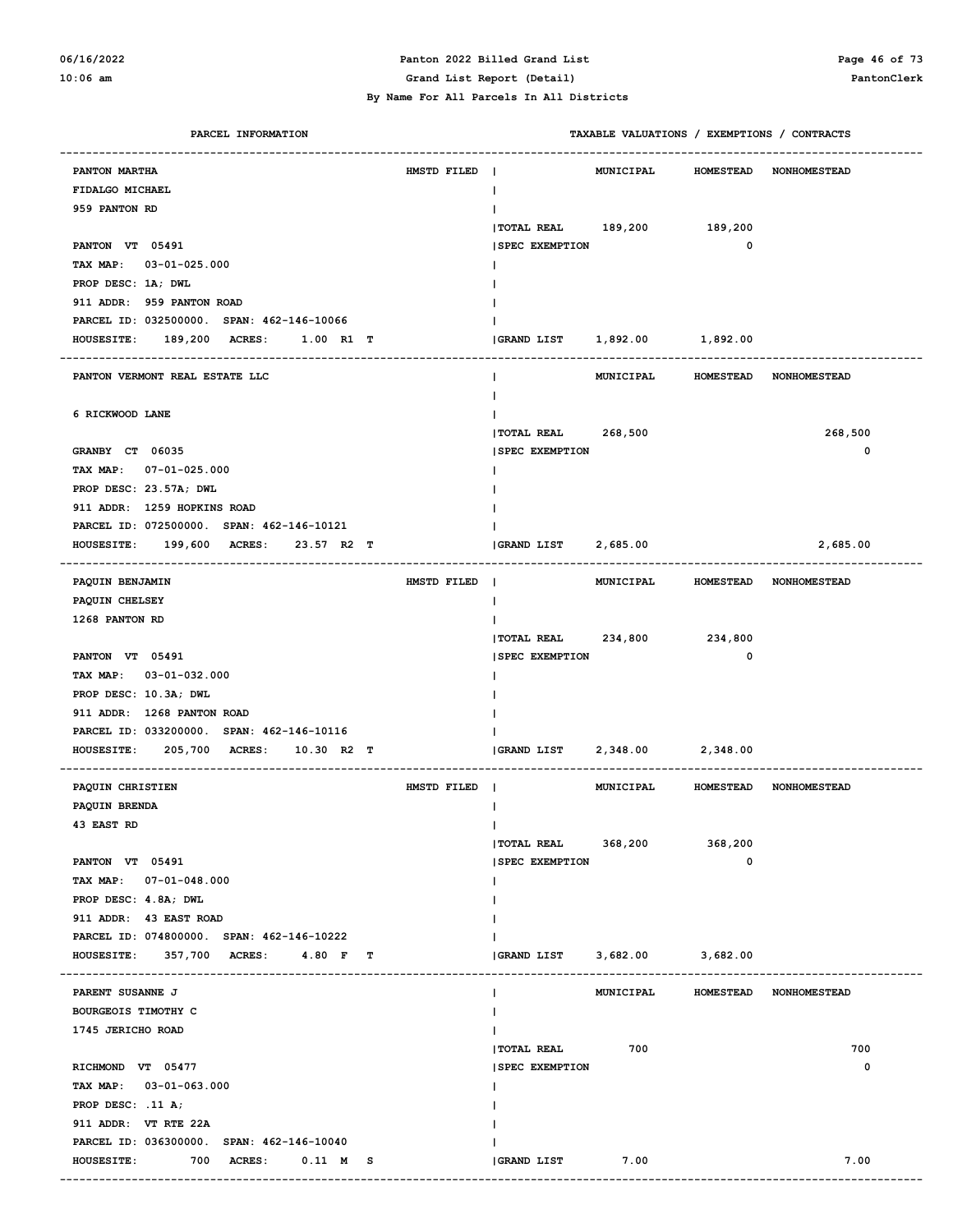# **06/16/2022 Panton 2022 Billed Grand List Page 47 of 73**

#### **By Name For All Parcels In All Districts**

**10:06 am Grand List Report (Detail) PantonClerk**

| PARCEL INFORMATION                                | TAXABLE VALUATIONS / EXEMPTIONS / CONTRACTS |                                         |
|---------------------------------------------------|---------------------------------------------|-----------------------------------------|
| PAYNE ANNE M                                      | <b>MUNICIPAL</b><br>J.                      | HOMESTEAD NONHOMESTEAD                  |
| 2568 MINT JULEP DRIVE                             | TOTAL REAL 122,100                          | 122,100                                 |
| CREEDMOOR NC 27522                                | <b>SPEC EXEMPTION</b>                       | $\mathbf 0$                             |
| TAX MAP: 03-01-002.000                            |                                             |                                         |
| PROP DESC: 0.75A; DWL                             |                                             |                                         |
| 911 ADDR: 521 BASIN HARBOR ROAD                   |                                             |                                         |
| PARCEL ID: 032000000. SPAN: 462-146-10176         |                                             |                                         |
| 122,100 ACRES:<br>0.75 R1 NS<br><b>HOUSESITE:</b> | GRAND LIST 1,221.00                         | 1,221.00                                |
|                                                   |                                             |                                         |
| HMSTD FILED  <br>PELLETIER TERRY                  | $\mathbf{I}$                                | MUNICIPAL HOMESTEAD NONHOMESTEAD        |
| 1573 HOPKINS RD                                   |                                             |                                         |
|                                                   | TOTAL REAL 346,900 346,900                  |                                         |
| PANTON VT 05491                                   | <b>SPEC EXEMPTION</b>                       | 0                                       |
| TAX MAP: 07-01-027.120                            |                                             |                                         |
| PROP DESC: 31A; DWL                               |                                             |                                         |
| 911 ADDR: 1573 HOPKINS ROAD                       |                                             |                                         |
| PARCEL ID: 072712000. SPAN: 462-146-10225         |                                             |                                         |
| HOUSESITE: 260,800 ACRES:<br>31.00 R2 T           | 3,469.00 3,469.00<br>GRAND LIST             |                                         |
| PEREIRA ADAM<br>HMSTD FILED                       |                                             | MUNICIPAL HOMESTEAD NONHOMESTEAD        |
| 1050 HOPKINS ROAD                                 | $\mathbf{I}$                                |                                         |
|                                                   | TOTAL REAL 241,000 241,000                  |                                         |
| PANTON VT 05491                                   | <b>SPEC EXEMPTION</b>                       | 0                                       |
| TAX MAP: 07-01-009.400                            |                                             |                                         |
| PROP DESC: 2.48AC                                 |                                             |                                         |
| 911 ADDR: 1050 HOPKINS ROAD                       |                                             |                                         |
| PARCEL ID: 071120000. SPAN: 462-146-10384         |                                             |                                         |
| 239,200 ACRES:<br><b>HOUSESITE:</b><br>2.48 R1 T  | 2,410.00 2,410.00<br>GRAND LIST             |                                         |
|                                                   |                                             |                                         |
| PERKINS ROBERT                                    |                                             | MUNICIPAL HOMESTEAD NONHOMESTEAD        |
|                                                   |                                             |                                         |
| 209 TOW PATH LANE                                 | $\mathsf{I}$                                |                                         |
|                                                   | <b>TOTAL REAL</b><br>10,500                 | 10,500                                  |
| FERRISBURGH VT 05456                              | <b>SPEC EXEMPTION</b>                       | 0                                       |
| TAX MAP: 03-01-007.000                            |                                             |                                         |
| PROP DESC: 3.9A                                   |                                             |                                         |
| 911 ADDR: 209 TOW PATH LANE                       |                                             |                                         |
| PARCEL ID: 037000000. SPAN: 462-146-10226         |                                             |                                         |
| 5,500 ACRES:<br>3.90 M T<br><b>HOUSESITE:</b>     | GRAND LIST 105.00                           | 105.00                                  |
| PERRY AMEDDIA J<br>HMSTD FILED                    | MUNICIPAL<br>I.                             | <b>HOMESTEAD</b><br><b>NONHOMESTEAD</b> |
| 159 FISHER LANE                                   | Ι.                                          |                                         |
|                                                   | $ $ TOTAL REAL 276,300                      | 276,300                                 |
| PANTON VT 05491                                   | <b>SPEC EXEMPTION</b>                       | 0                                       |
| TAX MAP: 07-01-006.500                            |                                             |                                         |
| PROP DESC: 11.2A, DWL                             |                                             |                                         |
| 911 ADDR: 159 FISHER LANE                         |                                             |                                         |
| PARCEL ID: 076510000. SPAN: 462-146-10228         |                                             |                                         |
| <b>HOUSESITE:</b><br>243,900 ACRES: 11.20 R2 T    | GRAND LIST<br>2,763.00                      | 2,763.00                                |
|                                                   |                                             |                                         |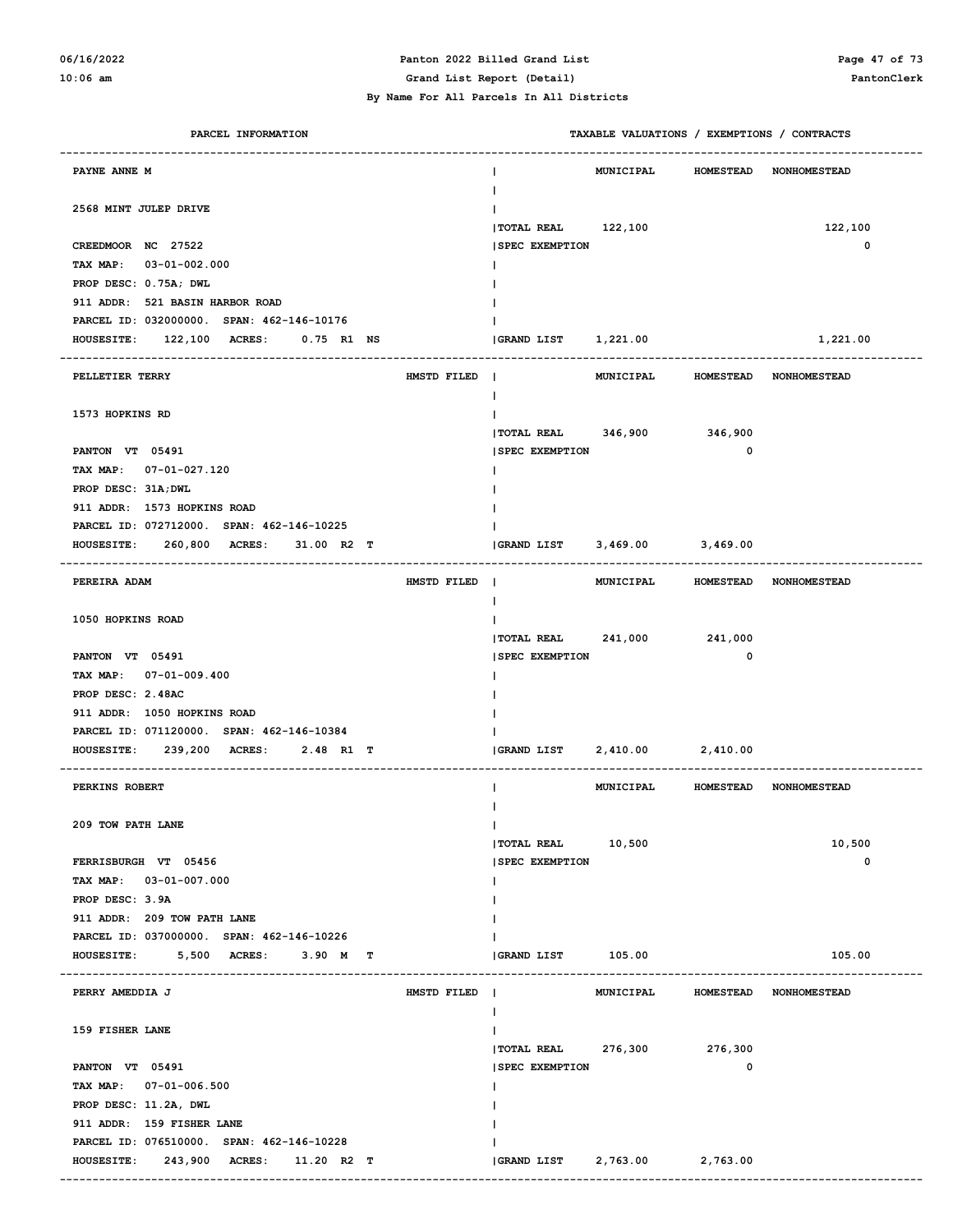### **06/16/2022 Panton 2022 Billed Grand List Page 48 of 73 10:06 am Grand List Report (Detail) PantonClerk**

| PARCEL INFORMATION                                |             | TAXABLE VALUATIONS / EXEMPTIONS / CONTRACTS         |
|---------------------------------------------------|-------------|-----------------------------------------------------|
| PHILBROOK DAVID H                                 | HMSTD FILED | MUNICIPAL<br>HOMESTEAD NONHOMESTEAD<br>$\mathbf{I}$ |
| PHILBROOK KIM M                                   |             | $\mathbf{I}$                                        |
| 321 RTE 22A                                       |             | Ι.                                                  |
|                                                   |             | TOTAL REAL 335,400 335,400                          |
| PANTON VT 05491                                   |             | $\mathbf 0$<br><b>SPEC EXEMPTION</b>                |
| TAX MAP: 07-01-003.300                            |             |                                                     |
| PROP DESC: 10.10 A, DWL                           |             |                                                     |
| 911 ADDR: 321 VT RTE 22A                          |             |                                                     |
| PARCEL ID: 072000500. SPAN: 462-146-10319         |             |                                                     |
| 306,100 ACRES: 10.10 R2 T<br><b>HOUSESITE:</b>    |             | GRAND LIST 3,354.00 3,354.00                        |
|                                                   |             |                                                     |
| PICKETT SHARON S                                  | HMSTD FILED | MUNICIPAL<br>HOMESTEAD NONHOMESTEAD                 |
| PICKETT LUCIEN                                    |             | $\mathbf{I}$                                        |
| 1209 VT RTE 22A                                   |             | $\mathbf{I}$                                        |
|                                                   |             | TOTAL REAL 124,400 124,400                          |
| PANTON VT 05491                                   |             | $\mathbf 0$<br><b>SPEC EXEMPTION</b>                |
| TAX MAP: 07-01-030.000                            |             |                                                     |
| PROP DESC: 1 A; DWL                               |             |                                                     |
| 911 ADDR: 1209 VT RTE 22A                         |             |                                                     |
| PARCEL ID: 073000000. SPAN: 462-146-10031         |             |                                                     |
| 124,400 ACRES: 1.00 R1 T<br><b>HOUSESITE:</b>     |             | 1,244.00 1,244.00<br><b>GRAND LIST</b>              |
| ---------------------<br>PLOOF MARGARET R         | HMSTD FILED | MUNICIPAL<br>HOMESTEAD NONHOMESTEAD                 |
| PLOOF KODY                                        |             | $\mathbf{I}$                                        |
| 965 ALLEN ROAD                                    |             | Ι.                                                  |
|                                                   |             | TOTAL REAL 185,700 185,700                          |
| PANTON VT 05491                                   |             | $\mathbf 0$<br><b>SPEC EXEMPTION</b>                |
| TAX MAP: 05-01-064.000                            |             |                                                     |
| PROP DESC: 1.96A; DWL                             |             |                                                     |
| 911 ADDR: 965 ALLEN ROAD                          |             |                                                     |
| PARCEL ID: 056400000. SPAN: 462-146-10266         |             |                                                     |
| 185,700 ACRES:<br><b>HOUSESITE:</b><br>1.96 R1 T  |             | 1,857.00 1,857.00<br><b>GRAND LIST</b>              |
|                                                   |             |                                                     |
| PRESSON TODD                                      | HMSTD FILED | MUNICIPAL<br>HOMESTEAD NONHOMESTEAD                 |
| PRESSON LISA                                      |             | $\mathbf{I}$                                        |
| 1781 HOPKINS RD                                   |             | $\mathbf{I}$                                        |
|                                                   |             | $ $ TOTAL REAL 366,500<br>366,500                   |
| PANTON VT 05491                                   |             | 0<br><b>SPEC EXEMPTION</b>                          |
| TAX MAP: 07-01-027.200                            |             | I.                                                  |
| PROP DESC: 22.5A; DWL                             |             |                                                     |
| 911 ADDR: 1781 HOPKINS ROAD                       |             |                                                     |
| PARCEL ID: 072720000. SPAN: 462-146-10236         |             |                                                     |
| 300,100 ACRES:<br><b>HOUSESITE:</b><br>22.50 R2 T |             | <b>GRAND LIST</b><br>3,665.00 3,665.00              |
| PRESTON ERIC G                                    | HMSTD FILED | <b>MUNICIPAL</b><br>HOMESTEAD NONHOMESTEAD          |
| PRESTON ANGELA J                                  |             | $\mathbf{I}$                                        |
| 1799 PANTON RD                                    |             | L                                                   |
|                                                   |             | TOTAL REAL 201,400<br>201,400                       |
| PANTON VT 05491                                   |             | 0<br><b>SPEC EXEMPTION</b>                          |
| TAX MAP: 03-01-053.000                            |             | Ι.                                                  |
| PROP DESC: 1.1A; DWL                              |             |                                                     |
| 911 ADDR: 1799 PANTON ROAD                        |             |                                                     |
| PARCEL ID: 035300000. SPAN: 462-146-10068         |             |                                                     |
| 201,400 ACRES: 1.10 R1 T<br><b>HOUSESITE:</b>     |             | GRAND LIST<br>2,014.00 2,014.00                     |
|                                                   |             |                                                     |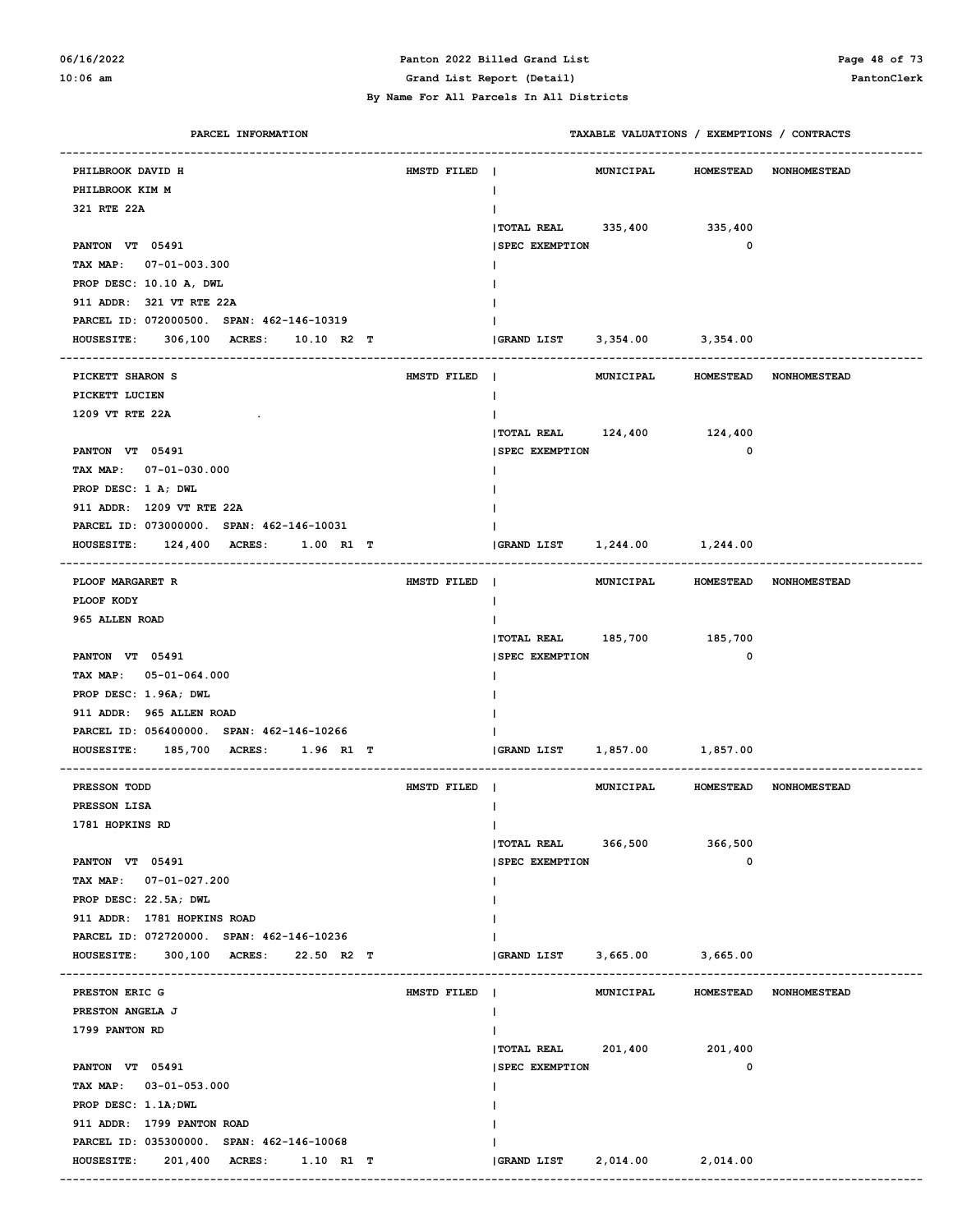#### **06/16/2022 Panton 2022 Billed Grand List Page 49 of 73 10:06 am Grand List Report (Detail) PantonClerk**

| PARCEL INFORMATION                                 |             |                                        | TAXABLE VALUATIONS / EXEMPTIONS / CONTRACTS |
|----------------------------------------------------|-------------|----------------------------------------|---------------------------------------------|
| PRESTON MICHAEL                                    | HMSTD FILED | MUNICIPAL                              | <b>HOMESTEAD</b><br><b>NONHOMESTEAD</b>     |
| PRESTON JESSICA                                    |             | $\mathbf{I}$                           |                                             |
|                                                    |             |                                        |                                             |
| 4905 JERSEY STREET                                 |             | TOTAL REAL 201,600 201,600             |                                             |
| PANTON VT 05491                                    |             | <b>SPEC EXEMPTION</b>                  | $\mathbf 0$                                 |
| TAX MAP: 06-02-053.000                             |             |                                        |                                             |
| PROP DESC: 0.5A; DWL                               |             |                                        |                                             |
| 911 ADDR: 4905 JERSEY STREET                       |             |                                        |                                             |
| PARCEL ID: 060253000. SPAN: 462-146-10106          |             |                                        |                                             |
| <b>HOUSESITE:</b><br>201,600 ACRES:<br>$0.50$ R1 T |             | 2,016.00 2,016.00<br><b>GRAND LIST</b> |                                             |
| PRESTON RUSSELL                                    | HMSTD FILED | MUNICIPAL<br>$\blacksquare$            | <b>HOMESTEAD</b><br><b>NONHOMESTEAD</b>     |
| PRESTON PAMELA                                     |             | $\mathbf{I}$                           |                                             |
| 90 SUNSET KNOLL                                    |             |                                        |                                             |
|                                                    |             | TOTAL REAL 126,200 126,200             |                                             |
| PANTON VT 05491                                    |             | <b>SPEC EXEMPTION</b>                  | $\mathbf 0$                                 |
| TAX MAP: 03-01-061.000                             |             |                                        |                                             |
| PROP DESC: 1.46A; DWL                              |             |                                        |                                             |
| 911 ADDR: 90 SUNSET KNOLL                          |             |                                        |                                             |
| PARCEL ID: 036100000. SPAN: 462-146-10237          |             |                                        |                                             |
| <b>HOUSESITE:</b><br>126,200 ACRES:<br>1.46 R1 T   |             | 1,262.00 1,262.00<br><b>GRAND LIST</b> |                                             |
|                                                    |             |                                        |                                             |
| PROVENCHER BENJAMIN                                | HMSTD FILED | MUNICIPAL<br>$\blacksquare$            | HOMESTEAD NONHOMESTEAD                      |
|                                                    |             | $\mathbf{I}$                           |                                             |
| <b>78 PEASE ROAD</b>                               |             |                                        |                                             |
|                                                    |             | TOTAL REAL 173,600 173,600             |                                             |
| PANTON VT 05491                                    |             | <b>SPEC EXEMPTION</b>                  | $\mathbf 0$                                 |
| TAX MAP: 06-01-024.000                             |             |                                        |                                             |
| PROP DESC: .5A; DWL                                |             |                                        |                                             |
| 911 ADDR: 78 PEASE ROAD                            |             |                                        |                                             |
| PARCEL ID: 060124000. SPAN: 462-146-10248          |             |                                        |                                             |
| 173,600 ACRES:<br><b>HOUSESITE:</b><br>$0.50$ R1 T |             | 1,736.00 1,736.00<br>GRAND LIST        |                                             |
| PUSCHEL PHILIP P REV TRUST                         |             | MUNICIPAL                              | HOMESTEAD NONHOMESTEAD                      |
| PUSCHEL ROBERTA J REV TRUST                        |             |                                        |                                             |
| 10806 ROSEMONT COURT                               |             | $\mathsf{I}$                           |                                             |
|                                                    |             | TOTAL REAL 2079,600                    | 2079,600                                    |
| FT. MYERS FL 33908                                 |             | <b>SPEC EXEMPTION</b>                  | 0                                           |
| TAX MAP:<br>05-01-026.000                          |             |                                        |                                             |
| PROP DESC: 35.17A; DWL                             |             |                                        |                                             |
| 911 ADDR: 200 LAKE ROAD                            |             |                                        |                                             |
| PARCEL ID: 052600000. SPAN: 462-146-10238          |             |                                        |                                             |
| HOUSESITE: 1993,700 ACRES:<br>35.17 R2 NS          |             | <b>GRAND LIST</b><br>20,796.00         | 20,796.00                                   |
|                                                    |             |                                        |                                             |
| RAINEY CRYSTA S                                    | HMSTD FILED | MUNICIPAL                              | <b>HOMESTEAD</b><br><b>NONHOMESTEAD</b>     |
|                                                    |             |                                        |                                             |
|                                                    |             |                                        |                                             |
| 2346 VT ROUTE 22A                                  |             | TOTAL REAL 103,600 103,600             | 0                                           |
| PANTON VT 05491                                    |             | <b>SPEC EXEMPTION</b>                  |                                             |
| TAX MAP: 07-01-066.000<br>PROP DESC: 2.9A; DWL     |             |                                        |                                             |
| 911 ADDR: 2346 VT RTE 22A                          |             |                                        |                                             |
| PARCEL ID: 076610000. SPAN: 462-146-10254          |             |                                        |                                             |
| <b>HOUSESITE:</b><br>100,200 ACRES:<br>2.90 R1 T   |             | <b>GRAND LIST</b><br>1,036.00          | 1,036.00                                    |
|                                                    |             |                                        |                                             |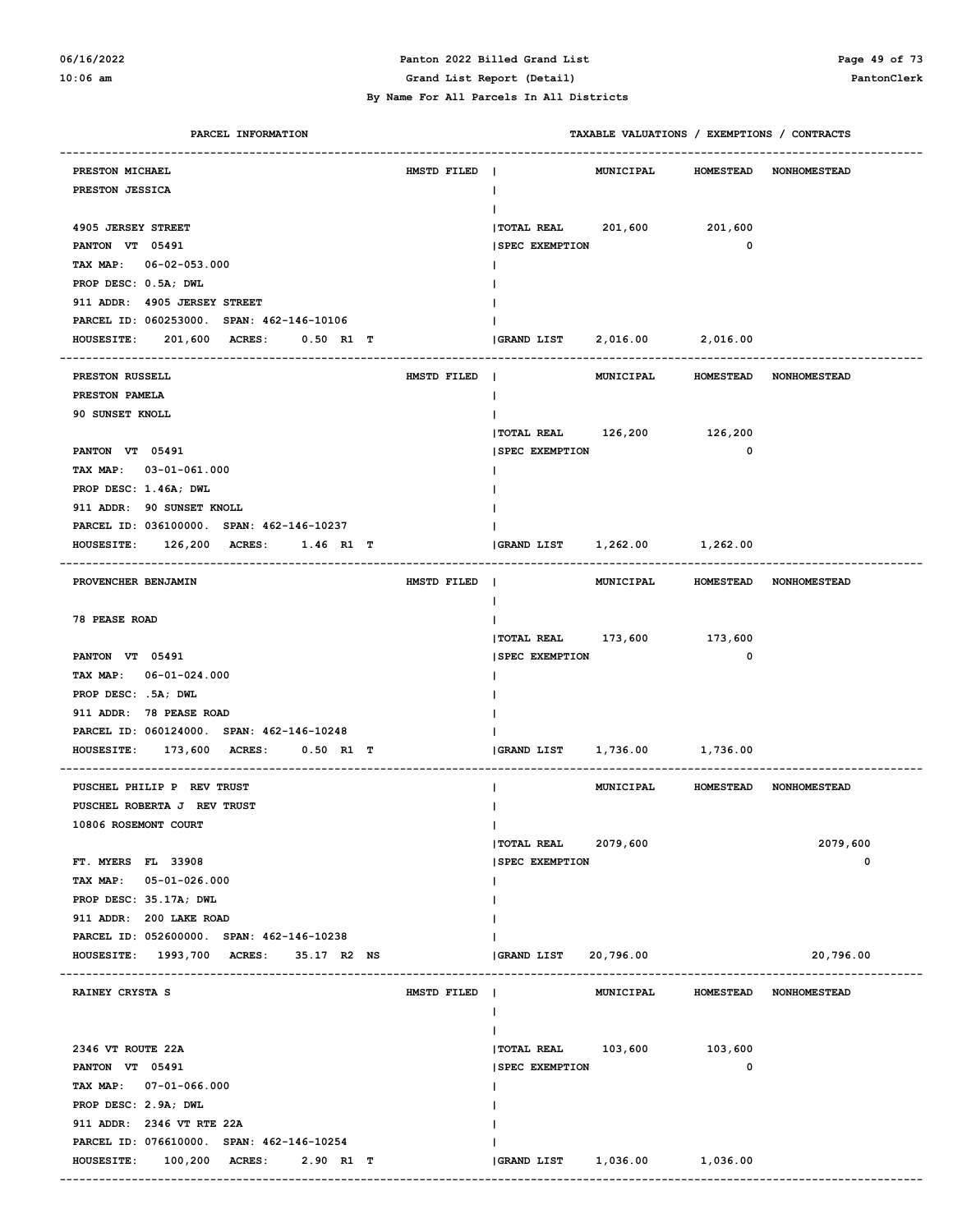### **06/16/2022 Panton 2022 Billed Grand List Page 50 of 73 10:06 am Grand List Report (Detail) PantonClerk**

| PARCEL INFORMATION                             | TAXABLE VALUATIONS / EXEMPTIONS / CONTRACTS |                  |                                  |
|------------------------------------------------|---------------------------------------------|------------------|----------------------------------|
| RAMON FRANCISCO                                | MUNICIPAL                                   |                  | HOMESTEAD NONHOMESTEAD           |
| RAMON MICHELE L                                |                                             |                  |                                  |
| 4955 JERSEY STREET                             |                                             |                  |                                  |
|                                                | <b>TOTAL REAL</b><br>220,700                |                  | 220,700                          |
| PANTON VT 05491                                | <b>SPEC EXEMPTION</b>                       |                  | $\mathbf 0$                      |
| TAX MAP: 06-02-052.000                         |                                             |                  |                                  |
| PROP DESC: 5.43 AC, DWELLING                   |                                             |                  |                                  |
| 911 ADDR: 4955 JERSEY STREET                   |                                             |                  |                                  |
| PARCEL ID: 060252000. SPAN: 462-146-10050      |                                             |                  |                                  |
| HOUSESITE: 212,600 ACRES:<br>5.43 R1 T         | GRAND LIST 2,207.00                         |                  | 2,207.00                         |
|                                                |                                             |                  |                                  |
| HMSTD FILED  <br>RAPHAEL DIANA                 |                                             |                  | MUNICIPAL HOMESTEAD NONHOMESTEAD |
|                                                |                                             |                  |                                  |
| 315 PEASE RD                                   |                                             |                  |                                  |
|                                                | TOTAL REAL 343,500 343,500                  |                  |                                  |
| PANTON VT 05491                                | <b>SPEC EXEMPTION</b>                       | 0                |                                  |
| TAX MAP: 06-01-030.000                         |                                             |                  |                                  |
| PROP DESC: 10.23A; DWL                         |                                             |                  |                                  |
| 911 ADDR: 315 PEASE ROAD                       |                                             |                  |                                  |
| PARCEL ID: 060300000. SPAN: 462-146-10239      |                                             |                  |                                  |
| 313,800 ACRES: 10.23 R2 T<br><b>HOUSESITE:</b> | GRAND LIST 3,435.00 3,435.00                |                  |                                  |
| <b>RATHBUN RICHARD</b><br>HMSTD FILED          |                                             |                  | MUNICIPAL HOMESTEAD NONHOMESTEAD |
|                                                |                                             |                  |                                  |
| 1456 HOPKINS RD                                |                                             |                  |                                  |
|                                                | TOTAL REAL 238,100 238,100                  |                  |                                  |
| PANTON VT 05491                                | <b>SPEC EXEMPTION</b>                       | 0                |                                  |
| TAX MAP: 07-01-022.000                         |                                             |                  |                                  |
| PROP DESC: 10A; DWL                            |                                             |                  |                                  |
| 911 ADDR: 1456 HOPKINS ROAD                    |                                             |                  |                                  |
| PARCEL ID: 072210000. SPAN: 462-146-10240      |                                             |                  |                                  |
| 206,100 ACRES: 10.00 R2 T<br><b>HOUSESITE:</b> |                                             |                  |                                  |
|                                                |                                             |                  |                                  |
| REDMOND MICHAEL                                |                                             |                  | MUNICIPAL HOMESTEAD NONHOMESTEAD |
| REDMOND LORI                                   |                                             |                  |                                  |
| 1986 JERSEY ST                                 |                                             |                  |                                  |
|                                                | TOTAL REAL 137,500                          |                  | 137,500                          |
| PANTON VT 05491                                | <b>SPEC EXEMPTION</b>                       |                  | 0                                |
| TAX MAP: 06-02-015.000                         |                                             |                  |                                  |
| PROP DESC: .28 A; DWL                          |                                             |                  |                                  |
| 911 ADDR: 2515 PANTON ROAD                     |                                             |                  |                                  |
| PARCEL ID: 062150000. SPAN: 462-146-10047      |                                             |                  |                                  |
| HOUSESITE: 137,500 ACRES:<br>$0.28$ R1 T       | GRAND LIST 1,375.00                         |                  | 1,375.00                         |
| REDWOOD LILLIE                                 | MUNICIPAL                                   | <b>HOMESTEAD</b> | NONHOMESTEAD                     |
|                                                |                                             |                  |                                  |
| 68 ROSS ST                                     |                                             |                  |                                  |
|                                                | TOTAL REAL 6,000                            |                  | 6,000                            |
| E ORANGE NJ 07018                              | <b>SPEC EXEMPTION</b>                       |                  | 0                                |
| TAX MAP: 03-01-009.000                         |                                             |                  |                                  |
| PROP DESC: 2.2A                                |                                             |                  |                                  |
| 911 ADDR: OTTER CREEK                          |                                             |                  |                                  |
| PARCEL ID: 039000000. SPAN: 462-146-10241      |                                             |                  |                                  |
| <b>HOUSESITE:</b><br>5,500 ACRES: 2.20 M S     | GRAND LIST<br>60.00                         |                  | 60.00                            |
|                                                |                                             |                  |                                  |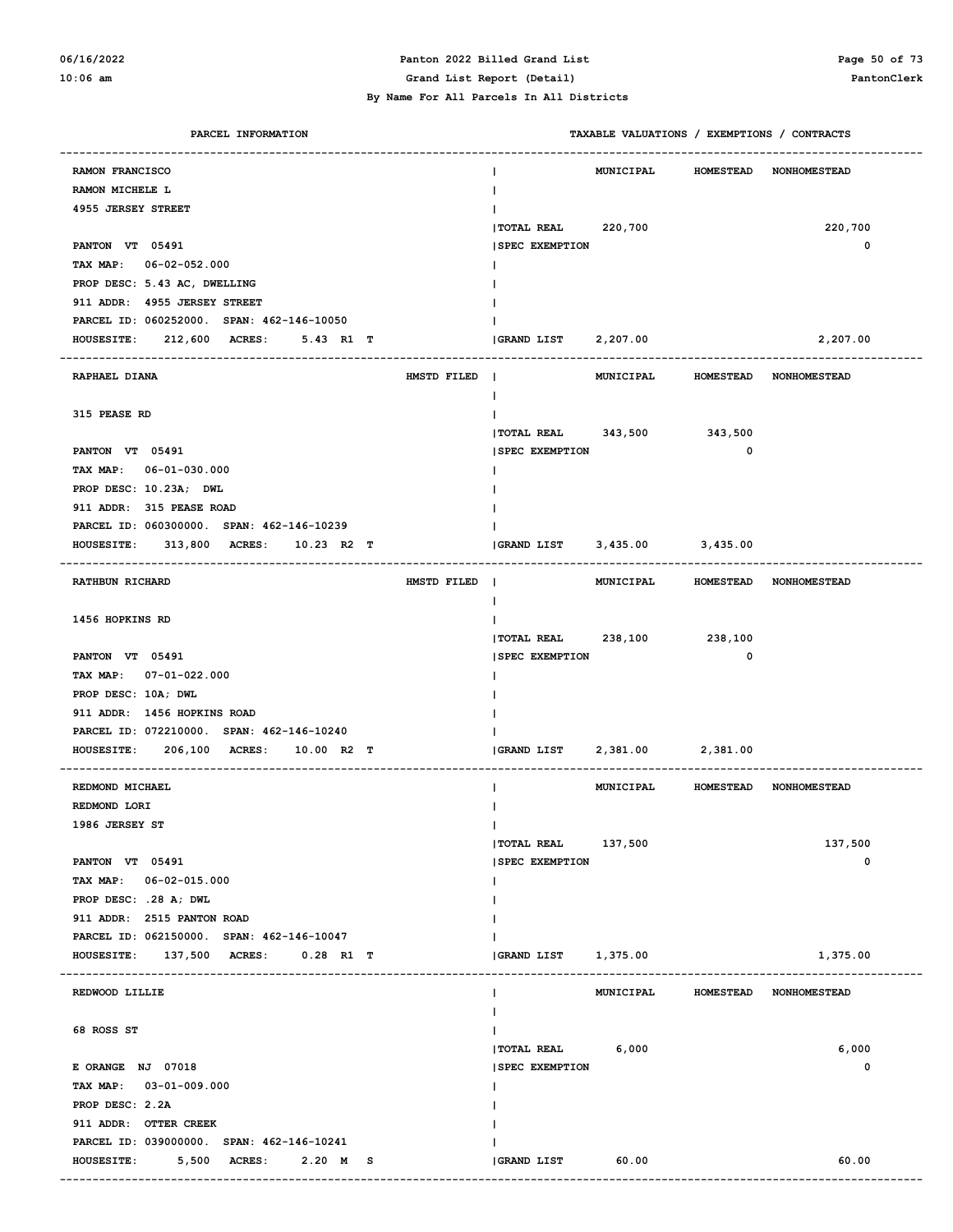#### **06/16/2022 Panton 2022 Billed Grand List Page 51 of 73 10:06 am Grand List Report (Detail) PantonClerk**

| PARCEL INFORMATION                               |             | TAXABLE VALUATIONS / EXEMPTIONS / CONTRACTS           |
|--------------------------------------------------|-------------|-------------------------------------------------------|
| RHEAUME DAVID                                    | HMSTD FILED | MUNICIPAL<br><b>HOMESTEAD</b><br><b>NONHOMESTEAD</b>  |
| RHEAUME JULIE                                    |             | $\mathbf{I}$                                          |
| 355 BASIN HARBOR RD                              |             |                                                       |
|                                                  |             | TOTAL REAL 188,700 188,700                            |
| PANTON VT 05491                                  |             | $\mathbf 0$<br><b>SPEC EXEMPTION</b>                  |
| TAX MAP: 03-01-040.000                           |             |                                                       |
| PROP DESC: 1A; DWL                               |             |                                                       |
| 911 ADDR: 355 BASIN HARBOR ROAD                  |             |                                                       |
| PARCEL ID: 034000000. SPAN: 462-146-10243        |             |                                                       |
| <b>HOUSESITE:</b><br>188,700 ACRES:<br>1.00 R1 T |             | 1,887.00 1,887.00<br><b>GRAND LIST</b>                |
|                                                  |             |                                                       |
| RICHARD C JACKSON TRUST AGREEMENT                | HMSTD FILED | MUNICIPAL<br>HOMESTEAD NONHOMESTEAD<br>$\blacksquare$ |
|                                                  |             | Ι.                                                    |
| 420 JACKSON RD                                   |             |                                                       |
|                                                  |             | TOTAL REAL 214,600 214,600                            |
| PANTON VT 05491                                  |             | $\mathbf 0$<br><b>SPEC EXEMPTION</b>                  |
| TAX MAP: 07-01-056.000                           |             |                                                       |
| PROP DESC: 1A; DWL                               |             |                                                       |
| 911 ADDR: 420 JACKSON ROAD                       |             |                                                       |
| PARCEL ID: 075600000. SPAN: 462-146-10150        |             |                                                       |
| <b>HOUSESITE:</b><br>214,600 ACRES:<br>1.00 R1 T |             | 2,146.00 2,146.00<br>GRAND LIST                       |
|                                                  |             |                                                       |
| RICHER GRETCHEN A                                |             | MUNICIPAL<br>HOMESTEAD NONHOMESTEAD<br>$\mathbf{I}$   |
|                                                  |             |                                                       |
| 309 SAND RD                                      |             |                                                       |
|                                                  |             | TOTAL REAL 3,200<br>3,200                             |
| FERRISBURGH VT 05456                             |             | 0<br><b>SPEC EXEMPTION</b>                            |
| TAX MAP: 03-01-011.000                           |             |                                                       |
| PROP DESC: 1A                                    |             |                                                       |
| 911 ADDR: 309 SAND ROAD                          |             |                                                       |
| PARCEL ID: 031100000. SPAN: 462-146-10081        |             |                                                       |
| 3,200 ACRES:<br>1.00 M S<br><b>HOUSESITE:</b>    |             | GRAND LIST<br>32.00<br>32.00                          |
|                                                  | HMSTD FILED | HOMESTEAD NONHOMESTEAD                                |
| <b>RIVERS CHARLES</b><br><b>RIVERS ANN</b>       |             | MUNICIPAL                                             |
| 594 PANTON RD                                    |             | $\mathbf{I}$                                          |
|                                                  |             | 222,000<br>222,000<br><b>TOTAL REAL</b>               |
| PANTON VT 05491                                  |             | 0<br><b>SPEC EXEMPTION</b>                            |
| TAX MAP: 03-01-016.000                           |             |                                                       |
| PROP DESC: 2.5A; DWL                             |             |                                                       |
| 911 ADDR: 594 PANTON ROAD                        |             |                                                       |
| PARCEL ID: 031600000. SPAN: 462-146-10246        |             |                                                       |
| <b>HOUSESITE:</b><br>220,100 ACRES: 2.50 R1 T    |             | GRAND LIST<br>2,220.00<br>2,220.00                    |
|                                                  |             |                                                       |
| ROT JASON J                                      | HMSTD FILED | MUNICIPAL<br>HOMESTEAD NONHOMESTEAD                   |
| ROT SHELLEY R                                    |             | $\mathbf{I}$                                          |
| 1016 VT. RTE. 22A                                |             |                                                       |
|                                                  |             | $ $ TOTAL REAL 255,000<br>255,000                     |
| PANTON VT 05491                                  |             | 0<br><b>SPEC EXEMPTION</b>                            |
| TAX MAP: 07-01-015.100                           |             |                                                       |
| PROP DESC: 10A; DWL                              |             |                                                       |
| 911 ADDR: 1016 VT RTE 22A                        |             |                                                       |
| PARCEL ID: 100110000. SPAN: 462-146-10160        |             |                                                       |
| HOUSESITE: 225,900 ACRES: 10.00 R2 T             |             | <b>GRAND LIST</b><br>2,550.00<br>2,550.00             |
|                                                  |             |                                                       |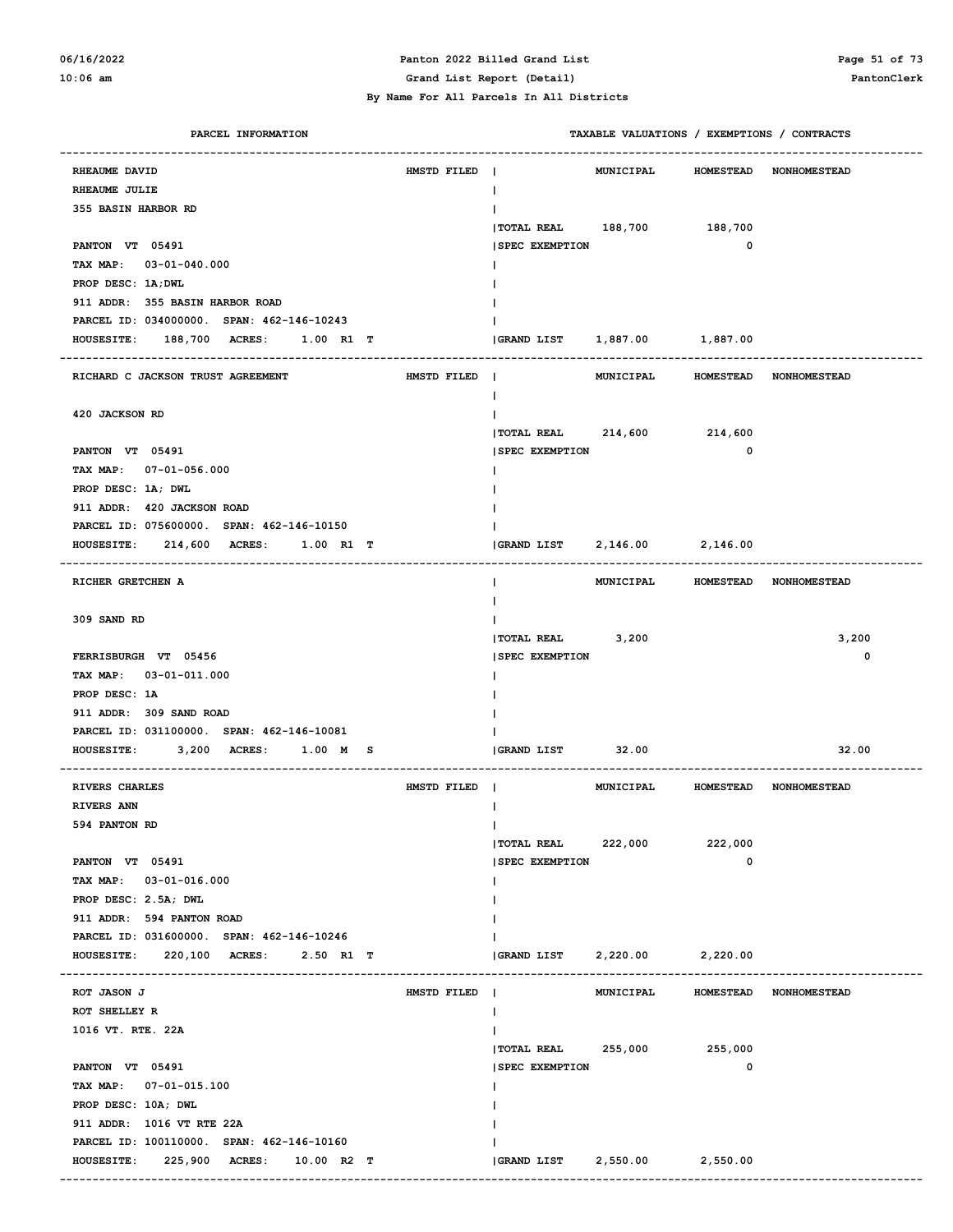#### **06/16/2022 Panton 2022 Billed Grand List Page 52 of 73 10:06 am Grand List Report (Detail) PantonClerk**

| PARCEL INFORMATION                                |             |                                 | TAXABLE VALUATIONS / EXEMPTIONS / CONTRACTS |             |                                  |
|---------------------------------------------------|-------------|---------------------------------|---------------------------------------------|-------------|----------------------------------|
| RUDD MARY YEAGER                                  | HMSTD FILED |                                 | <b>MUNICIPAL</b>                            |             | HOMESTEAD NONHOMESTEAD           |
| RUDD ROBERT EDWARD                                |             |                                 |                                             |             |                                  |
| 401 SPAULDING ROAD                                |             |                                 |                                             |             |                                  |
|                                                   |             | TOTAL REAL 422,700 422,700      |                                             |             |                                  |
| PANTON VT 05491                                   |             | <b>SPEC EXEMPTION</b>           |                                             | 0           |                                  |
| TAX MAP: 05-01-039.000                            |             |                                 |                                             |             |                                  |
| PROP DESC: 14.5A; DWL                             |             |                                 |                                             |             |                                  |
| 911 ADDR: 401 SPAULDING ROAD                      |             |                                 |                                             |             |                                  |
| PARCEL ID: 053900000. SPAN: 462-146-10249         |             |                                 |                                             |             |                                  |
| 381,000 ACRES: 14.50 R2 T<br><b>HOUSESITE:</b>    |             | (GRAND LIST 4, 227.00 4, 227.00 |                                             |             |                                  |
|                                                   |             |                                 |                                             |             |                                  |
| RUSSETT PHILLIP J                                 |             |                                 |                                             |             | MUNICIPAL HOMESTEAD NONHOMESTEAD |
|                                                   |             |                                 |                                             |             |                                  |
| PO BOX 191                                        |             |                                 |                                             |             |                                  |
|                                                   |             | TOTAL REAL 359,200              |                                             |             | 359,200                          |
| VERGENNES VT 05491                                |             | <b>ISPEC EXEMPTION</b>          |                                             |             | $\mathbf 0$                      |
| TAX MAP: 03-01-035.000                            |             |                                 |                                             |             |                                  |
| PROP DESC: 2A; DWL                                |             |                                 |                                             |             |                                  |
| 911 ADDR: 1363 PANTON ROAD                        |             |                                 |                                             |             |                                  |
| PARCEL ID: 033500000. SPAN: 462-146-10251         |             |                                 |                                             |             |                                  |
| 359,200 ACRES:<br>2.00 C C<br><b>HOUSESITE:</b>   |             | GRAND LIST 3,592.00             |                                             |             | 3,592.00                         |
|                                                   |             |                                 |                                             |             |                                  |
| RUSSETT PHILLIP J                                 | HMSTD FILED |                                 |                                             |             | MUNICIPAL HOMESTEAD NONHOMESTEAD |
| RUSSETT TEENA M<br>799 ROUTE 22A                  |             |                                 |                                             |             |                                  |
|                                                   |             | TOTAL REAL 312,400 312,400      |                                             |             |                                  |
| VERGENNES VT 05491                                |             | <b>SPEC EXEMPTION</b>           |                                             | $\mathbf 0$ |                                  |
| TAX MAP: 07-01-010.000                            |             |                                 |                                             |             |                                  |
| PROP DESC: 15A; DWL                               |             |                                 |                                             |             |                                  |
| 911 ADDR: 799 VT RTE 22A                          |             |                                 |                                             |             |                                  |
| PARCEL ID: 071000000. SPAN: 462-146-10172         |             |                                 |                                             |             |                                  |
| 269,300 ACRES:<br><b>HOUSESITE:</b><br>15.00 R2 T |             | GRAND LIST                      | 3, 124.00 3, 124.00                         |             |                                  |
|                                                   |             |                                 |                                             |             |                                  |
| SALTUS THOMAS P                                   | HMSTD FILED |                                 | MUNICIPAL                                   |             | HOMESTEAD NONHOMESTEAD           |
| KEMP JESSICA L                                    |             |                                 |                                             |             |                                  |
| 2212 PANTON RD                                    |             |                                 |                                             |             |                                  |
|                                                   |             | $ $ TOTAL REAL $131,500$        |                                             | 131,500     |                                  |
| PANTON VT 05491                                   |             | <b>SPEC EXEMPTION</b>           |                                             | 0           |                                  |
| TAX MAP: 03-01-045.000                            |             |                                 |                                             |             |                                  |
| PROP DESC: 10.1A; MH                              |             |                                 |                                             |             |                                  |
| 911 ADDR: 2212 PANTON ROAD                        |             |                                 |                                             |             |                                  |
| PARCEL ID: 034500000. SPAN: 462-146-10257         |             |                                 |                                             |             |                                  |
| HOUSESITE: 102,200 ACRES:<br>10.10 MHL T          |             | GRAND LIST                      | 1,315.00 1,315.00                           |             |                                  |
| SCUTTLESHIP FARM LLC                              |             |                                 | MUNICIPAL                                   |             | HOMESTEAD NONHOMESTEAD           |
|                                                   |             |                                 |                                             |             |                                  |
| 2214 ARNOLD BAY ROAD                              |             |                                 |                                             |             |                                  |
|                                                   |             | TOTAL REAL 531,200              |                                             |             | 531,200                          |
| PANTON VT 05491                                   |             | <b>SPEC EXEMPTION</b>           |                                             |             | 0                                |
| TAX MAP: 03-01-036.100                            |             |                                 |                                             |             |                                  |
| PROP DESC: 124A; FARM                             |             |                                 |                                             |             |                                  |
| 911 ADDR: 81 BASIN HARBOR ROAD                    |             | CURRENT USE 163,400             |                                             |             | 163,400                          |
| PARCEL ID: 033611000. SPAN: 462-146-10085         |             |                                 |                                             |             |                                  |
| <b>HOUSESITE:</b><br>247,900 ACRES: 124.00 R2 T   |             | GRAND LIST                      | 3,678.00                                    |             | 3,678.00                         |
|                                                   |             |                                 |                                             |             |                                  |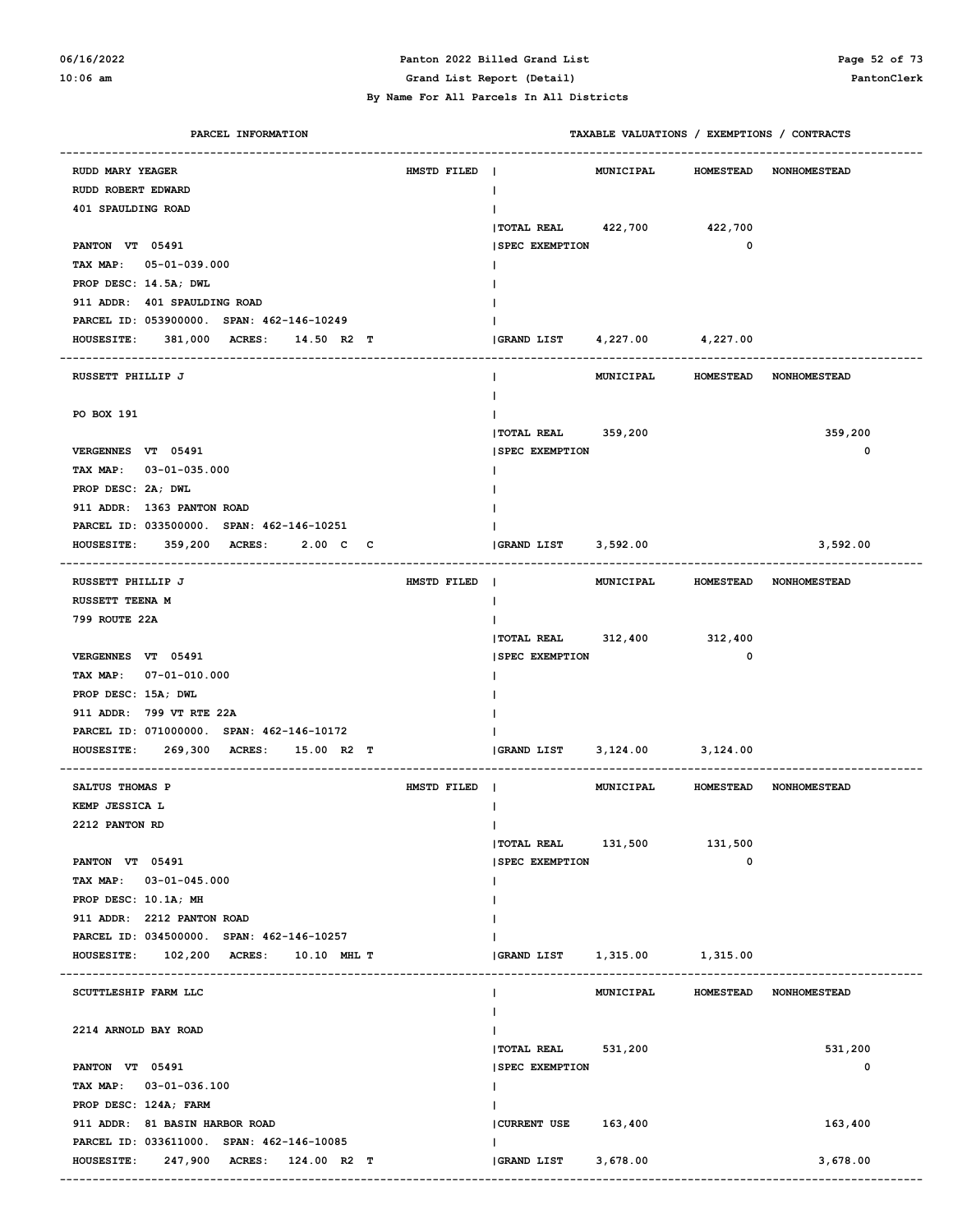#### **06/16/2022 Panton 2022 Billed Grand List Page 53 of 73 10:06 am Grand List Report (Detail) PantonClerk**

| PARCEL INFORMATION                               |             | TAXABLE VALUATIONS / EXEMPTIONS / CONTRACTS |                   |                        |
|--------------------------------------------------|-------------|---------------------------------------------|-------------------|------------------------|
| SHACKETT HEATHER E                               | HMSTD FILED | <b>MUNICIPAL</b>                            | <b>HOMESTEAD</b>  | <b>NONHOMESTEAD</b>    |
| ALEXANDER SONDRA L                               |             | L                                           |                   |                        |
| 125 SUNSET KNOLL                                 |             |                                             |                   |                        |
|                                                  |             | TOTAL REAL 224,200 224,200                  |                   |                        |
| PANTON VT 05491                                  |             | <b>SPEC EXEMPTION</b>                       | $\mathbf 0$       |                        |
| TAX MAP: 03-01-057.000                           |             |                                             |                   |                        |
| PROP DESC: 2.43A; DWL                            |             |                                             |                   |                        |
| 911 ADDR: 125 SUNSET KNOLL                       |             |                                             |                   |                        |
| PARCEL ID: 035700000. SPAN: 462-146-10138        |             |                                             |                   |                        |
| HOUSESITE: 222,700 ACRES:<br>2.43 R1 T           |             | GRAND LIST                                  | 2,242.00 2,242.00 |                        |
|                                                  |             |                                             |                   |                        |
| SILVA TYLER J                                    | HMSTD FILED | MUNICIPAL<br>$\blacksquare$                 |                   | HOMESTEAD NONHOMESTEAD |
|                                                  |             | L                                           |                   |                        |
| 3190 JERSEY ST                                   |             |                                             |                   |                        |
|                                                  |             | TOTAL REAL 197,500 197,500                  |                   |                        |
| PANTON VT 05491                                  |             | <b>SPEC EXEMPTION</b>                       | $\mathbf 0$       |                        |
| TAX MAP: 06-01-016.000                           |             |                                             |                   |                        |
| PROP DESC: 1A; DWL                               |             |                                             |                   |                        |
| 911 ADDR: 3190 JERSEY STREET                     |             |                                             |                   |                        |
| PARCEL ID: 060116000. SPAN: 462-146-10118        |             |                                             |                   |                        |
| 197,500 ACRES:<br><b>HOUSESITE:</b><br>1.00 R1 T |             | 1,975.00 1,975.00<br><b>GRAND LIST</b>      |                   |                        |
| SMITH ALEXANDER W                                | HMSTD FILED | MUNICIPAL                                   |                   | HOMESTEAD NONHOMESTEAD |
| KASS SUSAN M                                     |             | н                                           |                   |                        |
| 1849 PANTON RD                                   |             |                                             |                   |                        |
|                                                  |             | TOTAL REAL 174,400 174,400                  |                   |                        |
| PANTON VT 05491                                  |             | <b>SPEC EXEMPTION</b>                       | $\mathbf 0$       |                        |
| TAX MAP: 03-01-052.000                           |             |                                             |                   |                        |
| PROP DESC: 5A; DWL                               |             |                                             |                   |                        |
| 911 ADDR: 1849 PANTON ROAD                       |             |                                             |                   |                        |
| PARCEL ID: 035200000. SPAN: 462-146-10258        |             |                                             |                   |                        |
| $HOUSESTTE: 163,100$ ACRES:<br>5.00 R1 T         |             | 1,744.00 1,744.00<br><b>GRAND LIST</b>      |                   |                        |
| SMITH ANDREW B                                   | HMSTD FILED | <b>MUNICIPAL</b>                            |                   | HOMESTEAD NONHOMESTEAD |
| SMITH TERESA B                                   |             |                                             |                   |                        |
| 21 FISHER LANE                                   |             | T                                           |                   |                        |
|                                                  |             | <b>TOTAL REAL</b><br>275,300                | 257,900           | 17,400                 |
| PANTON VT 05491                                  |             | <b>SPEC EXEMPTION</b>                       | $\mathbf 0$       | 0                      |
| TAX MAP: 07-01-006.100                           |             |                                             |                   |                        |
| PROP DESC: 10.1A; DWL                            |             |                                             |                   |                        |
| 911 ADDR: 21 FISHER LANE                         |             |                                             |                   |                        |
| PARCEL ID: 076100000. SPAN: 462-146-10259        |             |                                             |                   |                        |
| 228,600 ACRES: 10.10 R2 T<br><b>HOUSESITE:</b>   |             | <b>GRAND LIST</b><br>2,753.00               | 2,579.00          | 174.00                 |
|                                                  |             |                                             |                   |                        |
| SMITH DALE B                                     | HMSTD FILED | MUNICIPAL                                   |                   | HOMESTEAD NONHOMESTEAD |
| SMITH SUSAN A                                    |             | L                                           |                   |                        |
| 831 HOPKINS RD                                   |             |                                             |                   |                        |
|                                                  |             | $ $ TOTAL REAL 217,300                      | 217,300           |                        |
| PANTON VT 05491                                  |             | <b>SPEC EXEMPTION</b>                       | 0                 |                        |
| TAX MAP: 07-01-006.410                           |             |                                             |                   |                        |
| PROP DESC: 17.05A; DWL                           |             |                                             |                   |                        |
| 911 ADDR: 831 HOPKINS ROAD                       |             |                                             |                   |                        |
| PARCEL ID: 026400000. SPAN: 462-146-10260        |             |                                             |                   |                        |
| <b>HOUSESITE:</b><br>163,500 ACRES: 17.05 R2 T   |             | <b>GRAND LIST</b><br>2,173.00               | 2,173.00          |                        |
|                                                  |             |                                             |                   |                        |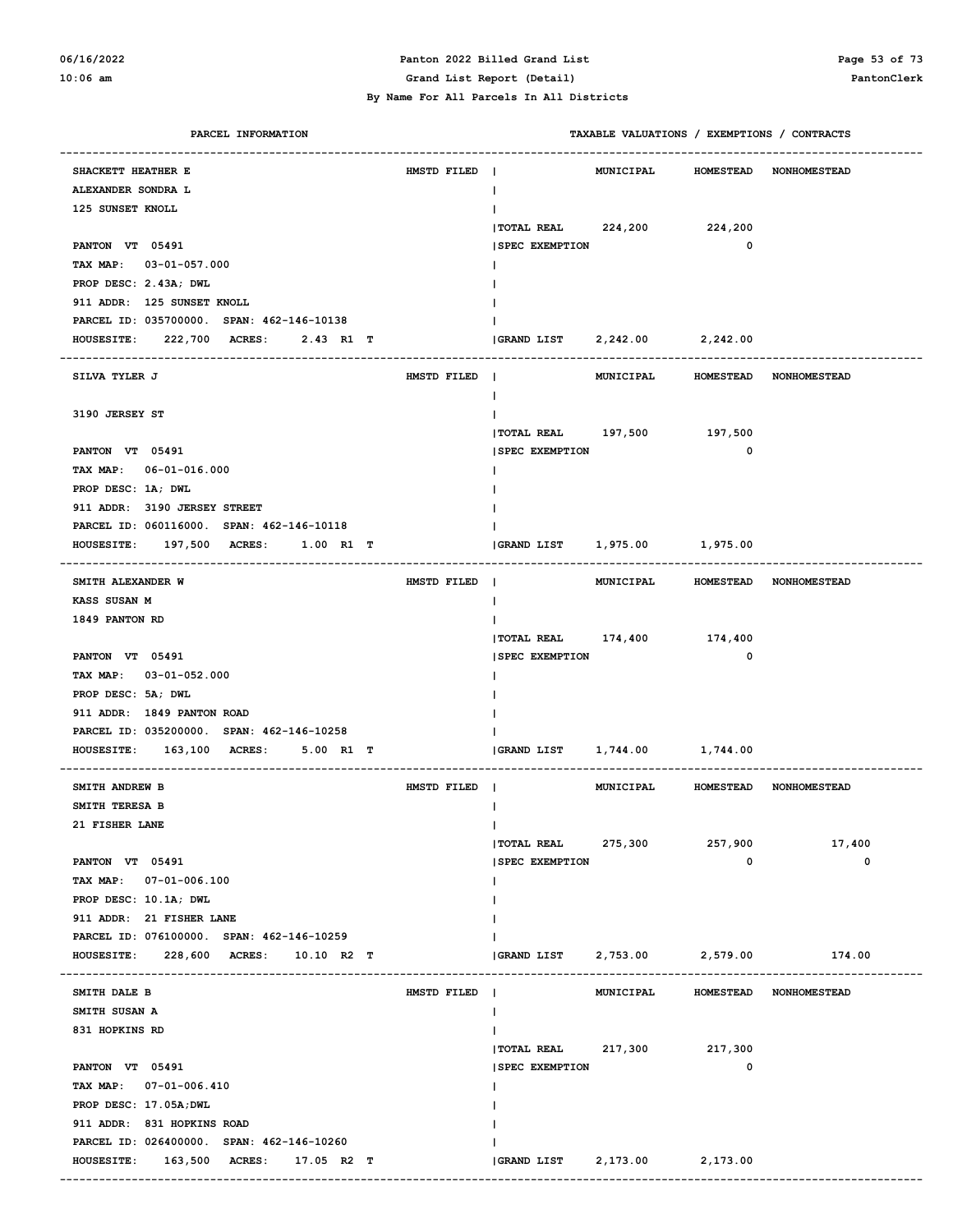# **06/16/2022 Panton 2022 Billed Grand List Page 54 of 73**

| PARCEL INFORMATION                                           |             | TAXABLE VALUATIONS / EXEMPTIONS / CONTRACTS                 |
|--------------------------------------------------------------|-------------|-------------------------------------------------------------|
| SOKAL, JOHN PAUL TRUST                                       | HMSTD FILED | <b>MUNICIPAL</b><br>HOMESTEAD NONHOMESTEAD<br>$\mathbf{I}$  |
| SOKAL PAUL & GIOVANELLA MARY TRUSTEES                        |             | T                                                           |
| 1480 HOPKINS RD                                              |             |                                                             |
|                                                              |             | <b>TOTAL REAL</b><br>294,600<br>270,000<br>24,600           |
| PANTON VT 05491                                              |             | <b>SPEC EXEMPTION</b><br>0<br>0                             |
| TAX MAP: 07-01-021.000                                       |             |                                                             |
| PROP DESC: 20.2A; DWL                                        |             |                                                             |
| 911 ADDR: 1480 HOPKINS ROAD                                  |             |                                                             |
| PARCEL ID: 072100000. SPAN: 462-146-10119                    |             |                                                             |
| 209,000<br><b>ACRES :</b><br><b>HOUSESITE:</b><br>20.20 R2 T |             | 2,946.00 2,700.00<br>GRAND LIST<br>246.00                   |
| SPEAR JON W                                                  | HMSTD FILED | MUNICIPAL<br>HOMESTEAD NONHOMESTEAD                         |
| SPEAR KAREN                                                  |             | $\mathbf{I}$                                                |
| 295 STOVE PIPE CITY RD                                       |             |                                                             |
|                                                              |             | TOTAL REAL 198,000 198,000                                  |
| PANTON VT 05491                                              |             | <b>SPEC EXEMPTION</b><br>$\mathbf 0$                        |
| TAX MAP: 02-01-012.000                                       |             |                                                             |
| PROP DESC: 11.7A; DWL                                        |             |                                                             |
| 911 ADDR: 295 STOVE PIPE CITY ROAD                           |             |                                                             |
| PARCEL ID: 021200000. SPAN: 462-146-10263                    |             |                                                             |
| 170,900<br><b>ACRES:</b><br><b>HOUSESITE:</b><br>11.70 R2 T  |             | GRAND LIST<br>1,980.00 1,980.00                             |
|                                                              |             |                                                             |
| STAHLBUSH FRED                                               |             | HOMESTEAD NONHOMESTEAD<br>MUNICIPAL                         |
| STAHLBUSH JUDITH                                             |             |                                                             |
| 1176 W. VIA LE PAZ DRIVE                                     |             |                                                             |
|                                                              |             | 197,200<br><b> TOTAL REAL</b><br>197,200                    |
| FRUITA CO 80521-3054                                         |             | 0<br><b>SPEC EXEMPTION</b>                                  |
| TAX MAP: 07-01-046.000                                       |             |                                                             |
| PROP DESC: 1.7A; DWL                                         |             |                                                             |
| 911 ADDR: 32 EAST ROAD                                       |             |                                                             |
| PARCEL ID: 074600000. SPAN: 462-146-10133                    |             |                                                             |
| <b>HOUSESITE:</b><br>157,000<br><b>ACRES :</b><br>1.70 R1 NS |             | 1,972.00<br>1,972.00<br><b>GRAND LIST</b>                   |
| STRONA CHARLES                                               | HMSTD FILED | <b>MUNICIPAL</b><br>HOMESTEAD NONHOMESTEAD<br>$\sim$        |
| STRONA DENISE                                                |             |                                                             |
| 2032 VT RTE 22A                                              |             | $\mathbf{I}$                                                |
|                                                              |             | TOTAL REAL 209,200<br>209,200                               |
| PANTON VT 05491                                              |             | $\mathbf 0$<br><b>SPEC EXEMPTION</b>                        |
| TAX MAP: 07-01-063.200                                       |             |                                                             |
| PROP DESC: 13.02A; DWL                                       |             |                                                             |
| 911 ADDR: 2032 VT RTE 22A                                    |             |                                                             |
| PARCEL ID: 076320000. SPAN: 462-146-10268                    |             |                                                             |
| HOUSESITE: 171,600 ACRES: 13.02 R2 T                         |             | GRAND LIST<br>2,092.00 2,092.00                             |
|                                                              |             |                                                             |
| SULLIVAN DAVID                                               | HMSTD FILED | <b>MUNICIPAL</b><br><b>HOMESTEAD</b><br><b>NONHOMESTEAD</b> |
| DIBLASIO GARY                                                |             |                                                             |
| 1508 LAKE RD                                                 |             |                                                             |
|                                                              |             | TOTAL REAL 1192,700 1167,300 25,400                         |
| PANTON VT 05491                                              |             | $\mathbf 0$<br>0<br><b>SPEC EXEMPTION</b>                   |
| TAX MAP: 05-01-065.200                                       |             |                                                             |
| PROP DESC: 11.4 A; DWL                                       |             |                                                             |
| 911 ADDR: 1508 LAKE ROAD                                     |             |                                                             |
| PARCEL ID: 056500100. SPAN: 462-146-10335                    |             |                                                             |
| HOUSESITE: 1134,300 ACRES: 11.40 R2 T                        |             | (GRAND LIST 11,927.00 11,673.00 254.00                      |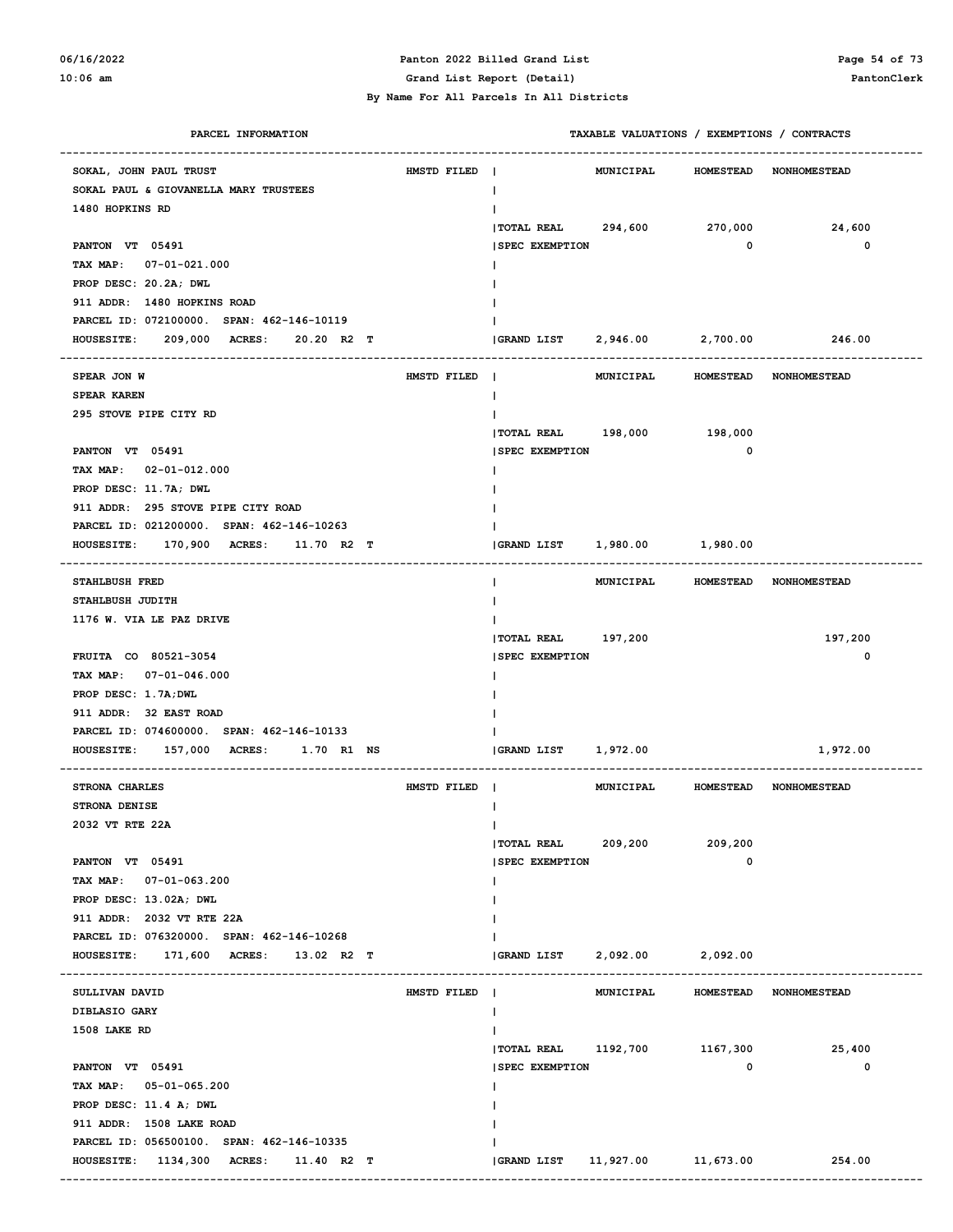#### **06/16/2022 Panton 2022 Billed Grand List Page 55 of 73 10:06 am Grand List Report (Detail) PantonClerk**

| PARCEL INFORMATION                                 | TAXABLE VALUATIONS / EXEMPTIONS / CONTRACTS                  |
|----------------------------------------------------|--------------------------------------------------------------|
| SULLIVAN FRANCES W                                 | <b>MUNICIPAL</b><br><b>HOMESTEAD</b><br><b>NONHOMESTEAD</b>  |
| SULLIVAN, EASTMAN, DEGRAFF, ET AL                  |                                                              |
| 2721 PANTON RD                                     |                                                              |
|                                                    | 21,100<br><b>TOTAL REAL</b><br>21,100                        |
| PANTON VT 05491                                    | 0<br><b>SPEC EXEMPTION</b>                                   |
| TAX MAP: 06-02-028.000                             |                                                              |
| PROP DESC: 33.2 ACRES AND CAMP                     |                                                              |
| 911 ADDR: SLANG ROAD                               |                                                              |
| PARCEL ID: 063420100. SPAN: 462-146-10368          |                                                              |
| 0 ACRES:<br><b>HOUSESITE:</b><br>33.20 M<br>т      | GRAND LIST<br>211.00<br>211.00                               |
|                                                    |                                                              |
| SULLIVAN JOANN<br>HMSTD FILED                      | MUNICIPAL<br><b>HOMESTEAD</b><br><b>NONHOMESTEAD</b><br>-1   |
|                                                    | I.                                                           |
| 2825 PANTON RD                                     |                                                              |
|                                                    | $ $ TOTAL REAL $341,800$<br>266,600<br>75,200                |
| PANTON VT 05491                                    | $\mathbf{o}$<br>0<br><b>SPEC EXEMPTION</b>                   |
| TAX MAP: 06-02-008.000                             |                                                              |
| PROP DESC: 6.5A; DWL                               |                                                              |
| 911 ADDR: 2825 PANTON ROAD                         |                                                              |
| PARCEL ID: 060280000. SPAN: 462-146-10269          |                                                              |
| 249,700 ACRES:<br><b>HOUSESITE:</b><br>6.50 R2 T   | 3,418.00 2,666.00<br>GRAND LIST<br>752.00                    |
| SULLIVAN KENNETH W<br>HMSTD FILED                  | $\blacksquare$<br><b>MUNICIPAL</b><br>HOMESTEAD NONHOMESTEAD |
| SULLIVAN BETSY L                                   |                                                              |
| 5000 JERSEY STREET                                 |                                                              |
|                                                    | 267,400<br><b>TOTAL REAL</b><br>267,400                      |
| PANTON VT 05491                                    | $\mathbf 0$<br><b>SPEC EXEMPTION</b>                         |
| TAX MAP: 05-01-056.100                             |                                                              |
| PROP DESC: 13.73A; DWL                             |                                                              |
| 911 ADDR: 5000 JERSEY STREET                       |                                                              |
| PARCEL ID: 055600100. SPAN: 462-146-10325          |                                                              |
| <b>HOUSESITE:</b><br>231,800 ACRES:<br>13.73 MHL T | <b>GRAND LIST</b><br>2,674.00<br>2,674.00                    |
| SULLIVAN KEVIN J<br>HMSTD FILED                    | MUNICIPAL<br>HOMESTEAD NONHOMESTEAD                          |
|                                                    |                                                              |
| PO BOX 63                                          | T                                                            |
|                                                    | $ $ TOTAL REAL $404,400$<br>404,400                          |
| VERGENNES VT 05491                                 | 0<br><b>ISPEC EXEMPTION</b>                                  |
| TAX MAP: 05-01-056.000                             |                                                              |
| PROP DESC: 13.73A; DWL                             |                                                              |
| 911 ADDR: 4990 JERSEY STREET                       |                                                              |
| PARCEL ID: 055600000. SPAN: 462-146-10140          |                                                              |
| HOUSESITE: 368,800 ACRES: 13.73 R2 T               | <b>GRAND LIST</b><br>4,044.00 4,044.00                       |
| SULLIVAN MARY 2009 TRUSTEE                         | HOMESTEAD NONHOMESTEAD<br>MUNICIPAL<br>Ι.                    |
| C/O KATHY ROSSIER                                  |                                                              |
| 180 S MAPLE ST                                     |                                                              |
|                                                    | TOTAL REAL 21,000<br>21,000                                  |
| VERGENNES VT 05491                                 | 0<br><b>SPEC EXEMPTION</b>                                   |
| TAX MAP: 06-02-034.100                             |                                                              |
| PROP DESC: 33A                                     |                                                              |
| 911 ADDR: WEST ROAD                                |                                                              |
| PARCEL ID: 063420000. SPAN: 462-146-10273          |                                                              |
| 0 ACRES:<br><b>HOUSESITE:</b><br>33.00 M T         | 210.00<br>210.00<br><b>GRAND LIST</b>                        |
|                                                    |                                                              |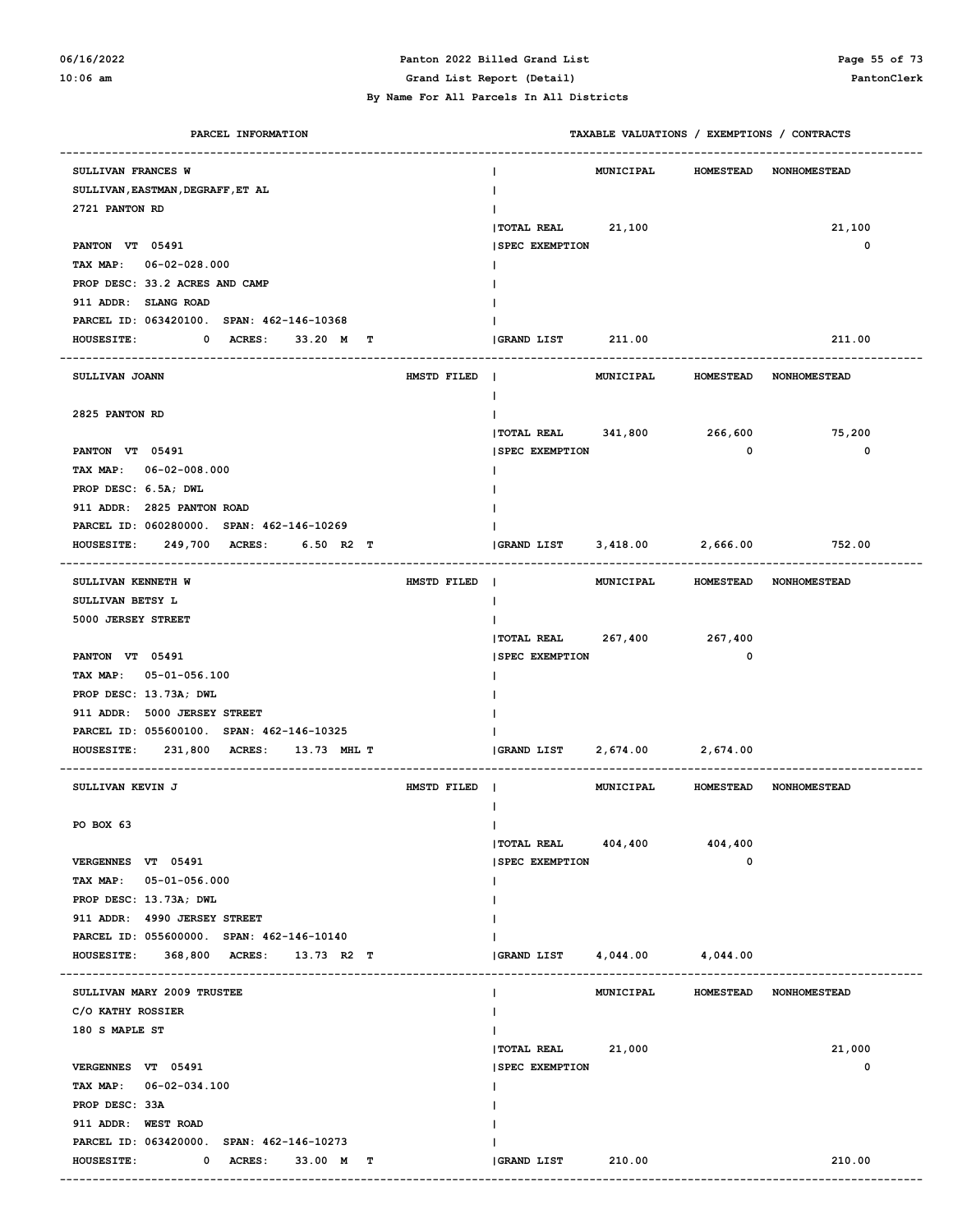#### **06/16/2022 Panton 2022 Billed Grand List Page 56 of 73 10:06 am Grand List Report (Detail) PantonClerk**

#### **By Name For All Parcels In All Districts**

| PARCEL INFORMATION                        |                               | TAXABLE VALUATIONS / EXEMPTIONS / CONTRACTS |                     |
|-------------------------------------------|-------------------------------|---------------------------------------------|---------------------|
| SULLIVAN MARY 2009 TRUSTEE                | <b>MUNICIPAL</b>              | <b>HOMESTEAD</b>                            | <b>NONHOMESTEAD</b> |
| <b>%ROSSIER, KATHY</b>                    |                               |                                             |                     |
| 180 S MAPLE ST                            |                               |                                             |                     |
|                                           | TOTAL REAL 138,200            |                                             | 138,200             |
| VERGENNES VT 05491                        | <b>SPEC EXEMPTION</b>         |                                             | 0                   |
| TAX MAP: 06-02-034.000                    |                               |                                             |                     |
| PROP DESC: 77A;                           |                               |                                             |                     |
| 911 ADDR: SOUTH ROAD                      | CURRENT USE 106,800           |                                             | 106,800             |
| PARCEL ID: 063421000. SPAN: 462-146-10271 |                               |                                             |                     |
| HOUSESITE: 35,000 ACRES: 77.00 M T        | <b>GRAND LIST</b><br>314.00   |                                             | 314.00              |
|                                           |                               |                                             |                     |
| SUNSET, LLC                               | MUNICIPAL                     | <b>HOMESTEAD</b>                            | <b>NONHOMESTEAD</b> |
|                                           |                               |                                             |                     |
| 166 BATTERY STREET                        |                               |                                             |                     |
|                                           | TOTAL REAL 149,700            |                                             | 149,700             |
| BURLINGTON VT 05401                       | <b>SPEC EXEMPTION</b>         |                                             | 0                   |
| TAX MAP: 03-01-058.000                    |                               |                                             |                     |
| PROP DESC: 1.01A; DWL                     |                               |                                             |                     |
| 911 ADDR: 116 SUNSET KNOLL                |                               |                                             |                     |
| PARCEL ID: 035800000. SPAN: 462-146-10285 |                               |                                             |                     |
| HOUSESITE: 149,700 ACRES:<br>1.01 R1 T    | <b>GRAND LIST</b><br>1,497.00 |                                             | 1,497.00            |
|                                           |                               |                                             |                     |
| TAYLOR TIMOTHY R<br>HMSTD FILED           | $\blacksquare$                | MUNICIPAL HOMESTEAD NONHOMESTEAD            |                     |
| TAYLOR SANDRA J                           |                               |                                             |                     |
| 475 VT ROUTE 22A                          |                               |                                             |                     |
|                                           | $ $ TOTAL REAL $315,400$      | 271,400                                     | 44,000              |
| PANTON VT 05491                           | <b>SPEC EXEMPTION</b>         | 0                                           | 0                   |
| TAX MAP: 07-01-003.200                    |                               |                                             |                     |
| PROP DESC: 10.15A; DWL                    |                               |                                             |                     |
| 911 ADDR: 392 VT RTE 22A                  |                               |                                             |                     |
| PARCEL ID: 072000300. SPAN: 462-146-10274 |                               |                                             |                     |
| HOUSESITE: 241,900 ACRES:<br>10.15 R2 T   | 3,154.00<br>GRAND LIST        | 2,714.00                                    | 440.00              |
|                                           |                               |                                             |                     |
| THOMAS WAYNE MORGAN REV LIVING TRUST      | <b>MUNICIPAL</b>              | HOMESTEAD NONHOMESTEAD                      |                     |
| IRENA PAVLIN REV LIVING TRUST             |                               |                                             |                     |
| 1378 HOPKINS ROAD                         | L                             |                                             |                     |
|                                           | 330,000<br><b> TOTAL REAL</b> |                                             | 330,000             |
| PANTON VT 05491                           | <b>SPEC EXEMPTION</b>         |                                             | 0                   |
| TAX MAP: 07-01-009.500                    | L                             |                                             |                     |
| PROP DESC: 5.42AC                         |                               |                                             |                     |
| 911 ADDR: 1378 HOPKINS ROAD               |                               |                                             |                     |
| PARCEL ID: 071130000. SPAN: 462-146-10385 |                               |                                             |                     |
| HOUSESITE: 317,200 ACRES: 5.42 R1 NS      | GRAND LIST 3,300.00           |                                             | 3,300.00            |
|                                           |                               |                                             |                     |
| THURBER RICHARD N REV TRUST               | MUNICIPAL<br>L                | HOMESTEAD NONHOMESTEAD                      |                     |
| % RICHARD & LINDA THURBER                 |                               |                                             |                     |
| 3592 LAKE STREET                          |                               |                                             |                     |
|                                           | TOTAL REAL 105,000            |                                             | 105,000             |
| ADDISON VT 05491                          | <b>SPEC EXEMPTION</b>         |                                             | 0                   |
| TAX MAP:                                  |                               |                                             |                     |
| PROP DESC: 54.57 AC LAND ONLY             |                               |                                             |                     |
| 911 ADDR: JERSEY STREET                   |                               |                                             |                     |
| PARCEL ID: 060252100. SPAN: 462-146-10392 |                               |                                             |                     |
|                                           |                               |                                             |                     |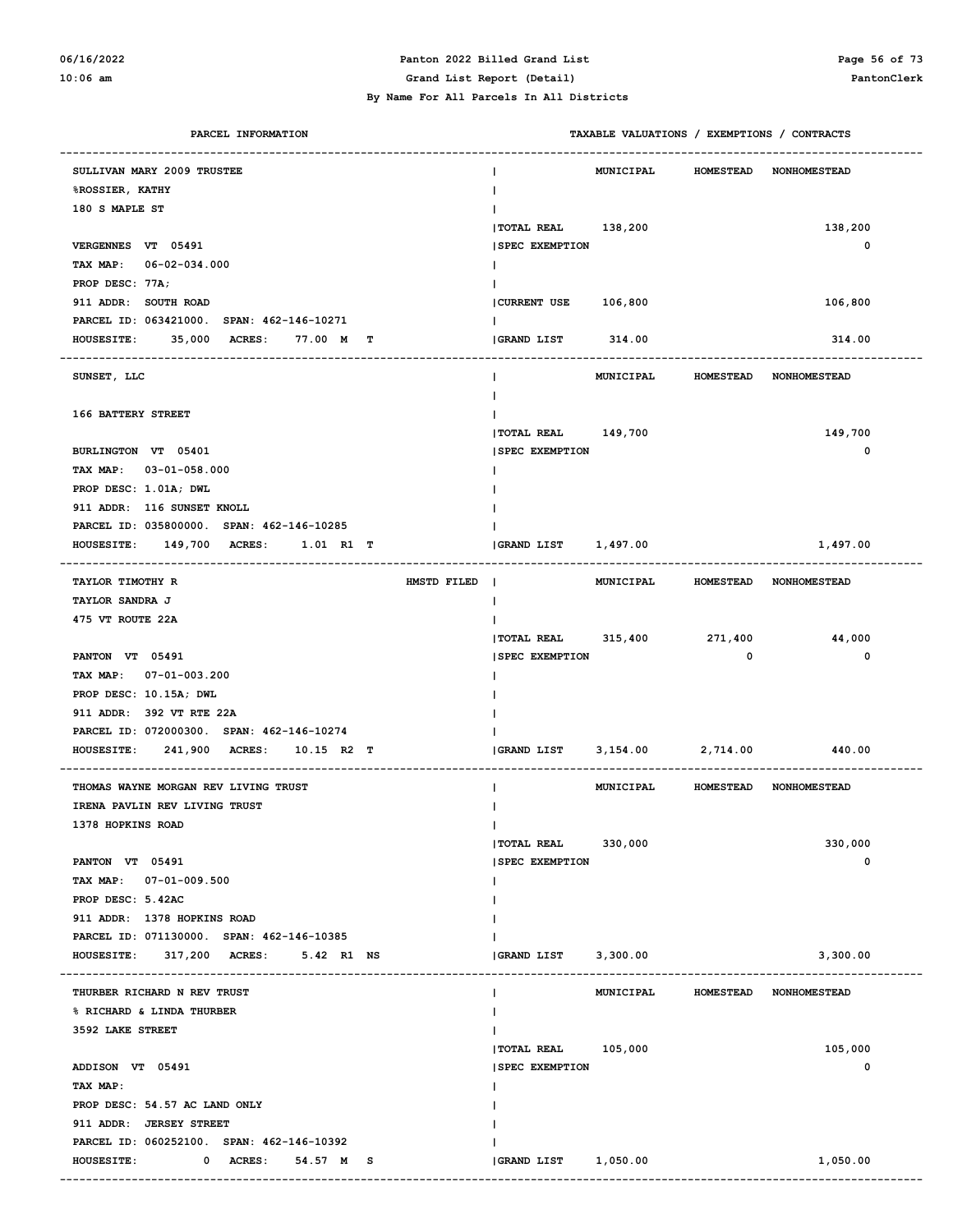#### **06/16/2022 Panton 2022 Billed Grand List Page 57 of 73 10:06 am Grand List Report (Detail) PantonClerk By Name For All Parcels In All Districts**

### **PARCEL INFORMATION TAXABLE VALUATIONS / EXEMPTIONS / CONTRACTS ------------------------------------------------------------------------------------------------------------------------------------ TIPPETT CARLOTTA P TRUSTEE HMSTD FILED | MUNICIPAL HOMESTEAD NONHOMESTEAD TIPPETT CARLOTTA P TRUST | 1462 LAKE RD | |TOTAL REAL 1274,100 1274,100 PANTON VT 05491** 0  **TAX MAP: 05-01-065.100 | PROP DESC: 16.7A; DWL | 911 ADDR: 1462 LAKE ROAD | PARCEL ID: 056500000. SPAN: 462-146-10279 | HOUSESITE: 1226,200 ACRES: 16.70 R2 T |GRAND LIST 12,741.00 12,741.00 ------------------------------------------------------------------------------------------------------------------------------------ TURPIN GORDON J HMSTD FILED | MUNICIPAL HOMESTEAD NONHOMESTEAD | 182 PEASE ROD | |TOTAL REAL 214,500 214,500 PANTON VT 05491** 0  **TAX MAP: 06-01-021.000 | PROP DESC: 4.75A; DWL | 911 ADDR: 182 PEASE ROAD | PARCEL ID: 060121000. SPAN: 462-146-10026 | HOUSESITE: 204,200 ACRES: 4.75 R1 T |GRAND LIST 2,145.00 2,145.00 ------------------------------------------------------------------------------------------------------------------------------------ UPTON RICHARD | MUNICIPAL HOMESTEAD NONHOMESTEAD GONZALEZ JOSEF | 118 MERCER ST | |TOTAL REAL 727,600 727,600 NEW YORK NY 10012** 0  **TAX MAP: 05-01-070.000 | PROP DESC: 1.02A; DWL | 911 ADDR: 304 STATON DRIVE | PARCEL ID: 057000000. SPAN: 462-146-10301 | HOUSESITE: 727,600 ACRES: 1.02 R1 NS |GRAND LIST 7,276.00 7,276.00 ------------------------------------------------------------------------------------------------------------------------------------ VALOIS JENNIFER | MUNICIPAL HOMESTEAD NONHOMESTEAD VALOIS KELLY | 1155 LIMAHANA CIR | #A102 |TOTAL REAL 109,300 109,300 EXEMPTION** AND **EXEMPTION** 196761 0  **TAX MAP: 06-01-019.200 | PROP DESC: 25.13 A | 911 ADDR: ADAMS FERRY ROAD | PARCEL ID: 060119200. SPAN: 462-146-10320 | HOUSESITE:** 50,000 ACRES: 25.13 M NS |GRAND LIST 1,093.00 1,093.00 1,093.00 **------------------------------------------------------------------------------------------------------------------------------------ VAN WYCK ISAAC WASHBALL HOMESTEAD HMSTD FILED | MUNICIPAL HOMESTEAD** NONHOMESTEAD  **| 2493 VT ROUTE 22A | |TOTAL REAL 198,200 190,500 7,700 PANTON VT 05491 |SPEC EXEMPTION 0 0 TAX MAP: 07-01-068.000 | PROP DESC: 30.9A; DWL | 911 ADDR: 2493 VT RTE 22A | PARCEL ID: 076800000. SPAN: 462-146-10098 | HOUSESITE: 112,400 ACRES: 30.90 R2 T |GRAND LIST 1,982.00 1,905.00 77.00**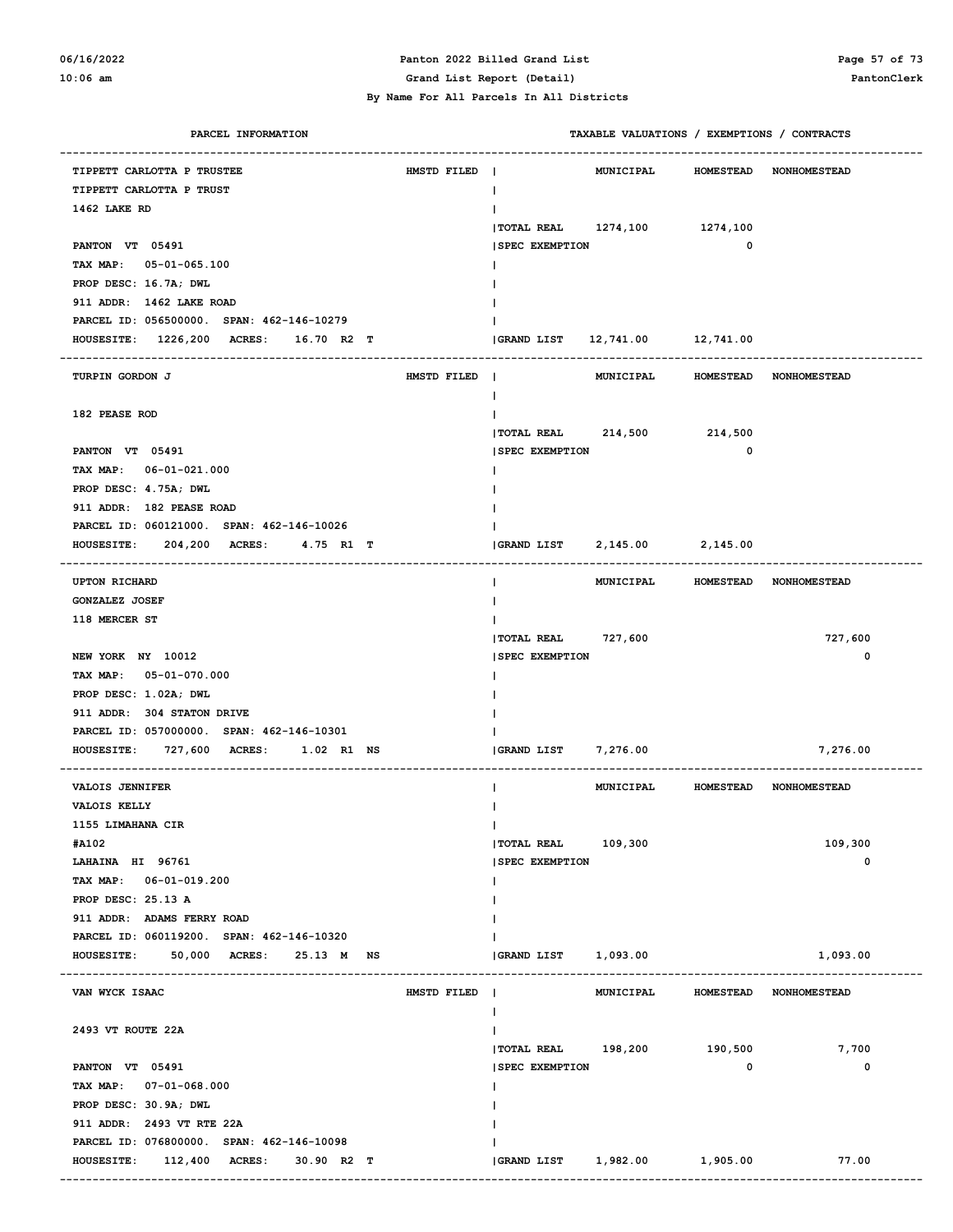#### **06/16/2022 Panton 2022 Billed Grand List Page 58 of 73 10:06 am Grand List Report (Detail) PantonClerk**

 **By Name For All Parcels In All Districts**

| PARCEL INFORMATION                                                               |             | TAXABLE VALUATIONS / EXEMPTIONS / CONTRACTS |             |                                  |
|----------------------------------------------------------------------------------|-------------|---------------------------------------------|-------------|----------------------------------|
| VANZANDT III LONNIE L                                                            | HMSTD FILED | <b>MUNICIPAL</b>                            |             | HOMESTEAD NONHOMESTEAD           |
| VANZANDT NADIE J                                                                 |             | $\mathbf{I}$                                |             |                                  |
| 205 RIDGELINE ROAD                                                               |             |                                             |             |                                  |
|                                                                                  |             | <b>TOTAL REAL</b><br>536,200                | 514,100     | 22,100                           |
| PANTON VT 05491                                                                  |             | <b>SPEC EXEMPTION</b>                       | 0           | $\mathbf 0$                      |
| TAX MAP: 05-01-019.000                                                           |             |                                             |             |                                  |
| PROP DESC: 21.8A; DWL                                                            |             |                                             |             |                                  |
| 911 ADDR: 205 RIDGELINE ROAD                                                     |             |                                             |             |                                  |
| PARCEL ID: 051900000. SPAN: 462-146-10253                                        |             |                                             |             |                                  |
| 455,200 ACRES:<br><b>HOUSESITE:</b><br>21.80 R2 T                                |             | 5,362.00 5,141.00<br>GRAND LIST             |             | 221.00                           |
|                                                                                  |             |                                             |             |                                  |
| VERGENNES GLC SOLAR, LLC                                                         |             |                                             |             | MUNICIPAL HOMESTEAD NONHOMESTEAD |
|                                                                                  |             |                                             |             |                                  |
| 1341 ARNOLD BAY RD                                                               |             |                                             |             |                                  |
|                                                                                  |             | TOTAL REAL 345,800                          |             | 345,800                          |
| PANTON VT 05491                                                                  |             | <b>SPEC EXEMPTION</b>                       |             | 345,800                          |
| TAX MAP:                                                                         |             |                                             |             |                                  |
| PROP DESC: SOLAR ARRAY CPG NMP-7404                                              |             |                                             |             |                                  |
| 911 ADDR: PANTON ROAD                                                            |             |                                             |             |                                  |
| PARCEL ID: 010021300. SPAN: 462-146-10367                                        |             |                                             |             |                                  |
| <b>HOUSESITE:</b><br>0 ACRES:<br>$0.00$ UE T                                     |             | <b>GRAND LIST</b><br>3,458.00               |             | 0.00                             |
|                                                                                  |             |                                             |             |                                  |
| VISKUP JOHN H TRUST                                                              | HMSTD FILED | MUNICIPAL                                   |             | HOMESTEAD NONHOMESTEAD           |
| VISKUP JOHN, TRUSTEE                                                             |             | $\mathbf{I}$                                |             |                                  |
| 294 TURKEY LN                                                                    |             |                                             |             |                                  |
|                                                                                  |             | TOTAL REAL 1097,200 723,500                 |             | 373,700                          |
| PANTON VT 05491                                                                  |             | <b>SPEC EXEMPTION</b>                       | 0           | $\mathbf 0$                      |
| TAX MAP: 05-01-045.000                                                           |             |                                             |             |                                  |
| PROP DESC: 2.97A; DWL                                                            |             |                                             |             |                                  |
| 911 ADDR: 312 TURKEY LANE                                                        |             |                                             |             |                                  |
| PARCEL ID: 054500000. SPAN: 462-146-10289                                        |             |                                             |             |                                  |
| 719,900 ACRES:<br>2.97 R1 T<br><b>HOUSESITE:</b>                                 |             | 10,972.00 7,235.00<br><b>GRAND LIST</b>     |             | 3,737.00                         |
|                                                                                  |             |                                             |             |                                  |
| VISSER ERIC & MARK                                                               | HMSTD FILED |                                             |             | MUNICIPAL HOMESTEAD NONHOMESTEAD |
|                                                                                  |             |                                             |             |                                  |
| 168 STOVEPIPE CITY ROAD                                                          |             | $\mathbf{I}$                                |             |                                  |
|                                                                                  |             | TOTAL REAL 986,200                          |             | 665,100<br>321,100               |
| PANTON VT 05491                                                                  |             | <b>SPEC EXEMPTION</b>                       | $\mathbf 0$ | $\mathbf 0$                      |
| TAX MAP: 06-02-014.000                                                           |             | $\mathbf{I}$                                |             |                                  |
| PROP DESC: 248A; FARM                                                            |             | $\mathbf{L}$                                |             |                                  |
| 911 ADDR: 2582 PANTON ROAD                                                       |             | CURRENT USE 522,300 201,200                 |             | 321,100                          |
| PARCEL ID: 060214000. SPAN: 462-146-10291                                        |             | $\mathbf{I}$                                |             |                                  |
| HOUSESITE: 350,100 ACRES: 248.00 F T                                             |             | GRAND LIST<br>4,639.00                      | 4,639.00    | 0.00                             |
|                                                                                  |             |                                             |             |                                  |
| VISSER BROTHERS FARM                                                             |             | MUNICIPAL<br>Ι.                             |             | HOMESTEAD NONHOMESTEAD           |
|                                                                                  |             |                                             |             |                                  |
| 168 STOVEPIPE CITY RD                                                            |             |                                             |             |                                  |
|                                                                                  |             | TOTAL REAL 196,500                          |             | 196,500                          |
| PANTON VT 05491                                                                  |             | <b>SPEC EXEMPTION</b>                       |             | 0                                |
| TAX MAP: 06-02-007.000                                                           |             | $\mathbf{I}$                                |             |                                  |
| PROP DESC: 12.43A; DWL                                                           |             |                                             |             |                                  |
| 911 ADDR: 2860 PANTON ROAD                                                       |             | CURRENT USE 43,100                          |             | 43,100                           |
| PARCEL ID: 051600001. SPAN: 462-146-10332<br>HOUSESITE: 149,800 ACRES: 12.43 F T |             | <b>GRAND LIST</b><br>1,534.00               |             | 1,534.00                         |
|                                                                                  |             |                                             |             |                                  |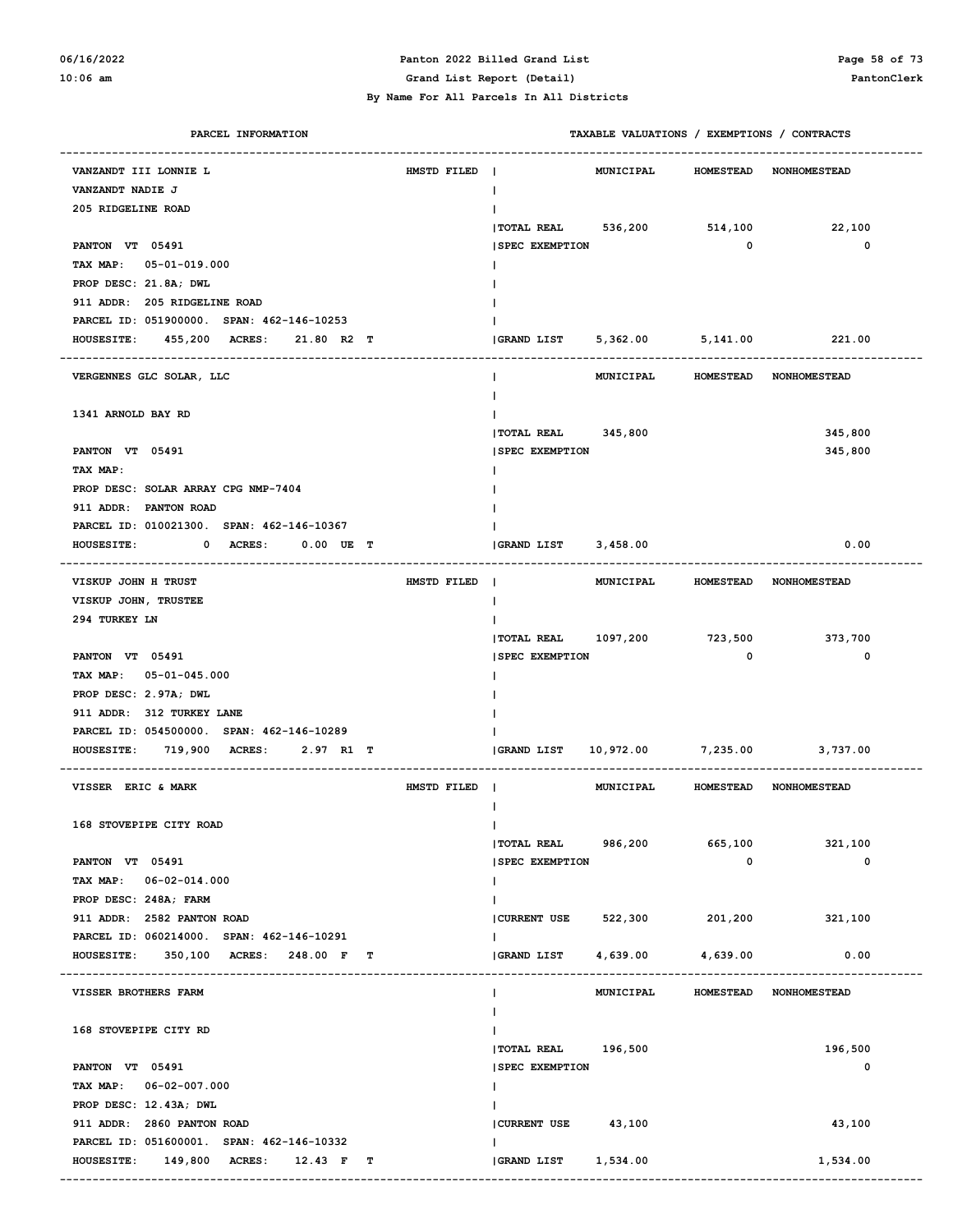### **06/16/2022 Panton 2022 Billed Grand List Page 59 of 73**

**10:06 am Grand List Report (Detail) PantonClerk**

| PARCEL INFORMATION                                     |                            | TAXABLE VALUATIONS / EXEMPTIONS / CONTRACTS |                  |                        |
|--------------------------------------------------------|----------------------------|---------------------------------------------|------------------|------------------------|
| VISSER ERIC & MARK                                     | Ι.                         | <b>MUNICIPAL</b>                            | <b>HOMESTEAD</b> | <b>NONHOMESTEAD</b>    |
| 168 STOVE PIPE CITY ROAD                               |                            |                                             |                  |                        |
|                                                        | <b> TOTAL REAL</b>         | 90,800                                      |                  | 90,800                 |
| PANTON VT 05491                                        | <b>SPEC EXEMPTION</b>      |                                             |                  | 0                      |
| TAX MAP: 02-01-019.000                                 |                            |                                             |                  |                        |
| PROP DESC: 24 A                                        |                            |                                             |                  |                        |
| 911 ADDR: STOVE PIPE CITY ROAD                         | CURRENT USE 81,000         |                                             |                  | 81,000                 |
| PARCEL ID: 021160000. SPAN: 462-146-10346              |                            |                                             |                  |                        |
| 40,000 ACRES:<br><b>HOUSESITE:</b><br>24.00 F T        | <b>GRAND LIST</b>          | 98.00                                       |                  | 98.00                  |
| <b>VISSER ERIC &amp; MARK</b>                          |                            | <b>MUNICIPAL</b>                            | <b>HOMESTEAD</b> | <b>NONHOMESTEAD</b>    |
| 2860 PANTON ROAD                                       |                            |                                             |                  |                        |
|                                                        | TOTAL REAL 129,000         |                                             |                  | 129,000                |
| PANTON VT 05491                                        | <b>SPEC EXEMPTION</b>      |                                             |                  | 0                      |
| TAX MAP: 06-02-038.000                                 |                            |                                             |                  |                        |
| PROP DESC: 66A;                                        |                            |                                             |                  |                        |
| 911 ADDR: SOUTH ROAD                                   | CURRENT USE 102,100        |                                             |                  | 102,100                |
| PARCEL ID: 063800000. SPAN: 462-146-10292              |                            |                                             |                  |                        |
| HOUSESITE: 35,000 ACRES:<br>66.00 F T                  | <b>GRAND LIST</b>          | 269.00                                      |                  | 269.00                 |
|                                                        |                            |                                             |                  |                        |
| VISSER FAMILY TRUST SAMUEL&GAIL 1/30/15<br>HMSTD FILED | $\perp$                    | <b>MUNICIPAL</b>                            |                  | HOMESTEAD NONHOMESTEAD |
| VISSER SAMUEL&GAIL TRUSTEES                            | Ι.                         |                                             |                  |                        |
| 427 STOVE PIPE CITY ROAD                               |                            |                                             |                  |                        |
|                                                        | TOTAL REAL 142,100 142,100 |                                             |                  |                        |
| PANTON VT 05491                                        | <b>SPEC EXEMPTION</b>      |                                             | $\mathbf 0$      |                        |
| TAX MAP: 02-01-011.100                                 |                            |                                             |                  |                        |
| PROP DESC: 12A; DWL                                    |                            |                                             |                  |                        |
| 911 ADDR: 427 STOVE PIPE CITY ROAD                     |                            |                                             |                  |                        |
| PARCEL ID: 021150000. SPAN: 462-146-10115              |                            |                                             |                  |                        |
| HOUSESITE: 114,300 ACRES: 12.00 R2 T                   | GRAND LIST                 | 1,421.00 1,421.00                           |                  |                        |
| VORSTEVELD FARM LLP                                    |                            | MUNICIPAL                                   |                  | HOMESTEAD NONHOMESTEAD |
| 4530 JERSEY STREET                                     | T                          |                                             |                  |                        |
|                                                        | <b> TOTAL REAL</b>         | 1683,500                                    |                  | 1683,500               |
| PANTON VT 05491                                        | <b>SPEC EXEMPTION</b>      |                                             |                  | 0                      |
| TAX MAP: 05-01-016.000                                 | T                          |                                             |                  |                        |
| PROP DESC: 551 ACRE FARMLAND, N. OF ADAMS FERRY RD     |                            |                                             |                  |                        |
| 911 ADDR: 1872 ARNOLD BAY ROAD                         | CURRENT USE                | 940,300                                     |                  | 940,300                |
| PARCEL ID: 051600000. SPAN: 462-146-10011              | I.                         |                                             |                  |                        |
| 0 ACRES: 492.00 F C<br><b>HOUSESITE:</b>               | <b>GRAND LIST</b>          | 7,432.00                                    |                  | 7,432.00               |
| VORSTEVELD FARM LLP                                    | ı.                         | <b>MUNICIPAL</b>                            | <b>HOMESTEAD</b> | <b>NONHOMESTEAD</b>    |
|                                                        |                            |                                             |                  |                        |
| 4530 JERSEY STREET                                     |                            |                                             |                  |                        |
|                                                        | <b>TOTAL REAL</b>          | 587,700                                     |                  | 587,700                |
| PANTON VT 05491                                        | <b>SPEC EXEMPTION</b>      |                                             |                  | 0                      |
| TAX MAP: 06-02-001.000                                 | T                          |                                             |                  |                        |
| PROP DESC: 698 ACRE FARM; NORTH OF FLATS AB            |                            |                                             |                  |                        |
| 911 ADDR: PANTON ROAD                                  | <b>CURRENT USE</b>         | 167,400                                     |                  | 167,400                |
| PARCEL ID: 051600300. SPAN: 462-146-10358              | I.                         |                                             |                  |                        |
| <b>HOUSESITE:</b><br>0 ACRES:<br>698.00 C<br>т         | GRAND LIST                 | 4,203.00                                    |                  | 4,203.00               |
|                                                        |                            |                                             |                  |                        |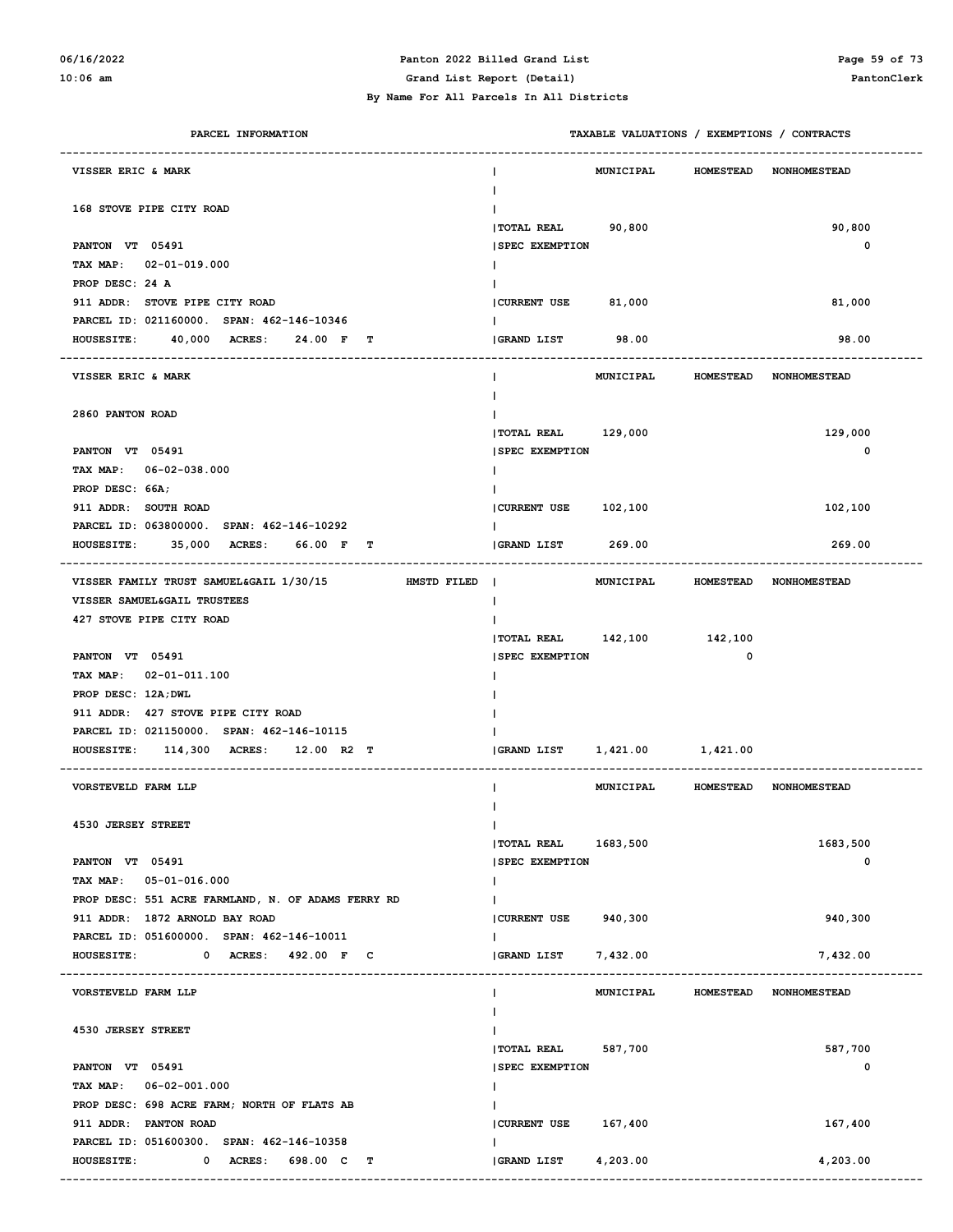### **06/16/2022 Panton 2022 Billed Grand List Page 60 of 73**

| PARCEL INFORMATION                                         |                       |           |                  | TAXABLE VALUATIONS / EXEMPTIONS / CONTRACTS |
|------------------------------------------------------------|-----------------------|-----------|------------------|---------------------------------------------|
| VORSTEVELD FARM LLP                                        |                       | MUNICIPAL | <b>HOMESTEAD</b> | <b>NONHOMESTEAD</b>                         |
| 1341 ARNOLD BAY ROAD                                       |                       |           |                  |                                             |
|                                                            | <b> TOTAL REAL</b>    | 229,600   |                  | 229,600                                     |
| PANTON VT 05491                                            | <b>SPEC EXEMPTION</b> |           |                  | 0                                           |
| TAX MAP:<br>$05 - 01 - 038.000$                            |                       |           |                  |                                             |
| PROP DESC: 81 ACRES; FINDIESEN                             |                       |           |                  |                                             |
| 911 ADDR: LAKE ROAD                                        | CURRENT USE 198,300   |           |                  | 198,300                                     |
| PARCEL ID: 054200100. SPAN: 462-146-10342                  |                       |           |                  |                                             |
| <b>HOUSESITE:</b><br>77,500<br><b>ACRES:</b><br>81.00 R2 S | GRAND LIST            | 313.00    |                  | 313.00                                      |
| VORSTEVELD FARM LLP                                        |                       | MUNICIPAL | <b>HOMESTEAD</b> | <b>NONHOMESTEAD</b>                         |
| 1341 ARNOLD BAY ROAD                                       |                       |           |                  |                                             |
|                                                            | <b> TOTAL REAL</b>    | 1018,200  |                  | 1018,200                                    |
| PANTON VT 05491                                            | <b>SPEC EXEMPTION</b> |           |                  | 0                                           |
| TAX MAP:<br>$07 - 01 - 011.000$                            |                       |           |                  |                                             |
| PROP DESC: 614.31 FARM; COOK & WHISPERING PINES KIR        |                       |           |                  |                                             |
| 911 ADDR: 628 VT RTE 22A                                   | CURRENT USE 312,500   |           |                  | 312,500                                     |
| PARCEL ID: 070100100. SPAN: 462-146-10336                  |                       |           |                  |                                             |
| 335,500 ACRES: 614.31 F C<br><b>HOUSESITE:</b>             | <b>GRAND LIST</b>     | 7,057.00  |                  | 7,057.00                                    |
| VORSTEVELD FARM, LLP                                       |                       | MUNICIPAL | <b>HOMESTEAD</b> | <b>NONHOMESTEAD</b>                         |
|                                                            |                       |           |                  |                                             |
| 4530 JERSEY STREET                                         |                       |           |                  |                                             |
|                                                            | TOTAL REAL            | 61,200    |                  | 61,200                                      |
| PANTON VT 05491                                            | <b>SPEC EXEMPTION</b> |           |                  | 0                                           |
| TAX MAP:<br>$02 - 01 - 004.000$                            |                       |           |                  |                                             |
| PROP DESC: 46 A; BEENAN STOVE PIPE CITY                    |                       |           |                  |                                             |
| 911 ADDR: STOVE PIPE CITY ROAD                             | CURRENT USE           | 52,300    |                  | 52,300                                      |
| PARCEL ID: 024000000. SPAN: 462-146-10027                  |                       |           |                  |                                             |
| 20,000 ACRES:<br>46.00 F T<br><b>HOUSESITE:</b>            | GRAND LIST            | 89.00     |                  | 89.00                                       |
| VORSTEVELD FARM, LLP                                       |                       | MUNICIPAL | <b>HOMESTEAD</b> | <b>NONHOMESTEAD</b>                         |
|                                                            |                       |           |                  |                                             |
| 1341 ARNOLD BAY ROAD                                       |                       |           |                  |                                             |
|                                                            | TOTAL REAL 237,200    |           |                  | 237,200                                     |
| PANTON VT 05491                                            | <b>SPEC EXEMPTION</b> |           |                  | 0                                           |
| TAX MAP: 06-01-034.000                                     |                       |           |                  |                                             |
| PROP DESC: 10A; DWL; EAST HOUSE                            |                       |           |                  |                                             |
| 911 ADDR: 4198 JERSEY STREET                               |                       |           |                  |                                             |
| PARCEL ID: 060134000. SPAN: 462-146-10095                  |                       |           |                  |                                             |
| HOUSESITE: 211,000 ACRES:<br>10.00 R2 T                    | <b>GRAND LIST</b>     | 2,372.00  |                  | 2,372.00                                    |
| VORSTEVELD FARM, LLP                                       | L                     | MUNICIPAL | <b>HOMESTEAD</b> | <b>NONHOMESTEAD</b>                         |
|                                                            |                       |           |                  |                                             |
| 1341 ARNOLD BAY ROAD                                       |                       |           |                  |                                             |
|                                                            | <b>TOTAL REAL</b>     | 88,900    |                  | 88,900                                      |
| PANTON VT 05491                                            | <b>SPEC EXEMPTION</b> |           |                  | 0                                           |
| TAX MAP: 06-02-049.000                                     | L                     |           |                  |                                             |
| PROP DESC: 17A; PLANKEY                                    |                       |           |                  |                                             |
| 911 ADDR: JERSEY STREET                                    | CURRENT USE           | 82,000    |                  | 82,000                                      |
| PARCEL ID: 060142000. SPAN: 462-146-10230                  |                       |           |                  |                                             |
| HOUSESITE: 45,000 ACRES: 17.00 M S                         | GRAND LIST            | 69.00     |                  | 69.00                                       |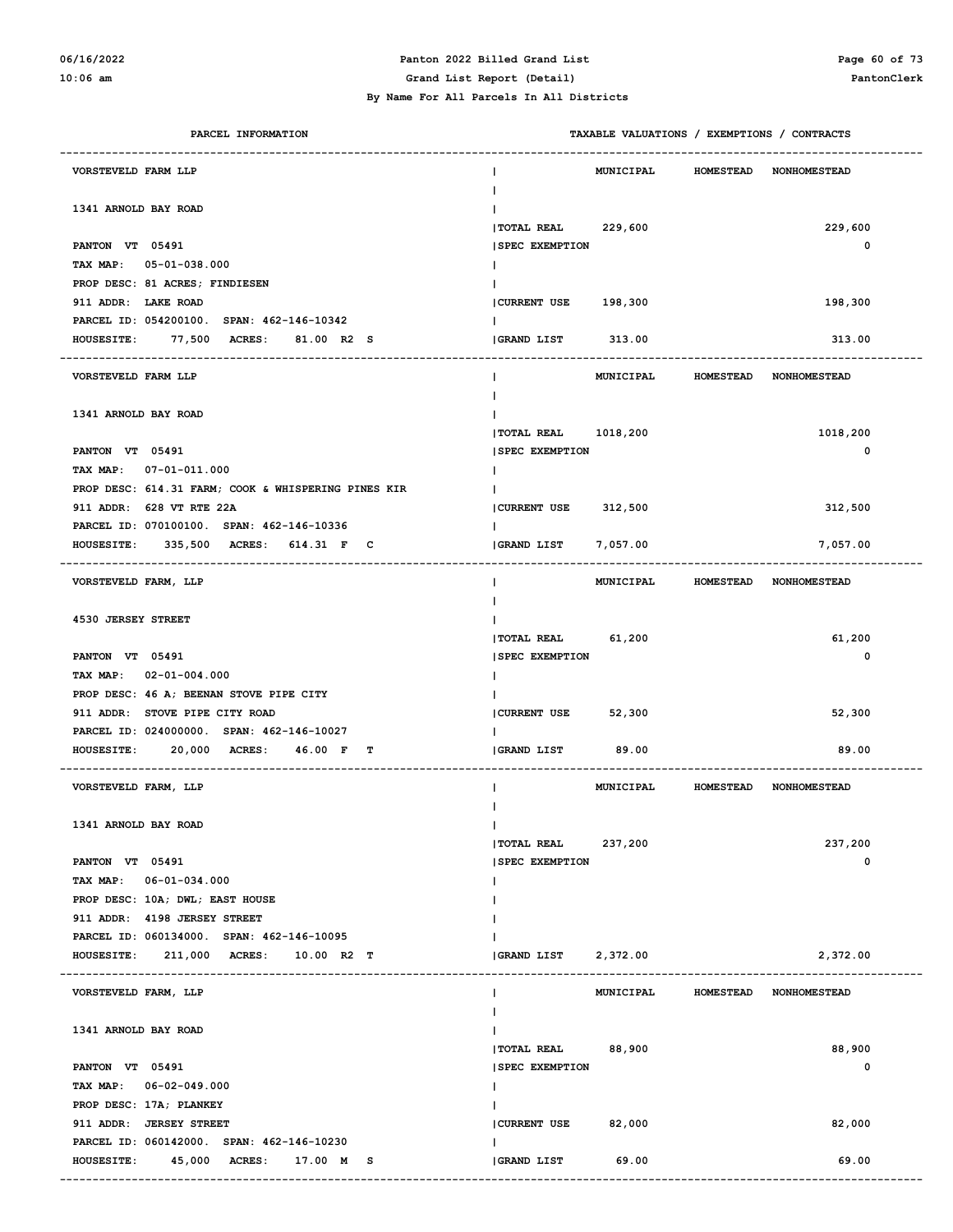#### **06/16/2022 Panton 2022 Billed Grand List Page 61 of 73**

**10:06 am Grand List Report (Detail) PantonClerk**

#### **By Name For All Parcels In All Districts**

| PARCEL INFORMATION                                 |                               | TAXABLE VALUATIONS / EXEMPTIONS / CONTRACTS |
|----------------------------------------------------|-------------------------------|---------------------------------------------|
| VORSTEVELD FARM, LLP                               | <b>MUNICIPAL</b>              | <b>HOMESTEAD</b><br><b>NONHOMESTEAD</b>     |
| 1341 ARNOLD BAY ROAD                               | <b> TOTAL REAL</b><br>71,700  | 71,700                                      |
| PANTON VT 05491                                    | <b>SPEC EXEMPTION</b>         | 0                                           |
| TAX MAP: 06-01-042.000                             |                               |                                             |
| PROP DESC: 10.2A; PLANKEY                          |                               |                                             |
| 911 ADDR: JERSEY STREET                            | CURRENT USE 67,500            | 67,500                                      |
| PARCEL ID: 060142100. SPAN: 462-146-10347          |                               |                                             |
| 45,000 ACRES: 10.20 M NS<br><b>HOUSESITE:</b>      | 42.00<br>GRAND LIST           | 42.00                                       |
|                                                    |                               |                                             |
| VORSTEVELD FARM, LLP                               | MUNICIPAL                     | <b>HOMESTEAD</b><br><b>NONHOMESTEAD</b>     |
|                                                    |                               |                                             |
| 4530 JERSEY ST                                     |                               |                                             |
|                                                    | TOTAL REAL 100,800            | 100,800                                     |
| PANTON VT 05491                                    | <b>SPEC EXEMPTION</b>         | 0                                           |
| TAX MAP: 06-02-029.100                             |                               |                                             |
| PROP DESC: 40.3 A; GARY NORTON                     |                               |                                             |
| 911 ADDR: SLANG ROAD                               | CURRENT USE 84,300            | 84,300                                      |
| PARCEL ID: 060229100. SPAN: 462-146-10391          |                               |                                             |
| 0 ACRES: 40.30 R2 T<br><b>HOUSESITE:</b>           | <b>GRAND LIST</b><br>165.00   | 165.00                                      |
| VORSTEVELD FARM, LLP                               | L                             | MUNICIPAL HOMESTEAD NONHOMESTEAD            |
| 1341 ARNOLD BAY RD                                 |                               |                                             |
|                                                    | TOTAL REAL 165,900            | 165,900                                     |
| PANTON VT 05491                                    | <b>SPEC EXEMPTION</b>         | 0                                           |
| TAX MAP: 07-01-009.100                             |                               |                                             |
| PROP DESC: 54.12A; PAT COOKS EAST                  |                               |                                             |
| 911 ADDR: 635 VT RTE 22A                           | CURRENT USE 143,800           | 143,800                                     |
| PARCEL ID: 071100000. SPAN: 462-146-10073          |                               |                                             |
| HOUSESITE: 50,000 ACRES: 54.12 F T                 | <b>GRAND LIST</b><br>221.00   | 221.00                                      |
| <b>VORSTEVELD GERARD</b>                           | <b>MUNICIPAL</b>              | <b>HOMESTEAD NONHOMESTEAD</b>               |
|                                                    |                               |                                             |
| 3905 JERSEY ST                                     | $\mathbf{I}$                  |                                             |
|                                                    | <b> TOTAL REAL</b><br>128,400 | 128,400                                     |
| PANTON VT 05491                                    | <b>SPEC EXEMPTION</b>         | 0                                           |
| TAX MAP: 06-01-045.000                             | I.                            |                                             |
| PROP DESC: .5 A; DWL                               |                               |                                             |
| 911 ADDR: 4882 JERSEY STREET                       |                               |                                             |
| PARCEL ID: 060145000. SPAN: 462-146-10044          |                               |                                             |
| HOUSESITE: 128,400 ACRES: 0.50 R1 T                | GRAND LIST 1,284.00           | 1,284.00                                    |
| VORSTEVELD GERARD<br>HMSTD FILED                   | MUNICIPAL                     | HOMESTEAD NONHOMESTEAD                      |
|                                                    | L                             |                                             |
| 3905 JERSEY ST                                     |                               |                                             |
|                                                    | TOTAL REAL 245,500            | 245,500                                     |
| PANTON VT 05491                                    | <b>SPEC EXEMPTION</b>         | 0                                           |
| TAX MAP: 06-02-032.000                             | T                             |                                             |
| PROP DESC: 1A; DWL<br>911 ADDR: 3905 JERSEY STREET |                               |                                             |
| PARCEL ID: 060232000. SPAN: 462-146-10296          |                               |                                             |
| HOUSESITE: 245,500 ACRES:<br>1.00 R1 T             | GRAND LIST<br>2,455.00        | 2,455.00                                    |
|                                                    |                               |                                             |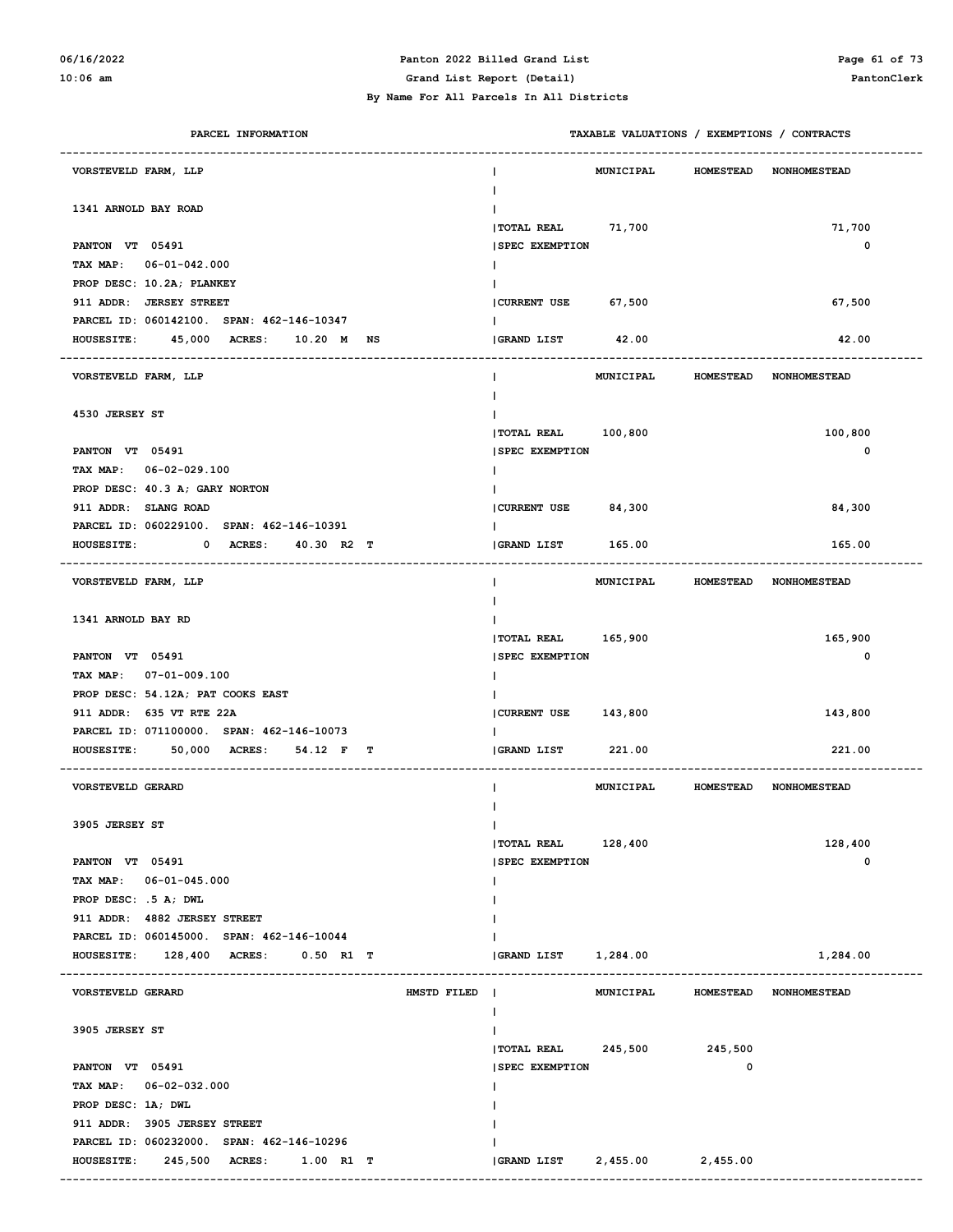#### **06/16/2022 Panton 2022 Billed Grand List Page 62 of 73 10:06 am Grand List Report (Detail) PantonClerk**

#### **By Name For All Parcels In All Districts**

| PARCEL INFORMATION                                   |                                 | TAXABLE VALUATIONS / EXEMPTIONS / CONTRACTS |                        |
|------------------------------------------------------|---------------------------------|---------------------------------------------|------------------------|
| VORSTEVELD JANS H                                    | <b>MUNICIPAL</b>                | <b>HOMESTEAD</b>                            | <b>NONHOMESTEAD</b>    |
| VORSTEVELD RUDOLF, GERARD (TIC)                      |                                 |                                             |                        |
| 1341 ARNOLD BAY ROAD                                 |                                 |                                             |                        |
|                                                      | <b>  TOTAL REAL</b><br>1817,200 |                                             | 1817,200               |
| PANTON VT 05491                                      | <b>SPEC EXEMPTION</b>           |                                             | 0                      |
| TAX MAP:<br>$06 - 02 - 047.000$                      |                                 |                                             |                        |
| PROP DESC: 607.98A; DWL FARM; HOME FARM              |                                 |                                             |                        |
| 911 ADDR: 3930 JERSEY STREET                         | <b>CURRENT USE</b><br>1312,600  |                                             | 1312,600               |
| PARCEL ID: 060247000. SPAN: 462-146-10299            |                                 |                                             |                        |
| 247,500 ACRES:<br>607.98 F<br><b>HOUSESITE:</b><br>т | <b>GRAND LIST</b><br>5,046.00   |                                             | 5,046.00               |
| VORSTEVELD JASON A                                   | <b>MUNICIPAL</b>                | <b>HOMESTEAD</b>                            | <b>NONHOMESTEAD</b>    |
|                                                      |                                 |                                             |                        |
| 3930 JERSEY STREET                                   |                                 |                                             |                        |
|                                                      | <b>  TOTAL REAL</b><br>348,000  |                                             | 348,000                |
| PANTON VT 05491                                      | <b>SPEC EXEMPTION</b>           |                                             | 0                      |
| TAX MAP: 06-01-033.100                               |                                 |                                             |                        |
| PROP DESC: 17.74A; DWL                               |                                 |                                             |                        |
| 911 ADDR: 3930 JERSEY STREET                         |                                 |                                             |                        |
| PARCEL ID: 063311000. SPAN: 462-146-10300            |                                 |                                             |                        |
| 302,200 ACRES:<br>17.74 R2 T<br><b>HOUSESITE:</b>    | 3,480.00<br><b>GRAND LIST</b>   |                                             | 3,480.00               |
| VORSTEVELD RUDOLF K                                  | <b>MUNICIPAL</b>                | <b>HOMESTEAD</b>                            | <b>NONHOMESTEAD</b>    |
| 4530 JERSEY ST                                       |                                 |                                             |                        |
|                                                      | <b> TOTAL REAL</b><br>136,900   |                                             | 136,900                |
| PANTON VT 05491                                      | <b>SPEC EXEMPTION</b>           |                                             | 0                      |
| TAX MAP: 06-01-035.000                               |                                 |                                             |                        |
| PROP DESC: 10.1A; MH                                 |                                 |                                             |                        |
| 911 ADDR: 4306 JERSEY STREET                         |                                 |                                             |                        |
| PARCEL ID: 060135000. SPAN: 462-146-10032            |                                 |                                             |                        |
| 110,500 ACRES:<br><b>HOUSESITE:</b><br>10.10 MHL T   | 1,369.00<br>GRAND LIST          |                                             | 1,369.00               |
| VORSTEVELD RUDOLF K<br>HMSTD FILED                   | MUNICIPAL                       | <b>HOMESTEAD</b>                            | <b>NONHOMESTEAD</b>    |
| 4530 JERSEY ST                                       | $\mathbf{I}$                    |                                             |                        |
|                                                      | TOTAL REAL 291,200              | 291,200                                     |                        |
| PANTON VT 05491                                      | <b>SPEC EXEMPTION</b>           | 0                                           |                        |
| TAX MAP: 06-01-038.200                               | I.                              |                                             |                        |
| PROP DESC: 5.02A, DWL                                |                                 |                                             |                        |
| 911 ADDR: 4530 JERSEY STREET                         |                                 |                                             |                        |
| PARCEL ID: 060247100. SPAN: 462-146-10327            |                                 |                                             |                        |
| HOUSESITE: 281,000 ACRES: 5.02 R1 T                  | <b>GRAND LIST</b><br>2,912.00   | 2,912.00                                    |                        |
|                                                      |                                 |                                             |                        |
| WAITSFIELD AND CHAMPLAIN VALLEY TELECOM              | MUNICIPAL<br>$\mathbf{I}$       |                                             | HOMESTEAD NONHOMESTEAD |
| PO BOX 9                                             |                                 |                                             |                        |
|                                                      | <b>TOTAL REAL</b><br>92,200     |                                             | 92,200                 |
| WAITSFIELD VT 05673                                  | <b>SPEC EXEMPTION</b>           |                                             | 0                      |
| TAX MAP: 06-02-003.000                               |                                 |                                             |                        |
| PROP DESC: 0.5A; UTILITY                             |                                 |                                             |                        |
| 911 ADDR: 3925 PANTON ROAD                           |                                 |                                             |                        |
| PARCEL ID: 060230000. SPAN: 462-146-10058            |                                 |                                             |                        |
|                                                      | <b>GRAND LIST</b><br>922.00     |                                             | 922.00                 |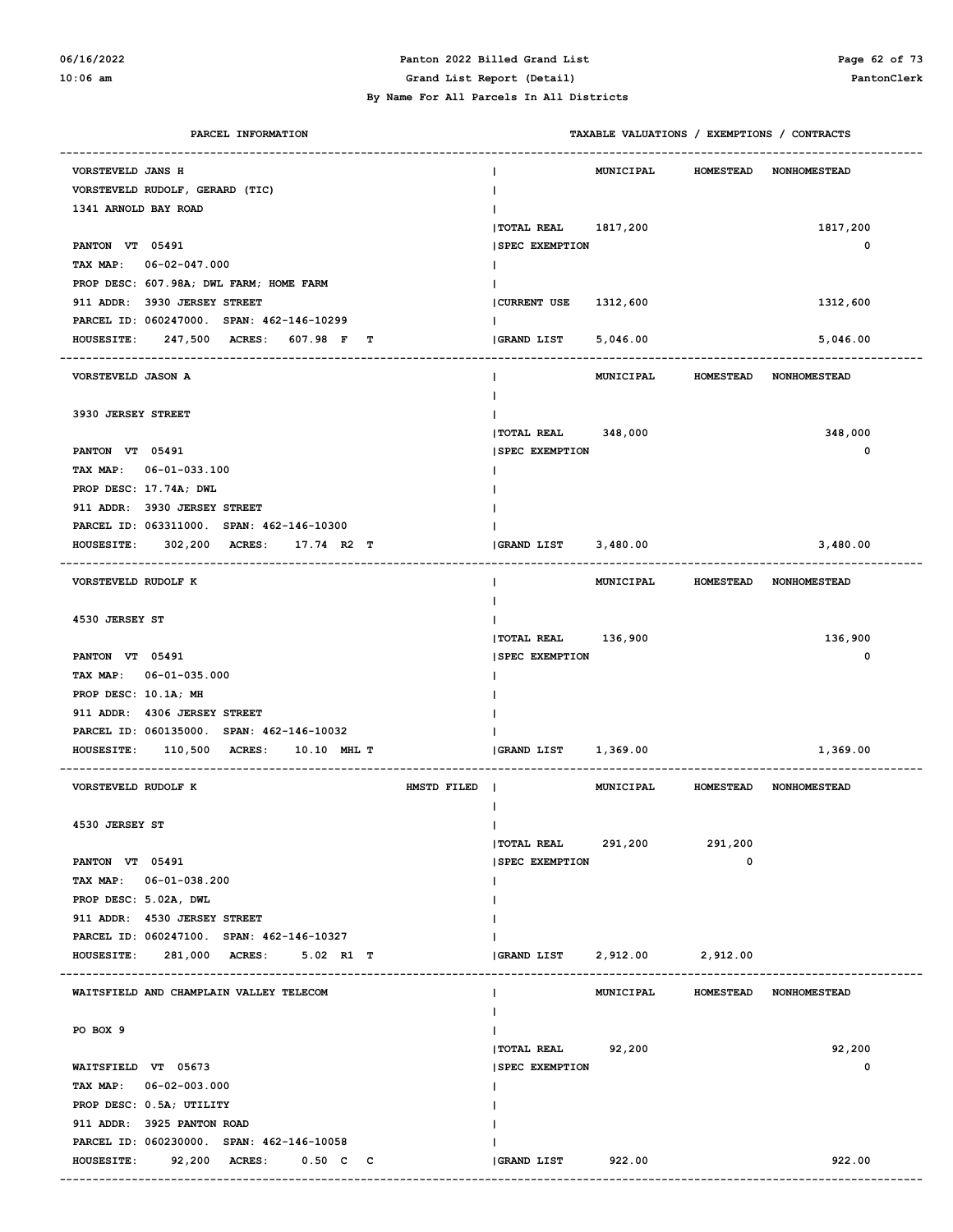### **06/16/2022 Panton 2022 Billed Grand List Page 63 of 73**

**10:06 am Grand List Report (Detail) PantonClerk**

 **By Name For All Parcels In All Districts**

| PARCEL INFORMATION                                | TAXABLE VALUATIONS / EXEMPTIONS / CONTRACTS |                  |                                  |
|---------------------------------------------------|---------------------------------------------|------------------|----------------------------------|
| WALLACE CHAUNCY                                   | <b>MUNICIPAL</b>                            | <b>HOMESTEAD</b> | <b>NONHOMESTEAD</b>              |
| 1115 CASE STREET                                  |                                             |                  |                                  |
|                                                   | TOTAL REAL 9,900                            |                  | 9,900                            |
| MIDDLEBURY VT 05753                               | <b>SPEC EXEMPTION</b>                       |                  | $\mathbf 0$                      |
| TAX MAP: 06-01-005.000                            |                                             |                  |                                  |
| PROP DESC: .042A                                  |                                             |                  |                                  |
| 911 ADDR: 60 ADAMS FERRY ROAD                     |                                             |                  |                                  |
| PARCEL ID: 060150000. SPAN: 462-146-10242         |                                             |                  |                                  |
| 9,900 ACRES:<br><b>HOUSESITE:</b><br>$0.04$ M NS  | GRAND LIST 99.00                            |                  | 99.00                            |
| <b>WASSEBACK JOHN</b>                             | MUNICIPAL                                   | <b>HOMESTEAD</b> | <b>NONHOMESTEAD</b>              |
| WASSEBACK LORRETTE                                |                                             |                  |                                  |
| 413 UNION CITY RD                                 |                                             |                  |                                  |
|                                                   | $ TOTAL REAL$ 55,600                        |                  | 55,600                           |
| NAUGATUCK CT 06770                                | <b>SPEC EXEMPTION</b>                       |                  | $\mathbf 0$                      |
| TAX MAP: 03-01-033.000                            |                                             |                  |                                  |
| PROP DESC: 5A                                     |                                             |                  |                                  |
| 911 ADDR: PANTON ROAD                             |                                             |                  |                                  |
| PARCEL ID: 033300000. SPAN: 462-146-10302         |                                             |                  |                                  |
| 50,000 ACRES:<br>5.00 R1 NS<br><b>HOUSESITE:</b>  | GRAND LIST 556.00                           |                  | 556.00                           |
| WEAVER ZACHARY                                    |                                             |                  | MUNICIPAL HOMESTEAD NONHOMESTEAD |
| 163 PEASE ROAD                                    |                                             |                  |                                  |
|                                                   | TOTAL REAL 259,400                          |                  | 259,400                          |
| PANTON VT 05491                                   | <b>SPEC EXEMPTION</b>                       |                  | $\mathbf 0$                      |
| TAX MAP: 06-01-029.000                            |                                             |                  |                                  |
| PROP DESC: 10.1A; DWL                             |                                             |                  |                                  |
| 911 ADDR: 163 PEASE ROAD                          |                                             |                  |                                  |
| PARCEL ID: 060231000. SPAN: 462-146-10152         |                                             |                  |                                  |
| 230,100 ACRES:<br><b>HOUSESITE:</b><br>10.10 R2 T | GRAND LIST 2,594.00                         |                  | 2,594.00                         |
| LE TUCKER ARCHER<br>WEBER STEVEN J                |                                             |                  | MUNICIPAL HOMESTEAD NONHOMESTEAD |
| WEBER JUDY S                                      |                                             |                  |                                  |
| 1085 LAKE ROAD                                    | $\mathbf{I}$                                |                  |                                  |
|                                                   | 508,700<br><b>TOTAL REAL</b>                |                  | 508,700                          |
| PANTON VT 05491                                   | <b>SPEC EXEMPTION</b>                       |                  | 0                                |
| TAX MAP: 05-01-055.100                            | Ι.                                          |                  |                                  |
| PROP DESC: 38A; DWL                               |                                             |                  |                                  |
| 911 ADDR: 1085 LAKE ROAD                          |                                             |                  |                                  |
| PARCEL ID: 055510000. SPAN: 462-146-10092         |                                             |                  |                                  |
| <b>HOUSESITE:</b><br>418,300 ACRES: 38.00 R2 NS   | GRAND LIST<br>5,087.00                      |                  | 5,087.00                         |
| WEST BRADY                                        | MUNICIPAL<br>Ι.                             | <b>HOMESTEAD</b> | <b>NONHOMESTEAD</b>              |
|                                                   |                                             |                  |                                  |
| 97 SUNSET KNOLL ROAD                              |                                             |                  |                                  |
|                                                   | TOTAL REAL 170,200                          |                  | 170,200                          |
| PANTON VT 05491                                   | <b>SPEC EXEMPTION</b>                       |                  | 0                                |
| TAX MAP: 03-01-060.100                            | I.                                          |                  |                                  |
| PROP DESC: 1.03A; DWL                             |                                             |                  |                                  |
| 911 ADDR: 97 SUNSET KNOLL                         |                                             |                  |                                  |
| PARCEL ID: 036010000. SPAN: 462-146-10110         |                                             |                  |                                  |
| <b>HOUSESITE:</b><br>170,200 ACRES: 1.03 R1 T     | <b>GRAND LIST</b><br>1,702.00               |                  | 1,702.00                         |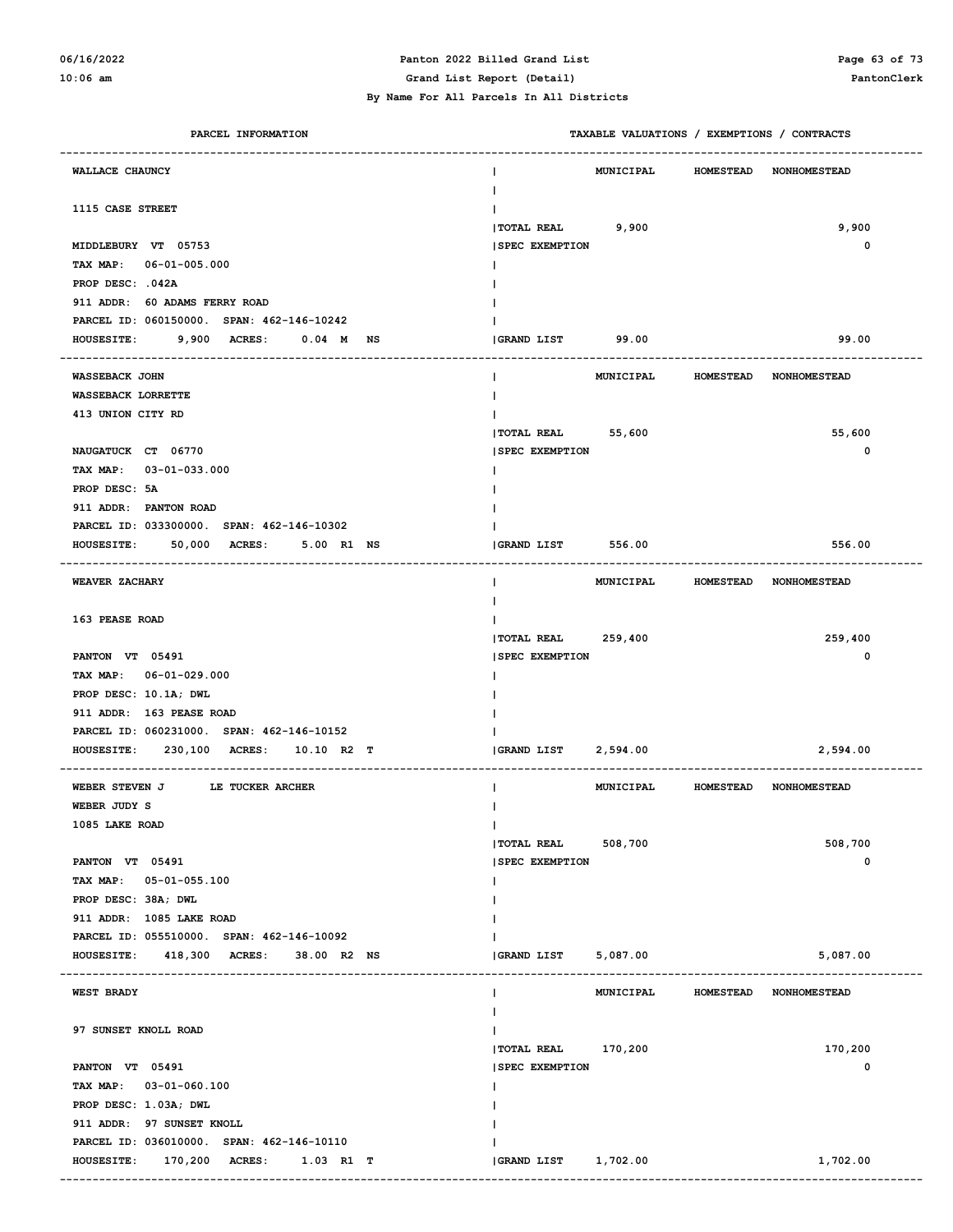#### **06/16/2022 Panton 2022 Billed Grand List Page 64 of 73 10:06 am Grand List Report (Detail) PantonClerk**

| PARCEL INFORMATION                                 |             |                        | TAXABLE VALUATIONS / EXEMPTIONS / CONTRACTS |                  |                        |
|----------------------------------------------------|-------------|------------------------|---------------------------------------------|------------------|------------------------|
| WEST KARA Q                                        | HMSTD FILED | -1                     | MUNICIPAL                                   | <b>HOMESTEAD</b> | <b>NONHOMESTEAD</b>    |
| <b>BREEN SIMON P</b>                               |             | Ι.                     |                                             |                  |                        |
| 1771 LAKE RD                                       |             |                        |                                             |                  |                        |
|                                                    |             | $ $ TOTAL REAL 367,000 |                                             | 329,200          | 37,800                 |
| PANTON VT 05491                                    |             | <b>SPEC EXEMPTION</b>  |                                             | $\mathbf 0$      | 0                      |
| TAX MAP: 09-01-017.000                             |             |                        |                                             |                  |                        |
| PROP DESC: 8A; DWL                                 |             |                        |                                             |                  |                        |
| 911 ADDR: 1771 LAKE ROAD                           |             |                        |                                             |                  |                        |
| PARCEL ID: 091700000. SPAN: 462-146-10275          |             |                        |                                             |                  |                        |
| HOUSESITE: 306,700 ACRES:<br>8.00 R2 T             |             | <b>GRAND LIST</b>      | 3,670.00                                    | 3,292.00         | 378.00                 |
| WHITCOMB WILLIAM & MAYE-JOAN<br>LE                 |             | Ι.                     | MUNICIPAL                                   |                  | HOMESTEAD NONHOMESTEAD |
| 2753 VT RTE 22A                                    |             |                        |                                             |                  |                        |
|                                                    |             | TOTAL REAL 262,200     |                                             |                  | 262,200                |
| PANTON VT 05491                                    |             | <b>SPEC EXEMPTION</b>  |                                             |                  | 0                      |
| TAX MAP: 07-01-076.000                             |             |                        |                                             |                  |                        |
| PROP DESC: 12A; DWL                                |             |                        |                                             |                  |                        |
| 911 ADDR: 2753 VT RTE 22A                          |             |                        |                                             |                  |                        |
| PARCEL ID: 077600000. SPAN: 462-146-10304          |             |                        |                                             |                  |                        |
| HOUSESITE: 227,500 ACRES: 12.00 R2 T               |             | GRAND LIST             | 2,622.00                                    |                  | 2,622.00               |
| WHITTEMORE ALAN                                    | HMSTD FILED | $\blacksquare$         | MUNICIPAL HOMESTEAD NONHOMESTEAD            |                  |                        |
| WHITTEMORE BARBARA                                 |             |                        |                                             |                  |                        |
| 2532 JERSEY ST                                     |             |                        |                                             |                  |                        |
|                                                    |             | $ $ TOTAL REAL 221,600 |                                             | 221,600          |                        |
| PANTON VT 05491                                    |             | <b>SPEC EXEMPTION</b>  |                                             | $\mathbf 0$      |                        |
| TAX MAP: 02-01-016.000                             |             |                        |                                             |                  |                        |
| PROP DESC: 10A; DWL                                |             |                        |                                             |                  |                        |
| 911 ADDR: 2532 JERSEY STREET                       |             |                        |                                             |                  |                        |
| PARCEL ID: 021600000. SPAN: 462-146-10308          |             |                        |                                             |                  |                        |
| HOUSESITE: 195,400 ACRES:<br>10.00 R2 T            |             | GRAND LIST             | 2,216.00                                    | 2,216.00         |                        |
| WHITTEMORE WILLIAM                                 | HMSTD FILED |                        | MUNICIPAL                                   |                  | HOMESTEAD NONHOMESTEAD |
|                                                    |             |                        |                                             |                  |                        |
| 2573 JERSEY ST                                     |             | T                      |                                             |                  |                        |
|                                                    |             | <b>TOTAL REAL</b>      | 217,600                                     | 217,600          |                        |
| PANTON VT 05491                                    |             | <b>SPEC EXEMPTION</b>  |                                             | 0                |                        |
| TAX MAP: 02-01-014.000                             |             | I.                     |                                             |                  |                        |
| PROP DESC: 1A; DWL<br>911 ADDR: 2573 JERSEY STREET |             |                        |                                             |                  |                        |
| PARCEL ID: 021400000. SPAN: 462-146-10309          |             |                        |                                             |                  |                        |
| HOUSESITE: 217,600 ACRES: 1.00 R1 T                |             | <b>GRAND LIST</b>      | 2,176.00                                    | 2,176.00         |                        |
|                                                    |             |                        |                                             |                  |                        |
| WILDASIN JR PAUL HENRY                             | HMSTD FILED |                        | MUNICIPAL                                   |                  | HOMESTEAD NONHOMESTEAD |
| WILDASIN TINA                                      |             | Ι.                     |                                             |                  |                        |
| 384 STOVE PIPE CITY RD                             |             |                        |                                             |                  |                        |
|                                                    |             | TOTAL REAL 62,600      |                                             | 62,600           |                        |
| PANTON VT 05491                                    |             | <b>SPEC EXEMPTION</b>  |                                             | 0                |                        |
| TAX MAP: 02-01-009.000                             |             | Ι.                     |                                             |                  |                        |
| PROP DESC: 1.25A; MH                               |             |                        |                                             |                  |                        |
| 911 ADDR: 384 STOVE PIPE CITY ROAD                 |             |                        |                                             |                  |                        |
| PARCEL ID: 029000000. SPAN: 462-146-10312          |             |                        |                                             |                  |                        |
| HOUSESITE: 62,600 ACRES: 1.25 R1 T                 |             | GRAND LIST             | 626.00                                      | 626.00           |                        |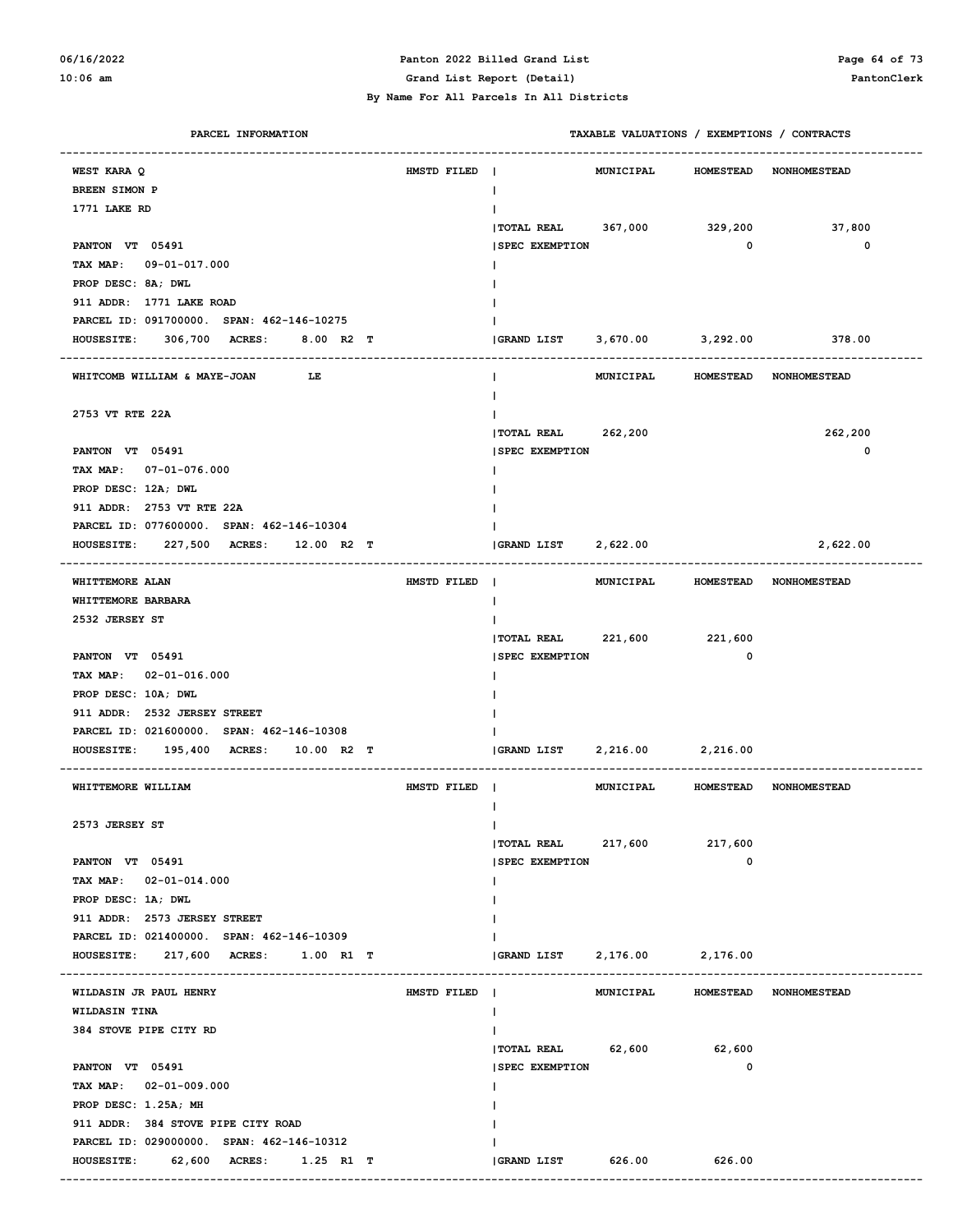#### **06/16/2022 Panton 2022 Billed Grand List Page 65 of 73 10:06 am Grand List Report (Detail) PantonClerk By Name For All Parcels In All Districts**

| PARCEL INFORMATION                                | TAXABLE VALUATIONS / EXEMPTIONS / CONTRACTS |                  |                                  |
|---------------------------------------------------|---------------------------------------------|------------------|----------------------------------|
| WILDASIN PAUL H SR LIFE ESTATE                    | <b>MUNICIPAL</b>                            | <b>HOMESTEAD</b> | <b>NONHOMESTEAD</b>              |
| C/O WILDASIN PHILLIP J                            | $\mathbf{I}$                                |                  |                                  |
| 338 STOVE PIPE CITY ROAD                          |                                             |                  |                                  |
|                                                   | <b> TOTAL REAL</b><br>76,200                |                  | 76,200                           |
| PANTON VT 05491                                   | <b>SPEC EXEMPTION</b>                       |                  | 0                                |
| TAX MAP: 02-01-010.000                            |                                             |                  |                                  |
| PROP DESC: 0.25A; DWL                             |                                             |                  |                                  |
| 911 ADDR: 338 STOVE PIPE CITY ROAD                |                                             |                  |                                  |
| PARCEL ID: 021000000. SPAN: 462-146-10313         |                                             |                  |                                  |
| HOUSESITE: 76,200 ACRES: 0.25 R1 T                | GRAND LIST<br>762.00                        |                  | 762.00                           |
|                                                   |                                             |                  |                                  |
| WILLIAMS KATHLEEN M                               | MUNICIPAL<br>I.                             | <b>HOMESTEAD</b> | <b>NONHOMESTEAD</b>              |
|                                                   |                                             |                  |                                  |
| 251 AUTUMN HILL LANE                              |                                             |                  |                                  |
|                                                   | TOTAL REAL 969,000                          |                  | 969,000                          |
| SHELBURNE VT 05482                                | <b>SPEC EXEMPTION</b>                       |                  | 0                                |
| TAX MAP: 05-01-005.100                            |                                             |                  |                                  |
| PROP DESC: 6.75A; DWL                             |                                             |                  |                                  |
| 911 ADDR: 1490 ARNOLD BAY ROAD                    |                                             |                  |                                  |
| PARCEL ID: 050300000. SPAN: 462-146-10108         |                                             |                  |                                  |
| HOUSESITE: 807,300 ACRES: 4.95 R1 NS              | GRAND LIST 9,690.00                         |                  | 9,690.00                         |
| WOLNIEWICZ DAVID & LORRI<br>HMSTD FILED           | $\blacksquare$                              |                  | MUNICIPAL HOMESTEAD NONHOMESTEAD |
|                                                   | L                                           |                  |                                  |
| 1863 PANTON RD                                    |                                             |                  |                                  |
|                                                   | TOTAL REAL 209,300 209,300                  |                  |                                  |
| PANTON VT 05491                                   | <b>SPEC EXEMPTION</b>                       | 0                |                                  |
| TAX MAP: 03-01-051.000                            |                                             |                  |                                  |
| PROP DESC: 2A; DWL                                |                                             |                  |                                  |
| 911 ADDR: 1893 PANTON ROAD                        |                                             |                  |                                  |
| PARCEL ID: 035100000. SPAN: 462-146-10281         |                                             |                  |                                  |
| HOUSESITE: 209,300 ACRES: 2.00 R1 T               | 2,093.00 2,093.00<br><b>GRAND LIST</b>      |                  |                                  |
| WOODS FRANCIS<br><b>THE TERM</b>                  | MUNICIPAL<br>L                              |                  | HOMESTEAD NONHOMESTEAD           |
| 379 SAND RD                                       | $\mathsf{I}$                                |                  |                                  |
|                                                   | 5,400<br>  TOTAL REAL                       |                  | 5,400                            |
| FERRISBURGH VT 05456-9720                         | <b>SPEC EXEMPTION</b>                       |                  | 0                                |
| TAX MAP: 03-01-010.000                            | L                                           |                  |                                  |
| PROP DESC: 1.8A                                   |                                             |                  |                                  |
| 911 ADDR: 379 SAND ROAD                           |                                             |                  |                                  |
| PARCEL ID: 031000000. SPAN: 462-146-10314         |                                             |                  |                                  |
| <b>HOUSESITE:</b><br>5,400 ACRES:<br>$1.80$ M S   | 54.00<br><b>GRAND LIST</b>                  |                  | 54.00                            |
|                                                   |                                             |                  |                                  |
| WORTH JENNIFER TRUSTEE<br>HMSTD FILED             | MUNICIPAL<br>$\mathbf{I}$                   |                  | HOMESTEAD NONHOMESTEAD           |
| 2121 VT RTE 22A                                   |                                             |                  |                                  |
|                                                   | $ $ TOTAL REAL 318,300                      | 318,300          |                                  |
| PANTON VT 05491                                   | <b>SPEC EXEMPTION</b>                       | 0                |                                  |
| TAX MAP: 07-01-062.000                            | L                                           |                  |                                  |
| PROP DESC: 20A; DWL                               |                                             |                  |                                  |
| 911 ADDR: 2121 VT RTE 22A                         |                                             |                  |                                  |
| PARCEL ID: 076210000. SPAN: 462-146-10002         |                                             |                  |                                  |
| <b>HOUSESITE:</b><br>263,200 ACRES:<br>20.00 R2 T | GRAND LIST<br>3,183.00                      | 3,183.00         |                                  |
|                                                   |                                             |                  |                                  |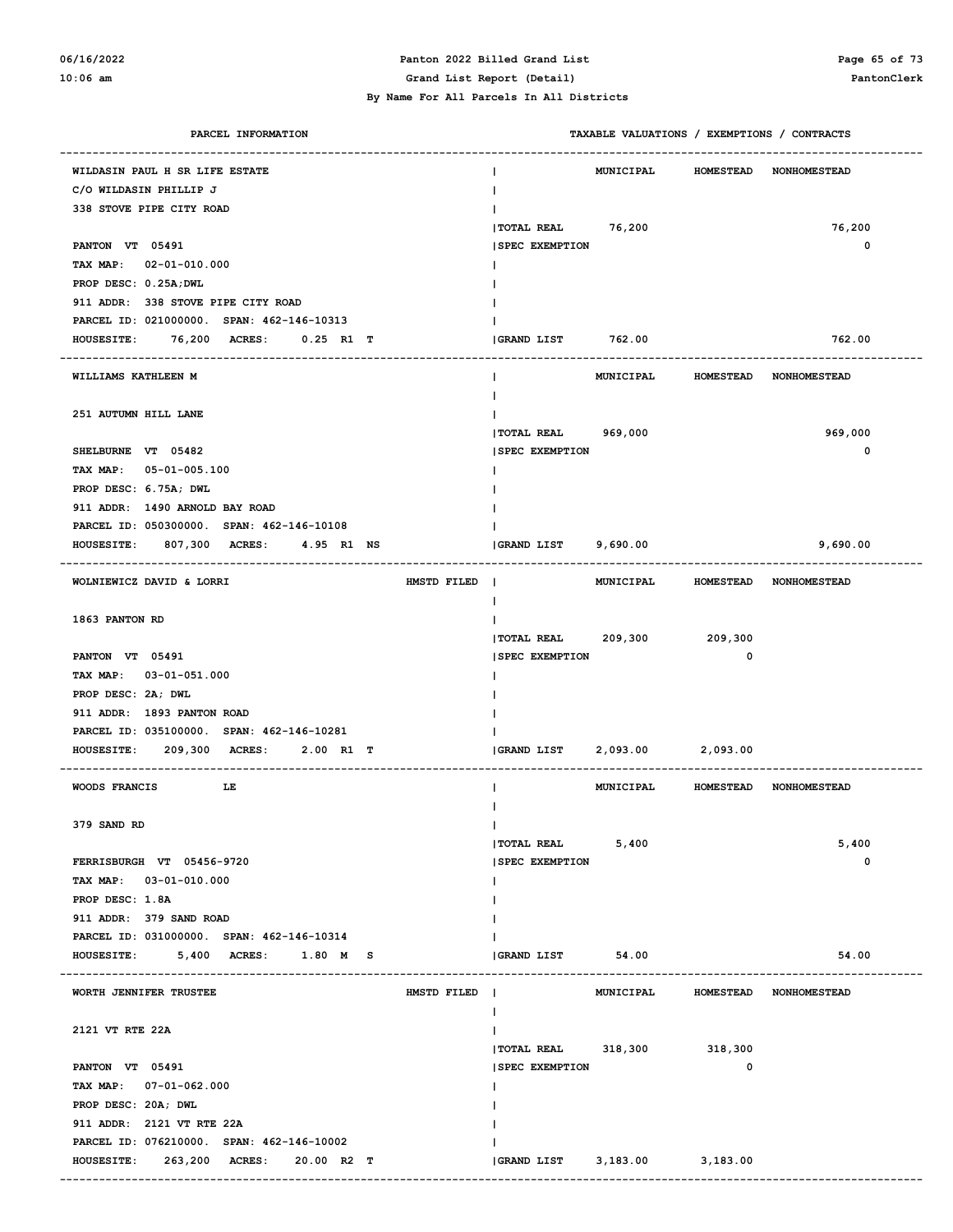#### **06/16/2022 Panton 2022 Billed Grand List Page 66 of 73 10:06 am Grand List Report (Detail) PantonClerk**

| PARCEL INFORMATION                                  |                       | TAXABLE VALUATIONS / EXEMPTIONS / CONTRACTS |                  |                     |
|-----------------------------------------------------|-----------------------|---------------------------------------------|------------------|---------------------|
| WYCKOFF DANIEL                                      |                       | <b>MUNICIPAL</b>                            | <b>HOMESTEAD</b> | <b>NONHOMESTEAD</b> |
| WYCKOFF CHRISTIN                                    |                       |                                             |                  |                     |
| 1895 VT RTE 22A                                     |                       |                                             |                  |                     |
|                                                     | TOTAL REAL            | 276,800                                     |                  | 276,800             |
| PANTON VT 05491                                     | <b>SPEC EXEMPTION</b> |                                             |                  | 0                   |
| TAX MAP:<br>$07 - 01 - 042.000$                     |                       |                                             |                  |                     |
| PROP DESC: 4.5A; DWL                                |                       |                                             |                  |                     |
| 911 ADDR: 1895 VT RTE 22A                           |                       |                                             |                  |                     |
| PARCEL ID: 074200000. SPAN: 462-146-10316           |                       |                                             |                  |                     |
| 267,400 ACRES:<br>4.50 R1 T<br><b>HOUSESITE:</b>    | <b>GRAND LIST</b>     | 2,768.00                                    |                  | 2,768.00            |
|                                                     |                       |                                             |                  |                     |
| YOUNGBLOOD, LLC                                     |                       | MUNICIPAL                                   | <b>HOMESTEAD</b> | <b>NONHOMESTEAD</b> |
|                                                     |                       |                                             |                  |                     |
| 1341 ARNOLD BAY ROAD                                |                       |                                             |                  |                     |
|                                                     | TOTAL REAL            | 88,500                                      |                  | 88,500              |
| PANTON VT 05491                                     | <b>SPEC EXEMPTION</b> |                                             |                  | 0                   |
| TAX MAP: 06-02-037.100                              |                       |                                             |                  |                     |
| PROP DESC: 49.87A                                   |                       |                                             |                  |                     |
| 911 ADDR: WEST ROAD                                 | <b>CURRENT USE</b>    | 68,100                                      |                  | 68,100              |
| PARCEL ID: 063710000. SPAN: 462-146-10072           |                       |                                             |                  |                     |
| 35,000 ACRES:<br><b>HOUSESITE:</b><br>49.87 F<br>т  | <b>GRAND LIST</b>     | 204.00                                      |                  | 204.00              |
|                                                     |                       |                                             |                  |                     |
| ZENIE LAWRENCE & CAROL A                            | I.                    | <b>MUNICIPAL</b>                            | <b>HOMESTEAD</b> | <b>NONHOMESTEAD</b> |
|                                                     |                       |                                             |                  |                     |
| 189 CHARLES ST                                      |                       |                                             |                  |                     |
|                                                     | <b> TOTAL REAL</b>    | 652,900                                     |                  | 652,900             |
| LYNBROOK NY 11563                                   | <b>SPEC EXEMPTION</b> |                                             |                  | 0                   |
| TAX MAP: 05-01-044.000                              |                       |                                             |                  |                     |
| PROP DESC: 10.91A; 2 DWL                            |                       |                                             |                  |                     |
| 911 ADDR: 372 TURKEY LANE                           |                       |                                             |                  |                     |
| PARCEL ID: 052810000. SPAN: 462-146-10334           |                       |                                             |                  |                     |
| 621,300 ACRES:<br><b>HOUSESITE:</b><br>10.91 R2 NS  | GRAND LIST            | 6,529.00                                    |                  | 6,529.00            |
|                                                     |                       |                                             |                  |                     |
| ZINDMAN RONALD & WENDI                              |                       | <b>MUNICIPAL</b>                            | <b>HOMESTEAD</b> | <b>NONHOMESTEAD</b> |
|                                                     |                       |                                             |                  |                     |
| 10 CONOVER COURT                                    | T                     |                                             |                  |                     |
|                                                     | <b> TOTAL REAL</b>    | 499,900                                     |                  | 499,900             |
| BELLE MEAD NJ 08502                                 | <b>SPEC EXEMPTION</b> |                                             |                  | 0                   |
| TAX MAP:<br>05-01-069.000                           |                       |                                             |                  |                     |
| PROP DESC: .5A; DWL                                 |                       |                                             |                  |                     |
| 911 ADDR: 248 STATON DRIVE                          |                       |                                             |                  |                     |
| PARCEL ID: 056900000. SPAN: 462-146-10286           |                       |                                             |                  |                     |
| <b>HOUSESITE:</b><br>499,900 ACRES:<br>$0.50$ S1 NS | GRAND LIST            | 4,999.00                                    |                  | 4,999.00            |
|                                                     |                       |                                             |                  |                     |
| ZYLSTRA NANCY R<br>HMSTD FILED                      |                       | MUNICIPAL                                   | <b>HOMESTEAD</b> | <b>NONHOMESTEAD</b> |
|                                                     |                       |                                             |                  |                     |
| 19 LAKE ST                                          |                       |                                             |                  |                     |
|                                                     | TOTAL REAL 306,900    |                                             | 306,900          |                     |
| PANTON VT 05491                                     | <b>SPEC EXEMPTION</b> |                                             | 0                |                     |
| TAX MAP: 05-01-022.000                              |                       |                                             |                  |                     |
| PROP DESC: 3A; DWL                                  |                       |                                             |                  |                     |
| 911 ADDR: 19 LAKE ROAD                              |                       |                                             |                  |                     |
| PARCEL ID: 052200000. SPAN: 462-146-10231           |                       |                                             |                  |                     |
| <b>HOUSESITE:</b><br>303,100 ACRES:<br>3.00 R1 T    | GRAND LIST            | 3,069.00                                    | 3,069.00         |                     |
|                                                     |                       |                                             |                  |                     |